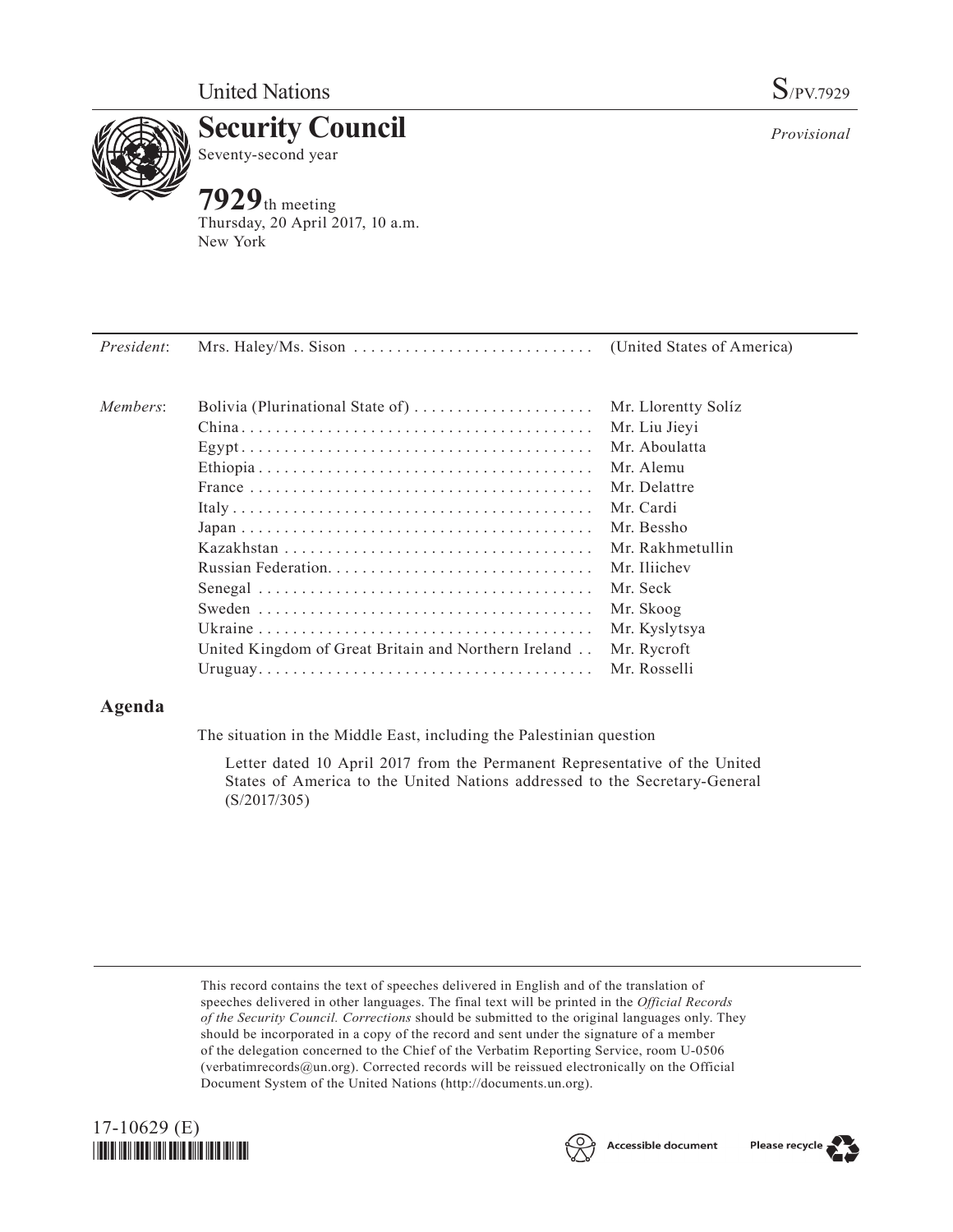*The meeting was called to order at 10.10 a.m.*

#### **Adoption of the agenda**

*The agenda was adopted.*

#### **The situation in the Middle East, including the Palestinian question**

### **Letter dated 10 April 2017 from the Permanent Representative of the United States of America to the United Nations addressed to the Secretary-General (S/2017/305)**

**The President**: In accordance with rule 37 of the Council's provisional rules of procedure, I invite the representatives of Bahrain, Bangladesh, Brazil, Chile, Costa Rica, Cuba, Haiti, Iceland, Indonesia, the Islamic Republic of Iran, Israel, Jordan, Kuwait, Lebanon, Liechtenstein, Malaysia, Maldives, Morocco, Nicaragua, Nigeria, Norway, Oman, Pakistan, Peru, Qatar, Saudi Arabia, South Africa, Sri Lanka, the Syrian Arab Republic, Turkey, the United Arab Emirates, Uzbekistan, the Bolivarian Republic of Venezuela and Viet Nam to participate in this meeting.

I propose that the Council invite the Permanent Observer of the Observer State of Palestine to the United Nations to participate in this meeting, in accordance with the provisional rules of procedure and the previous practice in this regard.

There being no objection, it is so decided.

In accordance with rule 39 of the Council's provisional rules of procedure, I invite Mr. Nickolay Mladenov, Special Coordinator for the Middle East Peace Process and Personal Representative of the Secretary-General, to participate in this meeting.

In accordance with rule 39 of the Council's provisional rules of procedure, I also invite the following individuals to participate in this meeting: His Excellency Mr. Neville Melvin Gertze, Vice-Chairman, Committee on the Exercise of the Inalienable Rights of the Palestinian People, and His Excellency Mr. João Vale de Almeida, Head of the Delegation of the European Union to the United Nations.

I propose also that the Council invite the Permanent Observer of the Observer State of the Holy See to the United Nations to participate in this meeting, in accordance with the provisional rules of procedure and the previous practice in this regard.

There being no objection, it is so decided.

The Security Council will now begin its consideration of the item on its agenda.

I wish to draw the attention of Council members to document S/2017/305, which contains a letter dated 10 April 2017 from my delegation addressed to the Secretary-General transmitting a concept note on the item under consideration.

I welcome Mr. Mladenov and give him the floor.

**Mr. Mladenov**: I thank you, Madam President, for this opportunity to again address the Council on the situation in the Middle East, including the Palestinian question. I took note of the presidency's interest this month in discussing a number of issues pertaining to the Middle East and North Africa region. I will therefore highlight some of them in my presentation and defer to my fellow United Nations envoys who regularly brief the Council for greater detail on many of these challenges.

Today, a perfect storm has engulfed the Middle East and continues to threaten international peace and security. Millions have been displaced in the biggest refugee crisis since the Second World War. In many countries, societies have fractured along ethnic or religious lines. Non-State actors have taken control of territory and terror attacks have spread indiscriminately, striking civilians of all origin and confession. From the onset, I would like to pay tribute to the countless victims of these senseless acts of violence and call on the international community to show its full and unwavering commitment to defeating terror and incitement, to supporting the forces of moderation against extremism, and to untangling the Gordian knot of political, economic and foreign forces that are driving the myriad conflicts in the Middle East.

Developments in the Arab-Israeli conflict continue to resonate across the region. The question of Palestine remains a potent symbol and rallying cry that is easily misappropriated and exploited by extremist groups. Ending the occupation and realizing a two-State solution will not solve all the region's problems, but as long as the conflict persists it will continue to feed them.

Sporadic violence has continued in recent weeks, as five Palestinians and one Israeli were killed in various acts of violence. Among the fatalities were two Palestinian teenaged boys, shot by Israeli security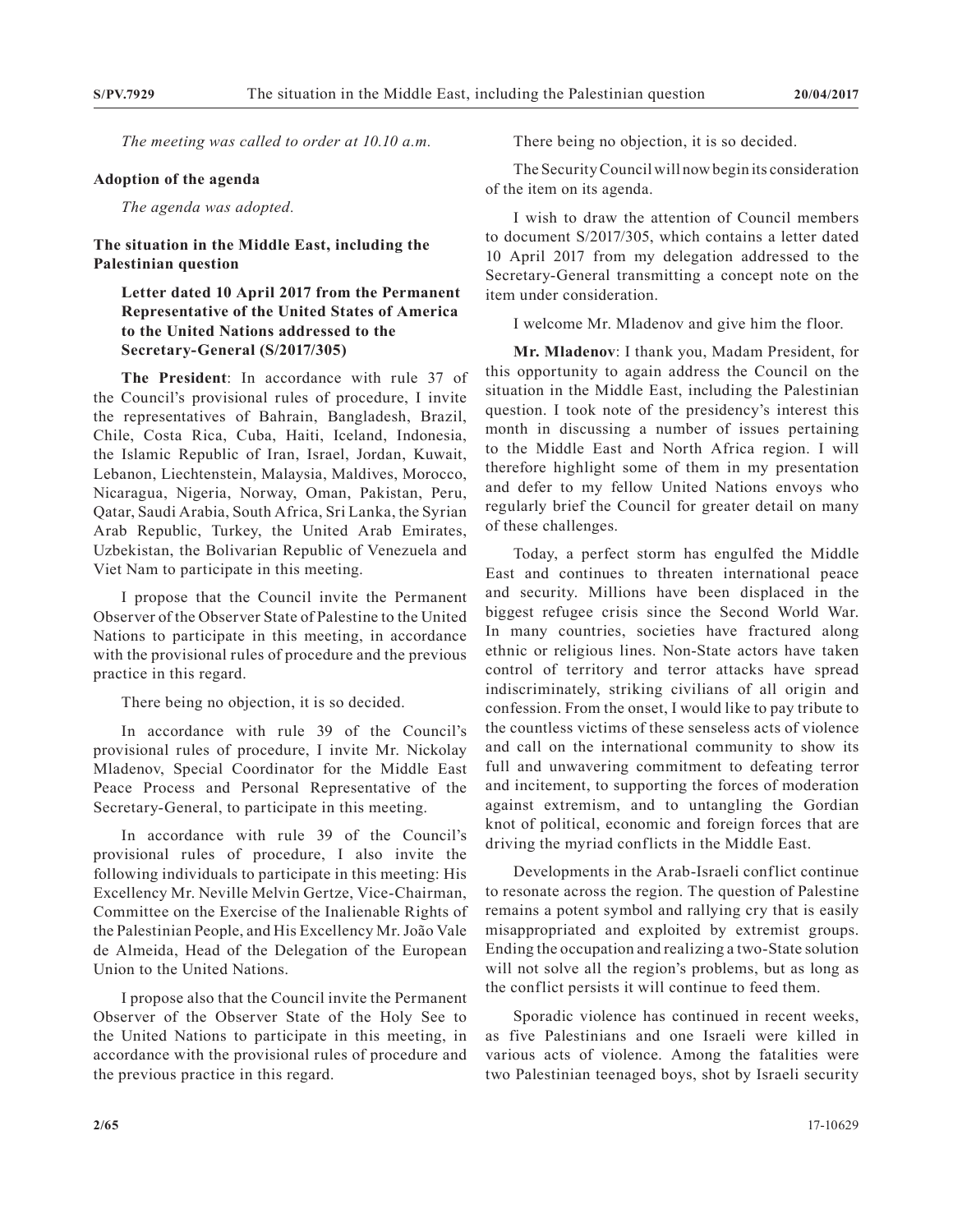forces outside Ramallah, as well as a British woman who was murdered by a Palestinian man in Jerusalem.

In March, Israel approved the establishment of a new settlement and declared some 240 acres as State land inside the occupied Palestinian territory. These moves further undermine the territorial contiguity of a future Palestinian State in the West Bank. Tenders for close to 2,000 housing units, the vast majority in major population centres close to the 1967 lines, were also issued. I take note of recent reports that Israel has adopted a policy of restraint by which construction will be advanced "almost exclusively" in the built-up areas of settlements, but it is too early to determine how this policy will manifest itself on the ground. Settlement construction is illegal under international law and I urge all such activities to cease.

On the Palestinian side, multiple worrying developments are further cementing the Gaza-West Bank divide and dangerously increasing the risk of escalation. In April, the Palestinian Government reduced payments to thousands of Palestinian Authority employees in the Gaza Strip. It is important that the burden of decisions to reduce expenditures be fairly distributed and made with due consideration to the harsh conditions under which people in Gaza live.

Four months ago, Palestinians in Gaza went to the streets when people were left with only a few hours of electricity per day. The situation was temporarily resolved with the help of Qatar; however, a more serious crisis is now unfolding again as electricity is down to less than six hours per day. The social, economic and political consequences of these developments should not be underestimated.

Meanwhile, Hamas continues to tighten its iron grip over Gaza by forming an administrative committee that is seen by many to be a direct challenge to the legitimate Palestinian Government. Following the assassination of one of its militants, it temporarily put in place a series of restrictions preventing Palestinians and internationals from leaving and banning fishing for two weeks.

On 6 April, three Palestinians were executed by Hamas in gross violation of international law and without a fair trial. These actions were condemned by the Secretary-General, and I am deeply concerned that further extrajudicial executions are anticipated in Gaza. On 7 April, nine people were killed in armed clashes between the newly formed Palestinian joint security

forces and members of Islamist militants with links to Al-Qaeda in Lebanon's Ein El-Hilweh Palestine refugee camp. I note that young Palestinians in refugee camps across the region remain particularly vulnerable to extremists and religious radicals, as living conditions in these communities remain extremely harsh. On 17 April, an estimated 1,500 Palestinian prisoners and detainees began an open-ended hunger strike to protest their conditions in Israeli prisons. I am also concerned by today's report of an attempt to smuggle explosive material from Gaza into Israel via medical material. Such actions will only exacerbate existing tensions.

Turning to some broader regional dynamics, several States of the region continue to bear a massive burden from the flood of Syrian refugees. While the international community must do more to stand in solidarity with Syria's neighbours by increasing assistance and burden-sharing, the underlying causes of displacement must be addressed through a political solution to the ongoing conflict.

In Syria, a democracy deficit, systematic repression and wholesale human rights violations, including by the Government — which holds the primary obligation to protect the human rights of all civilians in the country — have combined with a prolonged conflict to create a fertile ground for sectarian polarization, radicalism and violent extremism. One of the greatest contributions we all can make today to the defeat of listed terrorist organizations such as the Islamic State in Iraq and the Levant (IS1L) and the Al-Nusra Front is to achieve a comprehensive and credible political settlement to the Syrian conflict and a political transition that is inclusive, democratic and participatory. Such an outcome would also help to enable a more unified international counter-terrorism response.

I would like to briefly touch upon recent reports of the alleged use of chemical weapons in Syria. If confirmed, this abhorrent action would amount to a serious violation of international law and pose a threat to international peace and security. This is an area in which the Security Council has the primary responsibility, and I hope that it can unite to send a strong collective message that the perpetrators of such attacks will be held accountable.

In Lebanon, on 12 April President Aoun decided to adjourn the tenure of the Lebanese Parliament for one month. It is hoped that this will allow time for Lebanon's leaders to agree on an election law, in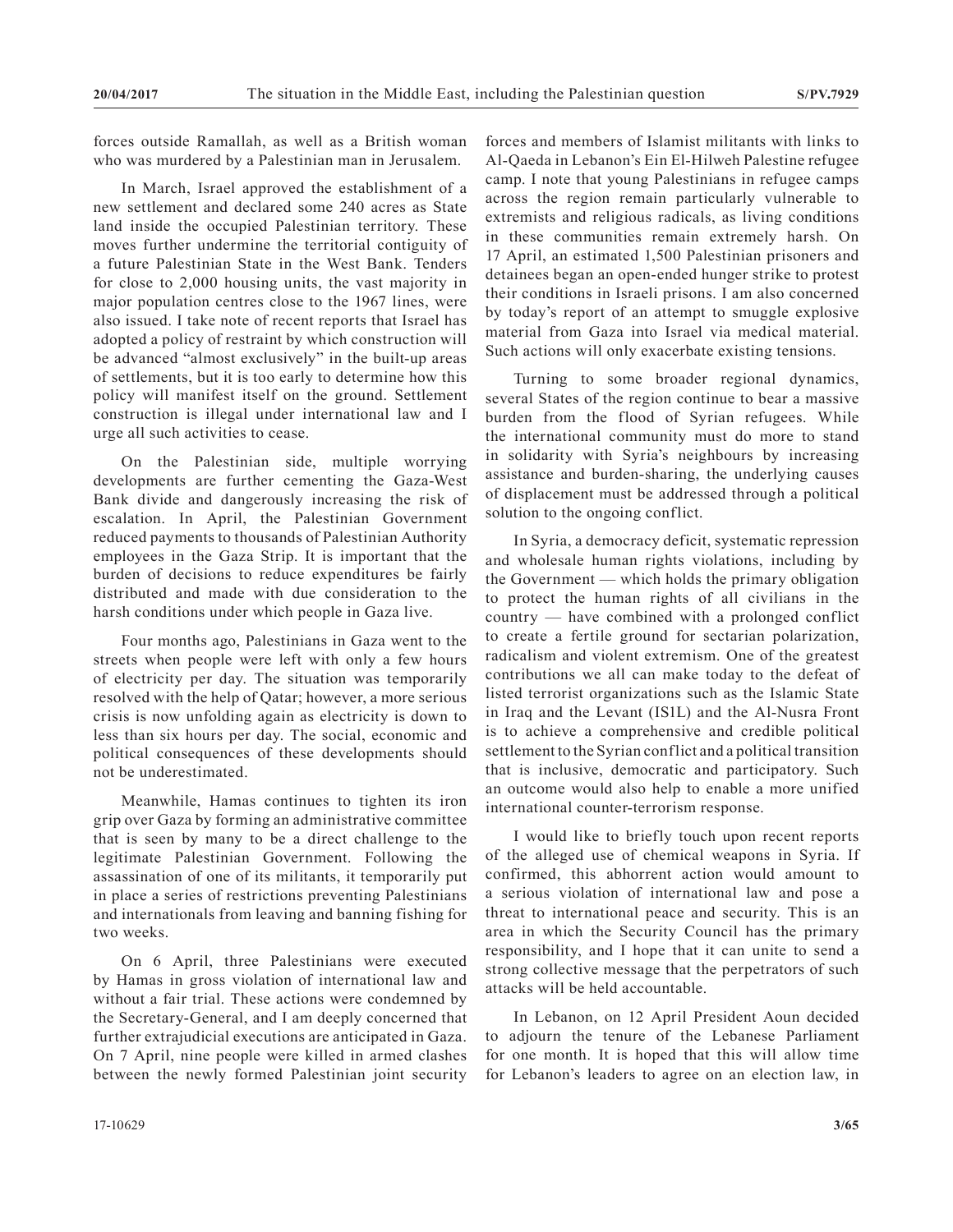accordance with the Constitution. The Council will soon receive the report of the Secretary-General on the implementation of resolution 1559 (2004), which called for the disbanding and disarmament of all militias. Recognizing the vital progress achieved in restoring Lebanon's institutions to their full functioning, it will be essential for the country to seize the current momentum to counter the maintenance and alleged increase of weapons outside the authority of the State.

Libya, as Special Representative Kobler briefed the Council yesterday (see S/PV.7927), has made important strides in the fight against ISIL, which no longer holds territory in that country. However, the stalled implementation of the Libyan Political Agreement is contributing to a political and security vacuum, putting Libya's population and its neighbours at risk of further destabilization. Armed groups have committed grave violations and abuses of human rights. It is critical that the political process be resumed, with the support of the international community.

Meanwhile in Iraq, the security forces supported by the international anti-ISIL coalition are making progress in retaking Mosul. I welcome the efforts of the Government of Iraq to secure and rebuild destroyed areas and to advance the national reconciliation process. That will be essential to depriving ISIL of legitimacy, access to resources and support.

Across the region, social exclusion and marginalization, particularly in areas of prolonged and unresolved conflicts, tend to provide fertile ground for the rise of violent extremism. Unity across ethnic and religious lines, reconciliation and a fair sharing of resources help heal wounds and isolate extremists.

Listed terrorist organizations and other non-State actors, including armed groups such as Hizbullah, have thrived in the climate of weak governance and the failure to protect human rights that pervade the region. It is estimated that over 30,000 foreign terrorist fighters from over 100 Member States have travelled to the Middle East in recent years to join such groups. Their presence over expanses of territory and accumulation of resources and weaponry pose an increased threat to regional and international peace and security. Some foreign fighters have already returned to their home countries, spreading violence in their own communities.

The humanitarian and social impact of the conflicts in the Middle East is catastrophic. In Syria, hundreds of thousands have been killed since 2011 and approximately half the population is displaced. Over 5 million refugees are registered with the Office of the United Nations High Commissioner for Refugees, with nearly 3 million in Turkey, over 1 million in Lebanon and more than 650,000 in Jordan, putting a huge social, economic and security strain on those societies.

In Iraq, over 334,000 people are currently displaced in total as a result of fighting in Mosul. Let me note that most of them are people who have lived for two years under the barbaric rule of Islamic State in Iraq and the Levant. Owing to intense efforts by the Government and humanitarian partners in Iraq, operations have kept pace with growing needs but capacities are strained. In Yemen, the poorest country in the Middle East, the situation continues to deteriorate as 18.8 million Yemenis are in need of humanitarian assistance, including a shocking 10.3 million who require immediate help. More than 2 million are internally displaced and over 2 million children are acutely malnourished.

I urge the Security Council and all stakeholders to do everything in their power to protect and spare civilians from the brutal effects of those conflicts and as required under international law. Regardless of the causes, whether defence or counter-terrorism, the abuse of human rights in the conduct of any conflict can never be justified. It serves only to reinforce the fundamental drivers of extremism and violence.

The complexity of the region's conflicts means that political solutions based on justice, dignity and social cohesion are required to achieve and sustain peace. Developments on the political front continue. In Yemen, Special Envoy Mr. Ismail Ould Cheikh Ahmed is consulting with key regional and international actors in an effort to build support for the framework of peace talks, as well as to mitigate the effects on the civilian population of military hostilities.

On 12 April, the Security Council heard from Special Envoy Staffan de Mistura, who underscored that there can only be a political solution to the bloody conflict in Syria. I reiterate his urgent call for the Council to unite behind the United Nations-convened intra-Syrian talks in Geneva on political transition as per resolution 2254 (2015) and the 2012 Geneva communiqué (S/2012/522, annex).

Efforts to revive engagement between Israelis and Palestinians to achieve a negotiated and sustainable peace must also be intensified. In that regard, I am encouraged by ongoing efforts by Egypt, Jordan and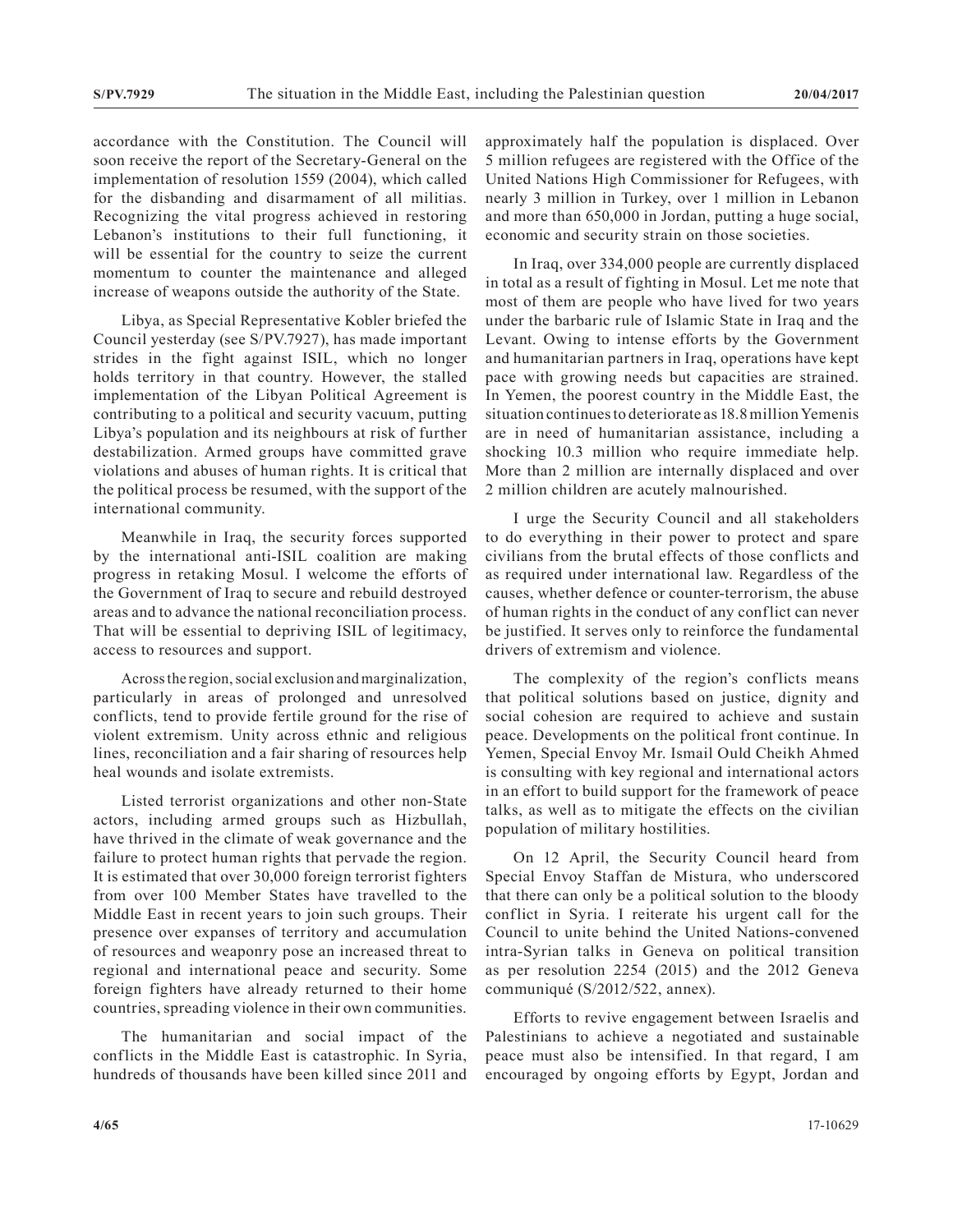the United States to advance the prospects for peace. On 29 March, the League of Arab States convened in Jordan for their 28th annual summit where, once again, the leaders of 22 countries endorsed the Arab Peace Initiative.

In closing, let me reiterate the words of Secretary-General Guterres that the region requires a surge in diplomacy for peace. Member States, especially through a united Security Council, will have to assume the leading role, including by advancing the implementation of relevant Security Council resolutions. In today's world, there can be no justification for terrorism, nor for the glorification of those who commit it. But without justice, dignity and the protection of human rights, communities will continue to fracture and provide fertile ground for extremists. To that end, the fragility of States must be addressed. Governments need to respond to the legitimate demands of their people and strengthen social cohesion and reconciliation. That is the first line of defence against extremism. Efforts to strengthen the voices of moderation and build religious tolerance must also be strengthened.

Divisions within the region have opened the door to outside interference and manipulation, breeding instability and sectarian strife. Multilateral approaches and cooperation are necessary to address interlinked conflicts, cross-border humanitarian impacts and violent extremism. Let us not forget that behind the images of savagery, behind the shocking statistics of human suffering, there are millions fighting every day, not only for their own survival but, for the true humane essence of their cultures and societies. They are the true faces of the Middle East, and we must do all we can to help them prevail.

**The President**: I thank Mr. Mladenov for that thorough briefing.

I now give the floor to the Permanent Observer of the Observer State of Palestine.

**Mr. Mansour** (Palestine): At the outset, I congratulate you, Madam President, on your assumption of the presidency of the Security Council, confident of the United States' skilled guidance of the Council's important work. I also express our appreciation to the United Kingdom for its leadership of the Council in the month of March.

I thank the United Nations Special Coordinator for the Middle East Peace Process and Special Representative of the Secretary-General, Mr. Nickolay Mladenov, for his briefing to the Council.

Before making my national statement, I wish to note that, while the State of Palestine is Chair of the Group of Arab States for April, the Council of Arab Ambassadors has decided that Jordan, in its capacity as host and president of the 2017 Arab Summit, shall deliver today's statement on behalf of the Arab Group. We align ourselves with that statement, as well as with the statements to be delivered on behalf of the Movement of Non-Aligned Countries and the Organization of Islamic Cooperation.

We meet at a time of simmering crises, rising tensions, and declining optimism about prospects for Middle East peace. At the heart of the instability in our region remains the Palestine question, a grave injustice that continues without remedy, causing misery to millions, and that continues to pose a threat to international peace and security. The persistence of that injustice also continues to fuel perceptions of bias and double-standards and to be exploited by extremist elements as justification for their vile actions and as a recruitment tool. There can be no discussion of countering extremist terror and stabilizing the region without recognizing that fact, as well as the imperative of addressing the root causes of our region's conflicts, in order to fully resolve them and allow us to enter a new era in the Middle East.

That said, it is beyond clear that the Palestinian-Israeli conflict is about the denial of a people's inalienable rights and a prolonged foreign occupation; it is not a conflict arising from incitement or terror. A territorial solution and fulfilment of rights are what will resolve the conflict, ending the Israeli occupation of our land and realizing Palestinian national aspirations and rights, including to self-determination and freedom and a just solution for the Palestine refugees, in conformity with international law, the relevant United Nations resolutions, the Madrid principles and the Arab Peace Initiative.

The Security Council has a role and responsibility to foster such a just and peaceful solution, consistent with its mandate under the Charter of the United Nations. Resolution 2334 (2016) is the most recent articulation of the Council's positions, decisions and determination in that regard and reflects the long-standing international consensus on the issue. We reiterate that resolution 2334 (2016) is not anti-Israel; it is anti-settlements,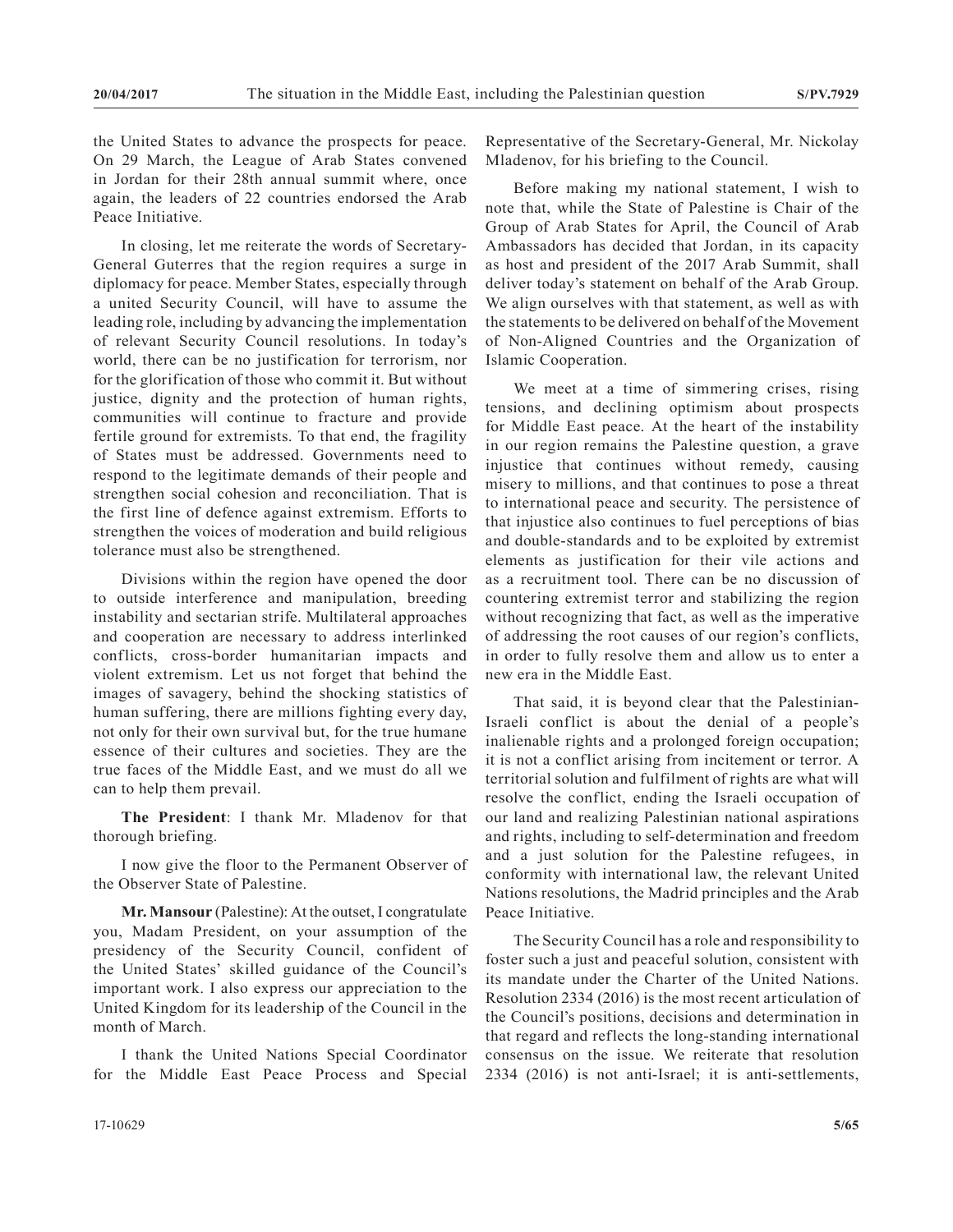anti-violence and anti-violation of international law, and is therefore actually and clearly pro-peace and protwo-State solution — Palestine and Israel — and was globally welcomed as such. The resolution provides the most viable path to preserving the two-State solution on the 1967 lines and creating the conditions necessary to end the occupation, justly resolve the conflict in all aspects and make Palestinian-Israeli peace and security a reality.

Once again, we call for full respect of resolution 2334 (2016). In that connection, we welcome the Secretary-General's report pursuant to the resolution, as orally delivered on 24 March 2017. Yet, we reiterate the expectation for written reports to ensure proper documentation of the implementation of the resolution's provisions and of the developments promoting or obstructing its objectives.

In addition, while the report rightly reiterated the call for the complete cessation of illegal Israeli settlement activities, it echoed the call for a cessation of violence and incitement, reaffirmed the global consensus on the two-State solution, noted ongoing international efforts to promote it, and reflected on the worrying reality on the ground. We believe that further analysis, based on international law and the context of the occupation, and recommendations to rectify the negative trends are required in future reports to assist the Council in upholding its duties. We await the next report in June, which will coincide with the marking of 50 years of the occupation.

We condemn Israel's disrespect of Security Council decisions, as evidenced in its flagrant violations of resolution 2334 (2016). Thousands of violations have been deliberately carried out, including the advancement of at least 6,000 more settlement units in the months since the resolution's adoption — even the establishment of a new settlement — along with other violations in the occupied Palestinian territory, including East Jerusalem. Settlement activities are eroding the two-State solution, based on the 1967 lines, and must stop immediately in all manifestations, as demanded by the Council. The colonization, fragmentation, and annexation of our land will never bring peace. Here, we also recall the clear affirmations by the Council that

"it will not recognize any changes to the 4 June 1967 lines, including with regard to Jerusalem, other than those agreed by the parties through negotiations" (*resolution 2334 (2016), para. 3*);

and reiterate as well the call upon all States

"to distinguish, in their relevant dealings, between the territory of the State of Israel and the territories occupied since 1967" (*ibid., para. 5*).

Actions consistent with these provisions are more urgent than ever.

Each day, as more violations entrench the occupation, hope and potential for a solution are considerably diminished. At the same time, Israel's contempt diminishes the Council's own stature and credibility, seriously compromising its ability — that is, of the Council — to act with authority in other crises around the world.

How can this situation be acceptable to anyone, least of all Council members? Security Council resolutions must be implemented without exception. As in any other case, Israel must comply with Council demands and its legal obligations, or be held accountable. It cannot continue to be absolved of responsibility for its crimes and violations, its perpetuation of the conflict, and its obstruction of peace.

I must turn now to the human dimension of this conflict and the endless suffering being caused to the Palestinian people, young and old, by this illegal and brutal occupation at the hands of the Israeli occupying forces and extremist Israeli settlers.

As we meet today, more than 1,000 Palestinians are on hunger strike in non-violent protest of their captivity, inhumane treatment and torture by Israel. This hunger strike, led by Marwan Barghouti, a Palestinian parliamentarian and political leader who has been jailed for 15 years now, aims to call attention to the plight of the over 6,500 Palestinians imprisoned or arbitrarily detained, including men, women, youth, children and elected officials, and to secure the legitimate rights being denied to them by Israel, in grave breach of the Fourth Geneva Convention.

We call for international solidarity with our prisoners — whom we salute from the Chamber — in this peaceful effort to compel Israeli compliance with the law and respect for their human rights and to avert the dangerous consequences of deterioration of this situation. We believe that the International Committee of the Red Cross can play a positive, facilitating role,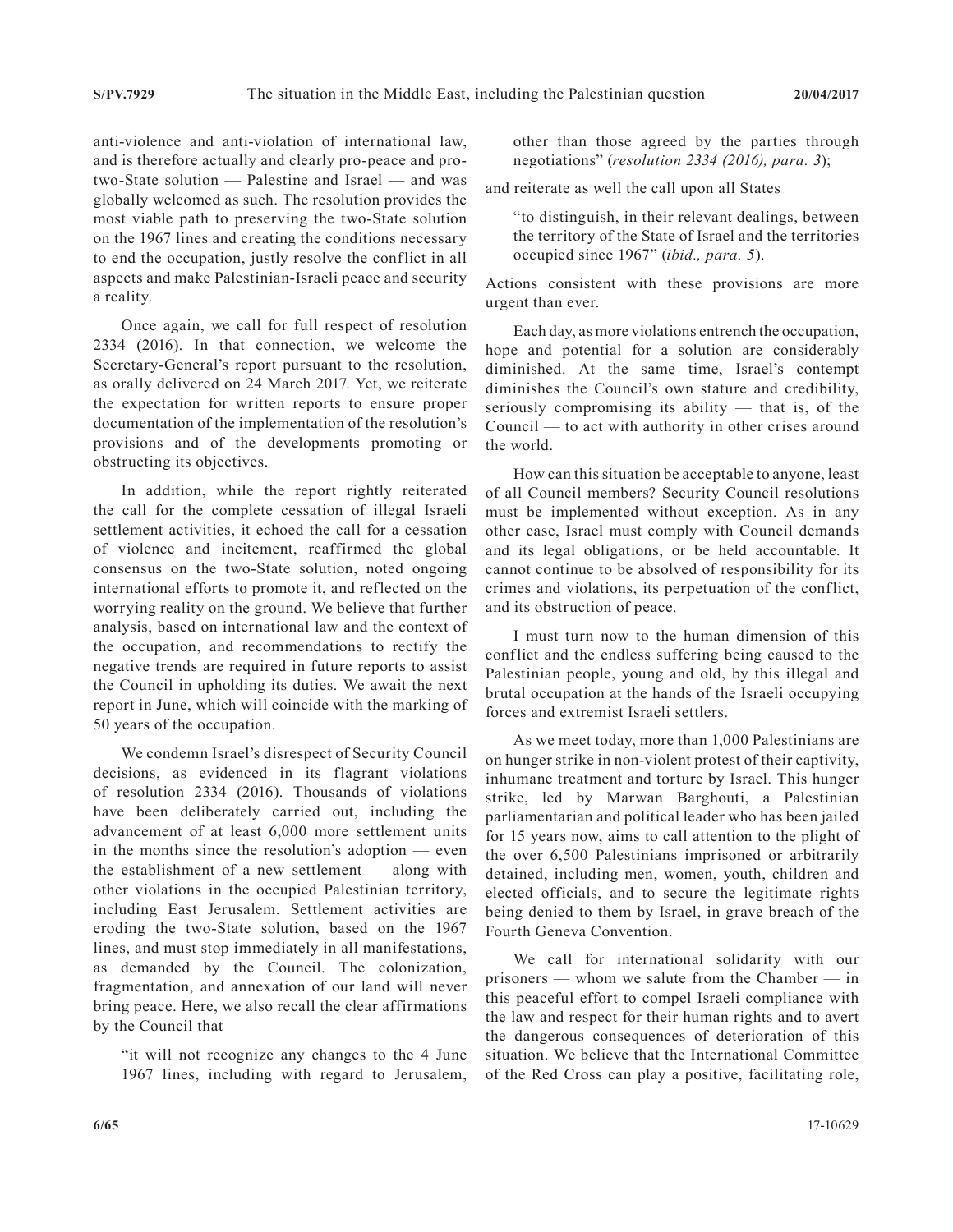and urge all necessary efforts in this regard. Moreover, we stress that the release of our prisoners and detainees is indispensable for peace, one of the most important indicators of the readiness to end the oppression and occupation and to create peace and coexistence.

Today, we must also remind the Council of the appalling situation of captivity of 2 million Palestinians in the Gaza Strip, under Israel's illegal blockade, in an act of massive collective punishment and a crime against humanity. For nearly 10 years, an entire population has been imprisoned, denied freedom of movement, access to livelihoods, access to basic supplies, even vital medicines, deprived of clean water and energy, and forced to live in the ruins of war, as even reconstruction continues to be obstructed and at least 40,000 people remain displaced from the destruction caused by the 2014 Israeli aggression. We caution that hope is fading and despair rising in Gaza, and reiterate our call for an end to the blockade and for respect by Israel of its obligations as an occupying Power under international humanitarian law.

Our calls for respect of international law go hand in hand with our readiness to engage in negotiations to achieve peace. The Palestinian leadership has clearly committed itself to negotiations and has acted in good faith in over two decades of peace processes. We are insistent, however, on international law as the foundation and guarantor of peace. Resolution 2334 (2016) fully recognized this and the Palestinian leadership is committed to the respect of that resolution.

We are engaging with all efforts to advance a just solution. This includes engagement with the new United States Administration of President Trump. Several Arab leaders have met with the President since the Arab Summit, reaffirming their commitment to peace, in line with the Arab Peace Initiative, which marked its fifteenth anniversary last month. That Initiative was remarkably renewed again, and still awaits reciprocation by Israel. President Abbas will also soon travel to Washington, D.C.. My understanding is that he will be meeting with President Trump on 3 May. He is ready to engage in political dialogue with the United States and all other concerned partners, including the Quartet, to launch a credible political horizon, on a clear basis and in a set time frame, that will lead to a solution that ends the Israeli occupation and achieves the independence of the State of Palestine, with its capital in East Jerusalem, based on the two-State solution on the 1967 lines,

whereby the Palestinian and Israeli peoples can live side by side in peace and security.

At the same time, internally, we continue to pursue the development and strengthening of our national institutions and to also seek to heal the divisions in the Palestinian political system. We hope that ongoing reconciliation efforts will come to fruition, recognizing the imperative of unity for the achievement of our legitimate national aspirations.

Failure to justly resolve the Palestine question, the crux of the Arab-Israeli conflict, has brought us to several regrettable milestones in this year: the fiftieth year of the Israeli occupation of the West Bank, including East Jerusalem, the Gaza Strip and other Arab territories since June 1967; 100 years since the Balfour Declaration; 70 years since the General Assembly's decision to mandate the partition of Palestine by its resolution 181 (II), which led to the Al-Nakba of the Palestinian people, which continues to this day; and 10 years of Israel's inhumane blockade of Gaza.

The status quo is far beyond unsustainable. This is shown starkly by the prisoners' hunger strike; the immense despair in Gaza; the high tensions in the West Bank, including East Jerusalem, as Israel's settlement and wall construction, demolition of Palestinian homes, violent military raids and arrest campaigns, and Israeli settler terror and provocations against our civilians continue unabated; and the painful tragedies being endured by our refugees throughout the region.

It is an explosive situation requiring immediate action to uphold the law, reverse the deterioration on the ground, and avert further crises. We thus call again for responsible, collective efforts to advance a genuine peace process to achieve, without delay, the end of the Israeli occupation that began in 1967 and the just, lasting and comprehensive peace we have long sought.

We appeal to the international community, with the Security Council at the forefront, to heed our appeals and to act urgently on their obligations in order to restore hope in the possibility of peace and to actually make it a reality.

**The President**: I now give the floor to the representative of Israel.

**Mr. Danon** (Israel): Before I begin, I must respond to the hateful lies of the Palestinian representative about the Palestinian prisoners. Marwan Barghouti, the leader of the striking prisoners, is a terrorist and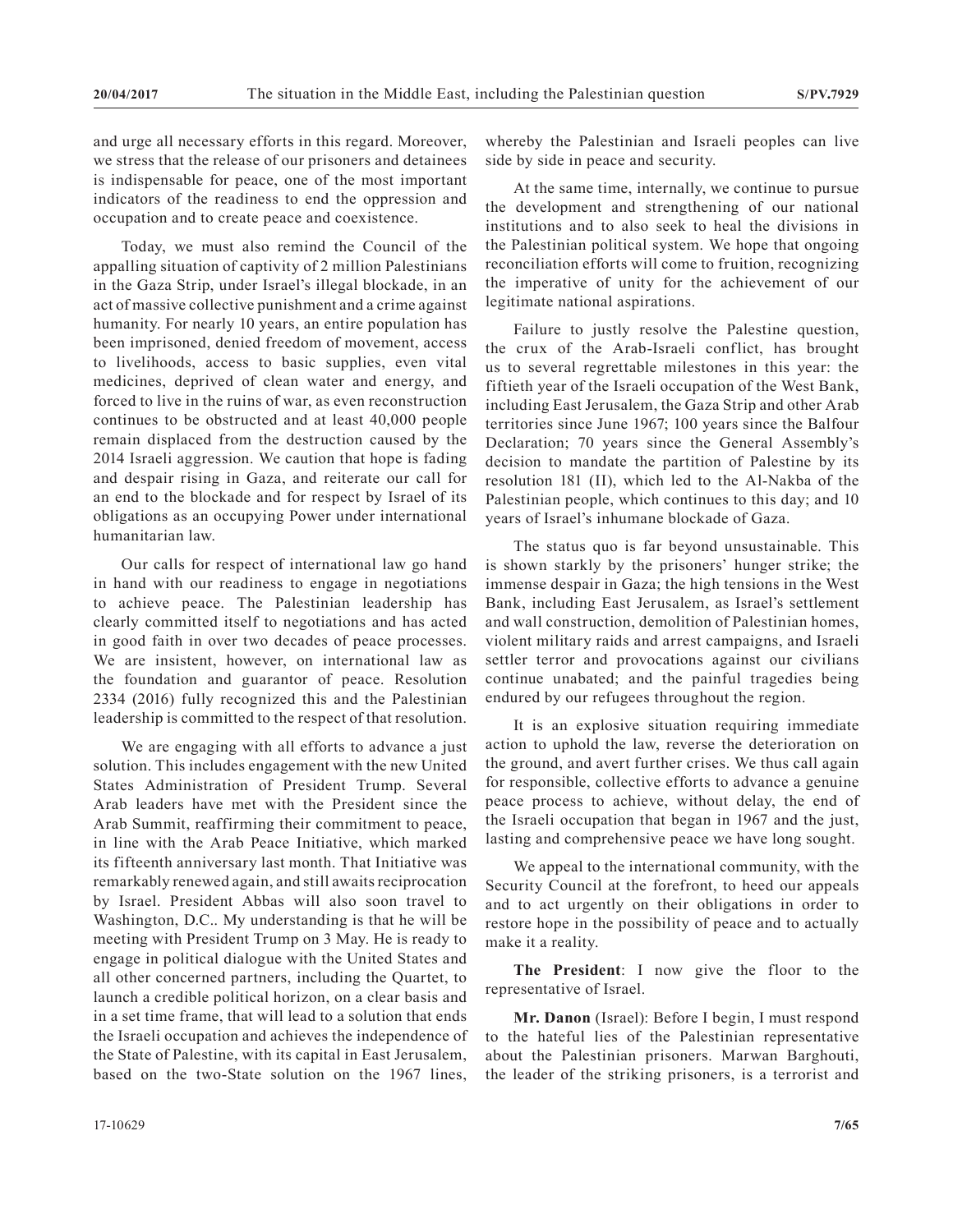a convicted murderer. Mr. Barghouti has overseen dozens of suicide bombings and the murder of innocent civilians. He was arrested and tried in a fair and open trial. He was convicted of direct involvement in the murder of five people, including three men at a seafood restaurant, a monk driving to his monastery and Yoela Chen, a mother of two children. Glorifying terrorists not only distances us from peace, it dishonours the memories of the innocent victims.

I would like to congratulate the United States for a successful term at the presidency of the Security Council this month. Israel appreciates the clear moral stand and basic respect for fairness that you have brought to that role.

For the past 17 years the Council meets regularly to discuss the situation in the Middle East under the false assumption that all the ills of the region can be traced to Israel. When it comes to the Middle East, the Council is stuck repeating the same statements instead of seeking new ways forward to bring stability to our part of the world. The truth is that in a region filled with brutal dictatorships and an endless disregard for civil rights and human lives, Israel remains the one beacon of hope. We are still the only true democracy in our region and the only country where people are truly free regardless of their race, religion, gender or sexual orientation. Quite simply, Israel is a true partner in the fight against terrorism and for positive change in the Middle East.

There is no denying that the Middle East is in disarray. States are dissolving, dictators are using horrific weapons against their own citizens and terrorists are killing innocent people. We welcome the American Ambassador's insistence that today's meeting actually discuss those real causes of so much instability in the Middle East. Let me be clear. There is one country that sows dangerous chaos throughout the Middle East. Where there is terror, where there is death, where there is complete disregard for human life, there is Iran. Just a few weeks ago we witnessed the most horrific manifestation of Iran's influence in Syria. Our hearts ached as we saw the horrible pictures of children, even babies, gassed by the Syrian regime. It was devastating. What kind of leader does this to his own citizens? What kind of monster does this to his fellow human beings?

Israel fully supports the American strike on the Al-Assad regime. It was a moral stance on horrific crimes against humanity. Now is the time for the international community to finally fulfil its 2013 pledge and honour its commitment to remove all chemical weapons from Syria. There is no doubt that the primary blame for these crimes lies with Damascus. But at the same time we must not forget that Tehran is an accomplice to the atrocities taking place every single day in Syria. Al-Assad and his henchmen are puppets of the Iranians, propped up with their funding, trained by their military advisers and armed with their weapons.

Iran's influence in Syria can be found everywhere, from the militias roaming the cities to Iranian attempts to build a port in the Mediterranean. We in Israel know firsthand about Iran's attempts to spread terror and violence throughout the region. We have presented the Council with our latest intelligence about the terror organization Hizbullah in Lebanon. We showed in great detail how their rockets are aimed at Israeli homes, schools and offices. This Iranian proxy entrenched along our northern border is placing its weapons in homes, mosques and hospitals with the intention of once again committing a double war crime — targeting our civilians while using Lebanese women and children as human shields.

We continue to warn that Hizbullah has increased its stockpile from a mere 6,000 rockets and missiles in 2006 to almost 150,000 even more advanced weapons today. Where do these weapons come from? Iran, of course. The Al-Quds Force trains Hizbullah fighters, funnels money to them and directly provides the terrorists with those deadly weapons. We also know that Hizbullah is constantly improving the range and accuracy of their rockets and now are capable of targeting 90 per cent of my country.

Hizbullah is also growing stronger politically. Senior leaders in the Lebanese Government have recently voiced support for those terrorists and some have even gone as far as to describe Hizbullah as a legitimate force in Lebanon. Instead of working with the international community to implement resolution 1701 (2006), those extremists are drowning out the moderate voices in Lebanon who wish to realize the true potential of their country. Hizbullah is not only threatening the delicate calm on our border but endangering the chance of Lebanon ever becoming a stable and peaceful State. Iran has stopped at nothing to arm Hizbullah. It sends arms on convoys over land, tries to smuggle them in from the sea and even unabashedly places them on civilian airlines — such as Mahan Air — and flies them into Damascus and Beirut.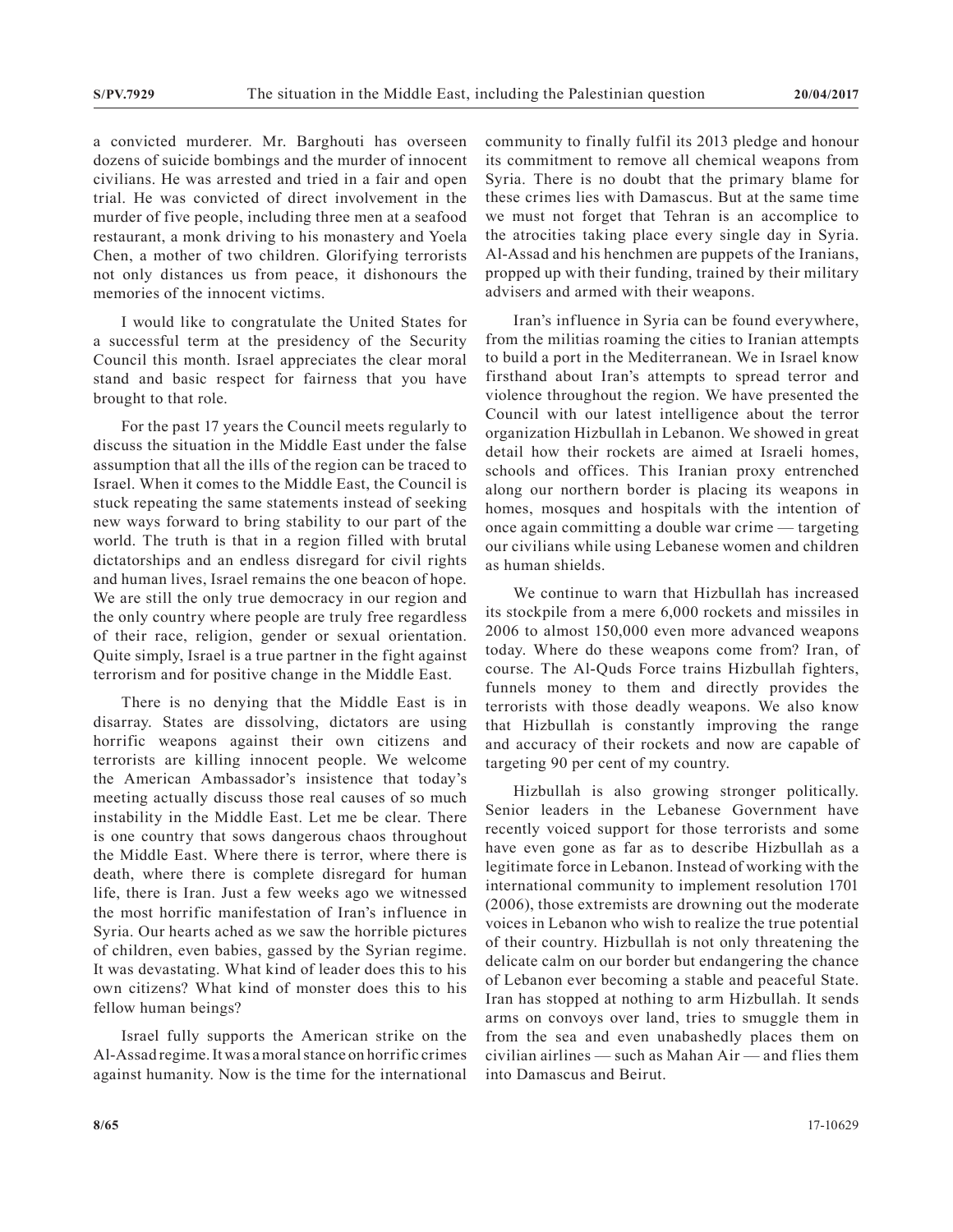Iran does not only threaten our region through proxies. It also does so directly by supporting terror throughout the Middle East and continuing their ballistic missile tests. Those tests are in total defiance of the international community and the Council has clearly stated that Iran is "not to undertake any activity related to ballistic missiles." (*resolution 2231 (2015), Annex B, para. 3*). Yet, since resolution 2231 (2015) was adopted, Iran has conducted at least 14 ballistic missile tests. The Iranians have not hidden their intentions. In fact, just two days ago they wrote on one of their missiles, "Death to Israel".

That same violent call for Israel's destruction, written on that missile, can be found in the Hamas charter. Let me remind the Council that Hamas is Iran's proxy. It rules the Gaza Strip and holds the people of that region hostage. The founding document of Hamas states that "there is no solution for the Palestinian question except through jihad". As the Council knows, Israel withdrew completely from the Gaza Strip in 2005. We did so in the hope that the Palestinians would create a thriving economy and abandon the path of terror. We destroyed every Israeli home, reduced every synagogue to rubble and even removed every Jewish grave.

Sadly, those hopes for the possibility of peace and better lives for Israelis and Palestinians were dashed. Hamas took over the Gaza Strip and has spent millions of dollars — much of it stolen from foreign humanitarian aid — on rockets, guns and terror tunnels. Meanwhile, the Palestinian people continue to suffer. Almost every week, we uncover a new incident of Hamas manipulating the goodwill of the international community. Employees of recognized humanitarian organizations have been caught aiding terror infrastructure. Food and goods meant for the people of Gaza have been diverted to the black market, where they are sold for funds to buy arms. And official employees of the United Nations Relief and Works Agency for Palestine Refugees in the Near East not only incite violence against Israelis but also serve simultaneously as Hamas officials.

In the decade that has passed since we left Gaza, Israel has been forced on numerous occasions to fight Hamas and defend our people. During the last round of fighting in Operation Protective Edge, in 2014, Hamas unleashed over 3,000 rocket attacks on Israeli civilians. At the same time, it used sophisticated terror tunnels to try to attack our border communities. Its plan is as simple as it is evil. It aims to attack kindergartens and

community centres with the hope of massacring as many innocent people as possible.

Members of the Council must understand that Hamas is unfortunately leading us to the next conflict. Since the end of Operation Protective Edge, we estimate that Hamas has increased its arsenal to over 12,000 rockets. At the same time, it has continued to dig its terror tunnels, day in and day out. Many of these tunnels, which stretch into Israeli territory, are as long as 2.5 kilometres, which is longer than the Lincoln Tunnel connecting New York and New Jersey under the Hudson River. The Lincoln Tunnel is used by millions of people to come to their jobs and then go home to their families. In contrast, the Hamas tunnels are intended to kidnap and kill as many Israelis as possible.

I have here an image illustrating the reach and scope of Hamas' network of terror tunnels from the last operation in Gaza. The green line is the border. Here are the openings of the tunnels in Gaza. Notice how they use civilian homes and hospitals to hide the entrances. Here is where these tunnels end up: next to Nahal Oz, Saad, Kfar Aza, just metres from Israeli towns. They spend millions of dollars on these tunnels.

Council members may ask how Hamas continues to arm and replenish its weapons supply. The answer lies in the words of Hamas leader, Mousa Abu Marzook, who said last June that

"[t]he support offered by Iran to the Palestinian resistance — be it in logistics, training or funds — is unmatched and beyond the capabilities of other countries. Iran's support and backing to the resistance and the Palestinian cause is clear".

The Hamas representative does not exaggerate this connection. Iran's Foreign Ministry spokesman, Hossein Jaberi Ansari, said that "resistance movements are part of Iran's foreign policy". We need to think about that.

To so many members of the United Nations, foreign aid to Gaza means donations to UNICEF or to the Red Cross. This is money that goes towards clean water, education, health. For Iran, foreign aid means supplying deadly missiles and training terrorists.

We welcome the new position that has been proposed with respect to the Security Council and its meetings about the Middle East. We know from our own experience that there is only one way forward for those who really want peace in our region. As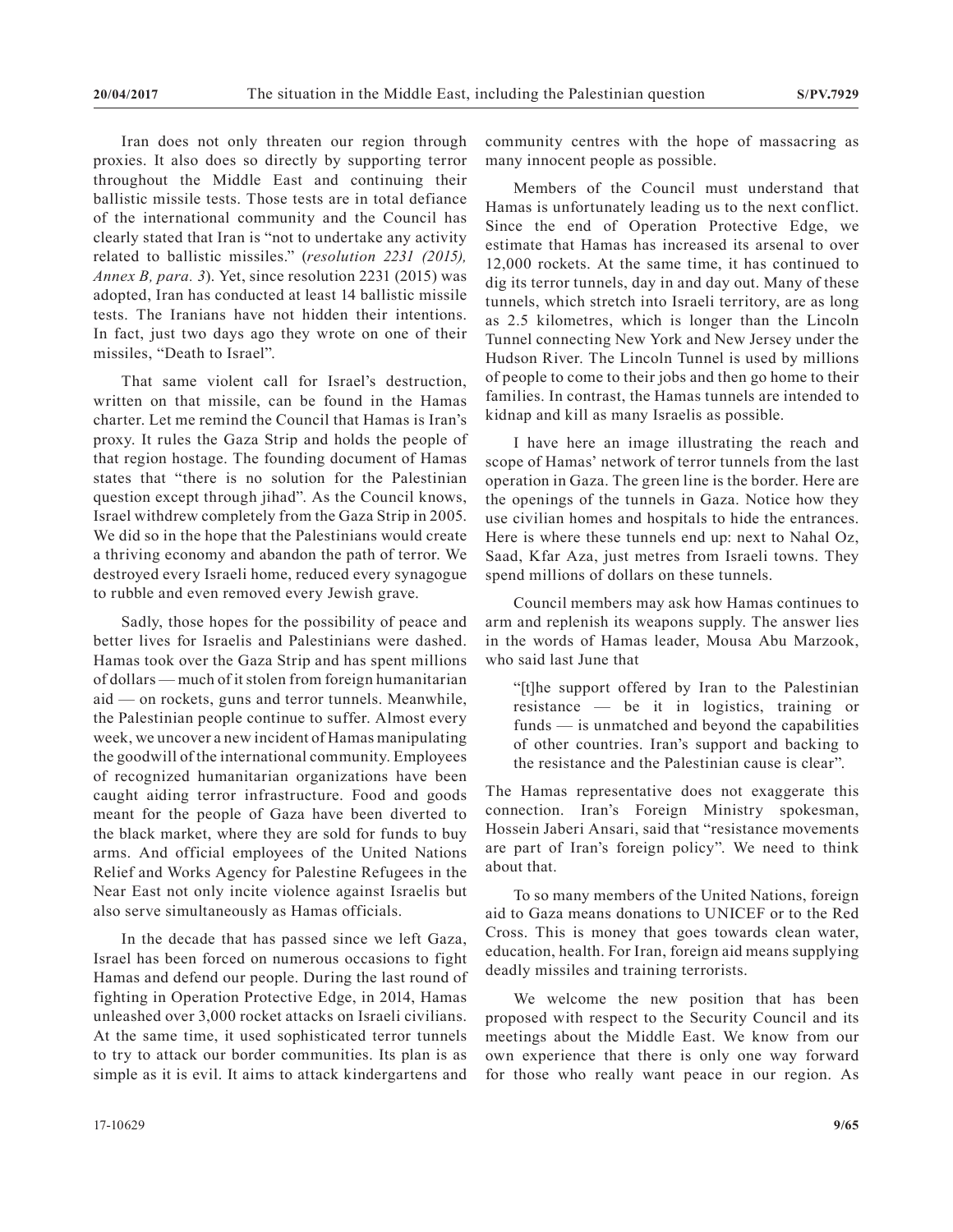we have said time and again, peace between Israelis and Palestinians will not come from meaningless manoeuvring in international bodies, and it most definitely will not result from one-sided resolutions here in the Security Council.

The chance for real peace to be pursued will only come when the Palestinians abandon terror, end incitement and finally return to the negotiating table. More importantly, the chance for peace and stability for our region depends on the Security Council, and the international community as a whole, recognizing real threats when we see them. I ask a simple question to those who insist on keeping the focus here in the Security Council on Israel: Is Israel at fault for the spread of the Islamic State in Iraq and the Levant? Is Israel to blame for the dire situation in Yemen? Is Israel responsible for the daily massacres in Syria? The answer is a resounding "no".

We welcome efforts to widen the scope of the meetings of the Security Council to focus on the real dangers in the Middle East. The time has come to finally put an end to the obsessive focus on Israel. The time has come to stop this scapegoating of the Jewish State for every war and conflict in our region. The Council should remain focused on stopping the countries that support sadistic dictators who gas their own people. The time has come for the Council to speak in a clear voice and finally classify Hizbullah and Hamas as terrorist organizations. We are warning that an alliance of evil with Iran at its centre is spreading throughout the Middle East. They seek to spread chaos, terror and instability through a region once known as the cradle of civilization. We call upon the Council to condemn Iran's dangerous behaviour.

The good news is that Israel is no longer alone in standing up to these threats. Countries of good conscience throughout our region are putting the chance for peace and security and the hope for a better future for their people ahead of the conflicts of the past. It is also Israel's hope that this body will begin to seek true moral clarity when it comes to the Middle East. Only then will the Security Council finally be effective in fulfilling its stated role of maintaining international peace and security for the world.

**The President**: I shall now make a statement in my capacity as the representative of the United States.

Every month, the Security Council convenes a meeting on the Middle East. We have lots of meetings on specific countries and conflicts in the region but today's debate is our opportunity to talk about the Middle East as a whole. It is our opportunity to look at the threats that go beyond one country's borders, the threats that affect not just every country in the Middle East but all too often every single one of us.

Regrettably, these monthly meetings routinely turn into Israel-bashing sessions. That is the way the Security Council has operated for years. It is a formula that is absurdly biased against one country. It is a formula that is painfully narrow in its description of the conflicts in the region. And it is a formula that does nothing to help find solutions. The truth is these Security Council meetings do not do anyone in the region any favours, least of all the Israelis and the Palestinians. These meetings do nothing to bring the parties closer together; they actually work to push the two sides apart. The United States firmly believes that peace is possible between Israel and the Palestinians, and we are actively working towards that goal. Peace will only come from direct negotiations, not from one-sided Security Council meetings and one-sided resolutions.

These biased discussions on the Middle East also impose a real cost. Threats are evolving and do not fit neatly within borders. By limiting itself, the Council ignores the pressing rights that are right in front of us. We should be asking these monthly Middle East sessions to talk about the factors that cause conflict across the region. I thank Mr. Mladenov for his remarks today and for the fact that he went beyond the usual Israel-bashing and touched on the border issues plaguing the region. I will do the same and I encourage other countries to do the same as well. By breaking out of old, familiar, counterproductive patterns, we might actually achieve something valuable.

If we are speaking honestly about conflict in the Middle East, we need to start with the chief culprit, Iran, and its partner militia Hizbullah. Iran and Hizbullah conspire together to destabilize the Middle East and their actions are expanding. For decades, they have committed terrorist acts across the region. Today, they prop up Bashar Al-Assad's brutality, fighting alongside his forces, adding to the killing of thousands of civilians and the misery of millions of refugees. They train deadly militias in Iraq and arm Houthi militants in Yemen. While the Council has paid too little attention to this growing menace, the United States will not. We are going to speak up about Iran and Hizbullah, and we are going to act against their lawlessness.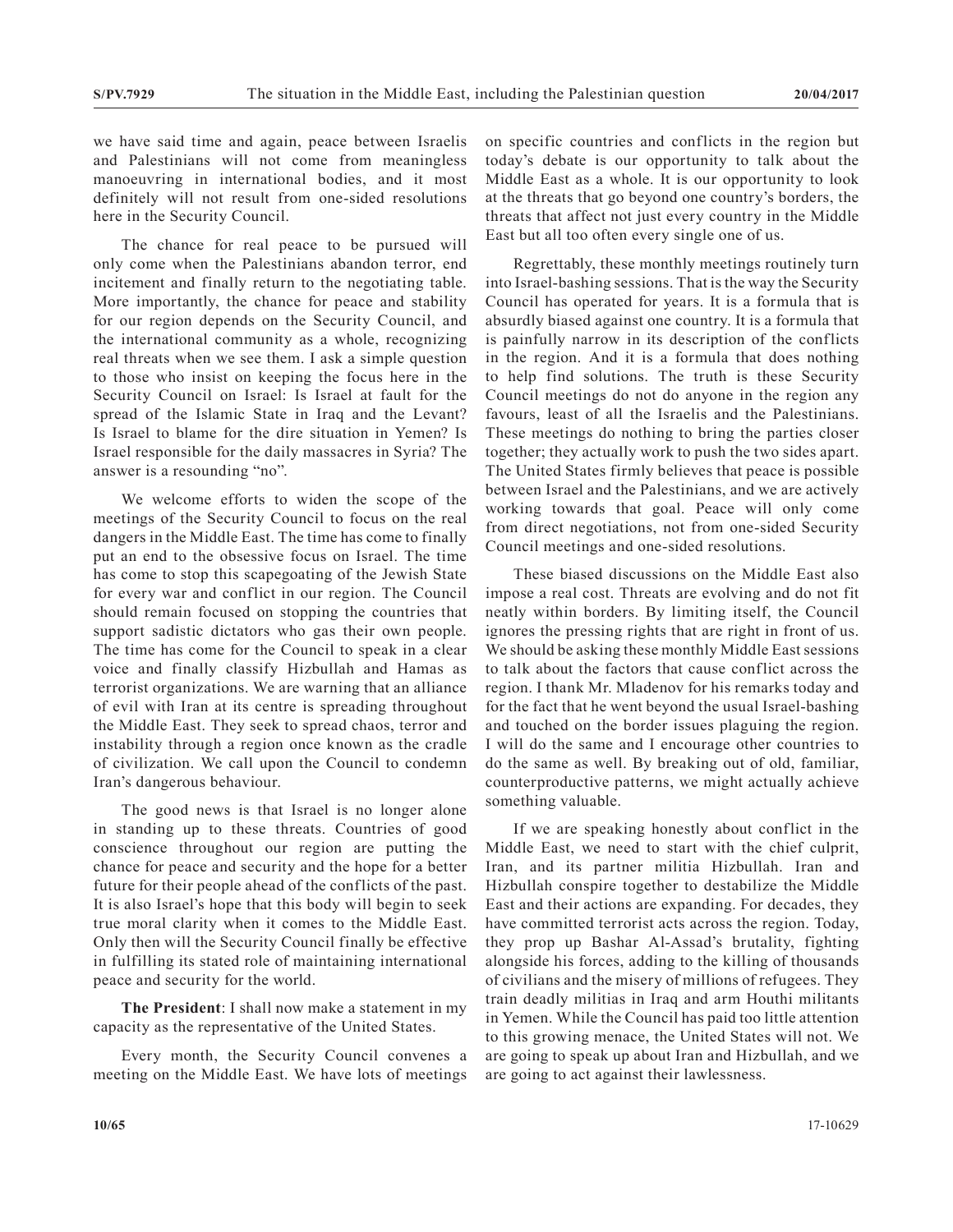In Lebanon, Hizbullah, a terrorist organization, uses towns to shield its arsenals of tens of thousands of illegal rockets. In Syria, Hizbullah controls territory on the ground. With Iran's instructions, its militias stand side by side with Syrian troops as they slaughter the Syrian people. Sometimes, Hizbullah is the one giving orders to Al-Assad's fighters. Hizbullah helped Al-Assad starve and destroy Aleppo. According to press reports, when supporters of the Syrian regime die in battle, they sometimes come back with Hizbullah flags on their coffins. As one activist said recently, "Hizbullah designs it, and the Syrian regime wears it". They are reportedly even recruiting Syrian children to join pro-Hizbullah youth groups so they can indoctrinate a new generation, in a new country, with its toxic ideology.

Hizbullah is a terrorist group spreading its influence across the Middle East with the backing of a State sponsor. Iran is using Hizbullah to advance its regional aspirations. They are working together to expand extremist ideologies in the Middle East. That is a threat that should be dominating our discussion at the Security Council.

The United States is not waiting to respond. We have imposed targeted sanctions on Iran's Islamic Revolutionary Guard and its Ministry of Intelligence for their support of the Al-Assad regime. We recently designated for sanctions members of Iranian-backed terrorist organizations in Bahrain. Iran remains a designated State sponsor of terror, and we continue to enforce all sanctions related to Iran's support for terrorism and destabilizing activities in the region. The United States will work even harder with its partners and allies to disrupt Iran's support for militant and terrorist groups.

All States Members of the United Nations must live up to their obligations. Iran's ballistic missile tests defy Security Council resolutions and further undermine the stability of the region. We call on all States to fully implement resolution 2231 (2015), which bans the transfer of weapons to and from Iran, as well as the arms embargoes against the Houthis in resolution 2216 (2015) and for Lebanon in resolution 1701 (2006). The United States will work closely with our partners to document and address any actions that violate these resolutions. We must take a stand against Iran and Hizbullah's illegal and dangerous behaviour.

How one chooses to spend one's time is an indication of one's priorities. The same is true for the Security Council. The Israeli-Palestinian issue is an important one, deserving of attention, but that is one issue that surely has no lack of attention by the Security Council. The incredibly destructive nature of Iranian and Hizbullah activities throughout the Middle East demands much more of our attention. It should become the Council's priority in the region.

I now resume my functions as the President of the Council.

I want to remind everyone to please respect the speakers and take conversations outside so that they can say what they need to say.

I now give the floor to the other members of the Council.

**Mr. Kyslytsya** (Ukraine): I thank the United States presidency for convening this open debate, which comes at a time of great uncertainty in the Middle East.

In Syria, we entered 2017 with the same array of factors that had poisoned all the efforts to reach peace last year. Military logic still prevails over the political will to reconcile and the blockade of cities and use of starvation as a means of warfare continue unabated. The use of non-conventional and prohibited weapons seems to be the new norm and perpetrators are walking away without punishment.

We regret that, owing to the eighth veto of the Russian Federation last week, the Council has once again failed to uphold its duties. The Council's continuous inability to address chemical attacks in Syria is leading to further impunity and sending a signal to perpetrators that they can get away with murder.

Proxy warfare in Syria and the fact that foreigncontrolled militias are deepening their roots on the ground are increasingly concerning. Sustainable peace and the stabilization of Syria require expedient and organized withdrawal of those militias. This issue bears particular importance for the future of Syrian State institutions. Ukraine condemns in the strongest terms the terrorist attack in Rashidin on 15 April during the evacuation of the towns of Foah and Kefraya.

The highly volatile security environment in Syria continues to aggravate the humanitarian situation. The humanitarian disaster is a reflection of the overall situation on the ground. The Council must be proactive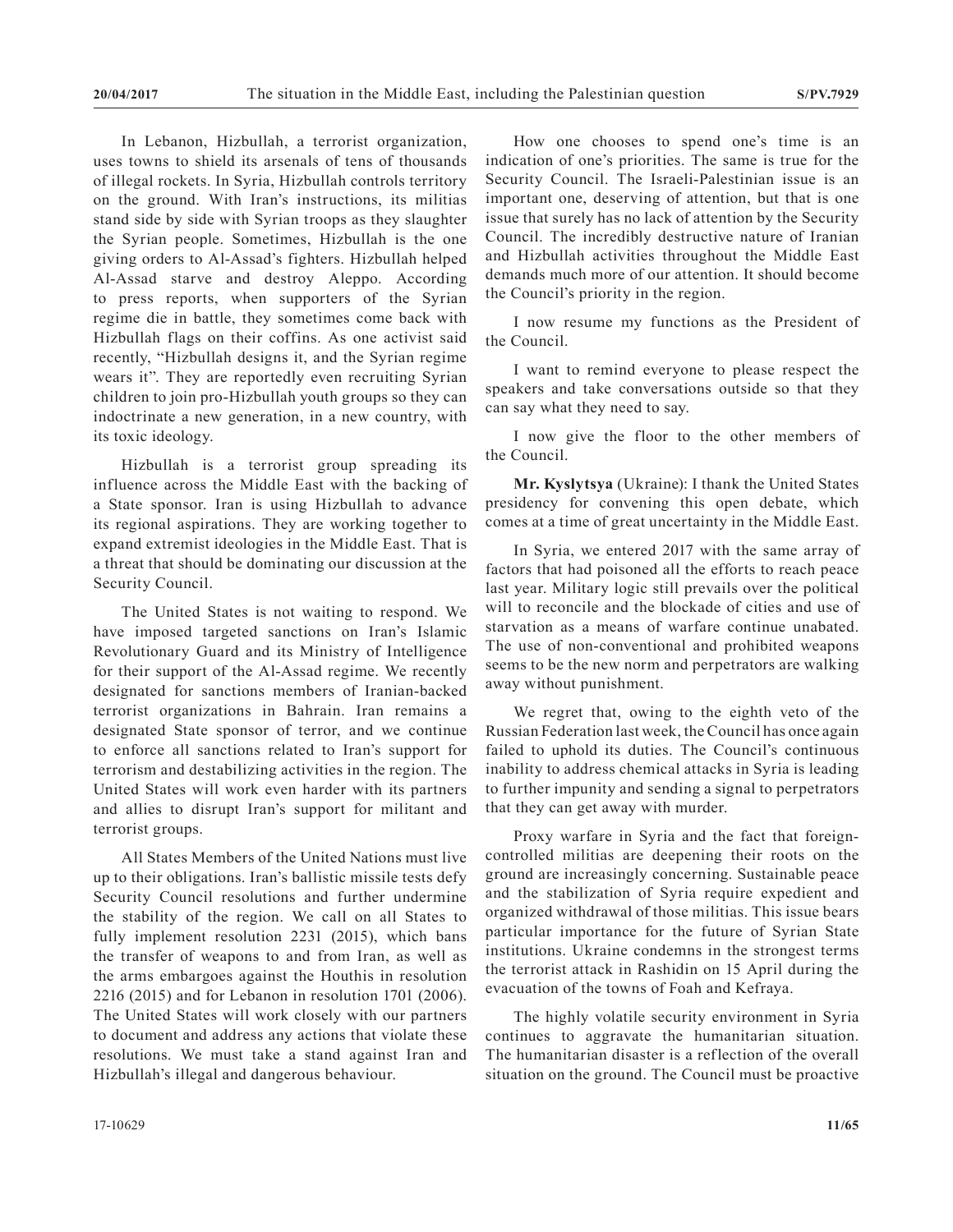in addressing this crucial issue. A more effective monitoring, verification and enforcing mechanism is badly needed.

With regard to the Syrian political track, today we are clearly at a very low point. Following the latest two rounds of intra-Syrian talks in Geneva, it is fair to say that, unfortunately, we have not seen much desired progress on either of the 3+1 baskets. Why is that the case? The answer is obvious — it is a lack of political will on the part of the Syrian regime to negotiate in good faith on the core issues. Ukraine is disappointed by the absence of real results from the Astana process and the ceasefire negotiated within its framework. We are afraid that the stalled political process may set in motion a vast number of alternative scenarios that nobody will like. Damascus and its allies need to realize that the ultimate victory standpoint is a mirage which will lead nowhere, prolong the crisis and contribute to increasing extremism.

We are convinced that any political progress would be unsustainable without a clear adherence to the word and spirit of the 2012 Geneva communiqué (S/2012/522, annex), resolution 2254 (2015) and a transparent and strictly scheduled political transition. We hope that the intra-Syrian talks in Geneva will resume in May. That will allow time for Damascus and its allies to demonstrate a change — a change in mindset, in intentions and attitude.

The situation in Lebanon remains key to the security and stability of the Levant. It is therefore important that, after the election of the president and the formation of the Government, the political process maintain a positive momentum. The stability of Lebanon remains, to a high degree, hostage to the developments in Syria and wider regional dynamics. That is why there is an urgent need at this stage to assist Lebanon in establishing its effective control of the border with Syria and prevent illegal arms transfers.

Ukraine sees an urgent need to put an end to violence in Yemen. We are concerned by the rapidly deteriorating humanitarian situation in that country. The international community faces an imminent risk of seeing an entire generation of Yemenis traumatized by hunger and war. This is not only an immediate humanitarian challenge, but a long-term challenge for the stability of Yemen and the wider region.

Reaching a negotiated political solution remains complicated. As the parties continue the strife to improve their military positions, the Council's unity on Yemen is badly needed to strengthen the position of the Special Envoy and the Secretary-General in their attempts to break the current deadlock and give peace a chance. We call on the parties to resume direct talks without preconditions and to negotiate in the most flexible and constructive manner that would enable them to swiftly reach a final and comprehensive agreement.

We reiterate our concern about the clear upsurge in 2017 in rocket attacks launched by the Houthi forces in Yemen against objects located on Saudi Arabian territory, as well as those on maritime vessels operating near Bab Al-Mandab. Such attacks should cease immediately and the necessary steps should be taken to de-escalate the situation. The Al-Houthi-Saleh forces must relinquish their arsenal of ballistic missiles under any future peace deal. No long-term settlement of the conflict is sustainable without that.

More must be done to prevent greater numbers of sophisticated weapons from reaching Yemen from abroad. Without a meaningful dialogue, the result could be a disaster, and the only actors that would benefit are the terrorist groups that are increasingly active in Yemen. It is extremely worrying that we continue to see Al-Qaida in the Arabian Peninsula demonstrating a sustained ability to expand its operational support base in Yemen and exploit the deep rifts in war-torn Yemeni society.

With regard to Palestine and Israel, Ukraine has consistently supported the Middle East peace process and the principle of a two-State solution, with Israel and Palestine coexisting in peace and security. The lack of direct dialogue, along with a stalled negotiating process, has led to an extremely unpredictable and explosive situation. As a member of the Security Council, Ukraine firmly believes — and shares the belief of the current President of the Council — that peace can emerge only through direct negotiations.

Underestimating the ability of the Islamic State in Iraq and the Levant (ISIL), and of Al-Qaida, to capitalize on the grievances in the currently unresolved Israeli-Palestinian conflict could backfire in very unexpected and dangerous ways. In order to prevent such a scenario, the root causes of the conflict must be addressed. Ending the violence and de-escalating the situation are immediate priorities. All sides should take concrete steps to calm the tensions, bring the parties back to the negotiating table, renew the peace process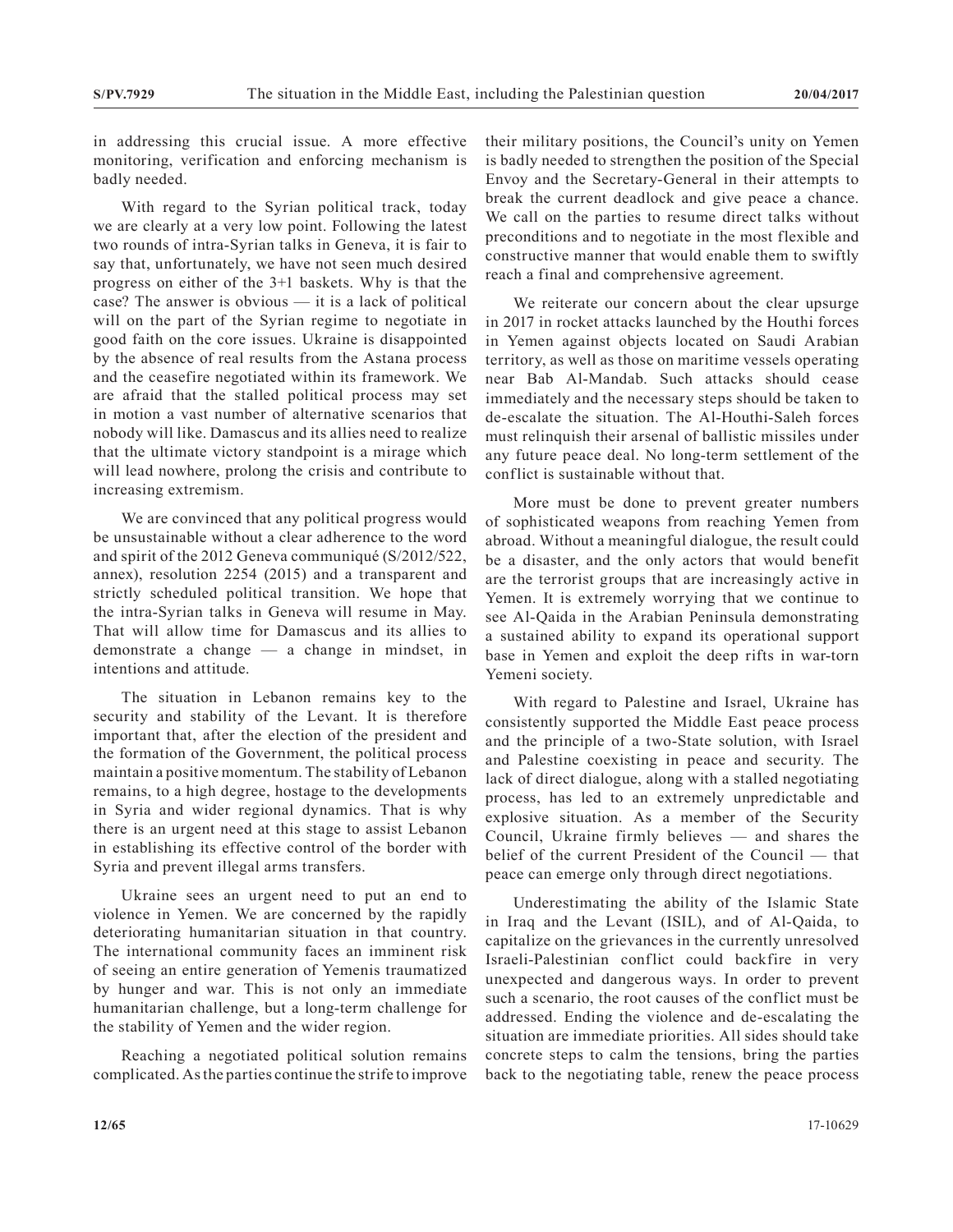and re-inject some confidence into the fading concept of a two-State solution.

The rapidly evolving terrorist threat transcends all boundaries in any region. It is benefiting from existing conflicts and continuing to destabilize countries throughout the Middle East. We are concerned about the fact that despite some serious military setbacks, ISIL is still a genuine threat to regional and global security. Mosul, for example, where the military operation to liberate the city is ongoing, is rightly seen as ISIL's last stronghold in Iraq. Its people have suffered enormously in the past two years under ISIL's despotic rule, but they now finally have a chance to be freed from the the tentacles of their monstrous terrorist masters.

While we await the ultimate and inevitable conventional military defeat of ISIL, it is vital that we formulate a day-after strategy by which regional actors should play a leading role in preventing the resurgence of ISIL's clones. Without a clear way out of the multiple crises that are tearing apart the Middle East, particularly in Syria, Yemen and Iraq — coupled with the simmering Israeli-Palestinian conflict — it will be impossible to contain the growing threat of violent extremism and the global spread of terrorist groups.

**Mr. Umarov** (Kazakhstan): I would first like to express my country's firm condemnation of the heinous terrorist attack of 15 April in Kefraya and Foah, which killed more than 120 children and women and injured hundreds of innocent civilians. On behalf of my Government and the people of Kazakhstan, I would like to offer our sincere condolences to the Syrian people, particularly the families of the victims, and to wish the injured a speedy recovery.

We would like to thank Special Coordinator Nickolay Mladenov for his briefing on the situation in the Middle East, and we would like to comment on some key issues.

With regard to the Palestinian question, we urge both sides to demonstrate the political will necessary to reach a historic and long-awaited peace agreement by strengthening the peace, security and development nexus. Promoting economic confidence-building measures between the parties will help to accelerate a political settlement based on the principle of two States for two peoples. That concept should guarantee the inalienable right of Palestinians to statehood and Israel's right to security. We are of the view that negotiations should be resumed as soon as possible in a

The catastrophe in Syria has spread beyond the region and is having global repercussions. Kazakhstan supports the efforts of Special Envoy Staffan de Mistura, the Islamic Republic of Iran, the Russian Federation, Turkey and the international community to bring the Syrian Government and opposition together. The upcoming meeting to be held in Astana on 4 and 5 May is intended to carry forward the Geneva negotiations that are scheduled to take place soon after.

While doing everything possible to ensure the wellbeing of the Syrian people, we urge the international community to make a coordinated effort to combat the terrorist activities of the Islamic State in Iraq and the Levant (ISIL) and other organizations. In that regard, we would like to remind the Security Council of Kazakhstan's initiative to develop a code of conduct for anti-terrorist operations, which represents a major step towards establishing a worldwide, United Nationsled coalition or network for implementing the Global Counter-Terrorism Strategy.

In Lebanon, the formation of a new Government and the election of a new President are positive events leading to the holding of free and fair parliamentary elections. We should help Lebanon consolidate its Constitution and democracy, which remain contingent on developments in its neighbour Syria. The Lebanese armed forces are playing a vital role in maintaining security on the border with Syria and throughout Lebanon and thereby helping to avert threats from ISIL and Al-Nusra. Syrian refugees in Lebanon now number more than 1.5 million, and the international community must provide the country with more assistance.

The conflict in Yemen has no military solution; as with all other conflicts and crises, only a diplomatic and political settlement can resolve it. All the parties involved in the conflict, along with their allies, should end all warfare and every form of military force. It is clear that the deep-seated contradictions in Yemeni society can be resolved only through a broad, inclusive national dialogue.

The worsening humanitarian situation in the Middle East demands urgent action on the part of all of us to mitigate the suffering of the local populations, especially in besieged cities. The humanitarian crisis impedes progress on political processes, and the failure to achieve political progress is an obstacle to solving the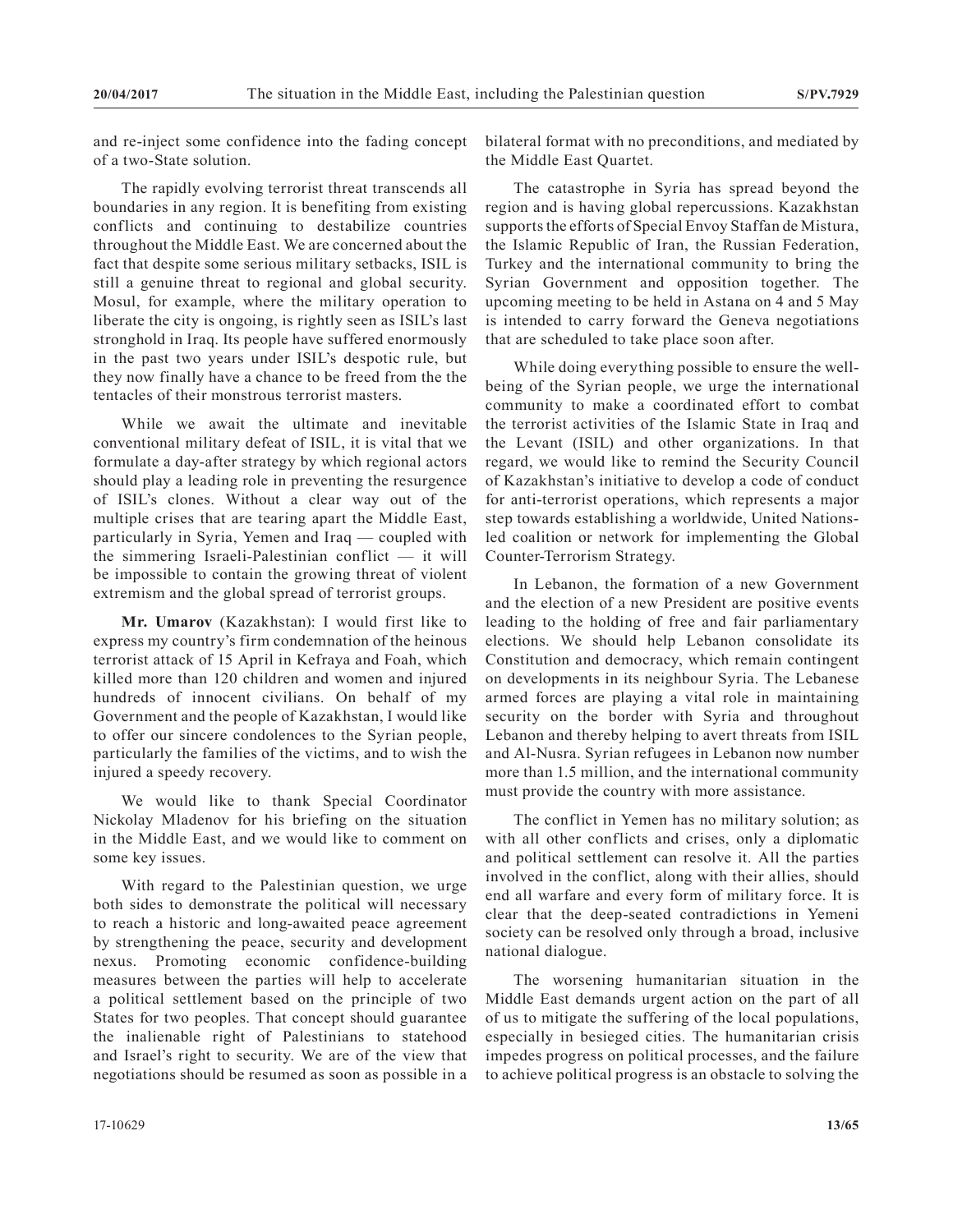humanitarian crisis. Similarly, the exodus of refugees from Syria and other countries in the region has brought political problems to the host countries and caused geopolitical tensions with far-reaching implications in Europe and other countries around the world, resulting in worsening destabilization. Besides that, we have also been witnessing outbursts of xenophobia, hostility and Islamophobia that must be urgently addressed if we are to maintain harmony within and among nations.

Finally, I would like to emphasize Kazakhstan's strong commitment to ensuring that the long-awaited peace in the Middle East can be reached, based on the fundamental principles of compromise, mutual respect and political dialogue.

**Mr. Skoog** (Sweden): I would first like to thank Special Coordinator Nickolay Mladenov for his briefing. The United Nations and its agencies deserve to be commended for the increasingly challenging work they are undertaking in the field across the Middle East. I would like to start with three issues relating to the Middle East peace process.

First, the Palestinian question has been on the agenda of the United Nations since the Organization was founded. Today, 70 years later, after decades of violence and suffering affecting both sides, and after 50 years of occupation, it seems clear to all that the parties by themselves are unable to resolve the matter and reach the solution that the Security Council is striving for — two States, Israel and Palestine, living side by side in peace and security.

Reaching that final-status agreement would have several positive regional side effects. It would enhance regional cooperation, diminish regional tensions and remove some of the arguments used to recruit and radicalize youth in the region and beyond. If the Arab Peace Initiative were part of the solution, those positive side-effects would be multiplied, creating a whole new regional dynamic that would benefit all constructive actors. That highlights the importance of maintaining the Middle East peace process and the Palestinian question on the agenda of the Council. Together with Israelis and Palestinians, the international community and the Council have a responsibility to remain engaged in order to find a just, comprehensive and sustainable resolution to the conflict, and regional partners have a key role to play.

Secondly, there is now a real sense of urgency regarding the issue of settlements. Developments on the ground continue to take us further away from the two-State solution. The idea of a status quo is an illusion. The increased number of settlement units and the growing incidence of the demolition of Palestinian homes and infrastructure will only lead to further suffering. That will spark continued and recurring outbursts of violence, which must, of course, be condemned. It will also have severe repercussions for regional peace and stability. The settlements, the separation barrier built on occupied land, the demolition of homes and the evictions are illegal under international law. They negatively impact the human rights of Palestinians and seriously threaten the two-State solution. Indeed, the viability of the two-State solution could soon move beyond our reach. Israeli settlement expansion in the West Bank must, therefore, come to an end.

In line with European Union policy, Sweden strongly condemns the so-called regularisation law, which seeks to allow the confiscation of privately owned Palestinian land. That law, as well as the Israeli announcements regarding thousands of new illegal settlements units on occupied land and the decision to establish the first new settlement on the West Bank in over 20 years, constitute flagrant violations of international law, as stated in resolution 2334 (2016). They also undermine peace and the viability of the State of Palestine. Resolution 2334 (2016) on settlements, violence and the distinction between Israel and occupied land was also in line with the important recommendations made in the report of July 2016 by the Quartet (see S/2016/595). The resolution has clear messages for both parties, and both parties have a duty to implement its provisions.

Thirdly, the situation in Gaza remains tense and unsustainable. All parties must act responsibly and in the interests of the inhabitants of Gaza. Steps must be taken to produce a fundamental change in the political, security and economic situation. That includes intra-Palestinian reconciliation, accelerated reconstruction and an end to the Israeli closure policy. The full and sustainable opening of the crossing points for humanitarian organizations and State representatives, with due consideration given to both Israeli and Palestinian security needs, is key.

I would now like to say a few words on Syria and Lebanon.

The conflict in Syria has entered its seventh year, with devastating human suffering. The repeated use of chemical weapons in the conflict is appalling and must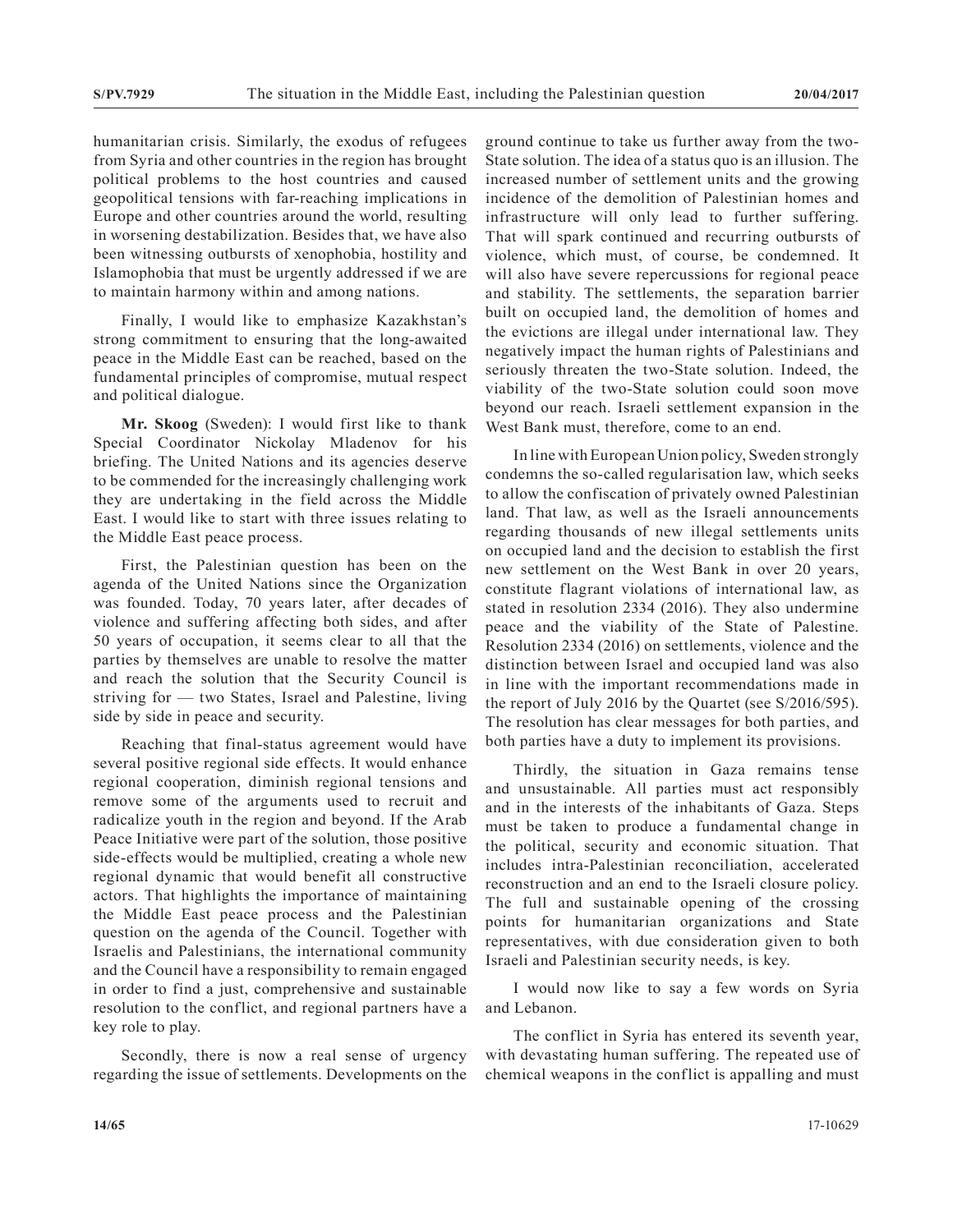stop immediately. We support the full investigation of the attack on Khan Shaykhun on 4 April and the work by the Organization for the Prohibition of Chemical Weapons in that regard. We condemn in the strongest terms the horrific attack in Rashidin on 15 April, which killed 126 people, including many children. We welcome the readiness of the United Nations to scale up support for evacuees and call on all parties to protect civilians, which is their obligation under international humanitarian law.

Intensified efforts to achieve a real nationwide ceasefire are urgently needed. A political agreement on the basis of resolution 2254 (2015), including a credible political transition, is the only path to sustainable peace in Syria. Key stakeholders must intensify efforts to facilitate progress on launching the next round of United Nations-led intra-Syrian talks in Geneva under the leadership of Secretary-General Guterres and his Special Envoy, Staffan de Mistura.

We welcome recent progress in Lebanon. It is now important to reach an agreement on a new electoral framework and to hold timely parliamentary elections.

In conclusion, settling the Middle East peace process and realizing the two-State solution is, first and foremost, in the interest of Israel and Palestine, but also in the interest of wider regional peace and security, as it will create better conditions for dealing with other regional conflicts and tensions. A two-State solution must meet the security needs of both parties and Palestinian aspirations for statehood and sovereignty, and it must end the occupation and resolve permanent status issues. The two-State solution is seriously at risk, and we must now avoid any prejudging of the outcome of future negotiations, such as the status of Jerusalem as the future capital of the two States.

The parties hold the key to finding a final status solution, but the international community, including regional actors, must also meet their responsibilities by supporting the parties in their efforts to break the current deadlock. We welcome the efforts by the United States of America to move the issue forward. The Council, too, has an obvious role in shouldering that responsibility and in moving forward with concrete and constructive ideas on how to solve the conflict. We have a very important task ahead of us.

**Mr. Iliichev** (Russian Federation) (*spoke in Russian*): We thank the United Nations Special Coordinator for the Middle East Peace Process, Mr. Nickolay Mladenov, for his comprehensive briefing. We also thank the American delegation for convening today's event. However, we would like to express our categorical disagreement with the attempt to tailor this meeting to the domestic American context and exclusively to American foreign policy objectives.

For example, in the concept note (S/2017/305, annex) prepared for this meeting, whose topic has traditionally read, "The situation in the Middle East, including the Palestinian question", our American colleagues have remained silent on the Palestinian issue. Moreover, in the document prepared by the United States delegation we do not find any reflection of the threat posed by the Islamic State in Iraq and the Sham, Jabhat Al-Nusra and other extremists and terrorist groups of all kinds, nor of the fact that civilians in Syria, Iraq and Libya continue to suffer from the excesses committed by those groups. The terrorist acts that they have carried out cause death far beyond the borders of the region.

Perhaps the authors of the concept note do not have any objections to that phenomenon. Indeed, we are invited to label those who are fighting those groups in Syria as terrorists. The authors advise the Security Council to think about "who are the regional players that most benefit from the chaos in the region?" But we have a question as well: Should we not search for such players beyond the region?

In point of fact, one should proceed from the premise that the Palestinian-Israeli problem and — in a broader context — the Arab-Israeli settlement should remain at the centre of the regional agenda and of the international community's attention. Without a solution to that long-standing conflict, a long-term and stable stabilization of the entire Middle East is impossible. Despite the fact that other fierce and destructive wars are aflame in the region, the situation demands that the Security Council not lose sight of the need to search for ways to establish a formula to ensure the peaceful and safe coexistence in the region of two States — Israel and Palestine. We must not forget the lamentable plight of the Palestinians and the high level of violence in Israel and on the occupied Palestinian territories.

The current situation with regard to the Palestinian-Israeli question remains extremely complex. Various incidents in the West Bank and Jerusalem, as well as periodic tensions around the Gaza Strip, show that the risks of the escalation of the conflict remain high. One of the reasons for the growth of extremist feelings among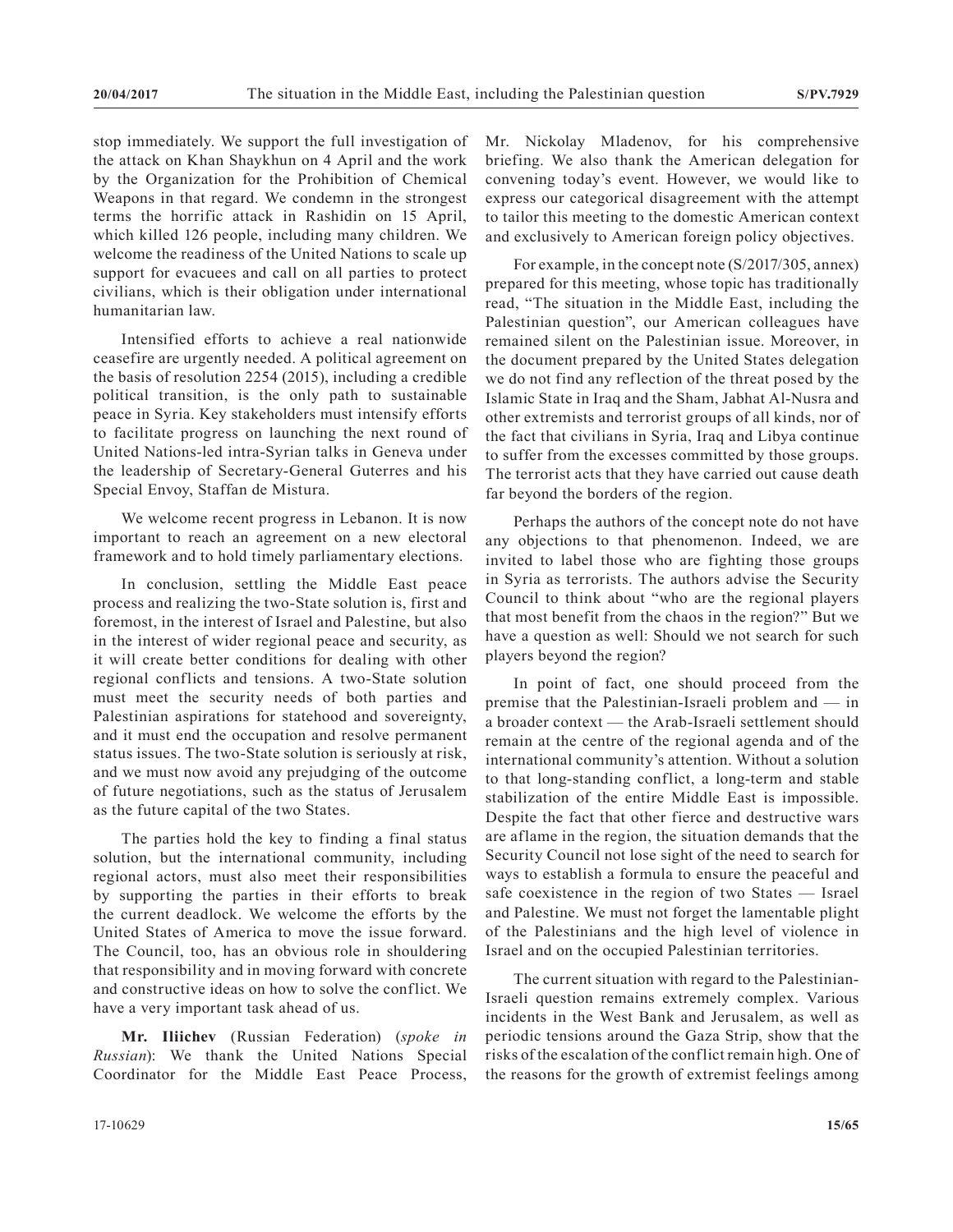Palestinians has been the unilateral actions by Israel. Those actions have sought to create irreversible facts on the ground, including the expansion of settlements in the occupied territories.

In that regard, we would like to recall that Russia voted in favour of resolution 2334 (2016). In so doing, we assumed that its content would be based on tried and tested formulae. We think that that resolution sends a clear signal that unilateral actions are unacceptable — either by Israel or by the Palestinians — as would be any actions that pre-empt the outcome of the peace negotiations. It also states that it is important that we preserve the prospects for a two-State solution.

Together, we must look for a way to intensify the work on the Palestinian-Israeli peace process. We support the coordination of international efforts on the Middle East settlement, based on tried and tested mechanisms and those approved by Security Council resolutions, primarily the Middle East Quartet of international mediators. Our initiative to organize a personal meeting in Moscow between Mahmoud Abbas and Benjamin Netanyahu remains on the table. We hope that, despite the possible domestic political considerations, the leaders of Israel and Palestine will demonstrate commitment to a peaceful settlement and will start direct Palestinian-Israeli negotiations.

On 6 April, the Russian Ministry of Foreign Affairs issued an official statement in support of the two-State solution, stressing the imperative of creating a Palestinian State within the 1967 borders. We recognize East Jerusalem as the capital of that State. At the same time, the Russian leadership took a decision to recognize West Jerusalem as the capital of the State of Israel. We think that that step is consistent with the well-known international legal basis for a Middle East settlement. In practical terms, our recognition of West Jerusalem will not, however, change anything until the parties agree on all final status issues, including the future of Jerusalem. We intend to keep our Embassy in Tel Aviv.

A most serious problem in the Middle East is that of terrorism, which has assumed unprecedented dimensions. It is spreading towards Africa, Asia and Europe. Unilateral actions are futile, something that we have already seen on numerous occasions. We must solve such problems together within the United Nations. Unfortunately, owing to the numerous violations and

disregard for the fundamental principles of the Charter of the United Nations, such as the independence and the sovereign equality of States, non-intervention in their internal affairs and the peaceful settlement of disputes, the situation in many previously stable countries of the Middle East has become horrifying. For instance, the consequences of the occupation of Iraq, which was initiated under what was clearly a false pretext, continue to impose a heavy burden on the people of that country.

We have also seen the heavy-handed manipulation of Security Council mandates, which has resulted in the destruction and unrelenting chaos in Libya, the methodical incitement of the internecine war in Syria, and the connivance in escalating the spiral of violence and mutual hostility in Yemen. All of those unhealed scars will long remind us of the perniciousness of the ideology of exclusiveness and of the drive to decide the fate of other States and peoples.

In conclusion, I would like to draw the Council's attention to the fact that the destabilization of the situations in the Middle East and North Africa is having a very serious effect on Christians and other religious minorities who live in those areas. Extremists are using violence against those religious minorities so as to incite sectarian strife, which contributes to filling the ranks of the extremists and allows them to benefit from the persisting conflicts in the region. For our part, we will continue our efforts to prevent attacks on Christians and breakdowns in the relations between civilizations and religions.

In that context, we should consider the joint statement made by Patriarch of Moscow and all Russia Cyril and Pope Francis to take immediate steps to stop the mass exodus of Christians from the Middle East. There was also a meeting in Tashkent on 7 April, at which a joint declaration was adopted by the Foreign Ministers of the countries of the Commonwealth of Independent States, condemning discrimination and intolerance directed against Christians, Muslims and members of other faiths. We hope that we can serve as an example for other United Nations Member States.

**Mr. Rycroft** (United Kingdom): I thank Nickolay Mladenov very much for his briefing. As he explained, peace for many people in the Middle East remains a remote prospect and a distant memory.

Two weeks ago, we saw a horrific chemical-weapons attack on Khan Shaykhun in Syria. Environmental samples from the sites have tested positive for sarin. We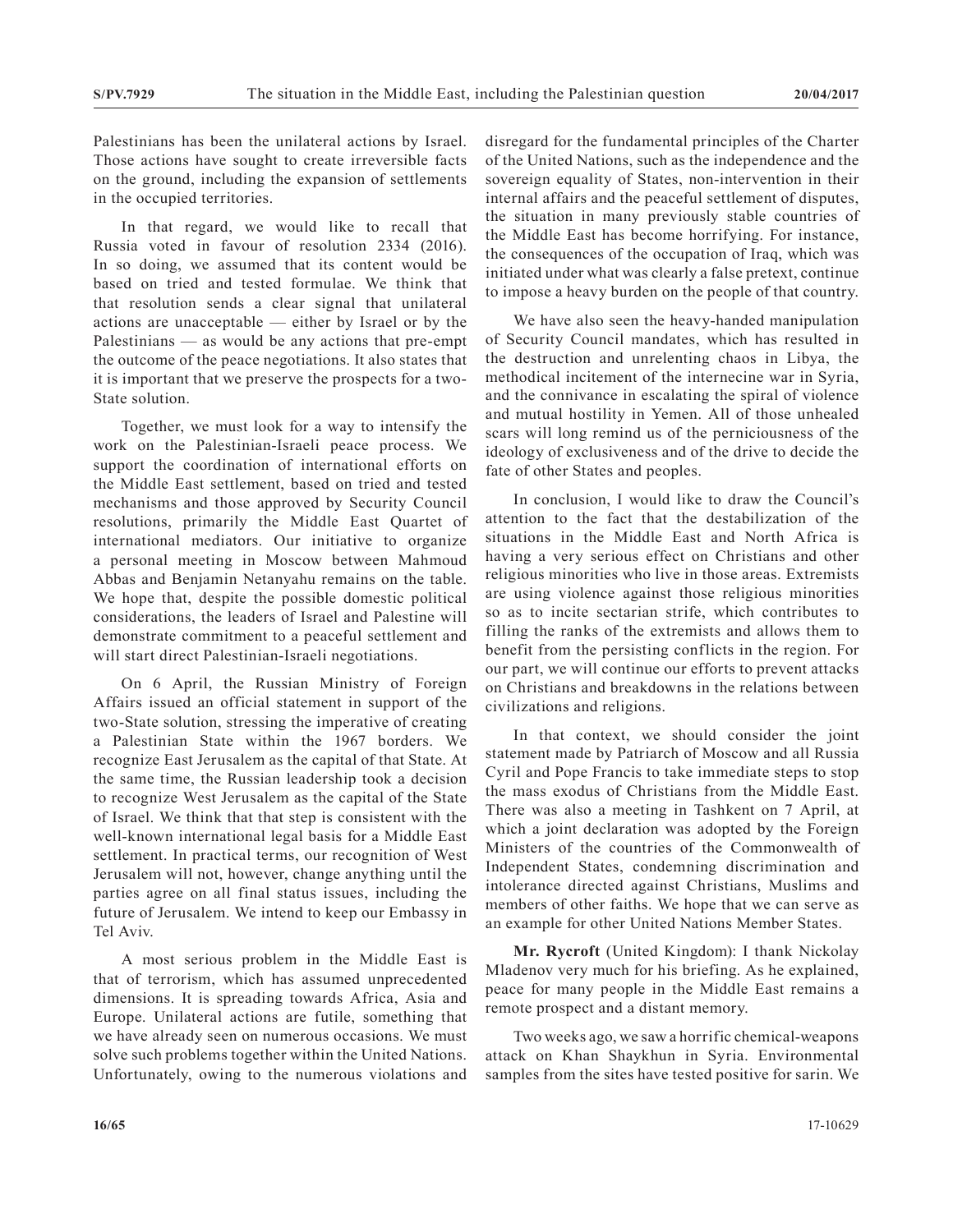are now almost certain that the Syrian regime carried out the attack using sarin. Yesterday, the Director-General of the Organization for the Prohibition of Chemical Weapons (OPCW) confirmed that the organization's incontrovertible evidence indicates the exposure of victims to sarin or a sarin-like substance. The United Kingdom Government supported the United States action in response, and we hope that it will deter any further barbaric chemical-weapons attacks. But when the moment came for the Security Council to show leadership after the attack, it failed. We were stopped by one Council member who would rather prop up Al-Assad than seek justice for the victims.

We will not be deterred by Russia's use of the veto. We will continue to press for accountability in the Chamber. The international community owes it to the people of Syria. Any attempt to tie the hands of investigators will be defeated, just as the Iranian-Russian proposal in the OPCW was defeated today.

As you said, Madam President, we must remember the interplay among the various conflicts in the Middle East region. For a start, we must not let up in our efforts to defeat Da'esh in Iraq, Syria and elsewhere. The United Kingdom supports Iraqi Prime Minister Al Abadi and his Government in their fight against Da'esh and in their efforts to build a stable, secure and unified Iraq.

Iran continues to play a destabilizing role in the region. That is most clearly seen in Syria. Iran has violated its obligations under international humanitarian law in Syria by failing to allow the delivery of humanitarian aid into eastern Aleppo while it was besieged. Iran continues to provide substantial military and financial support to Hizbullah and the Syrian regime. As the Secretary-General's latest report (S/2017/244) makes clear, the leader of Hizbullah has stated that Iran supplies all of their weapons and missiles.

Senior Iranian individuals listed under resolution 2231 (2015) continue to flout the travel ban imposed by the Council. For instance, Major General Soleimani was photographed in Aleppo in September in a show of support for the Syrian regime. Such actions demonstrate that Iran chooses to complicate, not extinguish a conflict that has continued for far too long.

This year marks 50 years since the Six-Day War. This year, either we move towards peace with the support of the region and the international community,

The United Kingdom's long-standing position on the Middle East peace process is clear: we support a negotiated two-State solution leading to a safe and secure Israel living alongside a viable and sovereign Palestinian State based on the 1967 borders with agreed land swaps, Jerusalem as the shared capital of both States, and a just, agreed and realistic settlement for refugees. However, that vision grows distant. As the British Foreign Secretary said last month, the United Kingdom strongly condemns Israel's decision to found new settlements deep in the West Bank — the first such decision in more than 25 years.

Such announcements run counter to international law and have seriously undermined the prospect of two States for two peoples. As a strong friend of Israel and one prepared to stand up for Israel when it faces bias and unreasonable criticism, the United Kingdom urges Israel not to take steps that move us away from our shared goal of peace and security.

It was because of our support for the two-State solution and commitment to Israel as the Jewish homeland that we voted in favour of resolution 2334 (2016), but we recognize that the conflict between Israelis and Palestinians is deeply complex. Settlements are not the only obstacle to peace. The people of Israel deserve to live free from the scourge of terrorism and anti-Semitic incitement, which, as the Quartet report outlined, has undermined the prospects for a two-State solution. It is critical that the Palestinian leadership implement the recommendations of the Quartet's report and continue their efforts to tackle terror and incitement, strengthen institutions and develop a sustainable economy.

We must continue to press Israelis and Palestinians to refrain from actions that make peace more difficult. It is because the conflict between Israel and Palestine is one of the central issues in the Middle East that the United Kingdom supports a regional approach to peace. The changing regional context, the Arab Peace Initiative and converging Arab and Israeli interests present an opening. We recognize that additional impetus is needed, and we welcome President Trump's interest in working towards a deal that meets the requirements of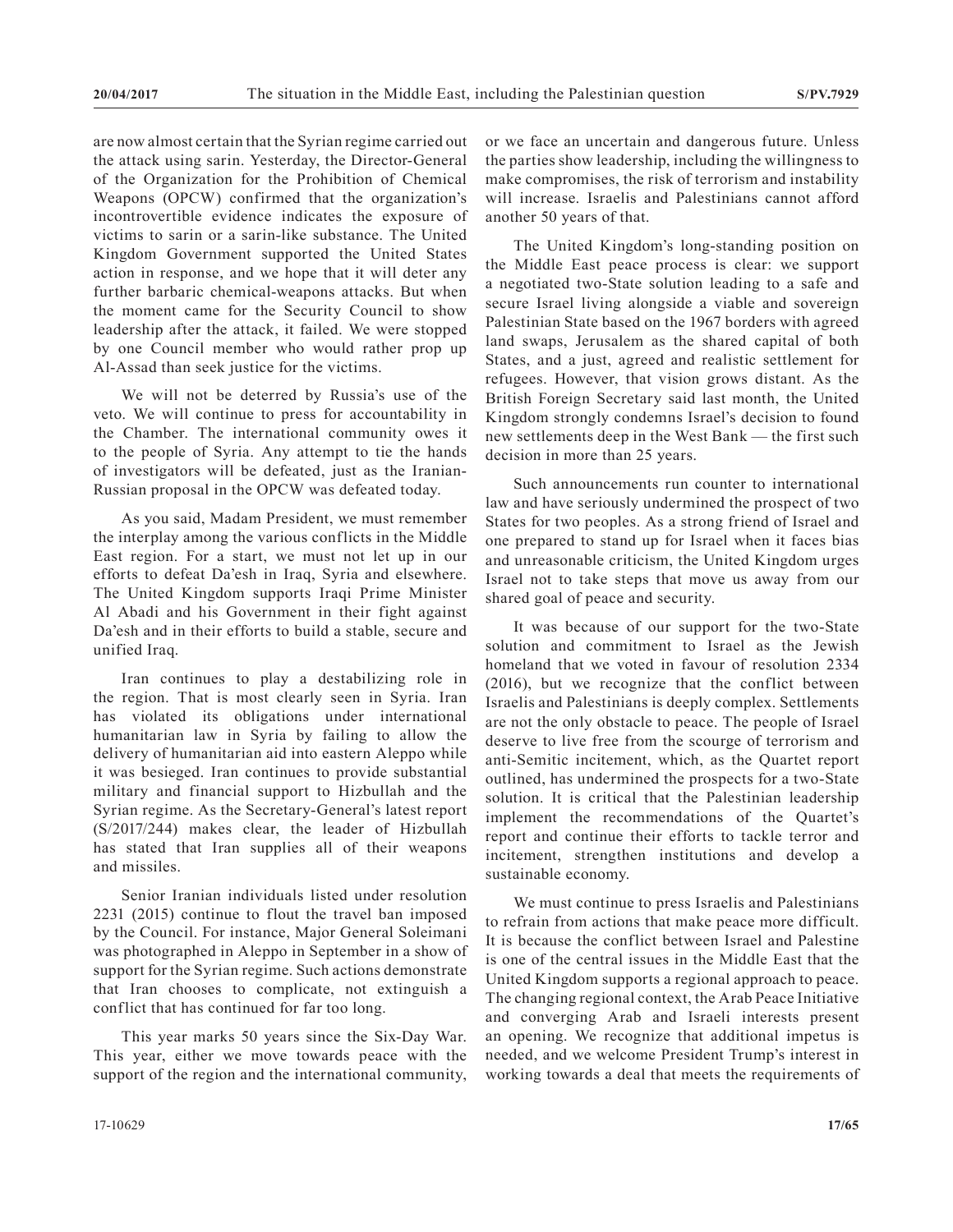both parties. The United Kingdom's view remains that the two-State solution is the best way to achieve that goal and is ready to do all that it can to support that. We do not underestimate the challenges, but, if both parties show leadership, peace is possible.

**Mr. Delattre** (France) (*spoke in French*): I thank Nickolay Mladenov for his commitment and briefing, which highlights once again the risks posed to the entire region by the lack of a settlement to the Israeli-Palestinian conflict. The conflict has dragged on for nearly 70 years, and the occupation of the Palestinian territories has lasted nearly 50. The lack of a settlement in the Arab-Israeli conflict, which is in and of itself of particular gravity, also poses a permanent threat to international security. By its gravity, its symbolic dimension and its place in the collective imagination, the scope of the unresolved conflict is foundational and goes far beyond the borders of Israel and the Palestinian territories. Any escalation in the conflict carries the risk of uncontrollable regional destabilization. That is why we cannot resign ourselves to a false status quo that masks a day-by-day regression, both on the ground and in the mind.

The end point of this path is clear. The disappearance of the two-State solution, like a mirage in the desert, would represent a leap into the unknown and the risk of unleashing a worst-case scenario. The situation is even less acceptable considering that we all know that the best guarantee of the security of Israel and the region is a just peace with the Palestinians, which arises through a two-State solution that ensures the creation of a viable and independent Palestinian State. That is not an ideological stance but a pragmatic and realistic observation, since there can be no denial of the legitimate aspirations of the Palestinians to statehood or the equally legitimate aspirations of the Israelis and the Palestinians for peace and security.

It is on the basis of that observation that France embarked on an international process that led to the adoption in Paris on 15 January of a joint declaration signed by more than 70 States and international organizations. The declaration was the result of all ongoing efforts, particularly those of the Middle East Quartet, the Arab Peace Initiative, the initiatives of Russia and Egypt, and the essential role played by the United States. The declaration reinforced the unanimous commitment of the international community to the two-State solution and the fundamentals that bind us, namely, the international framework of any

future settlement — the 1967 borders and the relevant resolutions of the Security Council.

We reaffirmed that priority at the Paris conference in spite of the fact that the prospects for a two-State solution are endangered on the ground every day. The absence of a political process, the encroaching settlement policy — which is illegal under international law and has fragmented the Palestinian territories for decades — the deterioration of the humanitarian situation, the destruction of Palestinian infrastructure in Zone C, violence and incitement to hatred, terrorism and rocket fire are all elements that feed a relentless vicious circle threatening the very conditions necessary to lasting peace between Israelis and Palestinians. Those were the conclusions reached by the Quartet in its July 2016 report, and it was the shared observation that led to the adoption by the Security Council of resolution 2334 (2016).

Since early 2017, the situation on the ground has further deteriorated. Announcements of settlements by the Israeli Government have increased, including concerning more than 6,000 housing units in the West Bank and East Jerusalem in the first three months of 2017. On 6 February, the Knesset enacted a law opening the way to the normalization of unapproved settlements, which are illegal even under Israeli law. IN late March, the Israeli Government decided, for the first time in two decades, to establish a new settlement in the West Bank and declared new private Palestinian land to be "State lands".

As for the policy of restraint in matters of announced settlements, it is a mere optical illusion whose conditions are so vague that they actually give carte blanche to the ongoing rampant settlement-building in the most sensitive areas — the very ones that cause despair and escalation of conflict. Those developments are contrary to international law and Security Council resolutions, in particular resolution 2334 (2016), which requires Israel to halt its settlement activities and to respect its obligations under international law. France also condemns with extreme firmness all acts of violence and terrorism, which remain an almost daily and unacceptable reality. I want to be unambiguous on that point. France will never compromise with Israel's security.

In this context of extreme volatility, it is more important than ever to recall our position on Jerusalem. Pending a negotiated settlement of the conflict and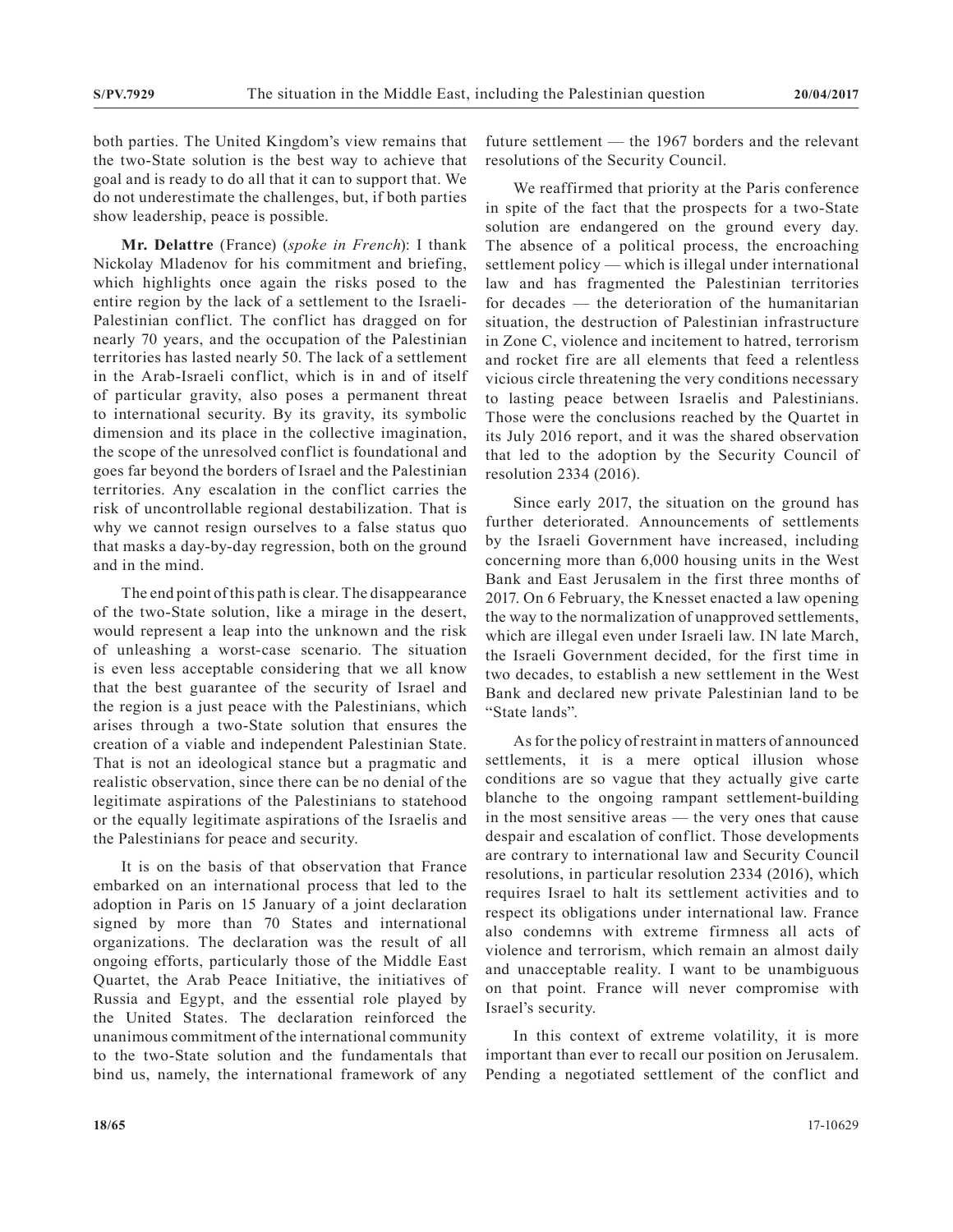under international law, including resolution 478 (1980), France does not recognize any sovereignty over Jerusalem. Its status will have to be resolved by negotiations between Israelis and Palestinians, which will have to allow Jerusalem to be the capital of the two States, Israel and the future State of Palestine.

The elements that triggered the three wars in Gaza over the past six years are still present today and could once more lead overnight to an eruption of conflict. From the perspective of a lasting settlement, the lifting of the Israeli blockade on the territory seems more necessary than ever.

After years of stalemate, it is our duty to re-establish the conditions for the resumption of credible political negotiations. The Security Council, through resolution 2334 (2016), renewed its commitment to supporting the parties during the negotiations and the implementation of a peace agreement. It was also the message of the joint declaration of Paris, the purpose of which was to remind the parties of their interest in peace and how the international community could, without imposing anything, help them get there. To reiterate, France will support any effort to reopen a credible political process, which is the only answer to despair, radicalization and disengagement among the parties. We will spare no effort to that end.

Let me say a few words about Syria, which is one of the most important threats in the region. The cessation of hostilities no longer exists. The humanitarian situation is catastrophic because of the lack of access to populations in need. On 19 April, the Organization for the Prohibition of Chemical Weapons indicated that it had conclusive evidence that sarin gas had been used in the attack of 4 April at Khan Shaykhun, which constituted a war crime and whose perpetrators must be held accountable before justice.

Chemical weapons are only one element in the work of annihilation in Syria. In addition, there are inhuman sieges worthy of the Middle Ages, the indiscriminate use of barrel bombs, incendiary bombs, as reported by the United Nations in recent days, torture, executions, displacements and many others crimes. That appalling record belongs and foremost to Bashar Al-Assad and bears his signature written in blood. There will be neither peace nor reconstruction in Syria so long as the regime clings to power through terror and destruction. Nor will any victory be achieved against the terrorist threat, which will continue to feed on the violence and

misery that gave birth to it and caused it to flourish, as we were sadly reminded by the terrible attack carried out in Rashidin on 15 April.

More than ever, a political solution is urgent and inevitable. We encourage the Special Envoy for Syria, Mr. Staffan de Mistura, to begin on an accelerated timetable the next round of negotiations in Geneva for a political transition, in line with the Geneva communiqué (S/2012/522, annex) and resolution 2254  $(2016)$ . That is our top priority — an issue of national security for France and of collective security for us all.

Finally, allow me to add a comment on the situation in Lebanon. That country is linked to France by a profound friendship, and its resilience to suffering demands our admiration. The international community will continue to stand shoulder to shoulder with Lebanon in facing all the consequences of the Syrian conflict, beginning with the refugee crisis. Providing support and essential humanitarian aid is the primary objective of the conference convened in Brussels on 4 and 5 April by the European Union.

The Lebanese people have made political and institutional progress since the election of Michel Aoun as President of the Republic and the establishment of a Government by led by Saad Hariri. It is our hope that the Lebanese parties will be able to agree as soon as possible on an electoral framework leading to free and fair elections, consistent with the Constitution. It will not be possible to indefinitely extend the Parliament that was elected in 2009. Legislative elections are crucial to Lebanon's stability and the preservation of its democratic tradition. Political progress must be strengthened in order to reinforce State authority throughout Lebanese territory and allow the country to address its challenges.

In that context, Lebanon's disengagement from the Syrian conflict and implementation of resolutions 1701 (2006) and 1559 (2004) remain more necessary than ever. We therefore encourage the parties to firmly reconfirm their commitment to that end, in the interest of Lebanon and of the entire region.

**Mr. Bessho** (Japan): I thank the presidency for convening this debate and for preparing the concept note (S/2017/305, annex) before us. I would also like to thank Special Coordinator Nickolay Mladenov for his briefing.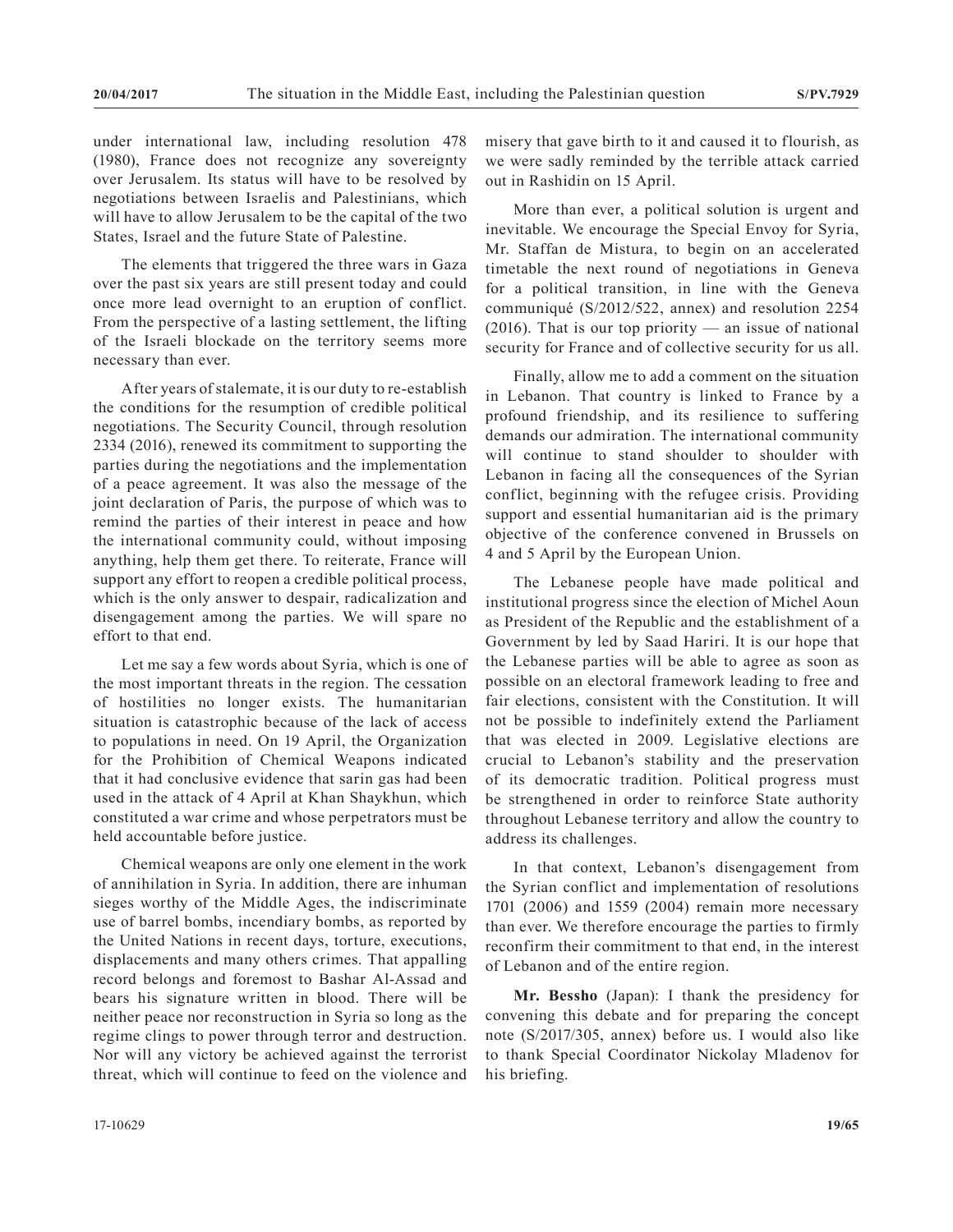Today I will address the wider Middle East region, focusing on some of the challenges defining the present day Middle East.

The Middle East peace process is one of the central issues shaping international relations in the region. The conflict between the Israeli and Palestinian sides feeds into wider regional dynamics and the opportunity cost has been immense. Peace there would unlock new political, economic, security and cultural opportunities, to the benefit of the region and beyond.

To achieve peace, underlying issues of conflict, including settlement activities and violence, must be addressed. Japan's position has been clear and consistent. Settlement activities are in violation of international law, and the recent announcement by the Israeli Government that it will build a new settlement is deeply concerning. Japan is also concerned by the continuing violence. Various instruments, such as the Quartet report and most recently, resolution 2334 (2016), provide steps towards credible negotiations, which is the only way to achieve lasting peace. Japan calls upon both parties to take concrete steps to that end, and continues to support a two-State solution to accommodate the aspirations of both sides.

The spread of terrorism and violent extremism is an issue that plagues the region. In Syria, Iraq, Yemen and Libya, the deterioration of governance, coupled with conflict and political turmoil, has benefited terrorist groups, further escalating tensions and exacerbating conflict. The Israeli-Palestinian conflict is also not free from the risk of radicalization. The effects of regional turmoil have spread far beyond its source, as we have seen in the massive movements of refugees and migrants and the expansion of terror threats into Africa and Asia.

We have seen some progress in our fight against terrorism. Japan believes that unless further efforts are made to strengthen governance, it will be difficult to consolidate the gains made and to counter the social, economic and political conditions that feed violent extremism. To strengthen governance, progress in the political process is necessary. As the Secretary-General noted in his first statement to the Security Council (see S/PV.7857), we need a surge in diplomacy. We definitely need it in Syria and Yemen. Libya also requires further international support to make headway on the political track.

The United Nations, including the Security Council, has an important role to play. While each country's political process should be different, Japan believes that creating tolerant and stable societies embodying coexistence and inclusivity is a common goal for the region. Such societies are resilient to violent extremism, spillover conflicts and relapse into conflict. That goal should complement the political process.

In this regard, Japan stresses the need to focus on three issues: humanitarian assistance, including host community support, social stability and governance, and investment in human capital. To give an example, Japan has contributed to the United Nations Development Programme Funding Facility for Immediate Stabilization in Iraq, to support the early return of internally displaced persons to their homes and to enhance social resilience. Through measures such as the restoration of key infrastructure and generation of income and employment opportunities, we support the Government of Iraq in stabilizing the newly liberated areas to ensure that they do not slide back into turmoil.

Turning to Yemen, Japan aims to boost the resilience of urban and rural communities, in partnership with international organizations, through micro-businesses and entrepreneurship projects that enhance the economic empowerment of women and youth. Our efforts to create inclusive societies extend to addressing the needs of the vulnerable in conflict situations. Japan has introduced maternal and child health handbooks to Palestinian refugee communities. The handbooks help mothers and children keep track of their health conditions so that they can receive timely and appropriate medical treatment. Most recently, we have launched a smartphone appl of the handbook in Jordan, thereby making it more convenient and accessible. We aim to further expand the coverage of the app in the coming years.

In closing, Japan reiterates the need for a shared region-wide effort to achieve enduring peace. Efforts to create tolerant and stable societies should complement the political process. Japan attaches importance to post-conflict reconstruction efforts that build and consolidate peace under a credible political process, and will continue to actively engage in such efforts. We must also bear in mind that peace can have a positive ripple effect. Japan remains convinced that a successful Middle East peace process will unlock the potential for region-wide stability and prosperity.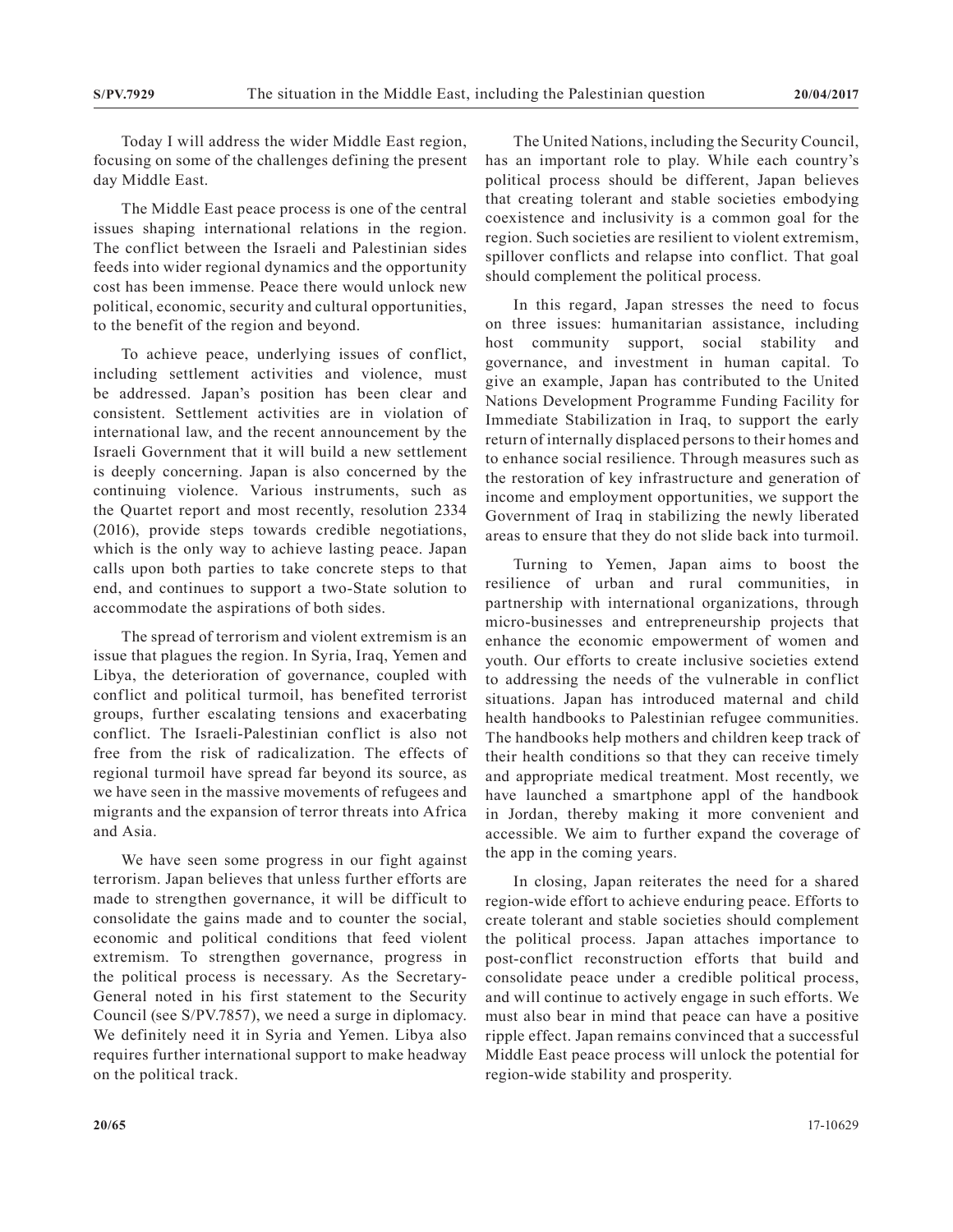**Mr. Rosselli** (Uruguay) (*spoke in Spanish*): Like my colleagues before me, I congratulate you, Madam President, on organizing this open debate, and thank Mr. Nickolay Mladenov, Special Coordinator for the Middle East Peace Process, for his informative briefing. I again reiterate Uruguay's full support for his work.

The Middle East remains the epicentre of numerous armed conflicts of extreme complexity, including sectarian and inter-faith elements. Participants in those conflicts include not only regional and other States, but also various non-State entities, such as militias and armed groups, that claim supposed religious affiliations based on intolerance and fundamentalism that violate the population's most basic human rights and fundamental freedoms. We have also witnessed the rapid growth of terrorist groups such as Al-Qaida, Jabhat Fath al-Sham — better known as the Al-Nusra Front — and Da'esh, all of which have exploited the institutional vacuum in various countries of the region. Such absence of State power in many cases stems from foreign military interventions that were not authorized by the Charter of the United Nations or by the Council and that in recent years have led to chaos and death for the civilian population.

Of course, this is not the only cause of terrorism, which also feeds on the deep religious, sectarian, ethnic and tribal divisions that have dominated the region for centuries, as well as the evolution of these societies, in which we sometimes see a lack of political freedom as well as the excessive repression that fuels radicalization.

Nor can we overlook another evident reality that explains how these extremist groups have managed to survive, despite their savage acts and their total contempt for human life, as an ongoing presence in the contemporary history of the Middle East. This reality is the military, logistical, financial and political support of some States of the region as well as outside of the region, which use them as tools in order to pursue their own agendas and interests, as they do with the armed militias and groups that I have mentioned.

Several of these groups, which try to hide behind the label of "moderate opposition", have perpetrated acts that are just as, or even more, reprehensible as those committed by the terrorists themselves, with whom they sometimes ally themselves, depending on the circumstances.

The Israeli-Palestinian conflict, owing to its duration and its spillover into the rest of the region, remains the most relevant of all of the situations that affect the Middle East. Uruguay reaffirms once again, as we have been doing since 1947, its unwavering support for the right of Israel and of Palestine to live in peace, within secure and recognized borders, in a framework of renewed cooperation and free of any threat or action that would breach that peace.

Likewise, we reiterate our support for a solution involving two independent States, convinced that this is the only option that will allow the peaceful coexistence of Israel and Palestine, and in this respect we call once again for the resumption of negotiations between the parties, which is a crucial step towards achieving that goal. To achieve that goal, we must reverse the current trends on the ground identified in the most recent report of the Quartet, failing which it will be difficult for Palestine to strengthen its State.

The adoption of resolution 2334 (2016) was a clear sign of the importance that the international community attaches to the peaceful and successful conclusion of this process. The announcements made in the past three months by Israel on the expansion of its settlement policy violates the provisions of that resolution and of resolution 242 (1967), which states that the acquisition of territory by force is inadmissible.

These measures, as well as the recent episodes of violence and terrorist attacks, the incitation thereto and their glorification, do not help in the least to move towards peace together and also risk endangering the possibility of a two-State solution.

Uruguay welcomes all international initiatives that would allow us to move forward in the quest for solutions in the framework of the Middle East peace process, in order to achieve a peaceful, just, negotiated and lasting solution, in accordance with international law, that takes into account the legitimate aspirations of both parties.

Throughout the open debates on the Middle East in which we have taken part, we have reiterated the vital need to protect civilians. Humanitarian assistance is critical in order to enable them to survive in the situations in which they find themselves; this is particularly crucial for the most vulnerable groups, such as women and children.

Also particularly pressing are the situations in Yemen, Iraq and Libya, where we are seeing a combination of political, security, economic and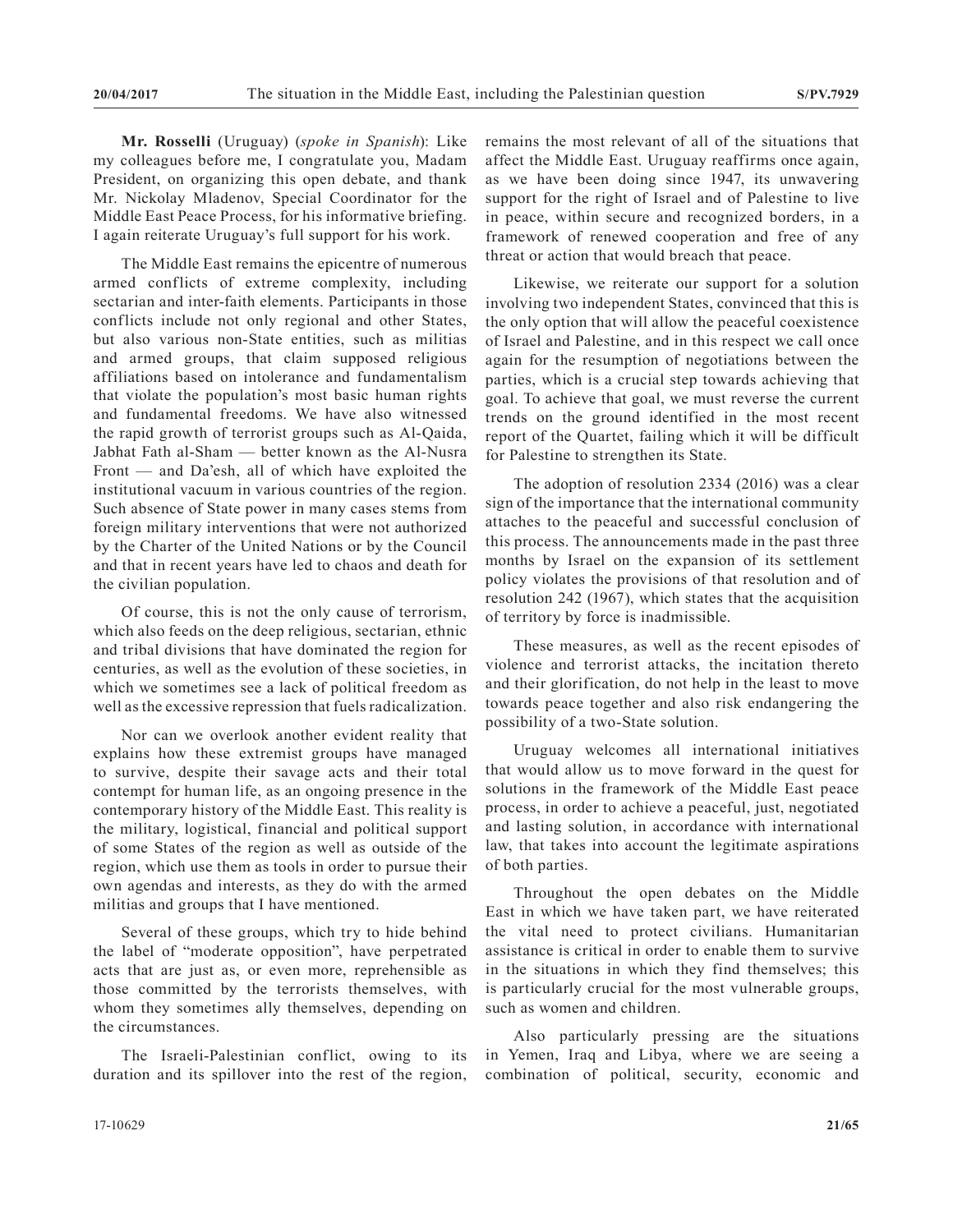humanitarian crises, with the potential of giving rise to truly disastrous situations if we do not take action immediately.

In Yemen, whose humanitarian crisis could become even worse than the one in Syria, is on the verge of famine, and the population continues to be the target of indiscriminate attacks against hospitals, schools and markets.

Finally, I should like to mention once again the conflict in Syria, the worst crisis of our time and one that requires greater efforts in order for it to be resolved peacefully. Well into the twenty-first century, we are still seeing chemical attacks, sieges, famines, the use of civilians as human shields, brutal public executions, forced displacement of the population, attacks against schools and hospitals, the recruitment of minors as soldiers and the destruction of the historical and cultural heritage of humankind, all of this met with frustrating inaction on the part of the Security Council.

We vigorously condemn the chemical attack that took place on 4 April in Khan Shaykun, and we trust that a complete, impartial and independent investigation can be carried out to identify those responsible for this war crime, so that its perpetrators can be brought to justice. We call upon all actors in this conflict to remain calm and not take any unilateral action outside of the United Nations that could endanger the possibility of reaching a peaceful solution to the crisis and stability in the region.

The most recent chapter in this string of horrors was written last Saturday, when, during the evacuation of Fo'ah and Kafraya, a brutal attack killed almost 130 people, half of them children. They were innocent civilians who, after suffering siege and hunger for many years, had hoped to begin a new life. In their memory and in that of the hundreds of thousands of people who have died in Syria and the millions of victims who have fled the conflicts in the Middle East, we reiterate that only a political negotiation can make it possible to reach the agreements necessary to ensure that, in the not-too-distant future, the region will no longer be synonymous with war, grief and devastation, but will gradually begin to see a more promising future.

**Mr. Liu Jieyi** (China) (*spoke in Chinese*): I wish to thank Special Coordinator Mladenov for his briefing.

China has listened closely to the statements made by the representatives of Palestine and Israel. This year marks the seventieth anniversary of the adoption of General Assembly resolution 181 (II), on the partition plan for Palestine and Israel. Seventy years on, the Palestinian people are still seeing their legitimate rights and interests denied and continue to be subjected to unfair treatment, a situation that must be rectified without delay.

The Palestinian question remains at the heart of the Middle East issue and is of fundamental importance to the region. The latest developments on the ground are testimony to the fact that the Palestinian question, if left unresolved, will undermine security and stability in the region and beyond. In this connection, the international community should shoulder collectively the responsibility of defending the legitimate rights and interests of Palestine with a renewed sense of urgency. There is a pressing need for both Palestine and Israel to observe restraint and to take concrete action to revive the peace talks.

First and foremost, both parties should implement in earnest resolution 2334 (2016) by stemming the violence against civilians. Israel should cease settlement expansion, lift restrictions on humanitarian access to Gaza and demonstrate goodwill so as to enable renewed peace talks. Meanwhile, the legitimate security concerns of regional countries must also be respected and addressed.

Secondly, both Palestine and Israel should resume talks at the earliest opportunity and make strategic choices that serve the interests of their peoples. Resolving the question through peace talks is the best way to serve the interests of all parties. The use of force offers no solution. The earlier the talks resume, the sooner the peoples of both sides and of the wider region will benefit. Both parties should respect each other's right to statehood and survival. Talks must begin, and breakthroughs can be made along the way. Efforts should be made to achieve an early harvest of positive results and gradually to rebuild and strengthen confidence. It is crucial to sustain dialogue in preparation for a final and comprehensive solution. China supports efforts to resolve the question on the basis of, inter alia, the two-State solution, the Arab Peace Initiative, the principle of land for peace and relevant Security Council resolutions with a view to establishing a fully sovereign Palestinian State within the pre-1967 borders and with East Jerusalem as its capital.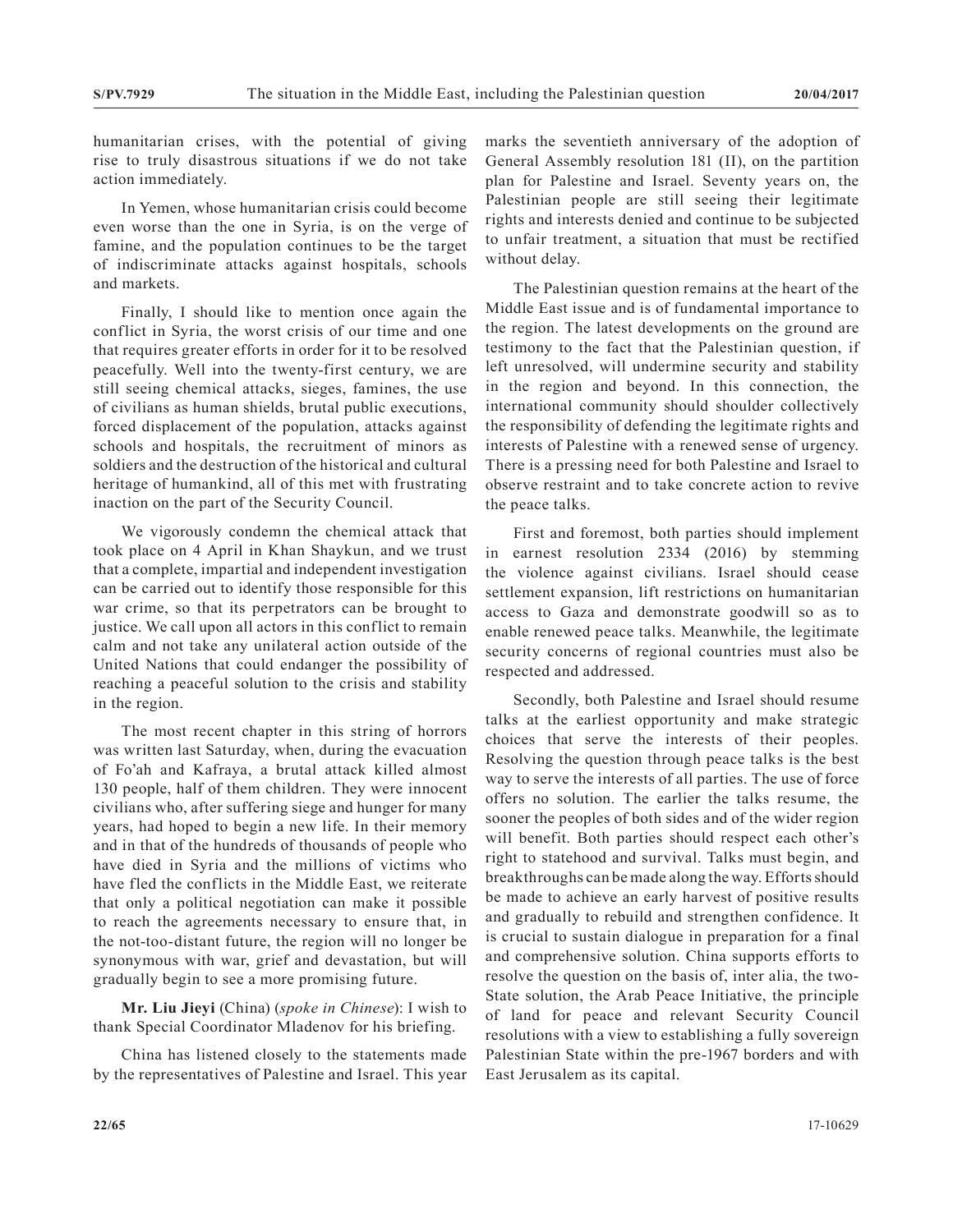Thirdly, we must build international consensus and engage all forces actively working to de-escalate the situation. China welcomes the fact that the League of Arab States, the Organization of Islamic Cooperation and countries with influence are playing a more affirmative role and stepping up their efforts with respect to Palestine and Israel in order to consolidate the will for peace talks and to foster synergy. The lead role of the United Nations must be fully leveraged. Any outcome of such efforts should be endorsed by the Security Council.

Apart from the intractable question of Palestine, other hot-spot issues in the Middle East have also dragged on for years and defied solution, and are compounded by the rampant presence of terrorist forces, resulting in a dire peace and security situation in the region. The Middle East is now at a crossroads. It faces the risk of rising instability and at the same time raises hopes for peace. The countries of the region and the international community should work more rigorously to de-escalate tensions and seek a fundamental way forward.

First, we need to remain committed to dialogue and consultation and pursue a political settlement to hot-spot issues. The countries involved are unsurpassed in their knowledge of local realities and the underlying causes of conflict and tensions. The international community must fully respect their sovereignty, territorial integrity and independence, recognize and promote the political processes that they have led and own in a way that meets their aspirations to achieving a viable solution that accommodates the interests of all parties.

Secondly, all countries of the region and beyond must play a constructive role. The United Nations remains a main mediator of the Middle East peace process. Countries with influence inside and outside the region can give significant momentum towards peace. International cooperation must be coordinated in helping the countries concerned to build their capacities, working more with the conflicting parties and to settle differences peacefully through talks and negotiations. All parties should at all times remain true to the principles and purposes of the Charter of the United Nations and other basic norms governing international relations. Attempts to resolve conflicts by non-peaceful means are inadvisable.

Thirdly, we must strengthen our counter-terrorism campaigns. Terrorism is the common enemy of humankind and a venom spreading across the Middle East, to the detriment of efforts to restore peace and stability in the region. The international community should forge a united front against terrorism, make use of all means at its disposal and enhance cooperation in curbing the spread of terrorist materials via the Internet through exchanges of intelligence and law enforcement. We must cut off the channels of terrorist financing and arms supplies, block the spillover and back-flow of terrorist fighters, curtail the spread of terrorist ideologies, and root out the underlying drivers of terrorism.

China is well prepared to continue playing a constructive role, alongside the international community, in seeking a way out of the current conundrum in the Middle East so as to achieve peace and stability in the region and benefit its peoples.

**Mr. Alemu** (Ethiopia): I would like to thank you, Madam, for organizing this debate today. We shall attempt to respond to what I refer to as key questions in the concept paper (S/2017/305, annex). There are three, and I shall try to address them.

We are also grateful to Mr. Mladenov for his comprehensive briefing on the latest developments in the Middle East.We appreciate the humane sentiments that underpinned his presentation.

The peace and the security situation in that region remains a matter of serious concern because of its obvious grave implications for international peace and security. In the meantime, what we see is, as Mr. Mladenov stressed, the continued worsening of the humanitarian situation and the danger of chemical and biological weapons falling into the hands of terrorist groups. The fact that the overall trajectory is worrying cannot be gainsaid. It seems to us very easy in this regard to respond very quickly to the first question in the concept paper on who benefits from this state of affairs. It is those who believe that they benefit little from peace or the balance of normal life based on justice and fair play, and the the terrorists who are determined to undermine trust among peoples and religions.

There are no easy solutions to the multiple and complex challenges facing the Middle East region. However, the need for a comprehensive and holistic approach to addressing the multiple and complex challenges and threats facing the region has never been more urgent than at this particular point in time. In fact, developments taking place daily make it rather plain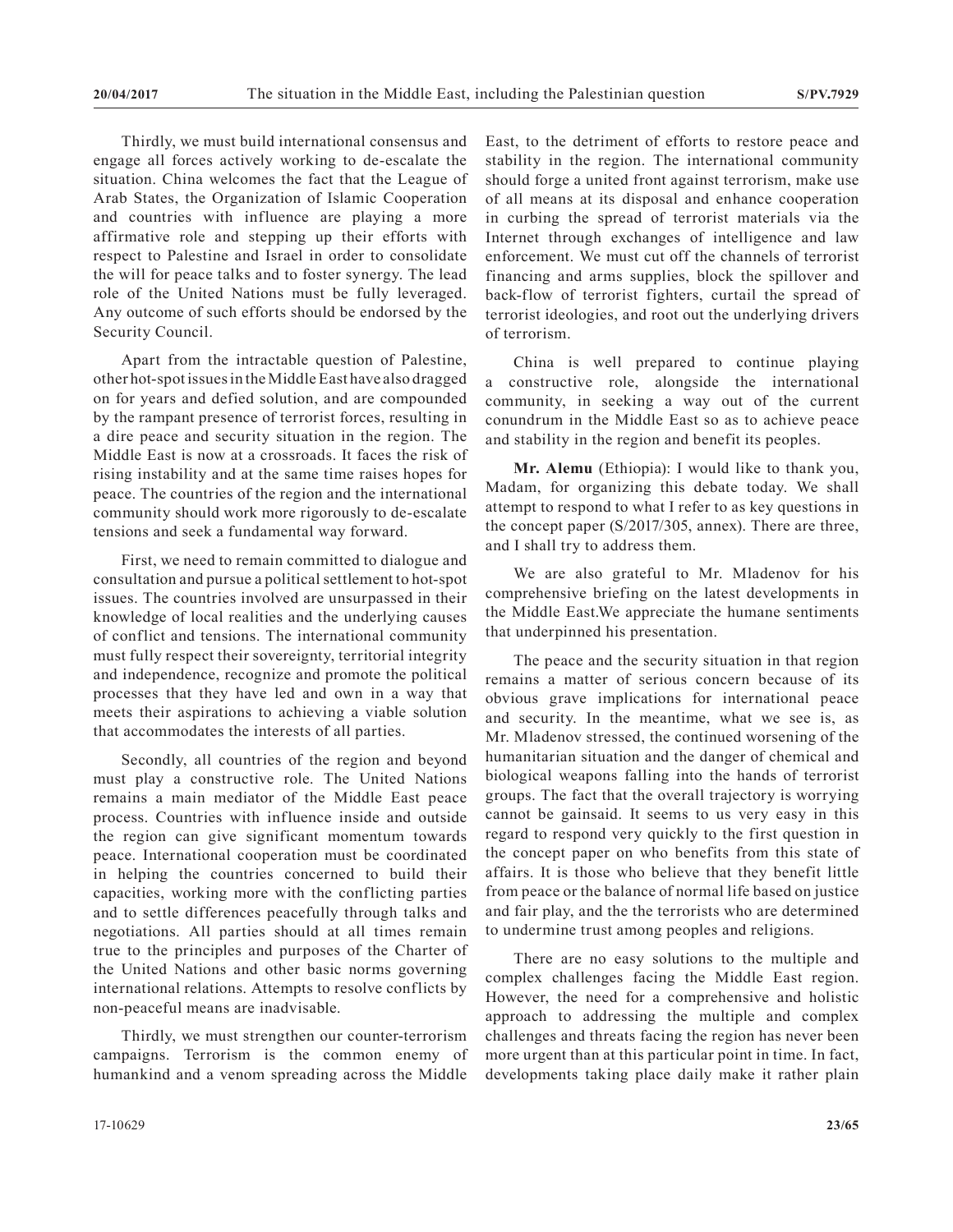that one would be delusional if one thought it were possible to see light at the end of the tunnel.

We often talk about how United Nations peacekeeping would fail without a political framework and a political strategy to guide it and to identify the end game. This problem is even more pronounced and more and more evident at the global level, including with respect to the situation in the Middle East, most particularly in this regard in connection with the Palestinian issue. It is impossible to question the claim that in all parts of the world, including the Middle East, it is not the primacy of politics but rather the military approach that has pride of place as the chosen means of resolving disputes, misunderstandings and conflicts.

This takes us very close to addressing the second key question in the concept paper, which asks what steps can be taken to identify and address threats to international peace and security. Obviously, as we have already the implied in the foregoing, the steps that have to be taken have to be political and diplomatic, based on justice and aimed at addressing the legitimate demands and concerns of all concerned. Very rare indeed are the instances, without denying exceptional circumstances, when the military approach has resulted in laying the foundation for durable and sustainable peace among States. This is all the more pertinent today when the devastating effects of war are making resort to it a threat of existential proportions.

Therefore, the answer to the second question it seems to ask is provided by the report of the Highlevel Independent Panel on Peace Operations (see S/2015/446). This would mean that we should invest more in diplomacy and thus ensure the primacy of politics, which in fact is and should be the major vocation of the United Nations and the Security Council, which is supposed to be the tip of the spear for the world body in ensuring international peace and security.

This applies to all the difficult conflict situations in the Middle East. We do not believe that, given the presence of political will and an unambiguous commitment to a win-win outcome based on justice and security for all, it would be impossible to make progress with respect to any of the conflict situations in the Middle East and, for that matter, in our own region, the Horn of Africa. But honest dialogue has to be given priority. In that respect, it is critical that the Secretariat play its proper role by way of providing analyses of conflict situations as objectively as possible, without fear or favour. Differences in the interpretation of fact are unavoidable and more or less acceptable, but we cannot be allowed to have our own facts. That is one major impediment to the success of diplomatic efforts.

The answer to the last question speaks to the need for unity within the Security Council, most of all in isolating, marginalizing and defeating the enemies of peace, which requires an unambiguous commitment to the fight against terrorism. Perhaps Syria is the best example for doing more to create some clarity in connection with the end game, including with respect to the fight against terrorism. It seems to us that there is a need for major efforts in that area.

I would like to conclude by reiterating what we have always stressed — one cannot ignore the Palestinian issue. In that regard, no diplomatic effort will succeed in providing a sustainable solution unless the Palestinian conflict is addressed on the basis of the two-State solution. That is also critical for regional and international peace and security.

**Mr. Seck** (Senegal) (*spoke in French*): I would like to begin by thanking you, Madam President, for having convened today's debate, which enables us to address one of the most important items on the Security Council's agenda — the situation in the Middle East, including the Palestinian question.

Let me also welcome today's briefer, Mr. Nickolay Mladenov, Special Coordinator for the Middle East Peace Process and Personal Representative of the Secretary-General, who has just painted a grim picture of the region, including the unfortunate major negative trends destabilizing the heart of the Middle East and beyond.

Wars that are now being waged with sophisticated, but banned, weaponry, such as chemical weapons, have devastating effects that are felt as far as Africa. At the same time, sectarianism, intolerance and even religious discrimination continue to divide national communities that once lived peaceably together in many countries of the region. In addition, pernicious acts of terrorism and violent extremism continue to be perpetrated, very often by foreign terrorist fighters, throughout the world, including in North Africa, West Africa, Central Africa and East Africa. The spread of terrorism could worsen if terrorist organizations such as the Islamic State, Da'esh and the Al-Nusra Front are not defeated in Iraq and Syria and if they attempt to establish new strongholds in regions that are more clement. We must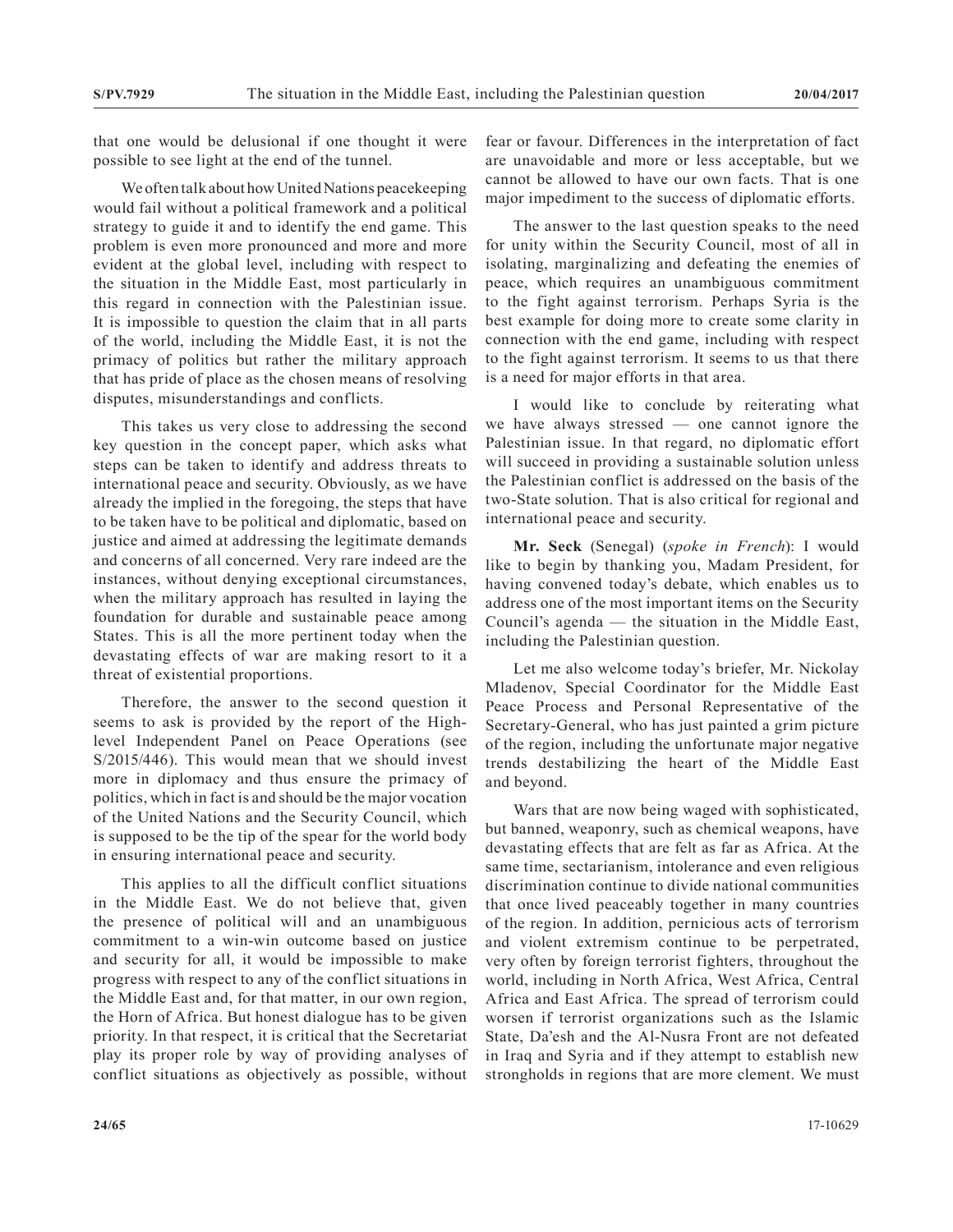examine those new threats so as to identify possible solutions to the various conflicts that plague the Middle East. I will mention but a few of them today.

Such threats have emerged to join the list of long-standing conflicts addressed by the Security Council, such as the Israeli-Arab conflict. We all agree that the Palestinian question remains relevant. There is no need for the Senegalese delegation to recap the facts already outlined by Mr. Mladenov. I would simply like to reaffirm our belief with regard to the need for a two-State solution, with Israel and Palestine living side by side in peace and security, within safe, internationally recognized borders, and with East Jerusalem as the capital of Palestine. The Senegalese delegation would like to invite Israelis and Palestinians — who are the only parties capable giving peace a genuine chance — with the support of the international community, in particular the Security Council, the Quartet and the countries of the region, to make resolute efforts to apply international law and implement the relevant Security Council resolutions, including resolution 2334 (2016).

The Senegalese delegation welcomes the diplomatic efforts of several countries, such as France, Egypt, Jordan and the Russian Federation. It expresses high hopes for the success of efforts already under way and led by your country, Madam President. The observer of Palestine just mentioned that President Mahmoud Abbas will meet soon with President Trump. We also have high hopes for that meeting. In the same vein, we welcome the renewed focus on the Arab Peace Initiative during the most recent summit of the League of Arab States. It is an initiative that besides offering a solution to the Israeli-Palestinian dispute based on the two-State solution, advocates overall peace among Israel and the countries of the region. It deserves our support.

My delegation encourages the steps being taken by the United Nations, in conjunction with the competent Palestinian authorities and the parties concerned, to find a solution to the recurring problems of supplying water, sanitation and electricity in Gaza, which continues to face the most challenging humanitarian and socioeconomic constraints. I would also like to welcome the launching on 22 February of the Palestine National Development Plan 2017-2022, which focuses on citizens, because the development dimension of the conflict is as important as the political and security dimensions.

It is our responsibility, first and foremost, as members of the Security Council, and the responsibility of the Quartet and of countries in the region, to identify and step up diplomatic efforts that foster a renewed spirit of sharing to ensure that, like the Israelis, Palestinians can have a viable, sovereign State, within safe and internationally recognized borders, and with — I repeat — East Jerusalem as its capital.

With regard to the Syrian conflict, which is entering its seventh year, Senegal reaffirms its solidarity with the Syrian people, who are broken and are facing immense destruction and desolation. That is why Senegal reiterates its unshakeable faith in a negotiated, comprehensive, political solution that considers all dimensions of the complex Syrian crisis, in particular on the basis of the Geneva communiqué (S/2012/522, annex) and resolution 2254 (2015). The return of peace in Syria should go hand in hand with the need to shed light on the allegations of the use of banned weapons, including chemical weapons, against civilians.

Similarly, my delegation encourages the Iraqi Government, with the support of the international coalition and other actors, to persevere in its efforts to defeat Islamic State in Iraq and the Levant. The significant military victories won against that organization, particularly in Fallujah, combined with the remarkable advances that we are witnessing in Mosul, demonstrate that terrorism and its underlying ideology can be defeated.

In our view, the priority is the protection of civilians and national reconstruction, with particular attention paid to the specific needs of people who have suffered through two years of occupation, while also taking due account of the necessary reconciliation among the various factions of the country. I have no doubt that the United Nations, in particular the United Nations Assistance Mission for Iraq, will continue to undertake activities that benefit the country with respect to three dimensions: the political, security and the humanitarian.

With regard to Yemen, we reaffirm our conviction that only a negotiated political solution between the parties, with due regard given to the legitimacy of the Yemeni Government, and taking into account the initiative of the Gulf Cooperation Council and its implementation mechanism, as well as the relevant Security Council resolutions, will lead to peace and stability in a country experiencing one of the worst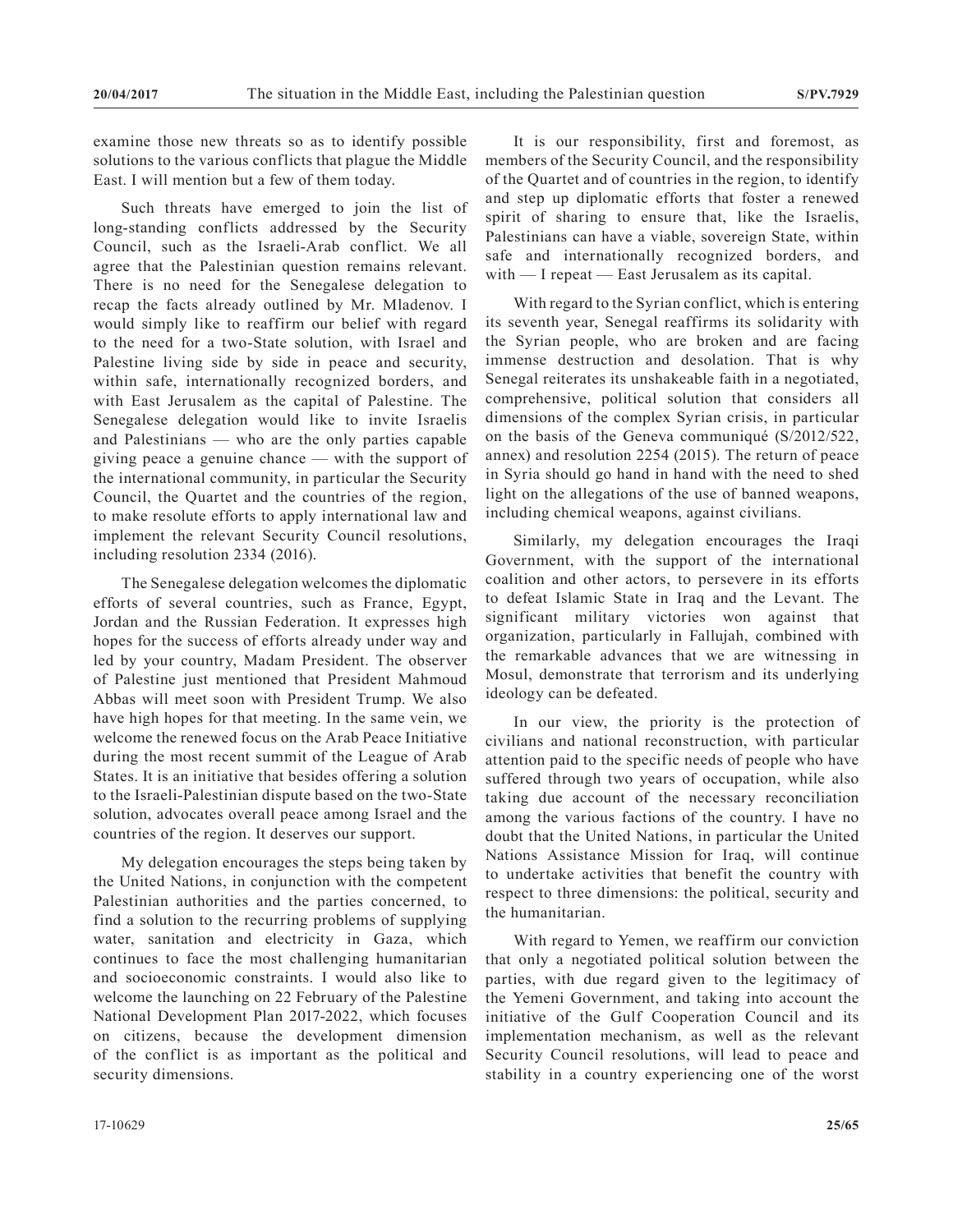humanitarian disasters. Such a solution would also help to prevent terrorist organizations, such as Islamic State in Iraq and the Levant, Al-Qaida in the Islamic Maghreb and the Al-Qaida in the Arabian Peninsula, from taking root.

It is by taking up those challenges, using a holistic approach based on justice and human rights, and by developing a clear political outlook, that we Council members will contribute to tackling terrorist and extremist groups and helping the Middle East to become a haven of stability, peace and security.

**Mr. Cardi** (Italy): Italy remains convinced that a just and lasting peace between Israel and Palestine needs to be based on a two-State solution, as the only achievable objective resulting from direct negotiations between the two parties. That is also consistent with the position that the European Union has held for years. In addition to the efforts by all relevant international actors, including those of the Special Coordinator and the Quartet, we have followed with optimism the latest attempt by the United States to reach out to the parties, which we trust can pave the way for concrete outcomes.

In that spirit, the positive involvement of regional actors is of paramount importance, as well as that of the rest of the international community. Against that background, we are open to considering new diplomatic schemes aimed at achieving a negotiated solution, provided that they remain within the boundaries of the Oslo framework.

However, constructive efforts could be derailed by unhelpful steps on the ground. Unilateral actions are to be avoided by all parties, if mutual confidence is to be restored. In the meantime, we strongly support all possible practical collaboration between the parties in areas such as access to water and energy, sanitation and security, in order to improve the living conditions of all Palestinians. In that context, we commend initiatives that are beneficial to all parties involved, such as the Red Sea-Dead Sea project.

Turning to the recent developments in Lebanon, Italy encourages the Lebanese authorities to keep working towards the consolidation of institutions and the economy. Following the election of President Aoun and the establishment of the new Government under Prime Minister Hariri, we encourage all Lebanese political parties to spare no effort to reach an agreement to hold parliamentary elections by the end of 2017. That will be a crucial step toward the restoration of the full

functionality of State institutions. Let me recall the importance that Italy attaches to the full implementation of resolutions 1559 (2004) and 1701 (2006) by all parties in Lebanon, as a cornerstone for enduring national and regional stability.

The gradual process of the consolidation of Lebanese institutions still requires the full support of the international community, especially the active involvement of the United Nations. The United Nations Interim Force in Lebanon (UNIFIL) is an example of how valuable the work of the United Nations in the Middle East can be. In times of widespread conflict, UNIFIL has managed to provide its area of operations with stability and security. Also, by enhancing interaction with the population through specific activities, UNIFIL has brought substantial calm to southern Lebanon, ensuring long-overdue tranquillity for Israel on its northern border.

Furthermore, as the Syrian conflict increased, UNIFIL and the United Nations Disengagement Observer Force have contributed to sheltering Israel and Lebanon from the war, and have proved to be a shield against the non-State actors active in the area, whose actions continue to pose a serious risk of escalation, particularly in the Syrian Golan. Averting such escalation must continue to be a key priority for the international community. That is especially supported by countries such as Italy that contribute to the manning of United Nations stabilization missions there.

Violence continues to plague Syria and cause tremendous suffering to the Syrian people. It is our collective responsibility to revitalize the chances for peace. In that regard, the Group of Seven (G-7) meetings last week, which was extended to some key regional stakeholders, were timely. On both occasions, which were convened by the Minister for Foreign Affairs of Italy, Mr. Al Fano, all countries conveyed a strong message of support for the political process and for the efforts of the Special Envoy of the Secretary-General, Mr. Staffan de Mistura, calling for the swift implementation of resolution 2254 (2015).

At the G-7 meetings, efforts aimed at establishing a nationwide ceasefire were also welcomed, while concern was expressed at the violations of the ceasefire. An effective cessation of hostilities, as well as full humanitarian access, must remain our objective and our priority, as they feed into the Geneva process by creating an environment conducive to the political talks.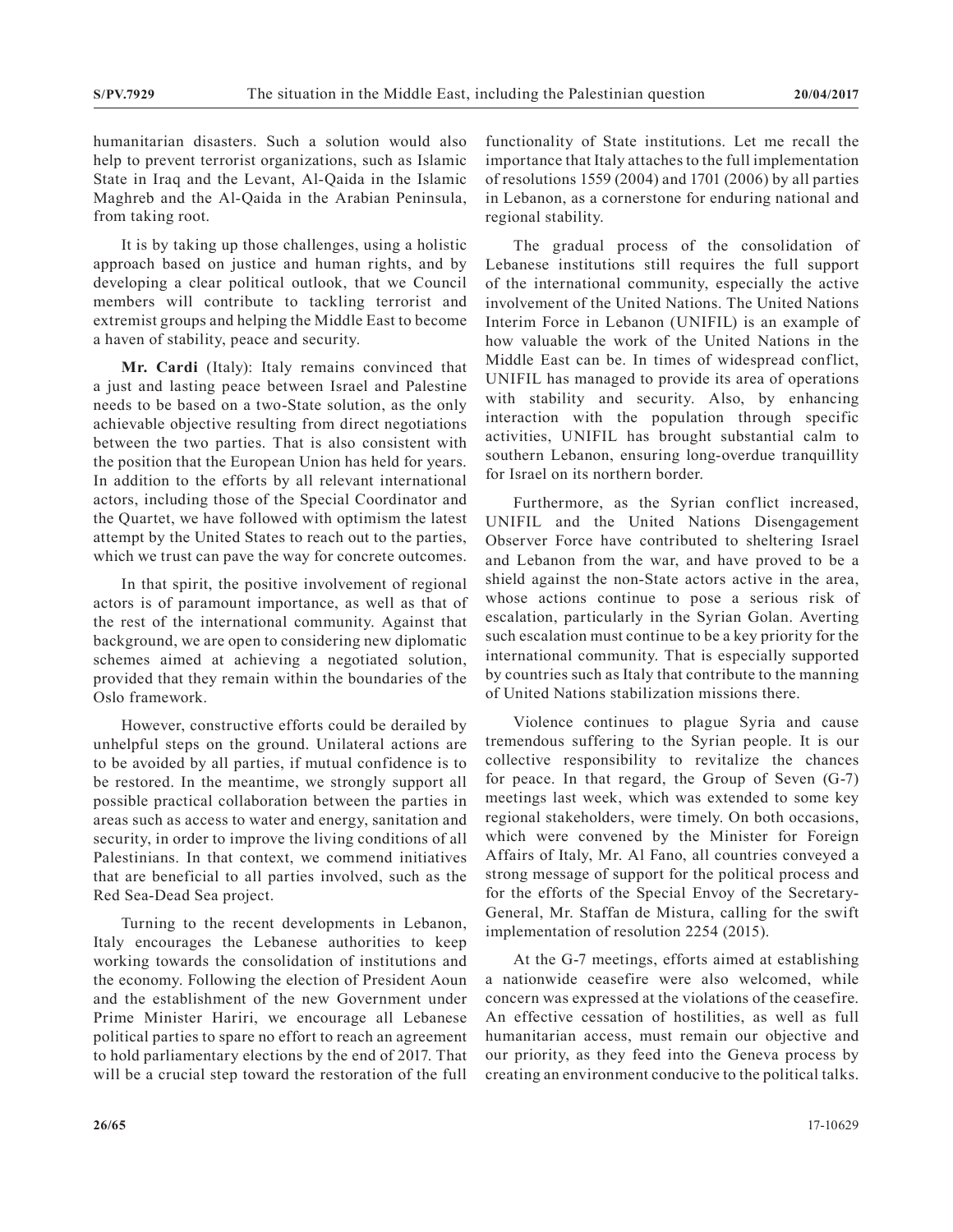Accountability for gross and systematic violations committed in Syria is also crucial for preventing additional brutality and continued flouting of international norms. All those responsible for such breaches of international law will be held accountable in that framework. We fully support the investigation by the Organisation for the Prohibition of Chemical Weapons (OPCW) Fact-Finding Mission in the Syrian Arab Republic into the Khan Shaykhun attack, and we call upon the Syrian Government and all parties to cooperate fully with the OPCW so as to allow for the prompt conclusion of its investigation.

I would like to conclude with the mention of two issues that have a regional dimension: the fight against the Islamic State in Iraq and the Sham or Da'esh, and the plight of refugees and migrants.

Da'esh is on the defensive and is losing territory. However, two main challenges are now looming: stabilizing liberated areas, which is needed in order to prevent the resurgence of Da'esh, and countering the remaining threats of the transnational terrorist network, including the network of foreign terrorist fighters.

Finally, I turn to the issue of people on the move in the Middle East. Being at the forefront of the migration emergency in the Mediterranean Sea and deploying countless resources to provide migrants and refugees with life-saving assistance, Italy appreciates the immense efforts undertaken by countries in the region, such as Lebanon and Jordan, which bear the burden of hosting hundreds of thousands of refugees and which, consequently, need the unwavering support of the international community. Any solution intended to bring about sustainable peace in the Middle East will also need to address promptly and pragmatically the plight of those people, based on the two pillars of security and solidarity.

**Mr. Aboulatta** (Egypt) (*spoke in Arabic*): The Middle East is shaken by upheavals that are unprecedented in modern history. There are long-standing and escalating disputes.

We have spoken at length about the possibility of preventing the slide towards widespread chaos in the region. We have often warned of injustice against Arabs caused by foreign interference or the occupation of Arab territories in Palestine and Syria, saying that it could cause the situation to spiral out of control, but for decades those warnings have fallen on deaf ears. The situation is still unresolved, and the management

of disputes has become an objective in itself without there being a real attempt to resolve the situation or to change the approach.

The item on today's agenda — "The situation in the Middle East, including the Palestinian question" — has been on the Council's agenda for many years and is fraught with meaning. That should also help us identify points of reference. In fact, it reflects an awareness on the part of the international body in charge of maintaining international peace and security of the importance of the Palestinian question and its influence on the Middle East as a whole, as well as the implications of the situation in the Middle East for international peace and security. Indeed, despite the numerous conflicts that we have seen recently, the injustice towards the Palestinian people, who have been living without a State and under occupation for more than half a century, remains the oldest crisis, which reflects the dysfunction of the international regime when it comes to achieving justice in that critical region.

We must imagine the situation that has been ongoing for many years. The Palestinian people have lived without freedom and under colonization, their homes have been destroyed, and they remain trapped behind the separation wall in the West Bank or under siege in Gaza. We have to imagine the influence of those images on generations of young people who have lived like prisoners without a political horizon that would allow them at least to dream about a better future. The endless continuation of the Middle East question, without resolution, assaults the awareness of the international community when it contemplates its failure to achieve the necessary parameters for a solution that is in accordance with the international legal framework, international law, international humanitarian law and the Charter of the United Nations — the first Article of which draws attention to people's right to self-determination, an essential goal for which our international organization was created.

We also recall that, in the framework of the United Nations, we are not seeking any victory nor do we wish to call into question the legality of any State. We are also not seeking a solution that is logically unacceptable or illegal under international law. We must always remember that it is the Organization that approved the creation of the State of Israel. The recourse of the Palestinian people to the United Nations implies a commitment to a legal and peaceful solution and to achieving justice through the two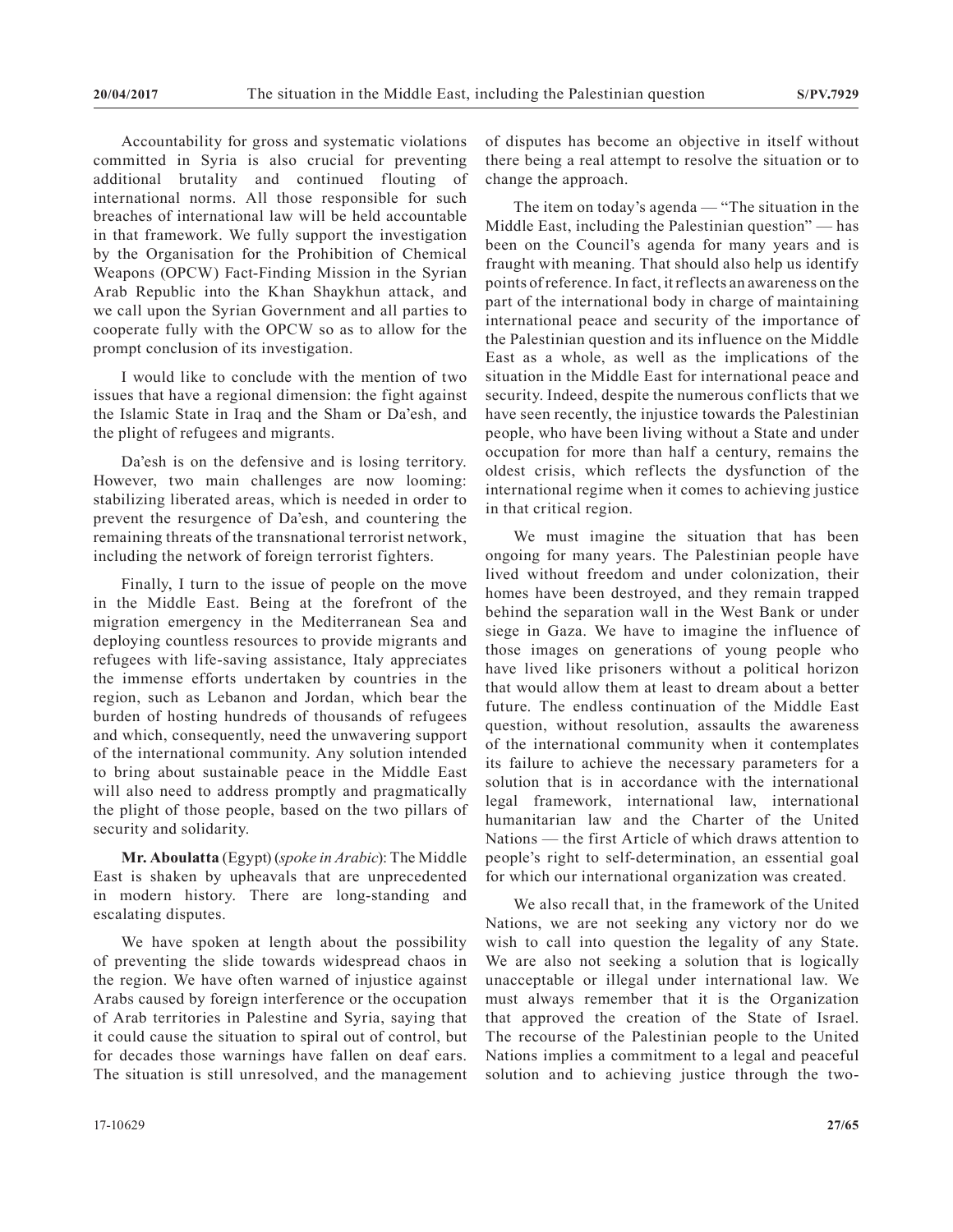State solution, which the international community believes appropriate — two States, an Israeli State and a Palestinian State reconciled in accordance with the choice of the people. The Palestinian people aspire to live in dignity in their homeland, and the Israeli people also want to live in security within the framework of good neighbourly relations in their own land. The two-State solution, pursuant to Security Council resolutions, the most recent being resolution 2234 (2016), calls for the 1967 borders, including East Jerusalem.

Some have tried to manage the Palestinian issue by providing assistance, perhaps because of an unfounded fear of dealing with the core issue and the mistaken belief that managing the conflict would be enough to assuage fears and satisfy the status quo. That approach of easing the suffering has lost its importance over the years. Maintaining the status quo can be regressive and eventually explosive. We have undoubtedly lost control of the situation.

That is Egypt's position. Our treaty with Israel constitutes the foundation for peace in the region and reflects our position. The Arab States are also aware of the situation, as has been reflected in their actions pursuant to the Arab Peace Initiative, which lays the basis for overall peace in the region. Thus, we invite all stakeholders to encourage that approach and to work assiduously on resolving the situation and restoring the rights of the Palestinian people. Those efforts must go beyond the occasional appeasement, which has lost its effect.

Lastly, I would like to reaffirm the appeal launched by Egypt, at the highest level, to the Palestinians and Israelis to return to the negotiating table and to give pride of place to serving the interests of their peoples. Negotiations remain the best way to resolve the conflict. We appreciate the commitment that we have seen recently from international players, including the friends of Israel, to achieving a comprehensive political solution with a view to ensuring justice and overall peace. Egypt will work with both Governments — Israeli and Palestinian — and with international forces in order to achieve that common objective, in keeping with the two-State solution and the principles of land for peace and international equality.

**Mr. Llorentty Solíz** (Plurinational State of Bolivia) (*spoke in Spanish*): Allow me at the outset to thank Mr. Nickolay Mladenov, Special Coordinator for the Middle East Peace Process and Personal Representative of the Secretary-General, for this morning's briefing.

The causes of the conflict in the Middle East are difficult to define owing to its long-standing nature and complexity, but we will try to enumerate a few. The first cause is the unkept commitments of the Powers that occupied the Middle East under a mandate by the League of Nations after the First World War. The second cause is the implementation of regime-change policies. The third cause is the invasions in the region without the authorization of the Security Council and in violation of international law. Terrorism is, of course, another cause, as is the competition for natural resources.

Jordan's King Abdullah II, at the latest Arab Summit, held in his country a few days ago, also identified one of the causes of the tragic situation that the region is experiencing. He said that:

#### (*spoke in English*)

"there will be no peace and stability in the Middle East without achieving a just and comprehensive solution to the question of Palestine, the core issue of the Middle East, based on the two-State solution".

#### (*spoke in Spanish*)

We also wish to echo the words of Pope Francis during a meeting with the accredited diplomatic corps in the Holy See: "No conflict can become a habit impossible to break." Israelis and Palestinians need peace. The entire Middle East urgently needs peace.

Similarly, on 29 November 2016, the Secretary-General said the following:

"The Israeli-Palestinian conflict is not just one of many conflicts in the region. It is in many ways a long-standing, gaping wound that has fed tension and conflict throughout the Middle East."

The Plurinational State of Bolivia comes to today's important open debate with the urgency of getting reliable, first-hand information that would update us on the implementation of resolution 2334 (2016), and once again, we are seeing acts that are undermining the long-desired two-State solution.

A few days ago, on Thursday, 30 March to be exact, the international community was informed of the decision of the Security Cabinet of Israel to build the first settlement in 20 years in the Emek Shilo zone, located in the occupied West Bank. Such repeated conduct on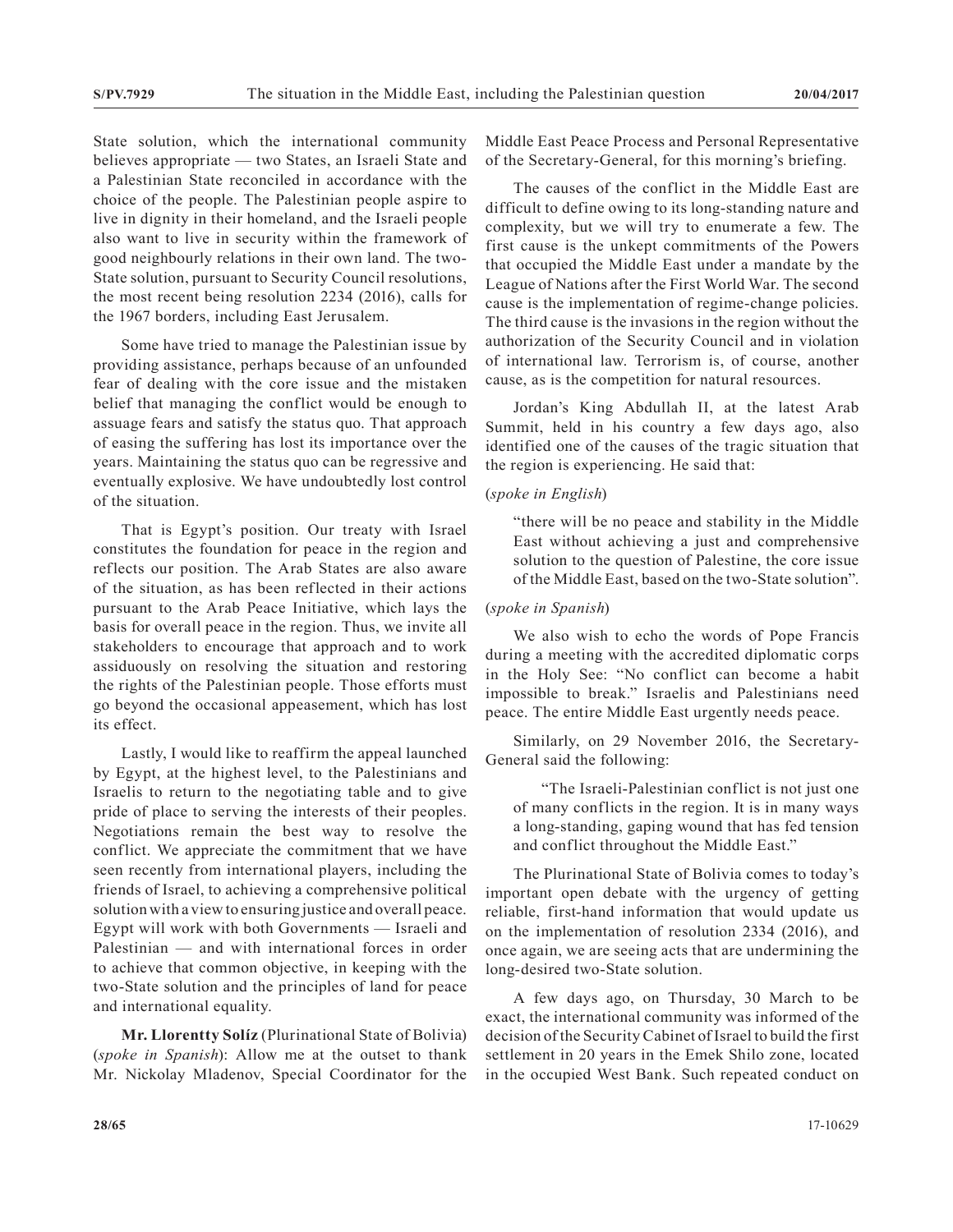the part of Israel defies the Security Council, whose views have been set forth in numerous resolutions since 1967, including resolution 2334 (2016), adopted on 23 December 2016, and is in flagrant violation of the demand that Israel immediately and completely cease settlement activities in the occupied Palestinian territory, including East Jerusalem.

It can seem a bit redundant that every time we take up matters related to the situation in Palestine in this body, I go back to the almost 50 years of Israeli non-compliance with the unanimous demand of all peoples that it stop its expansionist and settlement activities. In these 50 years, the world has looked on, perplexed and helpless, as day after day a Government decides to act in collusion with purveyors of war against a population that only wants to exercise its human right to life and self-determination.

The States Members of the United Nations must focus on this situation and on the implementation of resolution 2334 (2016). We reiterate our request that the next quarterly report have a written format and contain in detail an assessment of the status of implementation of the resolution. Similarly, as we have done in the past, we reiterate the need for the report to be enriched with detailed maps of the Israeli settlements in the occupied Palestinian territory. We believe that it is an unavoidable responsibility of the members of the Security Council to act without delay to ensure that Israel cease its illegal settlement activities in occupied Palestinian territories, including East Jerusalem, and refrain from acting against the Palestinian people, including the inhumane blockade of the Gaza Strip. The Government of Israel must show its political will and commitment to the two-State solution.

We agree with some of our colleagues at today's important meeting who have said that the two-State solution cannot and should not become the illusion of two States. It is absolutely clear that there is an occupying Power and an occupied territory, which is the big difference compared to other conflicts in the region. And that is why we have international law as well as General Assembly resolutions adopted on this matter, decisions of UNESCO, the advisory opinion of the International Court of Justice and resolutions of this very Council. Bolivia naturally supports all the peace processes set up to resolve this issue in a political and negotiated way and through dialogue, and we support the framework of the Madrid principles and the Arab

Peace Initiative, which contribute to the fulfilment of this objective.

The Plurinational State of Bolivia reaffirms its support for the self-determination of the Palestinian people and their right to have a free, sovereign and independent State, with pre-1967 international borders and with East Jerusalem as its capital, in accordance with the relevant resolutions of the Security Council and the General Assembly. It is crucial that the Council work not only to recognize but to guarantee the right of peoples to peace, the right of the Palestinian people to peace and the right of the Israeli people to peace.

**The President**: I wish to inform all concerned that we will be carrying on today's open debate right through the lunch hour, as we have a large number of speakers. I would also remind all speakers to limit their statements to no more than four minutes in order to enable the Council to carry out its work expeditiously. Delegations with lengthy statements are kindly requested to circulate their texts in writing and deliver a condensed version when speaking in the Chamber.

I now give the floor to the representative of the Bolivarian Republic of Venezuela.

**Mr. Moncada** (Bolivarian Republic of Venezuela) (*spoke in Spanish*): It is an honour for the Bolivarian Republic of Venezuela to take the floor on behalf of the Non-Aligned Movement (NAM) at this quarterly open debate on the situation in the Middle East, including the Palestinian question, a topic to which the 120 member States that comprise our Movement attach particular importance, especially today as we celebrate the sixtysecond anniversary of the Afro-Asian Conference, held in Bandung, Indonesia, which laid the foundations for the creation of the NAM.

First of all, we would like to convey our gratitude to Mr. Nikolay Mladenov, Personal Representative of the Secretary-General and Special Coordinator for the United Nations for the Middle East Peace Process, for his valuable briefing.

During the seventeenth Summit of the Non-Aligned Movement, which took place in September 2016 on Margarita Island, Venezuela, the Heads of State and Government reaffirmed their abiding solidarity with the Palestinian people, as well as their unswerving support for their just cause, while calling on the member States of the Movement to renew their commitment and further strengthen and coordinate their efforts to promote the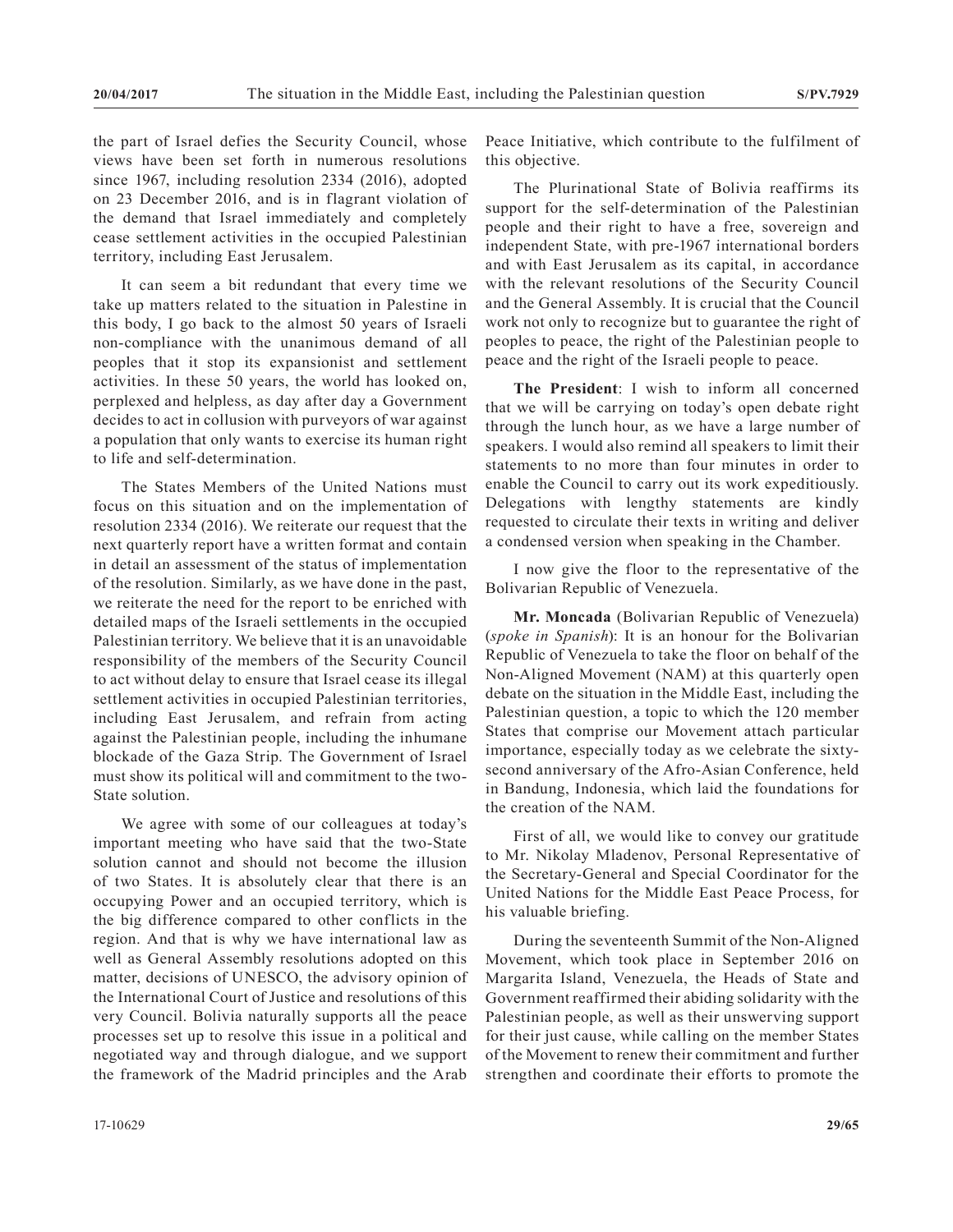realization of justice and the rights of the Palestinian people in the light of the prevailing critical situation and diminishing prospects for a peaceful solution.

In this regard, we stress that a just and lasting solution to the question of Palestine in all its aspects remains a priority on the NAM agenda. In addition, we reaffirm that the ongoing Israeli occupation and the Palestinian-Israeli conflict as a whole continue to pose a serious threat to international peace and security. It requires urgent attention and remedy, in accordance with international law, relevant United Nations resolutions and, of course, the Charter of the United Nations itself. In this regard, NAM stands ready to contribute to the achievement of a just, lasting and peaceful solution, and we call for the intensification of international and regional efforts in support of this objective, while recalling the responsibilities of the Security Council and the General Assembly in this regard, including as most recently reaffirmed in resolution 2334 (2016), which set forth the essential requirements and parameters for achieving such a solution.

Resolution 2334 (2016) was strongly welcomed and endorsed by NAM in its communiqué dated 27 December 2016. The Non-Aligned Movement continues to call for the resolution to be respected and implemented, stressing that it remains central to redressing the situation on the ground, de-escalating tensions and fostering an appropriate environment for the pursuit of peace. In this regard, we welcome the first report of the Secretary-General on the implementation of resolution 2334 (2016), as orally delivered to the Security Council by Mr. Nikolay Mladenov (see S/PV.7908). However, we reiterate the need for a substantive written report to be presented in fulfilment of the Council's responsibilities and in support of its duties to advance the resolution's objectives, especially in the light of Israel's continued indifference towards the Security Council and its resolutions.

Our Movement expresses its grave concern at recent developments in the occupied Palestinian territory, including East Jerusalem, in particular the continuation and escalation of illegal policies and measures by Israel, the occupying Power, aimed at expanding its illegal settlement campaign and further entrenching its half-century occupation since its invasion of Palestinian lands and its violation of the rights of the Palestinian people. Rather than cease its violations, reverse the negative trends on the ground and prove its commitment to the two-State solution on

the basis of the 1967 lines, as demanded by the Security Council and the international community as a whole, Israel continues to act with contempt of the Council and in breach of its legal obligations.

In this regard, the States members of the Movement strongly condemn the recent provocative decisions of Israel, the occupying Power, to proceed with its settlement activities in grave breach of international law and in direct and deliberate violation of relevant United Nations resolutions, including resolution 2334 (2016). Moreover, we are alarmed by and deeply deplore the flagrant contempt of Israel, the occupying Power, for the unequivocal decision of the Security Council in that regard, which clearly reaffirmed that Israel's settlement activities have no legal validity and constitute flagrant violations under international law and which called on Israel to immediately and completely cease all settlement activities in the occupied Palestinian territory, including East Jerusalem, and to fully respect all of its legal obligations, including under the Fourth Geneva Convention. The Movement further recalls the call by the Security Council for an end to all acts of violence against civilians, including acts of terror, as well as all acts of provocation, incitement and destruction.

Regarding Gaza, the situation remains of great concern to the Movement. The continuing obstruction of the reconstruction and the extremely slow pace of the recovery of Gaza, due to the ongoing illegal Israeli blockade, has forced thousands of families to remain displaced and homeless and prevented the rebuilding of vital infrastructure, gravely impacting humanitarian, socioeconomic, psychological and environmental conditions. We reiterate our call for the complete lifting of the Israeli blockade of the Gaza Strip, while also stressing that the crisis in Gaza must be comprehensively addressed, in accordance with international law, including humanitarian and human rights law, and relevant United Nations resolutions, in the context of the overall situation of the continuation of the illegitimate and belligerent Israeli foreign occupation of the Palestinian territory, including East Jerusalem, since 1967, and of the unequivocal calls for an end to this half-century occupation.

In addition, the Non-Aligned Movement reiterates that it condemns in the strongest terms Israel's systematic human rights violations against the Palestinian people, including, inter alia, the wilful killing and injury of civilians, including peaceful protesters; violent military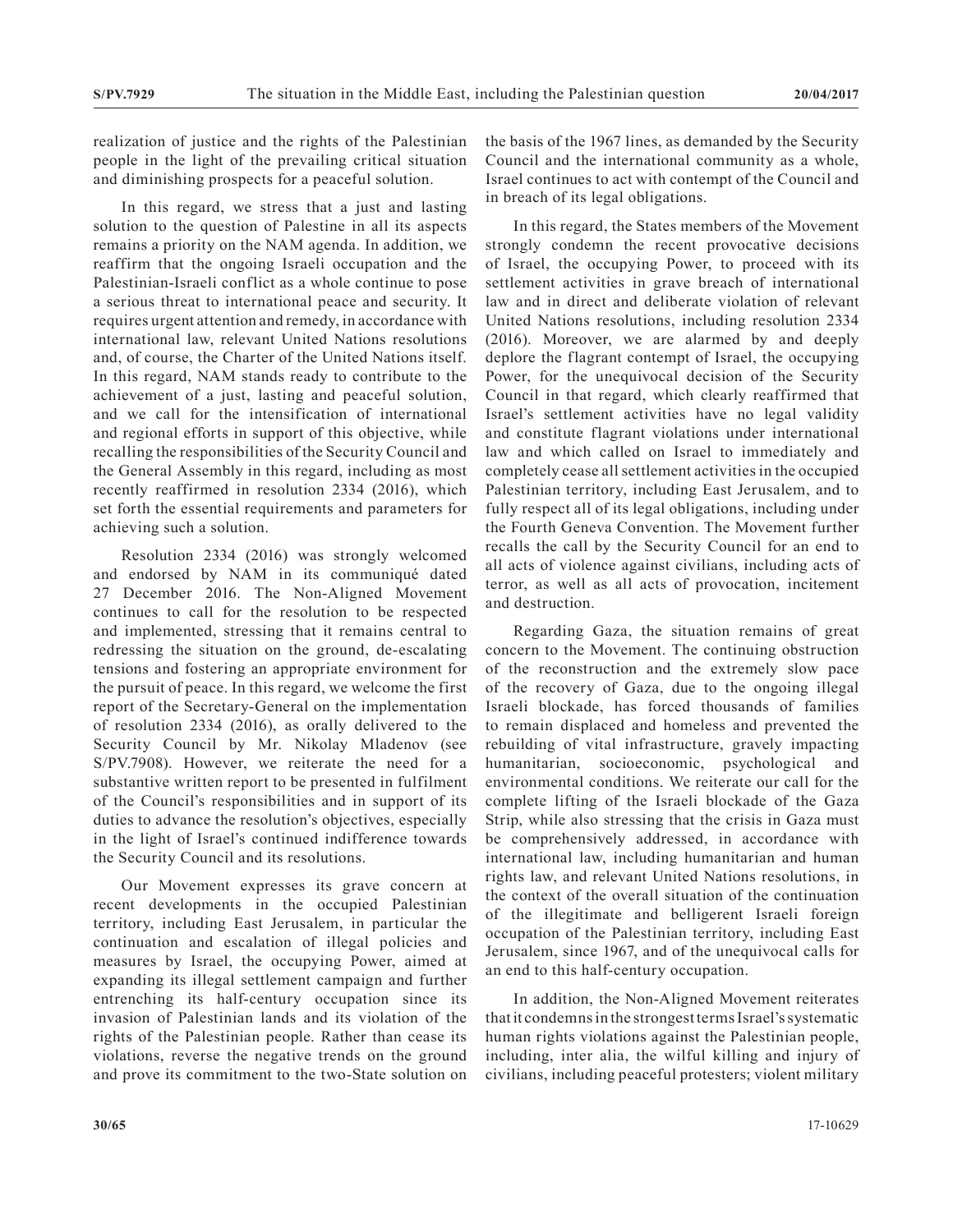raids, including, in particular, in refugee camps, terrorizing the civilian population; the imprisonment and detention of thousands of Palestinian civilians, including children and women; the confiscation of land and property and the demolition of Palestinian homes; the forced displacement of Palestinians, particularly Bedouin communities; and settler terrorism and violence against Palestinian civilians. We remind the Council of its duties in this regard.

The Non-Aligned Movement reiterates its calls for strengthening international efforts aimed at achieving without delay an end to the Israeli occupation that began in 1967 and a just, lasting, comprehensive and peaceful solution, and reiterates its readiness to cooperate and support all relevant efforts, in line with the decisions taken during the seventeenth Summit on the Island of Margarita, which declared 2017 as the International Year to end the Israeli occupation of Palestine.

The States members of the Movement also condemn in the strongest possible terms the acts of aggression committed by Israel against the Syrian Arab Republic on 17 March and considers such acts a grave violation of Syrian sovereignty and a breach of international law, of the purposes and principles of the Charter of the United Nations, and of the Agreement on Disengagement between Israeli and Syrian Forces of 1974. In this regard, we request the Security Council to shoulder its responsibility by clearly condemning those acts of aggression and taking the necessary measures to prevent its recurrence, and holding Israel accountable for threatening regional and international peace and security.

In conclusion, the Non-Aligned Movement reiterates its condemnation of all measures taken by Israel, the occupying Power, to alter the legal, physical and demographic status of the occupied Syrian Golan. In this regard and in line with our principled position, we demand once again that Israel abide by resolution 497 (1981) and withdraw fully from the occupied Syrian Golan to the borders of 4 June 1967, in accordance with resolutions 242 (1967) and 338 (1973).

**The President**: I now give the floor to the representative of Lebanon.

**Mr. Salam** (Lebanon): I am sure that you, Madam President, and all members of the Council would agree with me that we in the Chamber all share the same frustration of having the Palestinian question agenda item discussed every three months. We all wish that this item, the oldest and still ever present on the agenda of this body since the creation of the United Nations, were taken out, had a just and durable settlement to the Middle East conflict been achieved and implemented, based on the numerous resolutions adopted by the Council and in particular the principle of land for peace.

Unfortunately, it must be recognized that such a prospect keeps slipping away, and consequently the Palestinian question keeps rooting itself deep in the agenda of this body. Indeed, how can a just and durable solution be achieved and an independent, viable and contiguous Palestinian State emerge when, first, the construction of 6,000 new Israeli units in the occupied West Bank and East Jerusalem has been approved by Israel since the beginning of the year; secondly, a law retroactively legalizing settlements built on the occupied Palestinian territory was adopted last February; and, thirdly, when only a few weeks ago Israel approved the construction of a whole new settlement site?

Last January, during a debate on preventive diplomacy (see S/PV.7857), my delegation reminded the Council of Lebanon's initiative in 2016 to seek, based on the Charter of the United Nations and operative paragraph 10 of resolution 1701 (2006), the good offices of the Secretary-General in the delineation of the disputed maritime border and exclusive economic zone between Lebanon and Israel, emphasizing that the non-resolution of that issue shall remain a source of conflict that threatens peace and security in our region. And while we were looking forward to receiving, in this regard, an update on the results of the efforts of the Special Coordinator for Lebanon, Israel, in utter defiance of international law and in a clear attempt to undermine the Secretary-General's good offices, threatened, in a letter dated 2 February, that it would "not allow" what it referred to as

"unauthorized economic activities, including, inter alia, the granting of rights by another State to any third party; exploratory activities, drilling or exploration of natural resources in maritime areas in which Israel asserts sovereign rights and jurisdiction".

In a letter to the Secretary-General, my Government responded to these threats by reiterating Lebanon's long-standing commitment to international law and in particular to the provisions of the United Nations Convention on the Law of the Sea regarding the delimitation of maritime borders.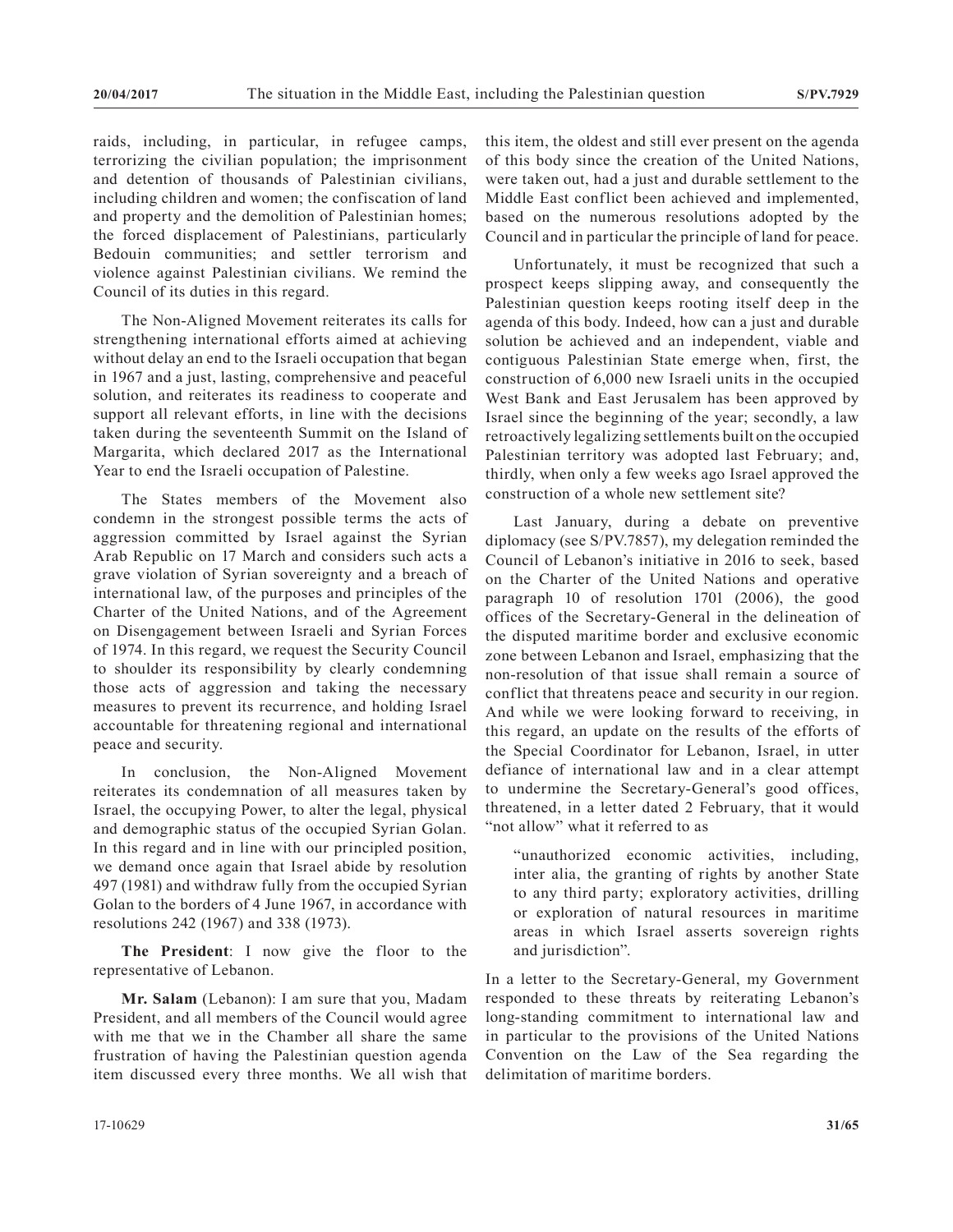However, these were not the only Israeli threats against my country, as only few weeks later, Naftali Bennett, Israel's Minister of Education, threatened, in an interview with Haaretz on 3 March, to launch "a massive attack on the civilian infrastructure along with additional air and ground action" targeting "the Lebanese institutions, its infrastructure, airport, power stations, traffic junctions" along "Lebanese army bases" with the aim of "returning Lebanon to the Middle Ages". The least one can say is that those are despicable words. Nothing is more barbaric than threatening civilians. As to the outrageous threat to return Lebanon to the Middle Ages, the only thing it is reminiscent of is the darkness of the Middle Ages.

With all these threats, and Israel's continued violations of my country's sovereignty, documented and recorded in numerous letters addressed by my mission to the Security Council, I would now like to ask if it is not high time for the Council to condemn those actions as blatant and deliberate violations of the Charter of the United Nations, the basic rules and principles of international law and humanitarian law and the relevant United Nations resolutions. But my Government remains firmly committed to implementing resolution 1701 (2006) in its entirety and urges the Council, one more time, to show leadership and compel Israel to abide by its clear obligations under that resolution.

Lastly, do I need to remind the Council that Lebanon has been commended for fighting terrorism? I would like to thank your Government, Madam President, along with many others represented on the Council, for their greatly appreciated commitment to supporting my country and strengthening our army's ability to address the multiple challenges that it is now facing, ranging from combating terrorism to maintaining stability and safeguarding Lebanon's sovereignty and territorial integrity.

**The President**: I now give the floor to the representative of Jordan.

**Ms. Bahous** (Jordan) (*spoke in Arabic*): I would like to thank the President for her capable leadership and presidency of the Council this month. I would also like to thank Mr. Nickolay Mladenov, Special Coordinator for the Middle East Peace Process, for his comprehensive briefing.

I am pleased to be addressing the Council today on behalf of my own country, Jordan, and of the Group of Arab States, since Jordan is currently presiding over the twenty-eighth session of the Arab Summit.

Today's open debate is taking place in the wake of the holding at the end of last month in Amman of the Arab Summit, which released a message of peace that stresses that Arabs want only peace and a settlement of the Israeli-Palestinian conflict as outlined in the Arab Peace Initiative, adopted by the Arab groups at the Beirut Summit of 2002 and supported by the Organization of Islamic Cooperation. It remains the best and most comprehensive plan for achieving a historic reconciliation between the two countries based on Israel's withdrawal from all the occupied Arab and Palestinian territories to the lines of 4 June 1967. It addresses all the final-status issues and can help to ensure stability in the Arab world. The message of the Summit is another piece of proof that Arabs believe in comprehensive and lasting peace as a strategic solution. It should be met with a genuine expression of a desire for peace on the part of Israel, the occupying Power.

We would like to emphasize our support for the outcomes of the Middle East Peace Conference, held in Paris on 15 January, which renewed the international community's commitment to a two-State solution as the only way to achieve a lasting peace. We underline our total rejection of unilateral Israeli measures aimed at altering the reality on the ground and ending the possibility of a two-State solution. We call on Israel to implement the various legitimate international instruments, of which the most recent is resolution 2334 (2016), which calls for halting all settlement activities and ensuring peace between Palestinians and Israelis.

The international community must realize that the region will never know peace and stability until the Israeli occupation is ended and the legitimate aspirations of the Palestinian people — to establish an independent, sovereign and viable State on Palestinian national soil within the borders of 4 June 1967 and with East Jerusalem as its capital — are met. The Palestinian cause is key to stability in the region and beyond, and ending the injustices that have been inflicted on our brotherly people of Palestine continues to be a global moral obligation. We emphasize our rejection of all of Israel's violations and the steps it has taken to change the historical and legal situation in East Jerusalem, as well as in Christian and Muslim holy places in occupied Jerusalem.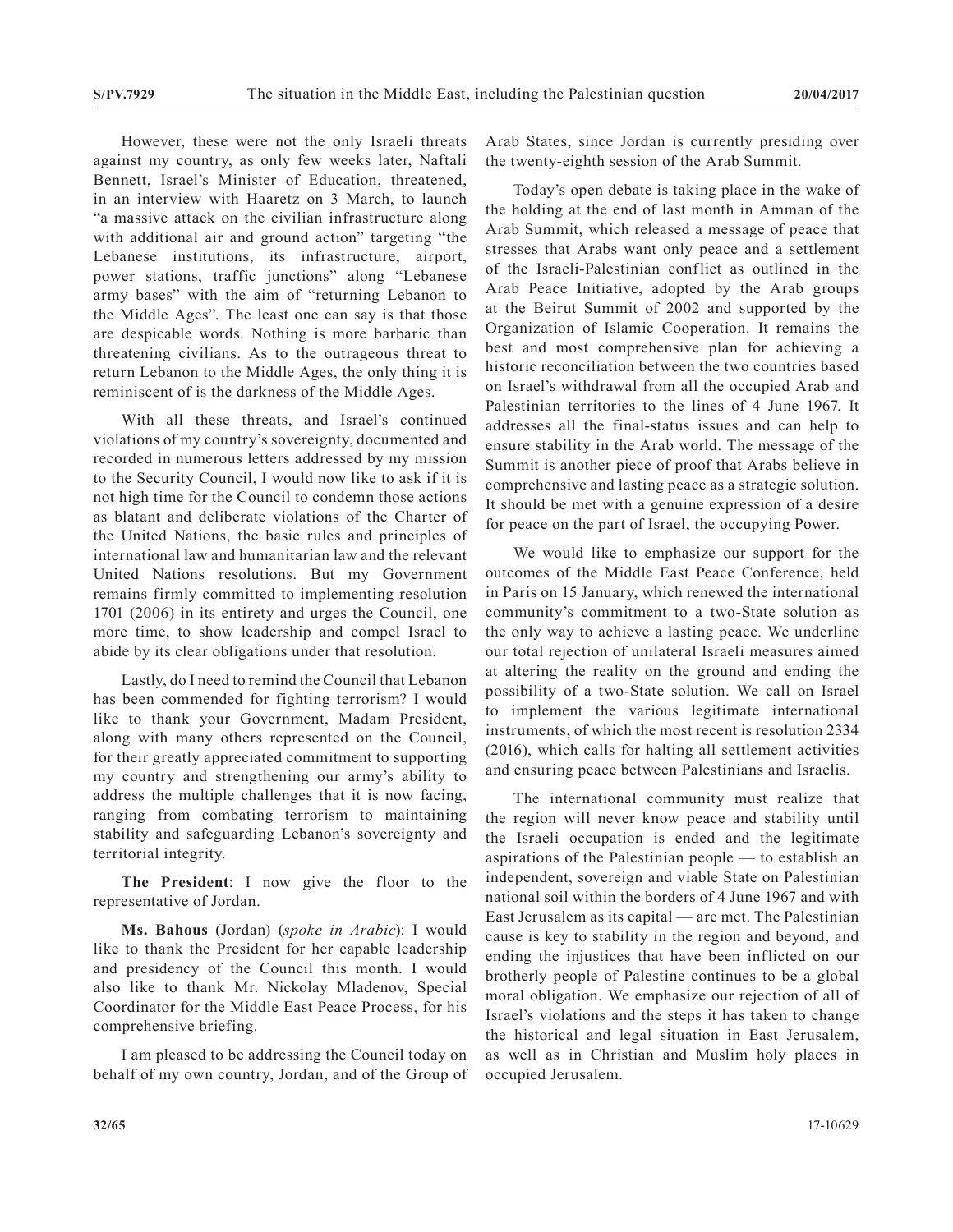The Hashemite Kingdom of Jordan is the Custodian and sponsor of Muslim and Christian holy places in East Jerusalem, and we will therefore continue to shoulder our historical and religious responsibility for them, especially the Al-Aqsa Mosque and Al-Haram Al-Sharif. From this Chamber, we call for the implementation of all Security Council resolutions on Jerusalem, especially resolutions 252 (1968), 267 (1969), 465 (1980) and 478 (1980), which deem null and void all Israeli steps taken to change the status and identity of East Jerusalem. We urge the States of the world not to move their embassies to Jerusalem or acknowledge it as the capital of Israel, because imposing a new geopolitical reality on Jerusalem would have enormous repercussions for the effort to achieve peace and put the region at risk of an explosion that would have unpredictable consequences.

The current situation in Syria cannot take any more postponements and crisis management. It is high time that we took wise decisions and established implementable common frameworks that in turn reflect the will of the States and peoples of the region to reach lasting and comprehensive solutions to the crisis. We therefore emphasize once again the principled position we have held since the start of the Syrian crisis, which is that only a political settlement that meets the Syrian people's aspirations and protects the country's sovereignty, unity and territorial integrity can ensure a prosperous and stable future for Syria.

We should continue to move forward with the Geneva negotiations, based on the Geneva communiqué of 30 June 2012 (S/2012/522, annex) and the relevant Security Council resolutions, in order to start making the four baskets of the transitional political process a reality on the ground. We would like to emphasize the importance of the Astana talks in ensuring a comprehensive ceasefire in Syria. We also want to urge the international community to share the burden being carried by the States that are hosting Syrian refugees, especially Syria's neighbours, by increasing financial support to them so that they can continue to provide the services that refugees need, such as training them and teaching them skills so that they can contribute effectively to Syria's reconstruction when the conflict is over.

We stress our full support to the brotherly country of Iraq in its efforts to eradicate terrorist gangs and liberate Mosul from the Islamic State in Iraq and the Sham. We hope that the international community continues to support Iraq in its efforts to enable stability to take hold in its liberated areas and achieve national reconciliation through an inclusive political process that leaves no one behind. We also support the efforts of the Arab coalition in support of legitimacy in Yemen to end the crisis in that country, based on the Gulf Initiative and its implementation mechanisms, the outcomes of the national dialogue conference and resolution 2216 (2015). It is essential that security and political stability be achieved in Libya and its legitimate institutions given support. And we emphasize our support to Somalia in its efforts to rebuild and combat terrorism.

We are deeply concerned about the growing phenomenon of Islamophobia and the attempts to link tolerant Islam to terrorism. We warn that such attempts only serve the terrorist organizations and their lies, which have nothing to do with Islam and its tolerance. Terrorism is a scourge that must be uprooted through an inclusive approach in order to protect our people, defend our security and ensure respect for life.

We want to emphasize that we are making efforts to build good-neighbourly and cooperative relations with the States neighbouring the Arab world. However, we reject any attempt to intervene in our internal affairs and condemn any attempt to destabilize our region, feed sectarian strife and fuel conflicts. Those practices violate good-neighbourliness, the rules of international relations, the provisions of international law, and the purposes and principles of the Charter of the United Nations. True progress in solving the crisis and ensuring security in the region hinges strongly on sustainable development, and serious reforms must be undertaken to promote education, human rights, citizenship, equality and women's empowerment.

If we succeed in those efforts and ensure cooperation among the various spheres, namely, security, sustainable development and human rights, that will definitely shield our society against racial and discriminatory practices and meet the aspirations of our people to live in a secure and stable region. We continue to stress certain factors, above all, empowering youth, ensuring their education, providing them with skills and increasing their self-confidence so that they become positive actors in their society and contribute to solving conflicts and to protecting and building peace, instead of being attracted by obscurantist and extremist ideologies. We cannot deny that those ideologies target our youth, who are the cornerstone of our present and future.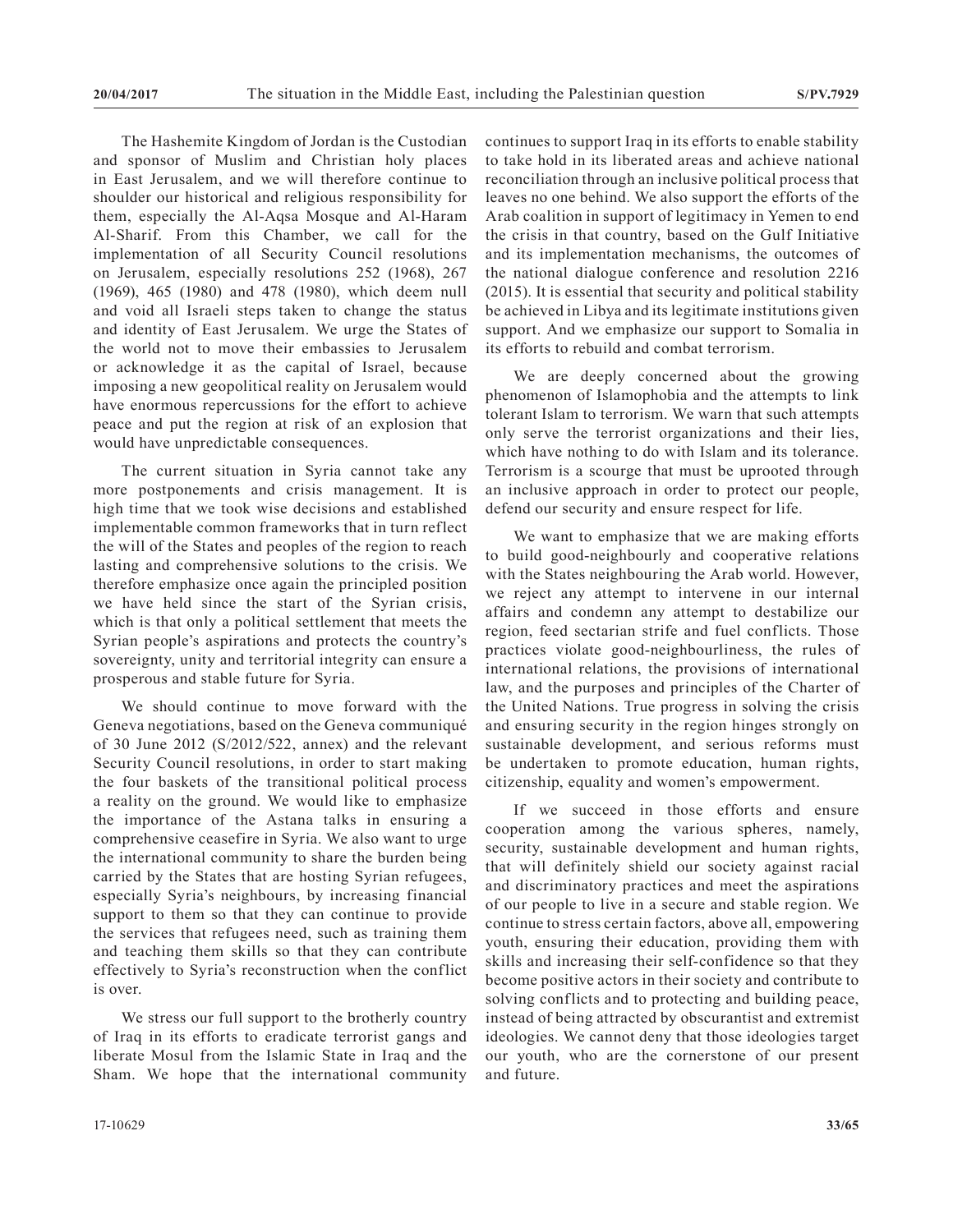In conclusion, I thank and commend our international partners for their support in ensuring peace and security in the Middle East. We stand ready to continue to work in cooperation with those who seek to find effective solutions to the crisis and to build on our common ground through more coordinated and collective efforts, which should meet our common objectives and interests to achieve stability, security and prosperity in the Middle East.

**The President**: I now give the floor to the representative of Liechtenstein.

**Mr. Wenaweser** (Liechtenstein): I thank you, Madam President, for this opportunity to speak in this open debate on the situation in the Middle East, including the Palestinian question. The Council needs to address a number of critical issues under this agenda item. The prospects for a two-State solution in the Israeli-Palestinian conflict seem to be fading, and hard-won security gains for both sides are in jeopardy while settlement activities in the occupied Palestinian territories continue. Those settlements are illegal, in particular under the Geneva Conventions, and the Council has expressed itself accordingly in its resolution 2334 (2016).

Liechtenstein shares the concern of many that we are currently moving further away from a peaceful settlement of the conflict. We call on all involved to fully respect the international legal framework, including the one established by the Security Council, and to recommit to the two-State solution as the only viable and sustainable avenue to peace in the region.

The crisis in Syria has again occupied the Council throughout this month, once again without result, unfortunately, for the people of Syria, who continue to suffer mass atrocities in plain sight. The inability of the Council to put an end to those atrocities, let alone to provide some form of accountability, are in stark contravention to its designated role to maintain international peace and security, with particular responsibilities bestowed upon the five permanent members. But the failure of the Council to act, which comes at the expense of the Syrian people, also constitutes a serious political and institutional challenge for the United Nations. Recent efforts, notably among the Council's elected Members, to bridge the political divide are a welcome effort to help restore the functionality of the Council, so far, unfortunately, without any tangible results.

By signing the Accountability, Coherence and Accountability code of conduct regarding Security Council action against genocide, crimes against humanity and war crimes, 112 States, including a majority of the Council members, have committed to preventing and ending mass atrocity crimes. The Council was, however, unable to formulate any response when one of the oldest and strongest norms of warfare was repeatedly violated — the absolute prohibition against the use of chemical weapons at all times and in all circumstances — not to speak of the many other instances of well-documented war crimes and crimes against humanity committed in Syria. Liechtenstein will continue its advocacy to broaden support for and strengthen the implementation of the Code, which we consider to be an important contribution to the Secretary-General's effort to put prevention at the centre of the United Nations.

Since its beginning, the Syrian conflict has been characterized by pervasive impunity, and such impunity continues to fuel it. Within the United Nations membership and among civil society there is a growing momentum towards — finally — ensuring accountability for the crimes committed in Syria. The General Assembly has shown resolve by creating, on 21 December 2016, an accountability mechanism for Syria, the International, Impartial and Independent Mechanism to Assist in the Investigation and Prosecution of Those Responsible for the Most Serious Crimes under International Law Committed in the Syrian Arab Republic since March 2011. The need for such a mechanism was illustrated even more forcefully last week when yet another draft resolution on Syria failed to be adopted because of a veto. The "Triple IM" offers the only promising path towards accountability for the crimes committed and towards justice for the Syrian people and a sustainable peace for the country. We call on all States to continue their political and financial support for the Mechanism.

**The President**: I now give the floor to the representative of Morocco.

**Mr. Laassel** (Morocco) (*spoke in Arabic*): At the outset, I should like to congratulate you, Madam President, on your assumption of the presidency of the Security Council this month. I thank you for organizing this open debate on the situation in the Middle East, including the Palestinian question, and Mr. Nickolay Mladenov, Special Coordinator for the Middle East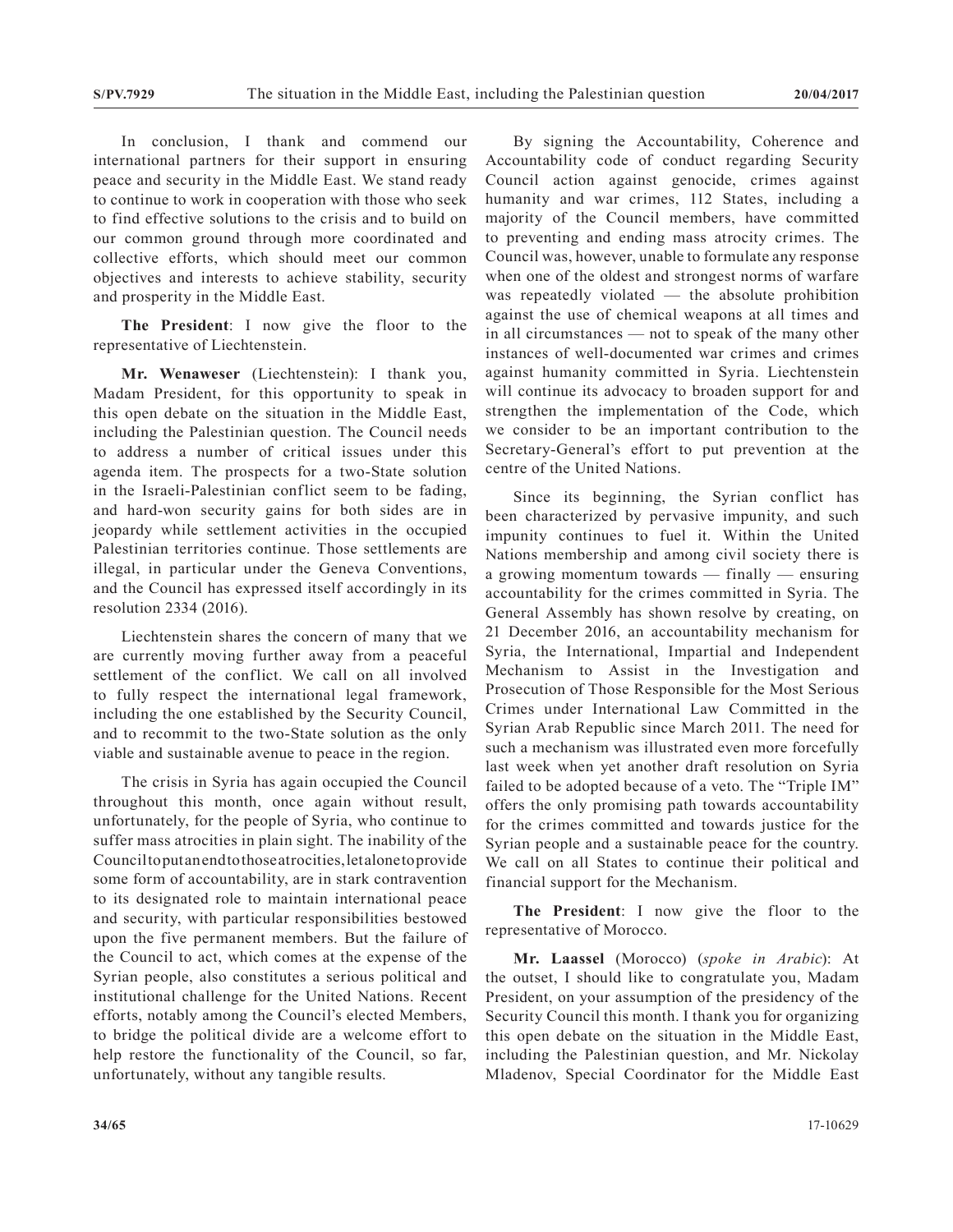Peace Process and the Personal Representative of the Secretary-General, for his excellent briefing.

The Kingdom of Morocco associates itself with the statement delivered by the representative of the Kingdom of Jordan on behalf of the Group of Arab States.

The international situation has been characterized recently by events that have unfolded at incredible speed and have had a very deleterious impact on the Palestinian question, which is the main issue for our region. The negotiations for a settlement have been experiencing a real crisis. Under the auspices of the United States of America, the negotiations have been at an impasse since 2014, and the prospects are particularly bleak. The situation is blocked, and the Israeli policy of settlement expansion has continued on Palestinian lands occupied since 1967.

In that context, the two-State solution is in serious danger, and the negotiations could collapse. That is why the major Powers in the Arab world and the friends of peace, including the Kingdom of Morocco, have tried, through the Al-Quds Committee, chaired by His Majesty King Mohammed VI, to present an Arab initiative to put an end to the occupation. We have also made every effort to promote peace and to uphold international law. Indeed, settlement expansion prevents concrete progress in achieving a two-State solution, and that has been the case even after the adoption of resolution 2334 (2016) last December, which Morocco welcomed.

It is no secret that Jerusalem is extremely important, not only for its inhabitants, but for all the believers of the three monotheistic religions. That is why the city should remain a symbol of tolerance. At one time, 1.5 billion Muslims used to turn to Jerusalem to pray before turning to Mecca. Moreover, it is the third holiest site for Muslims.

It is regrettable that breaches of international law, in particular in connection with Jerusalem, have generated such hatred and contributed to the terrorism that we know today. Under the auspices of His Majesty Mohammed VI, the Chair of the Organization of Islamic Cooperation's Jerusalem Committee, the Kingdom of Morocco has been working to ensure that the rights of the Palestinian people are upheld, chief among which is the right to establish a State with Jerusalem as its capital, as that is the only way to achieve peace in the Middle East and strengthen international peace and security. On many occasions, in both bilateral and multilateral frameworks, His Majesty Mohammed VI

has called for an end to the colonization and Judaization of Jerusalem. He has also called for implementing the various initiatives that would enable the establishment of a Palestinian State within the 4 June 1967 borders, with the two States living side-by-side in peace.

In that regard, the international community must fully assume its responsibilities and end the current freeze in the negotiations between the Palestinians and Israelis, which has resulted, to date, only in a regressive situation marked by previously unseen levels of violence. We must restart the initiative, and there must be a genuine willingness on the part of the Palestinians and Israelis to return to the negotiating table and work for the two-State solution, which should be realized within the framework of the 4 June 1967 borders with East Jerusalem as the capital of Palestine. The various parties must come together armed with the best intentions possible so that there is a return to a feeling of trust and that the Palestine State can be viable within the international legal framework.

Lastly, the Moroccan position is well known. We support the Arab Peace Initiative and, above all, the principles of international law for the establishment of a Palestinian State with East Jerusalem as its capital within the 4 June 1967 borders that would live alongside Israel in peace. As we have always done, we will spare no effort to push ahead on the path to peace so as to reach a settlement that will lead to peace and security in the entire region.

**Mr. Vieira** (Brazil): As the Middle East continues to be plagued by an array of ever-more daunting and interconnected challenges, let me stress that we continue to follow the very worrying developments pertaining to the question of Palestine, which cannot and will not become another forgotten issue on the international agenda. We are deeply concerned by the approval of what is known as the regularization law, as well as the Israeli decision to build a new settlement in the occupied West Bank for the first time in decades. We join Secretary-General António Guterres in regretting those measures, which constitute additional impediments to the peace process. As the Council reaffirmed most recently in resolution 2334 (2016), all settlement activities are illegal under international law and represent one of the main obstacles to peace between Israel and Palestine.

Brazil has consistently advocated for the effective implementation of the two-State solution. At the heart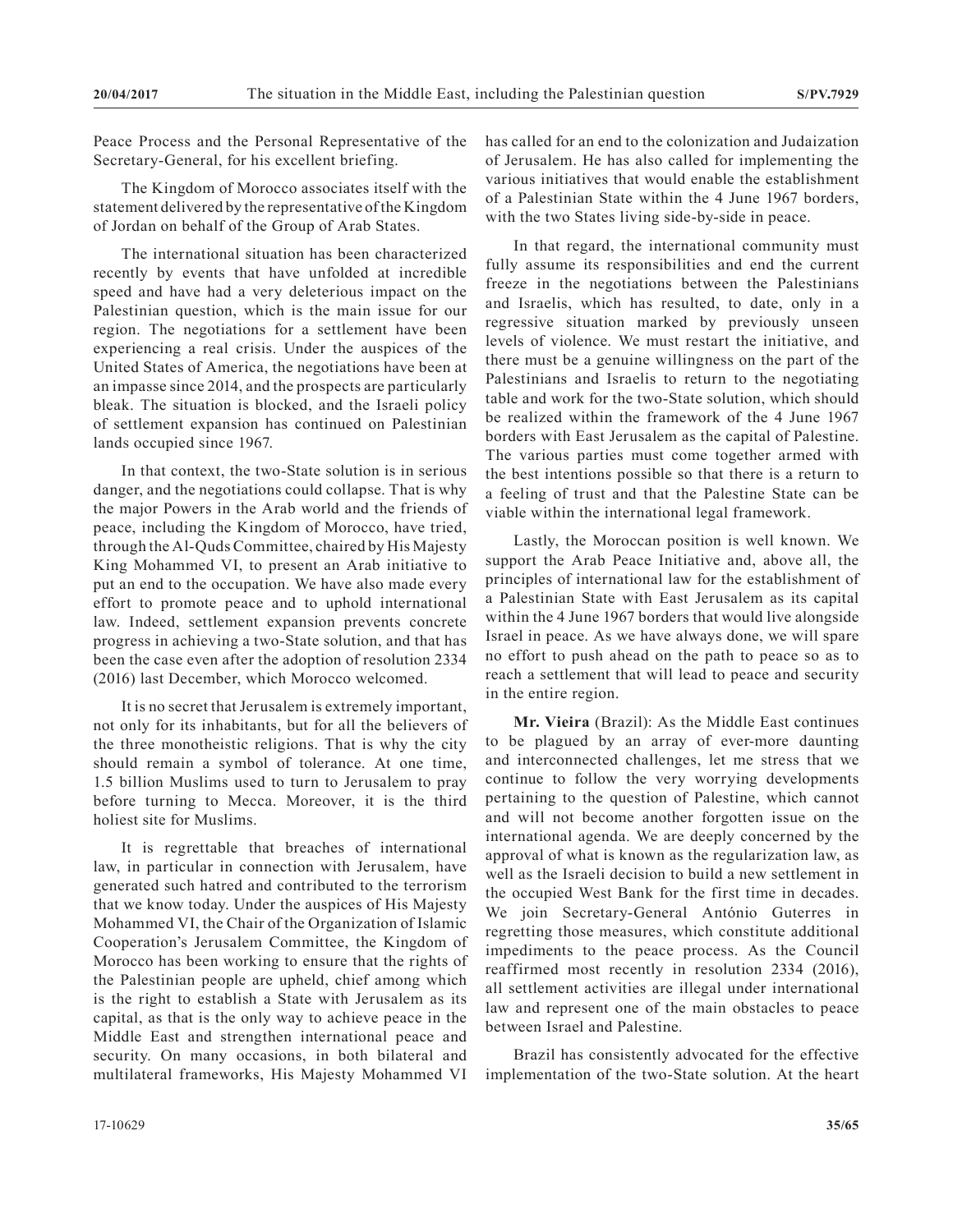of that formula is the need to end the occupation and work towards a Palestinian State that is fully sovereign, economically viable and territorially contiguous, existing side by side with Israel in peace and security within internationally recognized borders based on the 1967 lines. We therefore urge the parties and those with an influence over them to seek a constructive political environment conducive to a return to meaningful negotiations.

The conflict in Syria continues to generate harrowing developments, some of which have recently been brought to the attention of the Council. Brazil condemns in the strongest terms any use of chemical weapons by any actor and under any circumstances. We therefore expressed alarm and the utmost concern upon receiving reports of the possible use of chemical weapons in Khan Shaykhun, in Idlib province. Those allegations must be subject to an international, impartial and comprehensive investigation, which should lead to holding those involved accountable.

We also express our concern about the military escalation in Syria. We are convinced that the key to ending the horrific bloodshed in Syria lies in the pursuit of effective dialogue among the key actors, as well as in full respect for the Charter of the United Nations and the relevant international law under the clear mandate of the Security Council. Effective dialogue is also needed in the Council itself. We call upon the permanent members to persevere in their efforts to find common ground. Their cooperation is an essential aspect of the search for a political solution in Syria. It is also key to enhancing humanitarian access and addressing the threat of terrorism. In that connection, we also praise the efforts of some elected members of the Council to bridge gaps and foster greater cooperation on that fundamental issue.

The long-awaited resumption of the intra-Syrian political negotiations in Geneva has enabled modest progress with regard to the four key issues of governance, elections, the Constitution and security. We renew our full support for the tireless efforts of Special Envoy Staffan de Mistura. It is time for the entire international community to send a unified message in support of an inclusive political solution to the Syrian crisis based on the parameters set forth in resolution 2254 (2015).

While acknowledging that the current ceasefire may be under pressure, we underscore the importance of the Astana process in reducing tensions and fostering conditions for the continuation of the Geneva talks. We commend the role played by the guarantor countries of Russia, Turkey and Iran, as well as the host country, Kazakhstan.

The humanitarian dimensions of the crisis should never be neglected. Brazil has continued to welcome refugees affected by the conflict since 2013 and recently donated a large shipment of medicine and health supplies to the World Health Organization in Syria. At the recent Brussels Conference on the future of Syria, we expressed our support for concrete actions aimed at mitigating the plight of Syrian refugees in neighbouring countries, such as Lebanon, Jordan, and Turkey.

Regarding Lebanon, we take note of the results of the strategic review of the United Nations Interim Force in Lebanon conducted by the Secretariat and submitted last month to the Council. In that regard, we emphasize the vital role played by that mission and its Maritime Task Force in stabilizing a highly volatile region.

Brazil reiterates its steadfast support to the Government and the people of Lebanon on the road towards stability and development.

**The President**: I now give the floor to the representative of Pakistan.

**Mr. Munir** (Pakistan): We thank Special Representative Nickolay Mladenov for his briefing. As the Special Representative said earlier, the prospects for peace in the Middle East remain grim. Central to that sobering assessment is the plight of the Palestinian people, who, for the past 70 years, have suffered dispossession, displacement and deprivation at the hands of the Israeli occupation. Israel continues to defy the international consensus with impunity, while persisting with its illegal occupation of the Palestinian territory.

The settlement of the Palestinian issue is central to lasting peace and stability in the Middle East — not its incidental by-product — and the illegal Israeli settlements lie at the heart of the matter. In adopting resolution 2334 (2016), the Security Council sent an unequivocal signal to Israel that the settlements in occupied Palestinian territory have no legal validity and remain the major stumbling block to achieving a just and comprehensive peace in the Middle East. Unfortunately, that resolution has been disparaged by some as representative of the old bias on the part of the United Nations against Israel. We have heard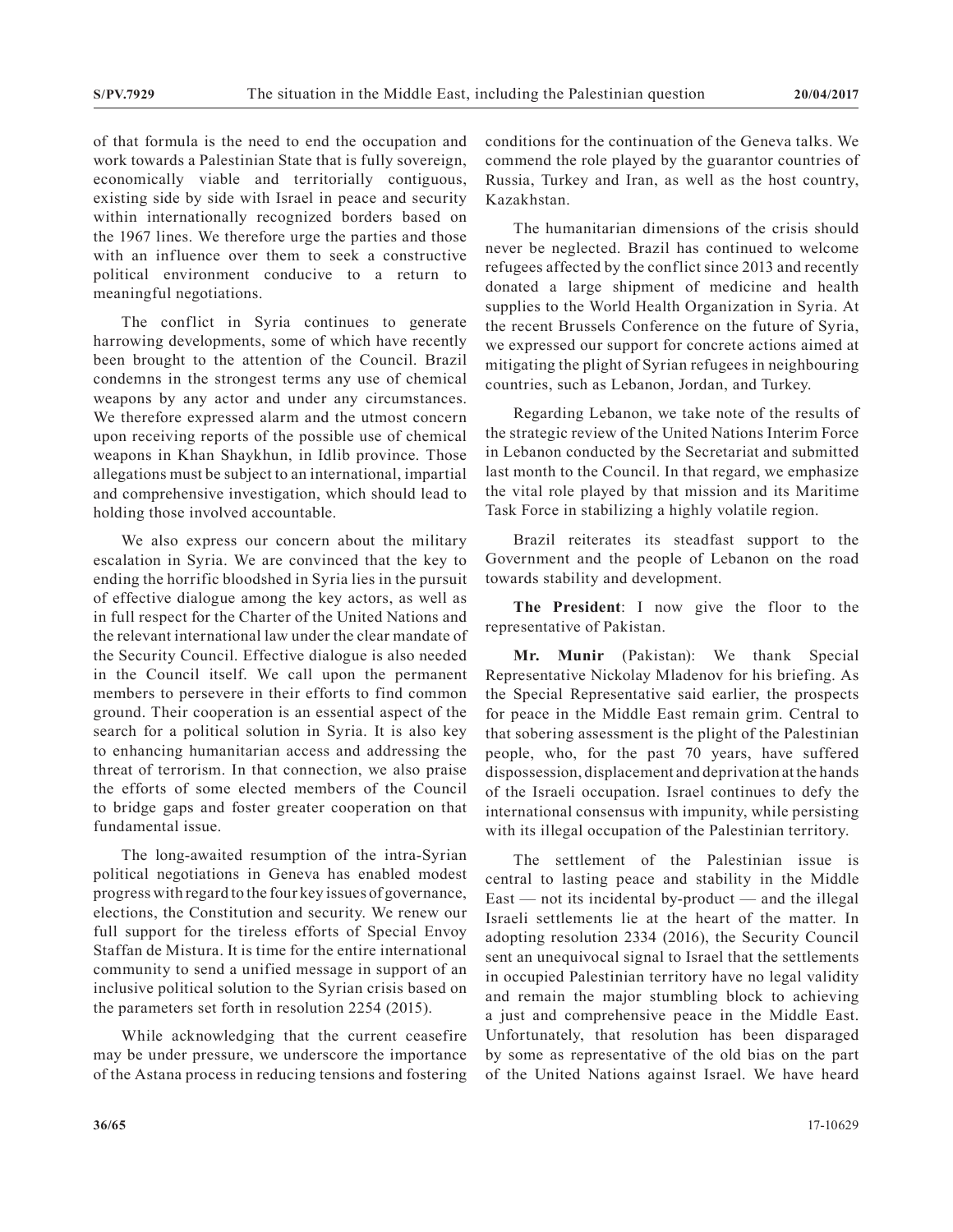that familiar refrain all too often. However, it cannot absolve Israel from its international obligations.

The Israeli decision to construct new settlements in the West Bank is yet another dangerous provocation. The so-called legalization bill aims to provide a veneer of legality to an act that is internationally recognized as illegal. Meanwhile, the blockade of the Gaza strip continues in its tenth year. Such inhumane acts must end. Human suffering cannot be mortgaged to political ends.

It is our firm conviction that a viable, independent and contiguous State of Palestine, on the basis of internationally agreed parameters, with the borders of 1967, and with Al-Quds Al-Sharif as its capital, is the only sustainable guarantee for enduring peace in the Middle East. It is the strength of peace and not the threat of force that offers the best hope for arresting the rising tide of extremism in the region.

The seething fires of conflict in Syria rage with unspeakable fury. The scale of human suffering in Syria cannot be quantified in mere statistics. The road to peace in Syria is through an inclusive, Syrian-led and Syrian-driven process of political reconciliation. That road must respect the sovereignty and territorial integrity of Syria. Those who seek military ends threaten to extinguish any such hope.

In Iraq, as Iraqi forces consolidate their gains against the Islamic State in Iraq and the Levant and its affiliates, we are confident that the foundations of a strong Iraqi State will be laid on the basis of an inclusive vision that recognizes and reconciles the interests of all Iraqi people.

With 7 million people facing the threat of famine, the conflict in Yemen has become a humanitarian catastrophe. A massive humanitarian response must complement the political process. The forthcoming High-level Pledging Event for the Humanitarian Crisis in Yemen, to be held in Geneva on 25 April, will provide an ideal opportunity to recalibrate our commitments and ensure that they are commensurate with the needs of the Yemeni people. In a spirit of solidarity with our Yemeni brothers and sisters, my country has already contributed \$1 million of wheat in order to address immediate needs.

Pakistan lends its support to all diplomatic efforts to achieve peace and stability in the Middle East. We are confident that well-intentioned efforts on the part of the international community will restore the cradle of civilization to its rightful place as the beating heart of humankind.

**Mr. Khoshroo** (Islamic Republic of Iran): My delegation welcomes the opportunity to discuss the question of Palestine as the centre of all conflicts in the Middle East during the quarterly open debate of the Security Council. We thank Special Representative of the Secretary-General Maldenov for his briefing.

I align myself with the statement made by the representative of the Bolivarian Republic of Venezuela on behalf of the Non-Aligned Movement.

The Israeli occupation has long been at the centre of international discussions on Palestine in the Middle East. By blaming all others but the occupying Power, the United States seeks to erase the question rather than address it. The United States and the Israeli regime want to remove the Palestinian issue, which is central to all of the conflicts in the Middle East that these open debates focus on. The United States and Israel do not like the reports of the United Nations that document and expose Israeli apartheid and inhumane policies to the world. When the latest report was presented, they reacted by pushing for the report's withdrawal and proudly forcing the resignation of its author.

Today, we heard unsubstantiated allegations against my country, which I categorically reject as part of a misleading propaganda campaign against Iran and its role in the region, designed and perpetrated hysterically by Israel and certain countries in the region, including those that fully supported Saddam Hussein's aggression against Iran.

The Israeli regime's record is full of aggression against its neighbours, including other countries in the Middle East and beyond. We can count at least 14 instances of that since 1948. Israel continues to flout all international regimes governing weapons of mass destruction by refusing to adhere to the Treaty on the Non-Proliferation of Nuclear Weapons and the Chemical and the Biological Weapons Conventions. It is the only obstacle in the way of establishing a zone free of weapons of mass destruction in the Middle East. Indeed, nuclear weapons in the hands of the Israeli regime pose the most serious threat to the security of all States in the Middle East and to the global non-proliferation regime, for which the Security Council is primarily responsible.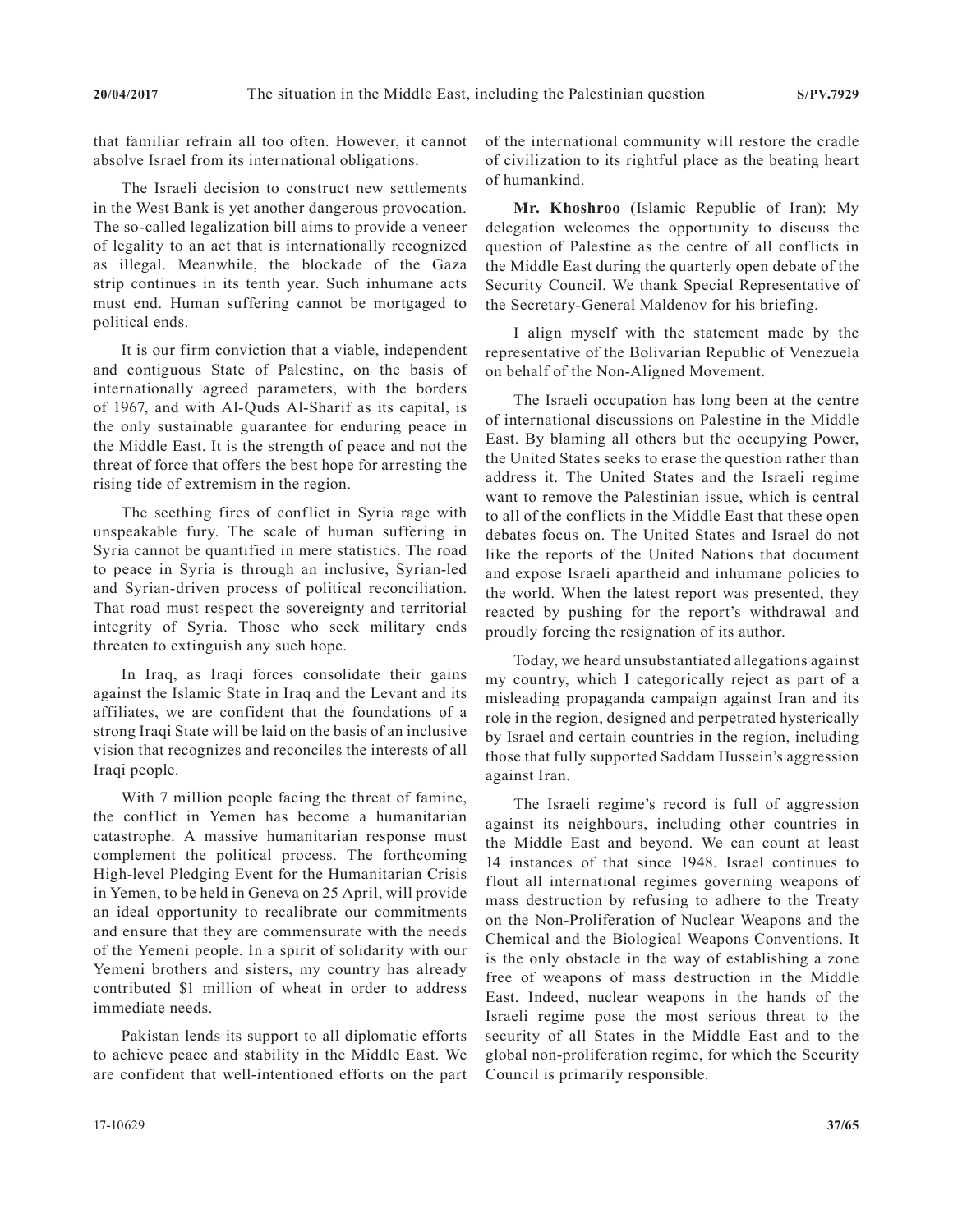The Israeli regime has flagrantly violated at least 86 of the resolutions adopted by the Security Council in response to the Israeli regime's repeated acts of aggression and illegal occupation. One can also cite its well-documented atrocities, apartheid policies and war crimes against the Palestinian people. Its violations started with resolution 54 (1948) and, so far, have extended to resolution 2334 (2016) on illegal settlement activities. The regime enjoys total impunity.

The tragedy in Khan Shaykhun took place after the Government of Syria had been verifiably disarmed of all of its chemical weapons by the United Nations; the Islamic State in Iraq and the Levant and the Al-Nusra Front were not. The military action launched by the United States against Syria happened without any verification — either independent or by the United Nations. The attack was a clear act of aggression against a Member State and a violation of the Charter of the United Nations and international law. Such pointless misadventures only serve to send the clear and catastrophic message to the terrorists that if they repeat their atrocities, such as the one carried out on 4 April, they will be rewarded with retaliation against the Government by the United States. They did it again in Al-Rashidin on 15 April, when at least 126 people, many of them children, were killed. Where is the accountability for the perpetrators, organizers, financiers and sponsors of such shameful acts? Such acts kill the innocent and spoil the Astana process.

In general, the world, and particularly the Middle East, is still paying for the catastrophic unilateralism of the past, which has been premised on self-serving allegations. The world should not forget the events and the allegations of weapons of mass destruction in 2003 in Iraq and the consequences of those allegations, which now include the formation of the Islamic State in Iraq and the Levant, which continues to burden the world. It has helped the terrorists and has destabilized the whole region. Surprisingly enough, those who destabilized the region and helped the emergence of terrorist groups are now bashing Iran, which has played a big role in containing and combating such global terror networks. Those familiar with history know that peace cannot be sustained without justice. Proudly introducing a sheriff's approach into the work of the United Nations means relying on destructive power as the only option. That will lead to nowhere but to a continued cycle of violence.

Accepting such a reckless and dangerous approach would endanger all of the founding principles of the United Nations, multilateral diplomacy and its undeniable achievements for humanity and the international community.

**The President**: I now give the floor to the Vice-Chairman of the Committee on the Exercise of the Inalienable Rights of the Palestinian people.

**Mr. Gertze**: On behalf of the Committee on the Exercise of the Inalienable Rights of the Palestinian People, I wish to thank the United States for the opportunity to address the Security Council on the issue of the long-standing Israeli-Palestinian conflict, which has, at its heart, the need to address the inalienable rights of the Palestinian people, including their right to self-determination.

It is clear that the Israeli-Palestinian conflict remains among the primary threats to international peace and security. It presents a litmus test for the credibility of the United Nations, including the Council. Indeed, while the decade-long blockade in Gaza shows no sign of ending, this year marks 70 years since General Assembly resolution 181 (II) partitioned the Mandate for Palestine into two States. It also marks 50 years of the Israeli occupation of the West Bank, including East Jerusalem. But the passage of time has not diminished either the gravity or the urgency of resolving the issue. How many more generations of Palestinians and Israelis must pay the price of the occupation, and at what point will we say "enough"?

The status quo is unsustainable and urgent steps are needed to reverse negative trends on the ground, which are eroding the two-State solution based on the 1967 lines that this Council has endorsed and which constitutes the only viable path for Palestinians and Israelis to realize their national aspirations in line with international law. The Committee notes the ongoing efforts by Egypt, France, Jordan, the Russian Federation, the United States and other Member States, as well as the reiteration by the League of Arab States, most recently at the Arab Summit in Amman, of its Peace Initiative to resolve the question of Palestine. It emphasizes that any new efforts should maintain the two-State solution.

In order to stand the test of time, any viable solution will require a just peace: a set of conditions under which Palestinians and Israelis can live side by side, in peaceful coexistence, inside secure borders and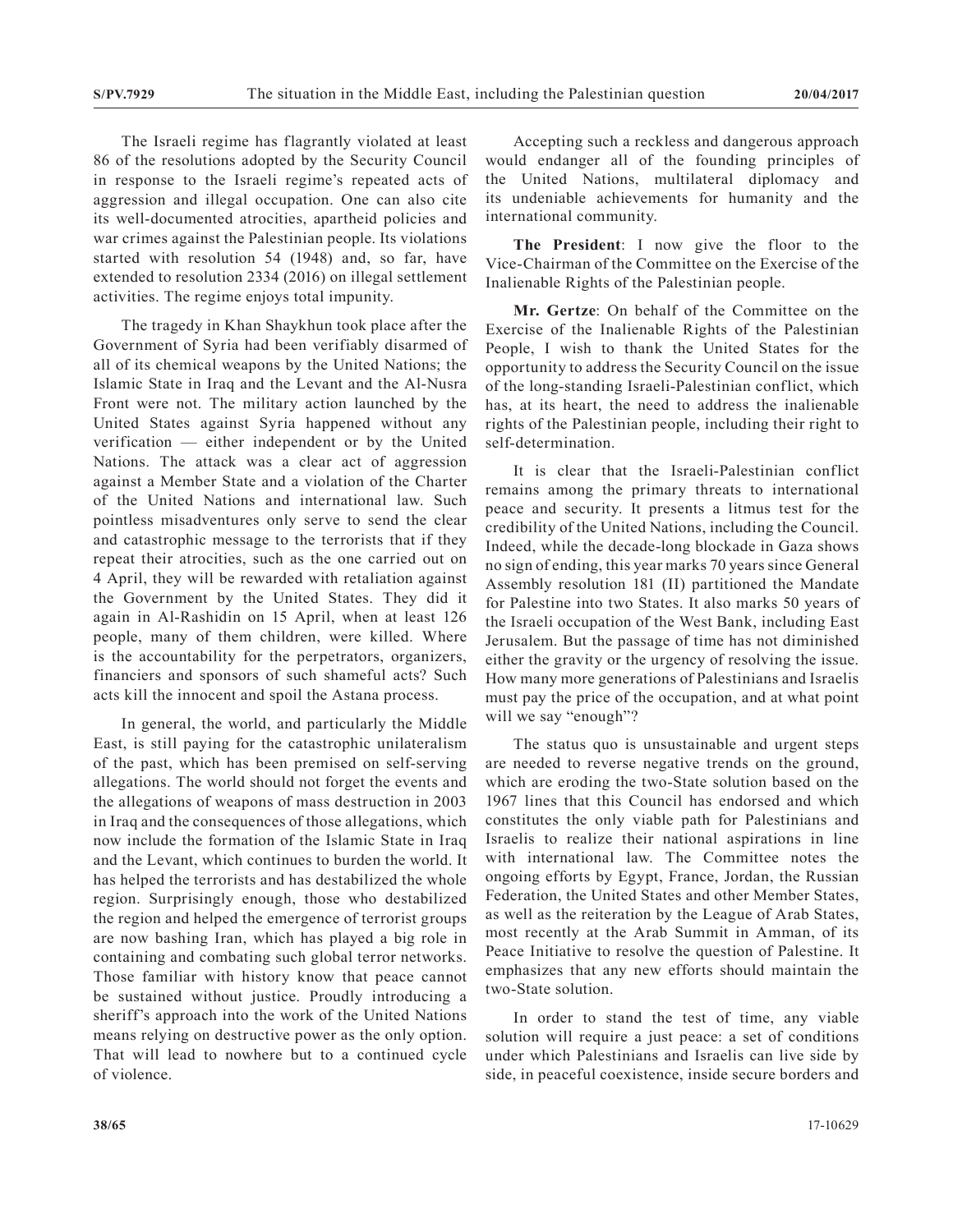in charge of their own destiny. Those conditions require respect for basic human rights — the right to live in dignity with the freedoms of movement and expression. The use of force or violence of any type, by anyone, or its incitement, has no role in the search for peace and must be rejected. The Committee also believes in the utmost imperative of achieving intra-Palestinian unity.

The Committee reiterates the international consensus that the illegal settlements in the occupied West Bank, including East Jerusalem, are a major obstacle to the attainment of a just peace on the basis of the two-State solution. The announcement on 31 March by the Government of Israel of the construction of the Emek Shilo settlement deep inside the West Bank, the first new settlement in the West Bank in two decades, can only be seen as blatant defiance of United Nations resolutions and disregard for international law. The Committee notes with regret the spike in illegal settlements and other activities cited in the report of the Secretary-General on the implementation of resolution 2334 (2016) (see S/PV.7908) and expresses its expectation that future reports will be in a written format and include recommendations that will, inter alia, hold to account those who violate the resolution and compel compliance with its provisions.

The Committee would also like to draw the Council's attention to the shrinking space for human rights defenders in the occupied Palestinian territory, including access restrictions imposed on Israeli citizens who speak in favour of peace, as reported by the Special Rapporteur on the situation of human rights in the Palestinian territories occupied since 1967 (see A/71/554). Given the continuing forced transfers, including of Bedouins, evictions, demolitions and the obstruction of humanitarian assistance in the occupied territory, the Committee calls upon Israel to meet its obligations as an occupying Power and to desist from imposing demographic changes on the occupied Palestinian territory.

Other current issues requiring the Council's imminent attention should not eclipse the urgency to resolve the question of Palestine and its occupation. General Assembly resolution 71/23 states that:

"achieving a just, lasting and comprehensive settlement of the question of Palestine ... is imperative for the attainment of comprehensive and lasting peace and stability in the Middle East" (*resolution 71/23, ninth preambular para.*).

The overwhelming support demonstrated by the United Nations membership for efforts to realize the inalienable rights of the Palestinian people has been echoed during the course of all Committee activities, most recently during the round table on the question of Palestine, in February in Managua, with members of the Palestinian diaspora in Central and South America.

In this fiftieth year of the illegal occupation, we owe a just peace in Palestine not only to the Palestinian people, but to our own citizens and to future generations.

**The President**: I now give the floor to the representative of Peru.

**Mr. Meza-Cuadra** (Peru) (*spoke in Spanish*): I welcome the convening of this quarterly open debate on the situation in the Middle East, including the Palestinian question, and thank Special Coordinator for the Middle East Peace Process Nickolay Mladenov for his briefing.

We are deeply concerned over the continuing deterioration of the situation on the ground and call on all stakeholders to take moderate steps towards constructive dialogue, based on respect for international law and international humanitarian law. Peru encourages any initiative on the part of the international community aimed at finding a solution to the question of Palestine, such as the outcome document of the recent Paris conference on peace in the Middle East, which reflected international support for the two-State solution and the Quartet's recommendations.

Given the broad consensus that the status quo is unsustainable, strengthened efforts are urgently needed to achieve and maintain peace. The United Nations, in particular the Security Council, must at least facilitate the framework of an understanding to ensure the resumption of direct negotiations between the parties. Since 1947, when Peru became a member of the United Nations Special Committee on Palestine, we have clearly and consistently maintained our position towards implementation of General Assembly resolution 181(II). We support the solution of two States, living side by side within secure and recognized borders. We therefore underscore the importance of compliance with Security Council resolution 2334 (2016), adopted last December, which is equally firm against the acquisition of territory by force and any act of provocation or incitement to violence or destruction, regardless of its origin.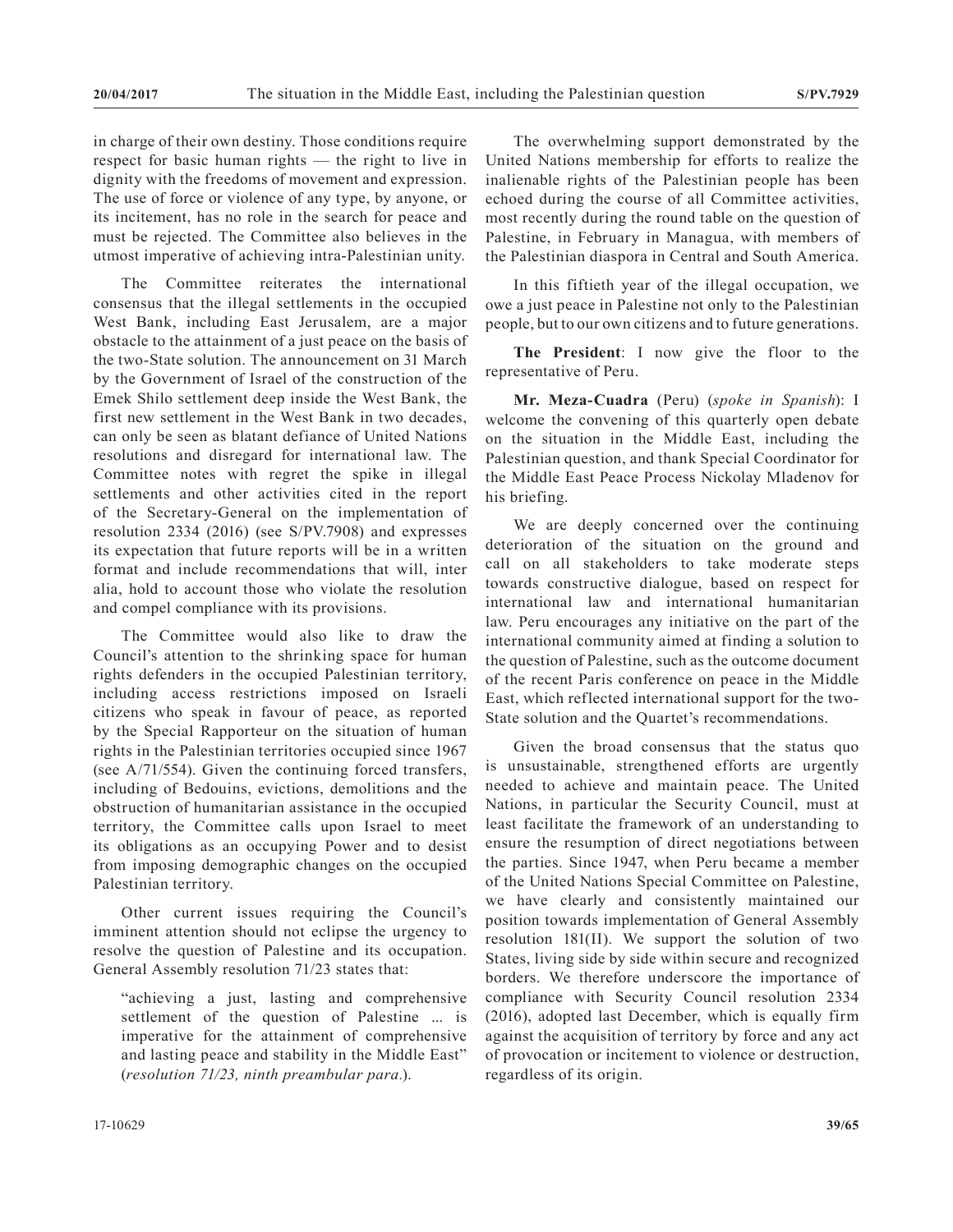We reiterate our appeal for an immediate cessation of settlement activities, home demolitions and evictions in the occupied Palestinian territories, including East Jerusalem. We condemn the continued launching of missiles and the commission of terrorist acts and other acts of violence against the population. We recognize Israel's inalienable right to safeguard its security and existence, including through legitimate defence, but we stress that such action must accord with the principles of proportionality and legality.

Furthermore, we reiterate our resounding condemnation of the crime of all crimes against humanity, as witnessed in the recent use of chemical weapons in Syria against the civilian population. We are concerned over the persistent conflict in that country and its devastating impact on the Syrian population and have appealed to the members of the Council to overcome their differences and take effective action, as they did, for example, with the unanimous adoption of resolution 2254 (2015), which established the foundation for dialogue among the Syrian parties, with the aim of achieving a political solution.

In addition, we urge the permanent members of the Council, in accordance with the code of conduct prepared by the Accountability, Coherence and Transparency Group, of which we are a member, and the France-Mexico initiative, to abstain from using the veto in cases of genocide, crimes against humanity, or flagrant violations of human rights or international humanitarian law.

Finally, Peru considers it an urgent matter for the Geneva and Astana talks to resume, in order to ensure a definitive end to the hostilities in Syria. We firmly support the efforts to that end on the part of the Organization, and especially the determined work on the part of the Special Envoy of the Secretary-General for Syria, Staffan de Mistura.

**The President**: I now give the floor to the representative of Cuba.

**Mrs. Rodríguez Abascal** (Cuba) (*spoke in Spanish*): We support the statement made by the representative of the Bolivarian Republic of Venezuela on behalf of the Movement of Non-Aligned Countries.

Palestine continues to suffer from illegal occupation and the Israeli settlement activities, which violate international law, including human rights and international humanitarian law and the principles enshrined in the Charter of the United Nations. Israeli settlements in occupied Palestinian territory are unacceptable, as is the continuation and expansion of the construction of such settlement units, in violation of resolution 2334 (2016). It will not be possible to achieve the two-State solution or a comprehensive, just and lasting settlement to the Palestinian question so long as the relevant resolutions of the United Nations continue to be violated.

We defend the right of the Palestinian people to selfdetermination and to a free, independent and sovereign State, with East Jerusalem as its capital, within the pre-1967 borders and with the return of the Palestinian diaspora to that State. We reiterate Cuba's support for the accession of Palestine to full fledged membership in the United Nations, and call on the Security Council to take a position on this issue.

The Council must adopt without further delay concrete measures to put an end to the occupation by Israel of Palestinian territory and other Arab territories; end the blockade of the Gaza Strip; halt the construction and expansion of settlements and of the separation wall in occupied Palestinian territory; stop the confiscation and destruction of Palestinian lands and properties; and put an end to forced displacement and to the transfer of settlers to occupied Palestinian territory.

Cuba reiterates that all measures or actions that Israel has taken or will take with the aim of modifying the legal, physical or demographic status as well as the institutional structure of Syrian-occupied Golan, as well as measures taken by Israel to exercise jurisdiction and administration over this territory, are null and void from a legal point of view.

We also reaffirm that all these measures and actions, including the illegal construction and expansion of Israeli settlements in the Syrian Golan since 1967, represent violations of international law; international agreements; the Charter and resolutions of the United Nations, including resolution 497 (1981); and the Fourth Geneva Convention, as well as a challenge to the international community.

Cuba demands that Israel withdraw fully from the occupied Syrian Golan back to the borders of 4 June 1967.

**The President**: I now give the floor to the Permanent Observer of the Observer State of the Holy See to the United Nations.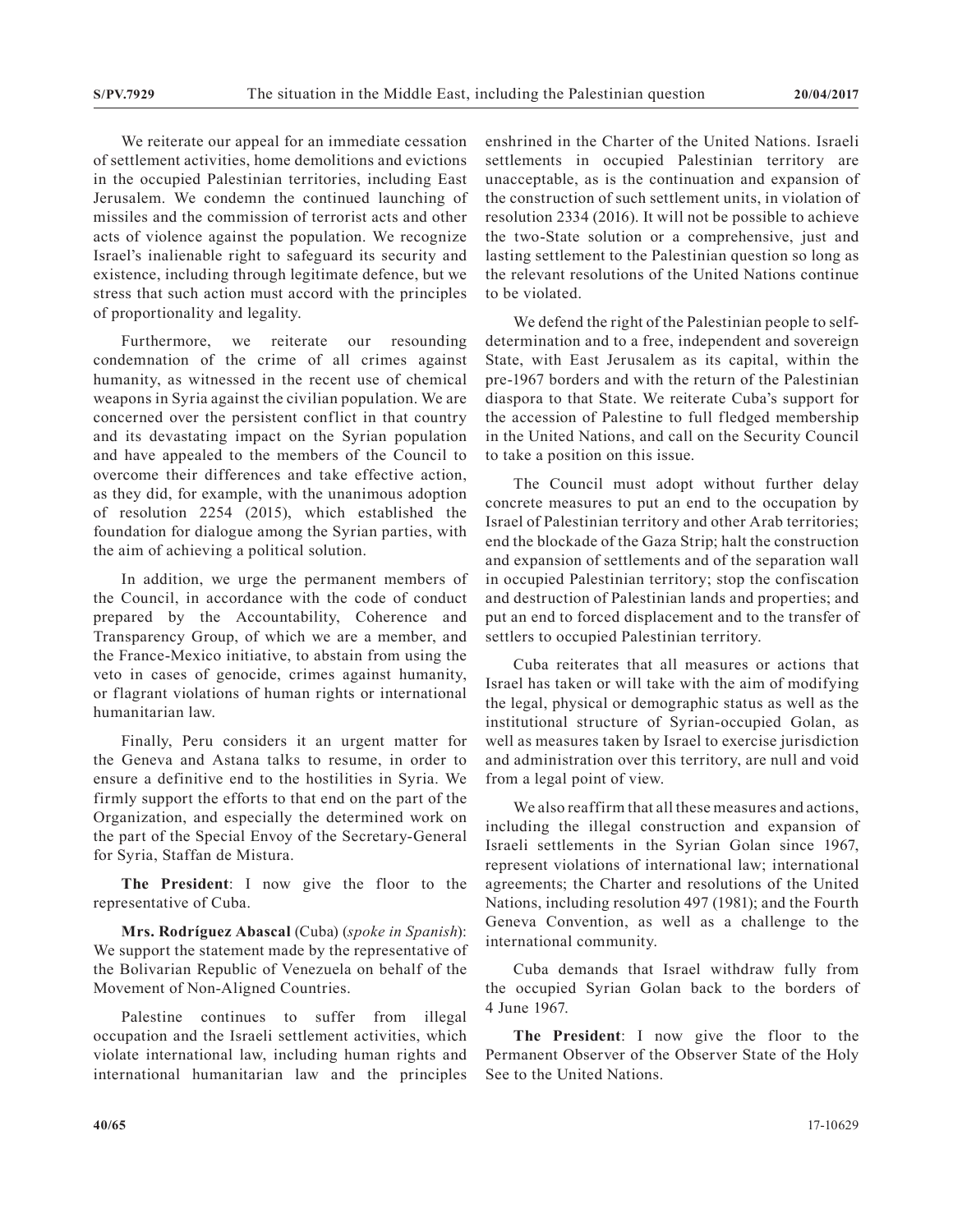**Archbishop Auza** (Holy See): Some heinous acts have of late plunged some areas of the Middle East further into violent chaos and new lows of barbarism. The recent use of chemical agents in Syria once again constitutes a gross violation of international humanitarian law and the Chemical Weapons Convention. The Palm Sunday terrorist bombings in Egypt and the attack on fleeing refugees were abominable attacks against innocent civilians gathered in prayer in sacred places or trying to escape violence and, as such, were attacks against the very foundation of human dignity and rights. My delegation extends its sincere condolences to the families of those whose loved ones have been slaughtered and offers prayerful good wishes to those who survived the attacks and their families.

Lebanon is heroically bearing the burden of hosting millions of refugees from neighbouring countries and territories in conflict. In addition to the impacts of this heavy burden, its stability is also threatened by armed groups. In order to stabilize Lebanon, the Security Council adopted several resolutions calling for the disarming of all armed non-State actors. Yet militias and groups armed and funded by outside sources remain active beyond the control of the Lebanese authorities.

Parallel situations exist in neighbouring territories and countries, where terrorist groups and other armed non-State actors operate, plunging the region deeper into ungovernability, persecuting ethnic and religious minority groups and trampling fundamental human rights.

Since 1947, the Holy See has consistently supported a two-State solution for the State of Israel and a Palestinian State to exist side by side in peace. The peace process between the Israelis and Palestinians can move forward only if it is directly negotiated between the parties, with the strong and effective support of the international community. Leaders and citizens on both sides must have the foresight and courage to make fair concessions, because no agreement can be reached as long as mutually exclusive and impossible demands remain.

Pope Francis calls on both parties to listen to the voices of dialogue, show goodwill and extend gestures of encounter to give their peoples the peace for which their hearts have yearned for so long now.

Twisted religious claims mixed with irredentist ideologies contribute to the bloodshed in the region. Unimaginably barbaric acts are being perpetrated supposedly in the name of God or religion. Ethnic and religious minority groups that for millennia have peacefully coexisted with the Muslim-majority communities have been targeted by extremists. Their cultural and historical patrimony has been destroyed, threatening to annihilate every trace of their longstanding presence in the region. The Holy See urges the international community, through the Security Council, not to forget them and to intensify efforts to spare them from the genocidal scourge of violent terrorist groups.

The Holy See urges religious leaders to speak out forcefully against such terror and to act to control effectively their followers who are reprehensibly claiming to act in God's name by means of terror. No religious leader should tolerate the use of religion as a pretext for actions against human dignity and against the fundamental rights of every man and woman, above all, the right to life and the right of everyone to religious freedom. In this regard, in February this year Al-Azhar and the Holy See held a discussion in Cairo on countering the phenomena of fanaticism, extremism and violence in the name of religion.

Moreover, the Holy See calls upon arms suppliers to act in accord with internationally agreed upon norms for weapons sales. The blood of innocent civilians is a testament to the need to end the unchecked flow of arms into the region.

My delegation wishes to close its remarks with the prayer of Pope Francis after recent attacks in Egypt and Syria:

"May the Lord convert the hearts of the people who are sowing terror, violence and death"

and

"may He grant the leaders of nations the courage they need to prevent the spread of conflicts and to put a halt to the arms trade".

Pope Francis's scheduled visit to Egypt on 28 and 29 April will be an opportunity for him to stress once again that there is no greater antidote to violence and hatred than dialogue and encounter.

**The President**: I now give the floor to the representative of Nicaragua.

**Mr. Hermida Castillo** (Nicaragua) (*spoke in Spanish*): We congratulate you, Madam, on your assumption of the presidency of the Security Council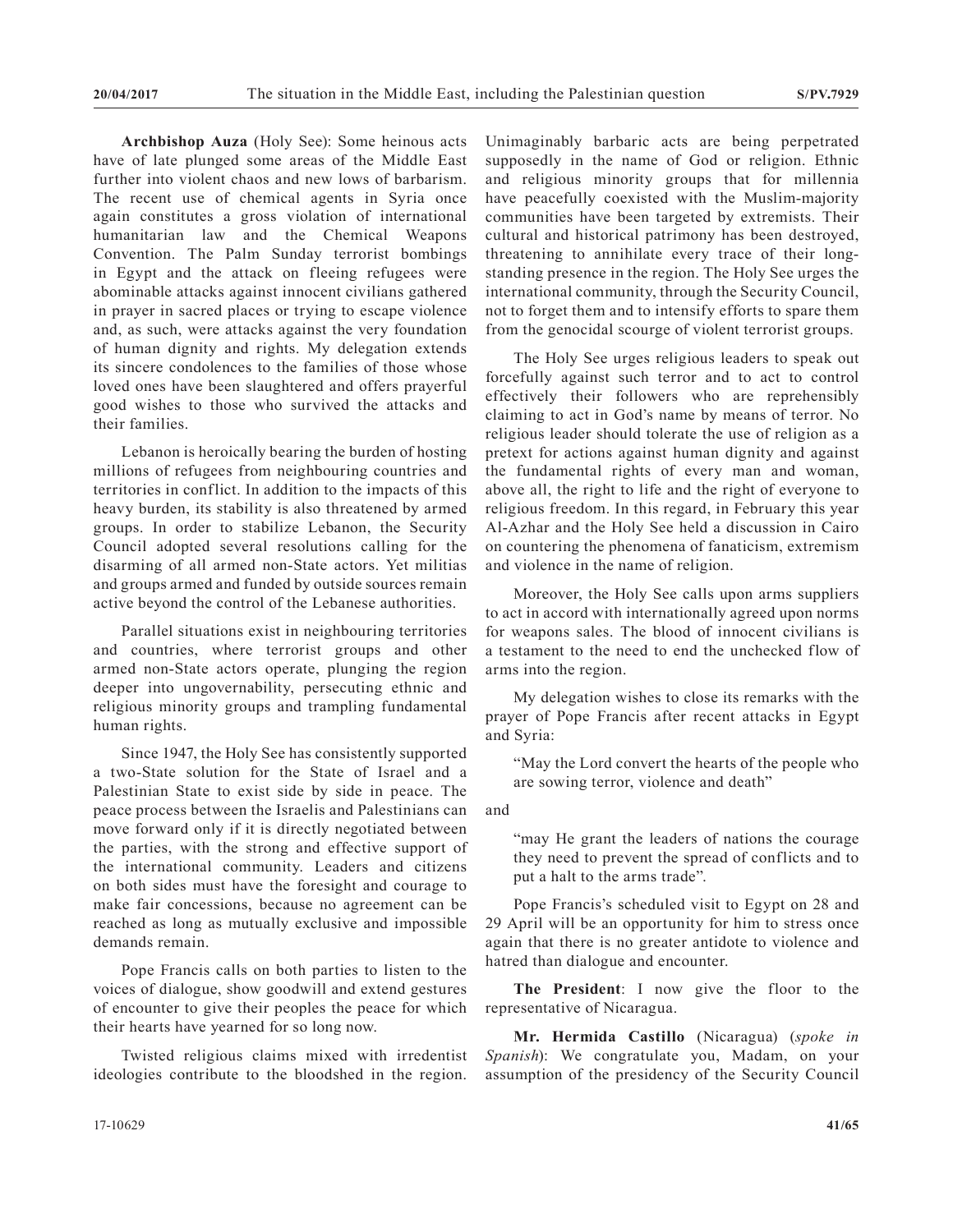for this month. We welcome the convening of this debate on the Middle East, including the Palestinian question.

Nicaragua endorses the statement made by the representative of the Bolivarian Republic of Venezuela on behalf of the Non-Aligned Movement and that made by Ambassador Neville Gertze of Namibia on behalf of the United Nations Committee on the Exercise of the Inalienable Rights of the Palestinian People.

The Government and the people of the Republic of Nicaragua reaffirm its call for peace, solidarity and mutual respect among peoples and for a peaceful solution to disputes.

Nicaragua expresses its full solidarity with the State of Palestine. We believe that a just and lasting solution to the Palestinian question is key for peace and stability in the Middle East. That peace and stability will come about only through the full implementation of General Assembly and Security Council resolutions on Palestine.

We must make particular mention of the urgent need to implement Security Council resolution 2334 (2016) in order to ensure the viability of the two-State solution, which, after 70 years, would ultimately restore the inalienable rights of the Palestinian people. Nicaragua supports the two-State solution, with the State of Israel and the State of Palestine within the 1967 borders, with East Jerusalem as its capital.

We hope that through dialogue, negotiation and continuing efforts to seek a peaceful political solution, and with the good faith of both parties, both peoples can live in lasting peace, given that both States and their peoples have the same right to peace, security and sustainable development.

At this time, as we press ahead with the implementation of the 2030 Agenda for Sustainable Development and the achievement of the Sustainable Development Goals, Palestine has the same right as everyone else to live in peace and receive assistance for development, cooperation and investments in order to ensure sustainable development. In our struggle for global peace, which is the unswerving commitment of the people and Government of Nicaragua, the solution to the Palestinian question, in accordance with United Nation resolutions, holds a special place.

In conclusion, we believe that peace in the Middle East entails resolving the Palestinian question, including the withdrawal of Israel from Lebanon, the Syrian Golan and, in short, from all occupied Arab territories. Similarly, it is essential to put an end to foreign interference and intervention in the region and, finally, to achieve peace and security in the Middle East for all peoples of the region.

**The President**: I now give the floor to the representative of the Syrian Arab Republic.

**Mr. Ja'afari** (Syrian Arab Republic) (*spoke in Arabic*): For several years now, we have been warning the members of the Security Council about the seriousness of the destructive approach to modifying the content of and references to agenda item pertaining to the Middle East. That approach seeks to sway us from our main objectives and to remove the real content of the agenda item, which is the question of the occupation by Israel of Palestinian, Syrian and Lebanese territories and its ongoing violations of the various Security Council resolutions calling for it to withdraw from the occupied Arab territories, in accordance with the 4 June 1967 borders.

Nonetheless, of particular concern and abhorrence is the fact that the representative of the Secretariat is again heading down that very path, pointedly overstepping the bounds of his mandate and deliberately neglecting to speak about the situation in the occupied Syrian Golan. The question of the Syrian Golan is at the very core of the agenda item and a key part of Mr. Mladenov's mandate as Special Coordinator for the Middle East Peace Process. We have pointed out to Mr. Mladenov on several occasions the seriousness of this approach to briefing the Security Council and his failure to address the situation in the occupied Syrian Golan.

My country stresses its intransigent position in support of the right of the Palestinian people to selfdetermination and to establish an independent State that encompasses its entire territory, with Jerusalem as its capital, as well as the right of return of Palestinian refugees, pursuant to General Assembly resolution 194 (III). The continued, dubious silence of the Security Council with regard to Israeli policies and practices has encouraged Israel to pursue its policy of occupation and colonization.

It has also encouraged Israel to violate the Disengagement of Forces Agreement and Security Council resolutions pertaining to the Golan, especially those related to combating terrorism. Moreover, it has encouraged Israel to lend all kinds of support to armed terrorist groups in the disengagement area in the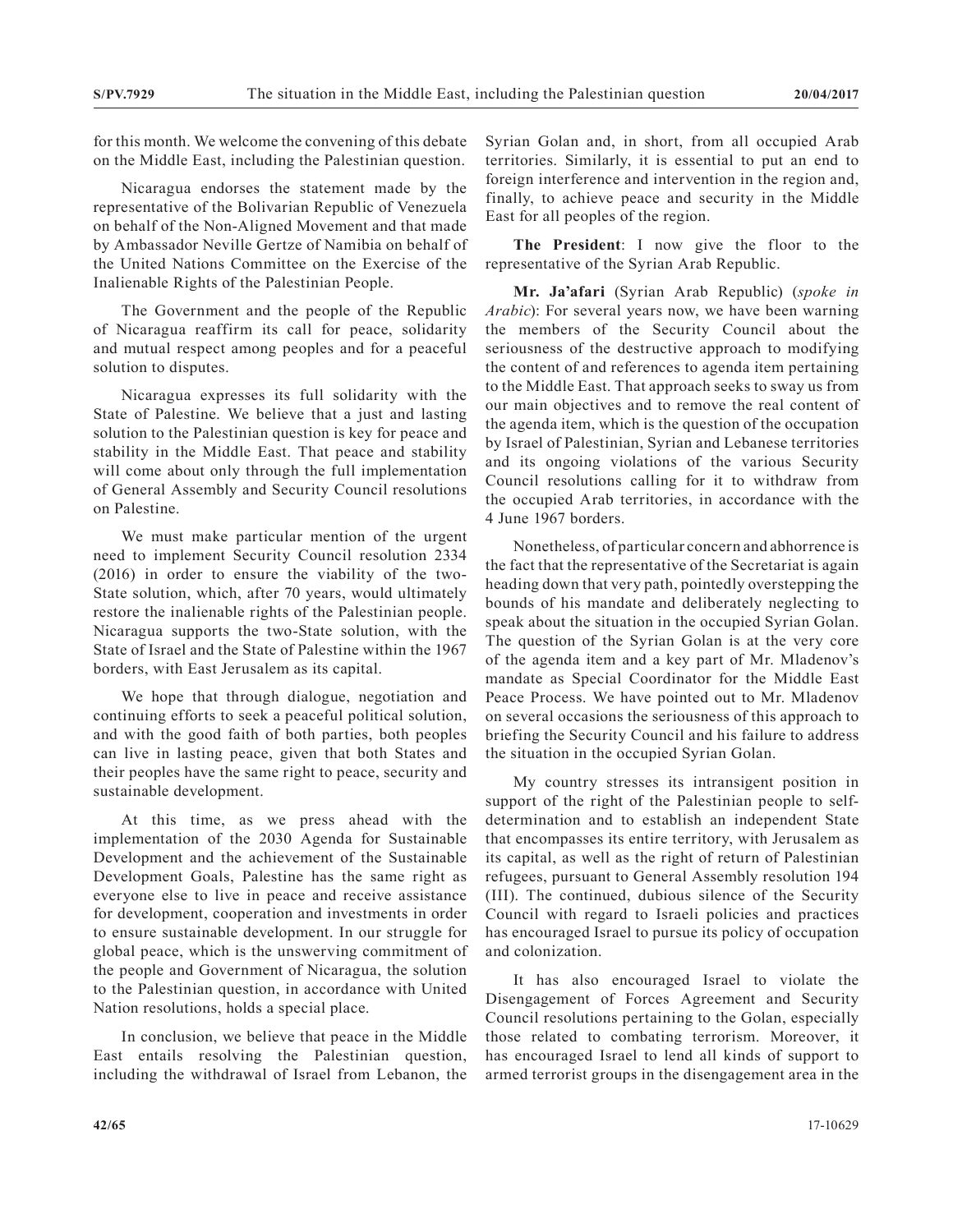occupied Syrian Golan, including to terrorists of the Al-Nusra Front, an entity that the Council considers to be a terrorist organization and that receives assistance from Israel in the occupied Syrian Golan. In addition, Israel facilitates travel by Al-Nusra Front terrorists across the demarcation line, treats them at Israeli hospitals and returns them to Syrian territory to resume their terrorist acts. The Qatari regime finances these malicious acts. Israel has not only supported this group, but has also launched several airstrikes, in flagrant violation of Syrian sovereignty and the Disengagement of Forces Agreement, in order to support such terrorist groups. Israel attacked Syria on 17 March in Palmyra in support of the Da'esh terrorist group, which was present there at the time.

Such events illustrate that Israel and terrorism are two sides of the same coin. When we state that Israel and terrorism are essentially two sides of the same coin, we are talking about a long history of Zionist terrorism, which is essentially based on a foundation of extremism and intolerance. Its goal is to kill others, displace them and violate their rights. It is based on a false myth of a religious State that is illusory and has not been accepted under any international laws and norms. It is a State that does not respect freedom, equality or justice.

When the representative of the Israeli occupation asks about root causes of terrorism and bloodshed in the Middle East, we offer facts and evidence to him and others who deliberately take exploit this forum to distort facts and distract us from addressing the real threats facing our region. An entity that occupies territories and makes people refugees cannot claim to be democratic or to adhere to human values. Its representatives cannot speak about chaos and weapons of mass destruction. The entity itself continues to distort history by pilfering territories, building settlements and carrying out massacres against the Arab peoples who live under its occupation. It is the only party that possesses an arsenal of nuclear, biological and chemical weapons and that is protected by permanent members of the Security Council that have even repeatedly rejected any initiative to create a nuclear-free-weapon zone in the Middle East.

The world cannot ignore the fact that the entity was established on the basis of the Balfour Declaration, which has had a serious impact on the history of humankind by allowing, for the first time in history, the establishment of a racist entity that excludes others and is based on an extremist religious ideology, which

makes it no different from Da'esh and even worse. This entity enjoys the support of permanent members of the Council that claim to seek peace and the realization of peoples' interest and rights, yet still support the worst occupation humankind has ever witnessed.

We reiterate Syria's sovereignty over the occupied Syrian Golan, in line with the 4 June 1967 borders. That right is not debatable; it is an inalienable right on which there can be no compromise. Our occupied territory and usurped right must be restored and returned to their legitimate owners. Settlers must leave our territory in the Golan, sooner or later. Syrian authorities demand that pressure be exercised on Israel, the occupying Power, to immediately release the Syrian Sudqi Almaqt, who is referred to as Syria's Mandela, and Amal Abu Saleh. Both have been imprisoned in Israel simply for taking photographs that prove that the Israel, the occupying Power, cooperates with the Al-Nusra Front in the occupied Syrian Golan. Such photographs were taken at the gates of the the United Nations Disengagement Observer Force, whose forces are deployed throughout the Golan. That is why those two Syrians were arrested by Israel.

**The President**: I now give the floor to the representative of Indonesia.

**Mr. Djani** (Indonesia): Let me begin by expressing to you, Madam President, the appreciation of the delegation of Indonesia for convening today's quarterly open debate of the Security Council on the situation in the Middle East, including the Palestinian question.

We also thank Mr. Nickolay Mladenov, Special Coordinator for the Middle East Peace Process and Personal Representative of the Secretary-General, for his comprehensive briefing on the latest developments.

We align ourselves with the statements delivered on behalf of the Movement of Non-Aligned Countries, the Organization of Islamic Cooperation and the Committee on the Exercise of the Inalienable Rights of the Palestinian People.

In the past few weeks, there have been significant developments in the region. They include the decision by Israel to proceed with its settlement activities in the occupied Palestinian territory, in direct violation of international law and relevant United Nations resolutions, including resolution 2334 (2016). In that resolution, adopted last December, the Council declared Israel's establishment of settlements in the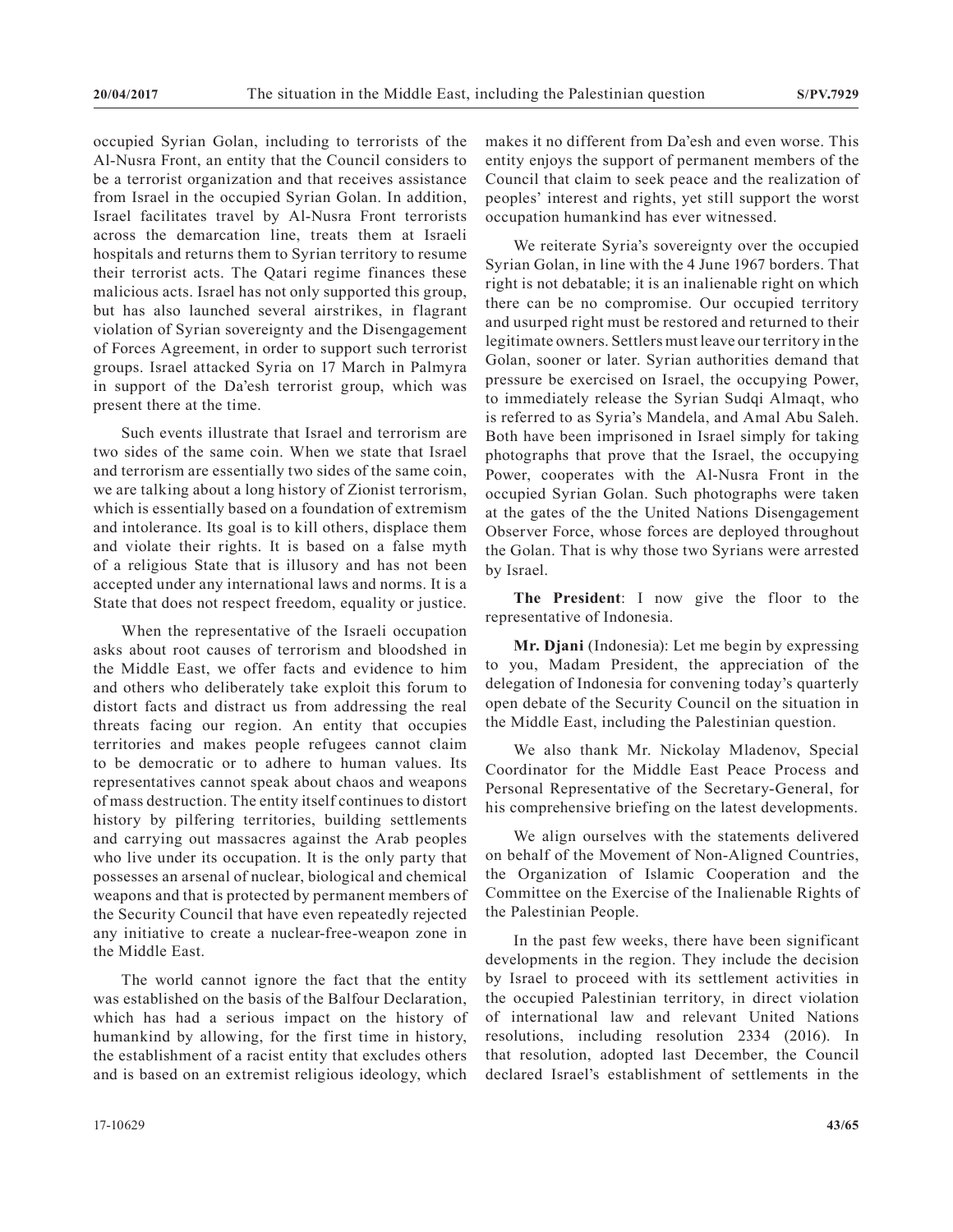Palestinian territory, occupied since 1967, to be illegal, a flagrant violation of international law, and a major obstacle to the achievement of the two-State solution and a just, lasting and comprehensive peace. To that end, the Council demanded that Israel immediately and completely cease all settlement activities in the occupied Palestinian territory, including East Jerusalem, and that it fully respect all of its legal obligations. The Council further stated in that resolution that the cessation of Israeli settlement activities in the occupied Palestinian territory is essential to salvage the two-State solution. The Council therefore called for affirmative steps to be taken immediately to reverse negative trends, such as the settlements, which are imperilling the two-State solution.

In a rather cynical response on 31 March, just three weeks ago, the Government of Israel announced the construction of the first new settlement in two decades. As if in mockery of the Council, the location chosen by the Government of Israel for this new settlement is Emek Shilo, well inside the West Bank. The policy decision itself, and the site chosen for it, appropriately capture the dismissiveness that has been demonstrated by Israel with respect to international law and Security Council resolutions for several decades.

In our statement at the open debate last January (see S/PV.7863), my delegation joined those who, while praising resolution 2334 (2016), affirmed that the real challenge was in its implementation. We warned — a warning we now reiterate once more — that the failure to implement the resolution would ultimately frustrate the hopes of all Palestinians, as well as of the Israeli majority who simply want to live side by side in peace with their neighbours. The implementation of resolution 2334 (2016) is the litmus test of the Council's commitment to peace in the Middle East, for it is the test of its commitment to the two-State solution.

One of the landmarks that we observe in 2017 is the fiftieth year of Israel's occupation of Palestine. We call on Council members to recognize the urgency of the question of Palestine, which can no longer be ignored. History beckons the Council to rise on the right side of history, by standing up with courage and a sense of mission to end this occupation and the grave injustice that it embodies.

Allow me to briefly highlight three related issues within the context of peace and security in the Middle East, namely the situations in Syria, Lebanon and Yemen.

Indonesia is following the situation in Syria with concern and is of the view that peace and security in Syria can only be achieved through dialogue among all relevant parties in the country, leading to a political, rather than a military, solution. We therefore strongly encourage current talks in Geneva and Astana to yield concrete outcomes and agreements. As a party to the Convention on the Prohibition of the Development, Production, Stockpiling and Use of Chemical Weapons and on Their Destruction, Indonesia condemns the use of chemical weapons on 4 April and considers that an independent investigation must be carried out in an objective, impartial and professional manner. It is important to underscore that any multilateral action and solution concerning Syria must be consistent with the Charter of the United Nations.

On Lebanon, my delegation is encouraged by the stable situation in the country and commends the Government of Lebanon for its exceptional cooperation with the United Nations Interim Force in Lebanon (UNIFIL), which we believe contributes significantly to the maintenance of peace and security, in accordance with resolutions 1701 (2006), 425 (1978) and 426 (1978). We understand that a strategic review of UNIFIL is currently being undertaken by the Department of Peacekeeping Operations. In that regard, Indonesia requests that the Council take into consideration the vital role of UNIFIL in the maintenance of peace and security in a country situated in a region where hostilities and conflicts persist.

On Yemen, the special attention of the Council is needed due to the grave humanitarian situation. Approximately 18.8 million Yemenis are in need of humanitarian assistance, while 2.2 million Yemeni children are acutely malnourished. Indonesia supports the Special Envoy of the Secretary-General for Yemen, Mr. Ismail Ould Cheikh Ahmed, in his efforts to encourage the parties to commit to the rapid resumption of a long-lasting cessation of hostilities.

In conclusion, Indonesia urges the Council to seek peace, and to seek it now; to seek justice, and to seek it now through impartial responses to the various issues taking place in the Middle East.

**Mr. Al Harthy** (Oman) (*spoke in Arabic*): At the outset, I would like to congratulate the United States on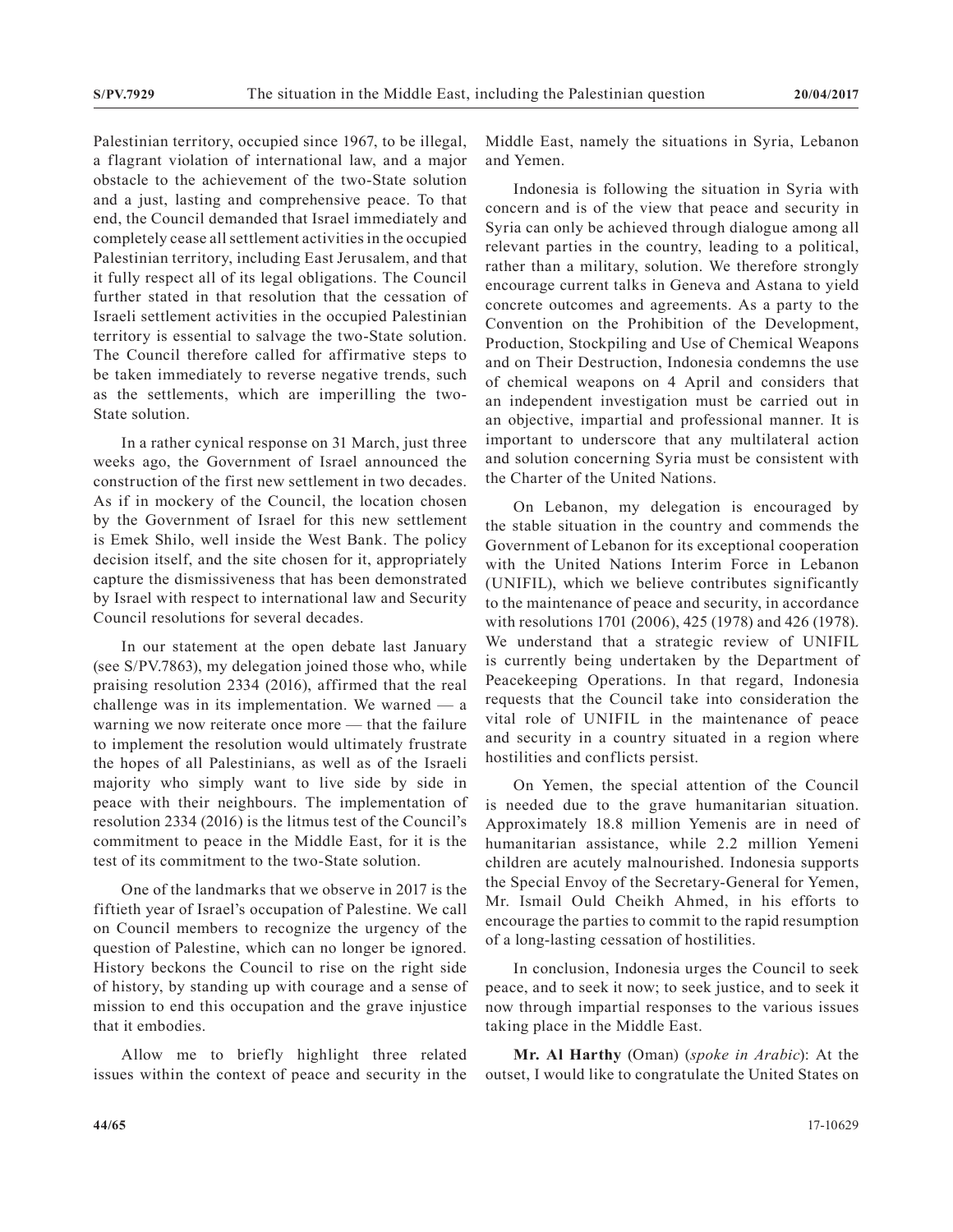presiding over the Council for this month and thank its delegation for holding this meeting.

Oman aligns itself with the statement delivered by the representative of Jordan on behalf of the Group of Arab States.

Oman believes that the Palestinian question is essential to stability in the Middle East. Without a just and satisfactory solution to such a question, it will be very difficult to establish normal relations among the States and peoples of the region. Unfortunately, we now feel that the Palestinian question and other issues in the Middle East are falling lower on the agenda of the international community because attention is being given to other, potentially more urgent issues. However, we should not forget the plight of people who have been living under occupation for more than 70 years and still hope to attain their right to self-determination by establishing an independent country within the borders of 1967, with Jerusalem as its capital, in accordance with international decisions and resolutions.

Israel is taking advantage of the extraordinary situation in the region to establish and expand settlements. That will complicate international efforts to find a solution to the Palestinian question and will kill hopes for peace and the two-State solution. We call for serious negotiations to reach a comprehensive and lasting settlement that will uphold the rights of all parties to live in peace, side-by-side. We call on the international community to support all efforts that will help to achieve that noble goal, aspired to by all peace-loving countries.

In Oman, peace and dialogue have been key principles since the opening of Oman, which began on 23 July 1970. We believe that dialogue is the principal means by which to deal with all disputes. Nations can achieve rapprochement through joint visions. We are fully convinced that dialogue is the best way to resolve differences peacefully, as opposed to through confrontation and conflict. Based on that principle, and with respect to current issues in the region, such as those in Yemen, Syria and Libya, Oman has been working to achieve convergence and to encourage all adversaries to renounce their differences and come to the negotiating table. Oman has hosted many meetings in that respect.

In relation to Yemen in particular, we have no doubt that developments there have exacerbated already deteriorating economic and security conditions for the Yemeni people. We highly commend the efforts of the Special Representative of the Secretary-General for Yemen for his work to restore peace and stability in that brotherly country. We call on all Yemeni political parties to support such efforts by engaging in a meaningful dialogue to reach a political solution that would bring the crisis to an end.

I would like to stress that Oman is ready to assume its role in attaining that goal by cooperating with all parties concerned. I also stress that my country will continue to provide humanitarian assistance to Yemeni refugees and internally displaced persons. We call on all regional and international entities and organizations to support these efforts.

In conclusion, we would like to stress that the Middle East suffers from a great many crises and new conflicts. It cannot withstand any escalation. We believe that dialogue on political and peaceful solutions is the best way to find lasting and permanent resolutions to all of those issues.

**The President**: I now give the floor to the representative of Kuwait.

**Mr. Alotaibi** (Kuwait) (*spoke in Arabic*): Since this is the first time my delegation is speaking before the Security Council this month, I would like to start by commending you, Madam President, for your efforts while presiding over the Council in April. We wish you every success. I would also like to commend the United Kingdom for presiding over the Council last month.

Kuwait supports the statements delivered by the representative of Jordan on behalf of the Group of Arab States to the United Nations in New York and the representative of Venezuela on behalf of the Movement of Non-Aligned Countries, and that to be delivered by the representative of Uzbekistan on behalf of the Organization of Islamic Cooperation.

Today, we have heard of the latest developments on one of the key issues on the agenda of the United Nations — the Palestinian question. Many United Nations resolutions have been adopted and international initiatives launched but not implemented because of hardline positions on Israel and its flagrant and blunt refusal to implement resolutions of international legitimacy. For its part, the international community is unfortunately unable to compel the occupying Power to implement them. What is more worrying is the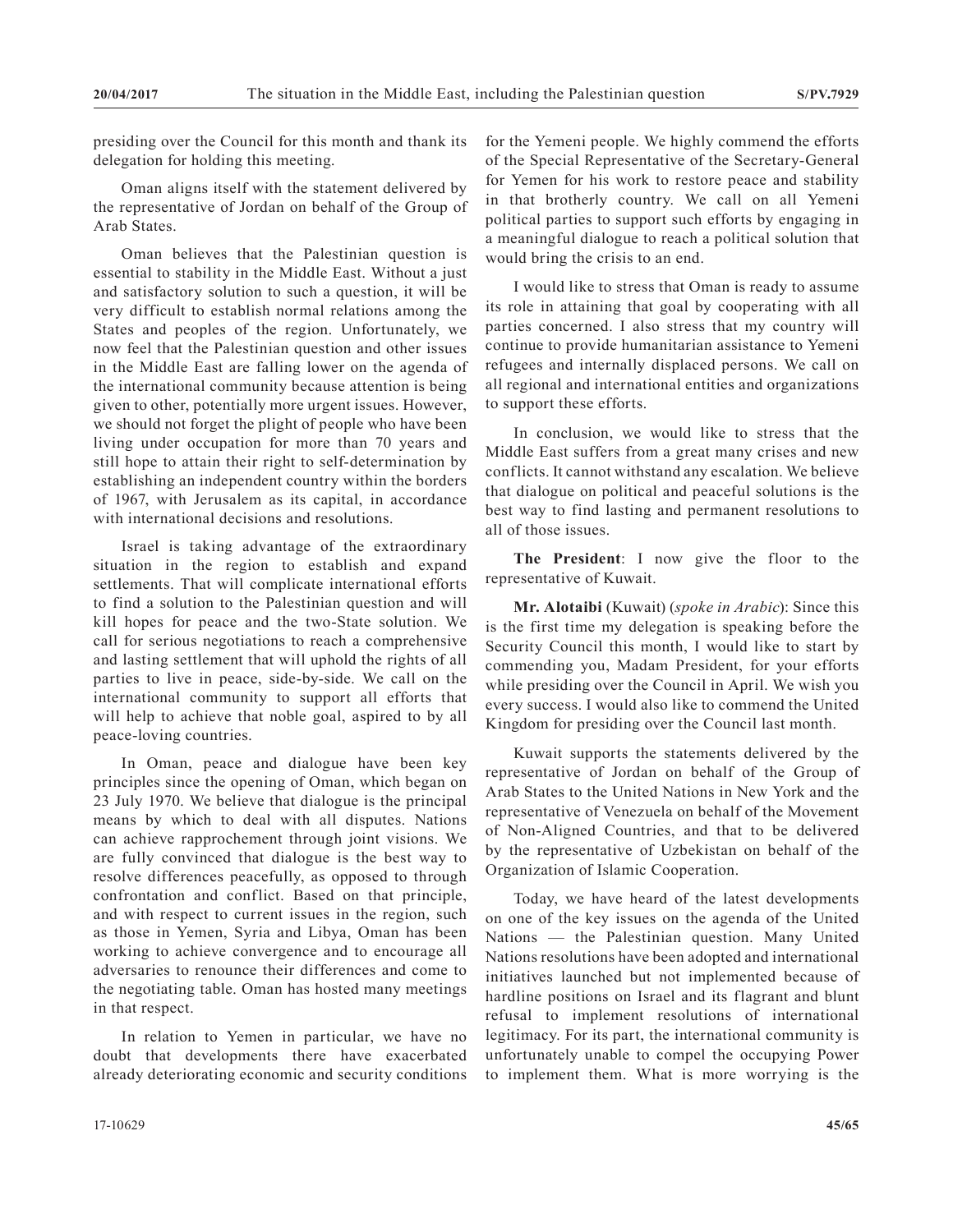occupying Power's contempt for the Council and its resolutions, which should be binding on all.

The illegal and illegitimate policies of Israel in the occupied Palestinian territories, in particular in East Jerusalem, continue unabated. The best proof of that are Israel's inhumane practices, which constitute serious and grave violations of human rights and grave international humanitarian law. Those practices include the confiscation and destruction of properties and homes, as well as illegal settlement activities at unprecedented levels — with new settlements being built and existing ones expanded, leading to the forced displacement of the Palestinian owners of the land. It is well confirmed that expressions of regret over those settlement policies and pronouncements warning of the consequences of those practices on the peace process have not deterred Israel from pursuing them. Instead, Israel has undermined the United Nations by failing to implement resolution 2334 (2016).

The continuation of such aggression and attacks, as well as of the inhumane blockade of Gaza, is the unavoidable outcome of the Council's failure to call on Israel to stop its repeated aggression and to abide by its international obligations as an occupying Power under the 1949 Geneva Convention relative to the Protection of Civilian Persons in Time of War.

A just, lasting and comprehensive peace will not be achieved by calling for the resumption of futile direct negotiations without a timetable, or by remaining silent over Israeli practices and policies. The desired peace should be based on resolutions of international legitimacy, the principle of land for peace, the road map to a permanent two-State solution to the Israeli-Palestinian conflict and the Arab Peace Initiative. That will enable the Palestinian people to attain their fundamental rights, including their rights to selfdetermination and to establish an independent State with Jerusalem as its capital.

Kuwait supports the outcome document of the Paris peace conference on the Middle East, held on 15 January, which renewed the commitment of the international community to the two-State solution as the only way to achieve lasting peace. In that connection, we call on the Council to shoulder its responsibilities under the Charter of the United Nations to maintain international peace and security and to take the necessary measures to achieve a lasting solution and peace.

**The President**: I now give the floor to the representative of Saudi Arabia.

**Mr. Al-Mouallimi** (Saudi Arabia) (*spoke in Arabic*): At the outset, I would like to congratulate Ambassador Nikki Haley on her appointment as the United States Ambassador to the United Nations. I have no doubt that our two States will be able to strengthen our bilateral relationship based on our common interests. I would also like to congratulate the United States on acceding to the presidency of the Security Council this month. We have seen a critical and fresh outlook on many of the issues under consideration, which is commendable.

I thank the United States for organizing this open debate on the situation in the Middle East, and in particular on the Palestinian question — an issue that is at the very heart of the conflicts in the Middle East and a very deep and historical injustice endured by the Palestinian people. That injustice has become a wall of tears used and exploited by terrorists to play the Palestinian card and to further their own ends. It is also used by certain corrupt regimes, such as the Iranian regime and the Al-Assad regime, as well as by Hizbullah, which supports them.

Saudi Arabia reiterates its position of full support for the Palestinian people in their effort to regain their sovereign rights, including the right to an independent State throughout the Palestinian territories occupied since 1967, including East Jerusalem, in line with the principles of the Charter of the United Nations and international law. We call on Israel to withdraw from all occupied Arab territories, including the Syrian Golan, Lebanese territories and any other occupied Arab land.

My country has not been content merely to proclaim its support for its Palestinian brethren; it has also supported the Arab Peace Initiative, adopted at the 2002 Summit of the League of Arab States in Beirut, which constitutes the primary Arab contribution to the peace process. The Initiative marked a new chapter towards the achievement of a just and lasting peace, if only Israel and all the other States of the region that seek peace and prosperity would support it. I also note the Amman declaration, adopted at the Arab League Summit in March. The declaration strengthens the Arab Peace Initiative and could enable serious negotiations. However, the Israeli side must also accept that offer of peace.

One dangerous aspect of the conflict in Palestine are Israeli plans and measures to judaize the city of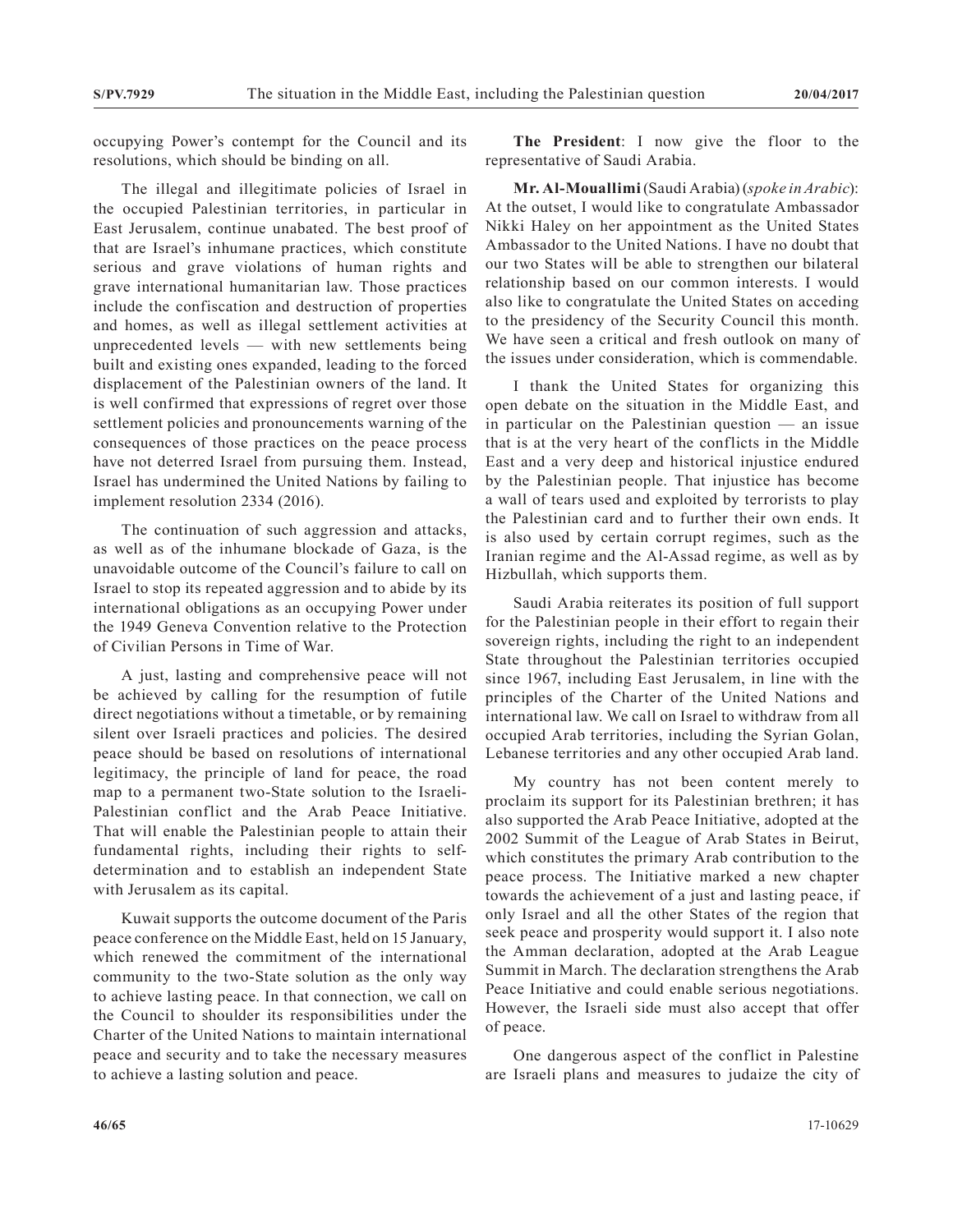Jerusalem and to change its demography and Arab-Islamic identity, as well as the status of Christian and Islamic holy sites in Israel. Saudi Arabia rejects all such changes. Jerusalem was the first city — the first Qibla — to which Muslims once turned when praying. We cannot accept that the legal status of Jerusalem could be changed. Jerusalem cannot be recognized as the capital of Israel, and countries should not transfer their embassies to Jerusalem. International law should be respected, and all attempts at political manipulation must cease.

The international community met in Paris for the Middle East peace conference, where it demonstrated its commitment to the two-State solution, which is the only solution that will make it possible for us to achieve peace. My delegation has clearly stated that the path to peace is very clear. We need to follow the mechanisms that already exist to put an end to occupation and create a Palestinian State, with East Jerusalem as its capital, within the pre-1967 borders.

We have seen extremely worrying developments in the Syrian tragedy over the past few weeks. We have seen the Syrian authorities continue to use chemical weapons against their own people, and the Iranian Republican Guard and the various militias, including Hizbullah, continue to undermine the lives and dignity of the Syrian people. Syrians are killed, displaced and besieged in an unacceptable way, even as the international community has made repeated calls for an end to these hostilities.

The Security Council has yet to bring those responsible for these acts to justice. We cannot accept impunity, even if it should happen to prevail today. However, we are convinced that justice will triumph in the end. We must support the Syrian people in their aspirations to freedom and dignity. We will eventually achieve peace and dignity, however long it takes.

The Kingdom of Saudi Arabia supports the military operations of the United States against military targets in Syria in response to the chemical weapons attack in Khan Shaykhun. The Kingdom insists on the need to put an end to the barbaric actions, including murder and ethnic cleansing, targeting certain Syrians. These unacceptable actions perpetrated by the Syrian authorities give terrorists such as Da'esh and Al-Nusra Front an excellent opportunity to fill the void that is left by the authorities in this situation. We insist on the need to strengthen international efforts to weaken the grip of these terrorist organization on parts of the Syrian territory.

My delegation supports the efforts of the Special Envoy, Mr. Staffan de Mistura, and his mandate, established pursuant to resolution 2254 (2015). We need to make progress and implement the first Geneva communiqué (S/2012/522, annex) and move towards the creation of a transitional authority in Syria that is able to welcome all of its people without distinction and reject terrorism, violence and intolerance.

We had hoped that the nuclear agreement with Iran would make it possible to end the nuclear programme in that country and push Iran to abandon its nuclear ambitions. We had hoped that Iran would finally choose a policy of good-neighbourliness, based on strict respect for international law, and cease to interfere in the affairs of neighbouring States. However, what we are seeing on a daily basis is endless proof that Iran has no respect for these principles or for diplomatic customs, in particular. You probably saw, Madam President, that the diplomatic missions of Saudi Arabia in Iran were attacked. Such actions are unacceptable.

Furthermore, Iran continues to back militias in Iraq and Yemen, which is an absolutely unacceptable form of interference. What we are seeing is the reproduction of the Hizbullah model in other countries. Iran is also interfering in the Kingdom of Bahrain. All of this is unacceptable. Iran should content itself to respecting international law rather than undermining security and stability in various parts of the world.

**The President**: I now give the floor to the representative of Bangladesh.

**Mr. Bin Momen** (Bangladesh): Bangladesh thanks the United States presidency for organizing today's quarterly debate. We take note of the useful briefing by Mr. Nickolay Mladenov, Personal Representative of the Secretary-General and Special Coordinator for the Middle East Peace Process.

We align ourselves with the statement made by the representative of the Bolivarian Republic of Venezuela on behalf of the Non-Aligned Movement and the statement to be made by the representative of Uzbekistan on behalf of the Organization of Islamic Cooperation.

Bangladesh remains concerned over the fratricidal conflicts raging in many parts of the Middle East region with grave implications for the maintenance of international peace and security. The growing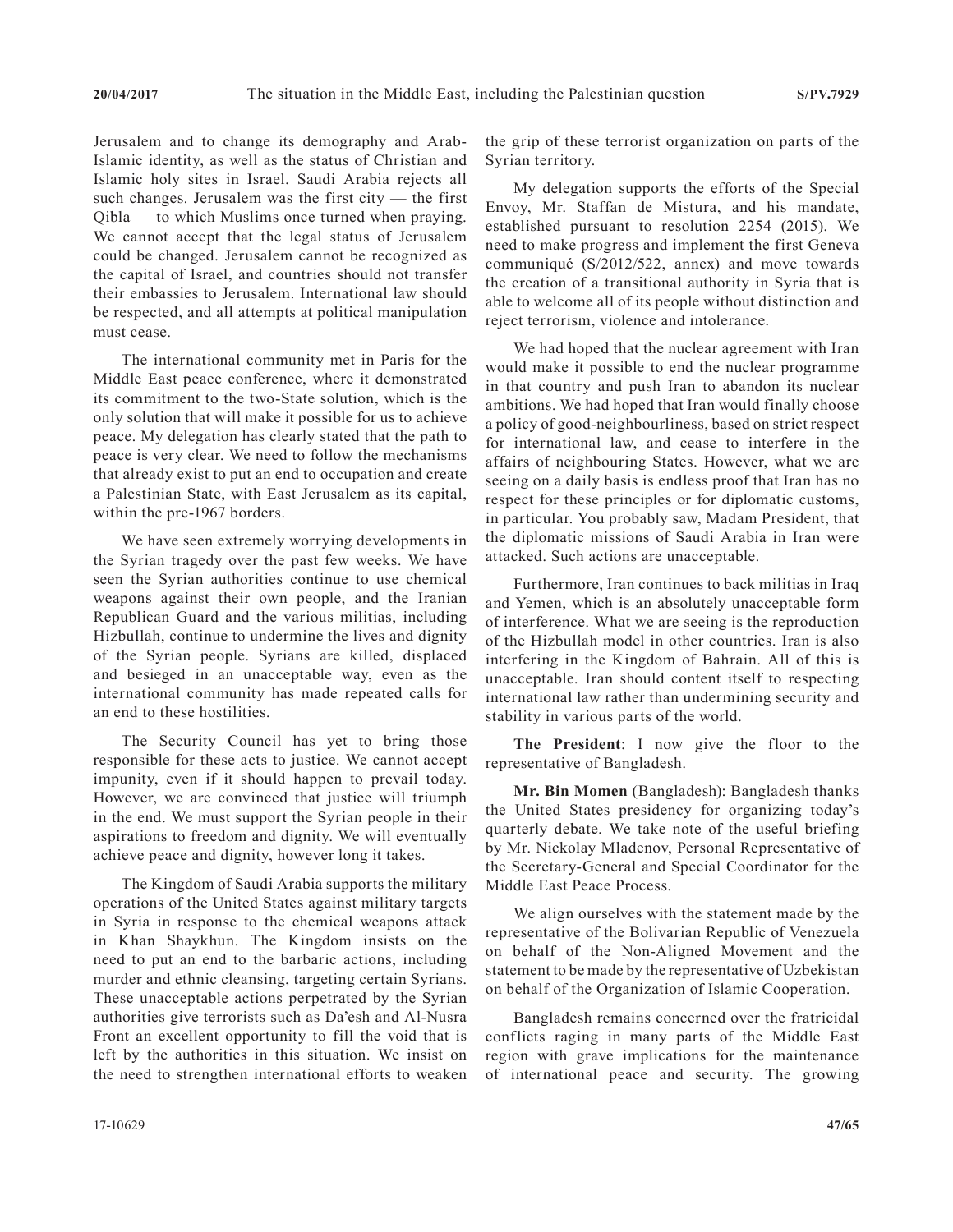involvement of non-State actors, including terrorist groups, has compounded the situation in most cases, having a dire impact on civilians. We appreciate the Security Council's sustained engagement on these conflict situations, including on the political and humanitarian tracks.

In line with precedents, we wish to maintain our focus on the Palestinian question, which we believe remains a central preoccupation for the international community. As we witness wilful provocations to further diminish the prospects of a two-State solution, the urgency of restoring the political horizon with a view to resuming the Middle East Peace Process cannot be overemphasized. There is every reason for the States Members of the United Nations to collectively question and re-examine the untenable status quo on the Palestinian question. The international peace conference held in Paris on 15 January bore witness to that sense of urgency shared by the international community. The message has been clear — the quest for a just, comprehensive and lasting solution to the Palestinian question must be earnestly pursued, particularly against the backdrop of a volatile regional security situation.

There is near unanimous agreement in the international community that the continued expansion of illegal settlements, including the recent legislation and announcements, constitutes one of the most blatant manifestations of injustice perpetrated against the Palestinian people, and poses a serious impediment to the resumption and pursuit of the peace process. The Security Council's adoption of resolution 2334 (2016) reaffirmed the illegality of the settlements and prevailed upon Israel to halt further expansion of settlements and cease attempts to legitimize the existing ones. We urge the Council to remain seized of the matter and pursue efforts to ensure cessation of all settlement activities in the occupied Palestinian territories, including in and around East Jerusalem.

Bangladesh remains concerned at the ongoing blockade of the Gaza Strip, which has seriously undermined its recovery and reconstruction efforts. We underscore the critical importance of addressing systematic human rights violations against the Palestinian people by the occupying Power and the need for compliance with the relevant provisions of international humanitarian law. We note with concern the ramifications of the hunger strike by Palestinian

prisoners and call for addressing their grievances, including the illegal detention of children.

When Palestinian President Mahmoud Abbas visited Bangladesh in January, Prime Minister Sheikh Hasina told him that the Government and the people of Bangladesh remain steadfast in advocating for the inalienable rights of the Palestinian people, including the right of return, self-determination and an independent and viable State of Palestine, with East Jerusalem as its capital. We continue to support all constructive efforts of the Security Council and the rest of the international community aimed at finding lasting political solutions to the different conflict situations in the Middle East and at working towards addressing the various root causes and drivers of conflicts with a view to sustaining peace in the region.

**The President**: I now give the floor to the representative of Uzbekistan.

**Mr. Shadiev** (Uzbekistan): I have the honour to deliver this statement on behalf of the States members of the Organization of Islamic Cooperation (OIC) in my capacity as Chair of the OIC Group.

This meeting takes place in a climate overburdened by the increasingly unstable and volatile situation in the Middle East, with the unresolved and festering question of Palestine remaining at the heart of unrest in the region. The OIC is very concerned about the contempt by Israel, the occupying Power, for the Security Council's authoritative decisions and demands, in contravention of international law and in total obstruction of a political horizon for a peaceful solution.

The escalation of illegal Israeli settlement activities in the last few months through the establishment of a new colonialist settlement, along with the adoption of the Israeli regularization law, an illegal scheme aimed at entrenching so-called settlement outposts, are of grave concern and must be condemned. The OIC reaffirms that the continuation of Israeli settlement policy would undermine the territorial integrity, viability and contiguity of a future Palestinian State, let alone the fact that settlement activities are illegal acts constituting flagrant violations of international law and United Nations resolutions, in particular resolution 2334 (2016), which unequivocally demanded an end to all such activities. The OIC therefore calls upon the Security Council to ensure the full compliance of Israel, the occupying Power, with its legal obligations under international law.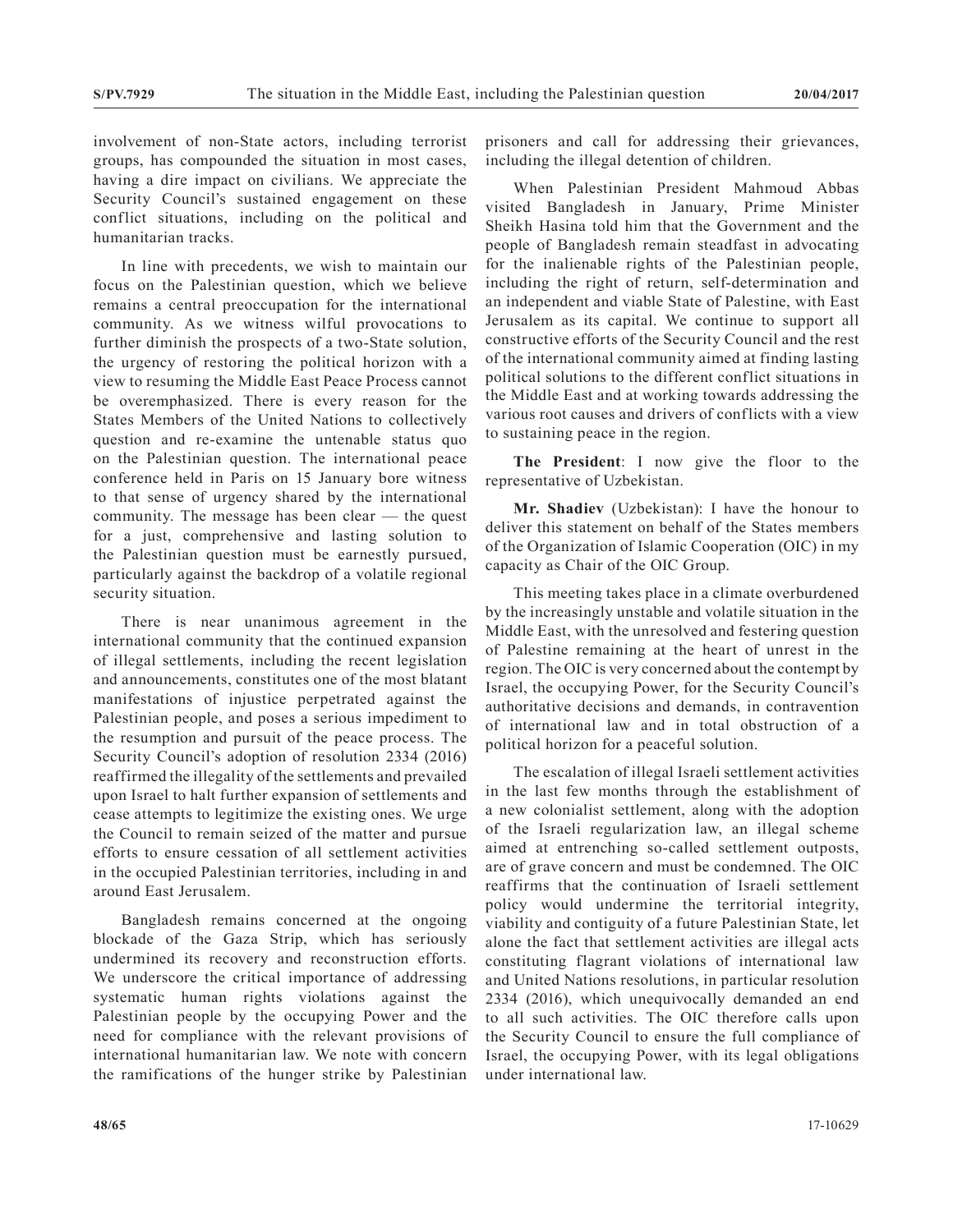The Council must act to uphold its responsibilities to halt Israeli settlement acts, which have been manifestly and deliberately escalated in the occupied Palestinian territory, especially in and around East Jerusalem. We further appeal for the international community's sustained engagement, as also called for by resolution 2334 (2016), and its full support at this critical period for sponsorship for a timed multilateral political process that would lead to the enforcement of United Nations resolutions aimed at finally ending the Israeli occupation of the Palestinian land, in effect since 1967, and achieving the internationally endorsed two-State solution, to which the OIC remains unflinchingly committed.

The OIC also continues to view with profound concern Israel's frequent provocative violations and assaults against holy places, especially Al-Aqsa mosque, and its policies to change the Arab character, status, landmarks and demographic composition of occupied East Jerusalem, including through the building of settlements in the city, excavating beneath the Al-Aqsa mosque, desecrating Islamic and Christian sites, including by extremist Israeli settlers and religious fanatics, and demolishing homes and evicting Palestinian residents, with a view to isolating occupied East Jerusalem from its Palestinian environs.

All such actions continue to raise tensions and sensitivities and are alarmingly aggravating the fragile situation on the ground, with the potential to spark grave consequences. The Security Council must demand that all such illegal acts cease and that Israel, the occupying Power, abide by its obligations under international law and United Nations resolutions regarding Jerusalem. In this regard, the OIC reiterates its firm commitment to the rights of the Palestinian people in occupied East Jerusalem, which forms an integral part of the Palestinian territory occupied since 1967.

The OIC remains firm in its conviction that the Security Council must not be absolved of its role in this regard and should act to ensure the realization by the Palestinian people of their right to self-determination, sovereignty and independence in their state of Palestine in the territory occupied since 1967, with East Jerusalem as its capital, as well as a just solution for the plight of the Palestine refugees in line with United Nations resolutions and international law.

I must also, at this meeting, reiterate the concerns of the OIC regarding the grave humanitarian suffering being endured by the Palestinian people throughout occupied Palestine, including in the Gaza Strip, where the Palestinian civilian population continues to suffer from the inhumane, illegal Israeli blockade, now in its tenth year. We reiterate the call for an end to this massive form of collective punishment of the Palestinian people and for urgent efforts to reconstruct, rehabilitate and revive Gaza, which also remains an integral part of the Palestinian territory occupied since 1967.

Today, we must also reiterate the call for attention to the plight of Palestinian political prisoners in Israeli detention centres. We call for respect of their rights, in accordance with the Fourth Geneva Convention and international human rights law, and for an end to their abuse and captivity by the occupying Power. The hunger strike recently undertaken by thousands of prisoners is a cry for attention to their critical plight and for action to resolve it, and we appeal for international compassion and responsibility in this regard.

The OIC stands ready to address and to cooperate for the resolution of the many other critical issues in the Middle East, including the grave situations in the region, at the appropriate meetings in the Security Council dedicated to the review of those specific situations, with the aim of ending the human suffering and crises in those countries and of contributing to the establishment of peace and stability in the Middle East region.

The OIC firmly believes in addressing the root causes of conflicts, including foreign occupation, the lack of opportunities, politically motivated agendas and political alienation and aggression, in order to create space for improving international peace and security. There is no doubt that the conflicts in the Middle East, including the tragedy of the Palestinian question and the Israeli-Palestinian conflict, with the occupation now in its fiftieth year and what seems to be chronic divisions within the Security Council, have allowed menaces, such as violent extremism and terrorism, to flourish in the region and reach the proportions we must contemplate today, as we collectively grapple with the elusive search for viable solutions. Therefore, the multifaceted dimension and root causes of the region's conflicts must be addressed without exception and in the context of international law, including humanitarian and human rights law, and with adherence to the purposes and principles of the Charter of the United Nations, the guarantors for peace and security in the Middle East and globally.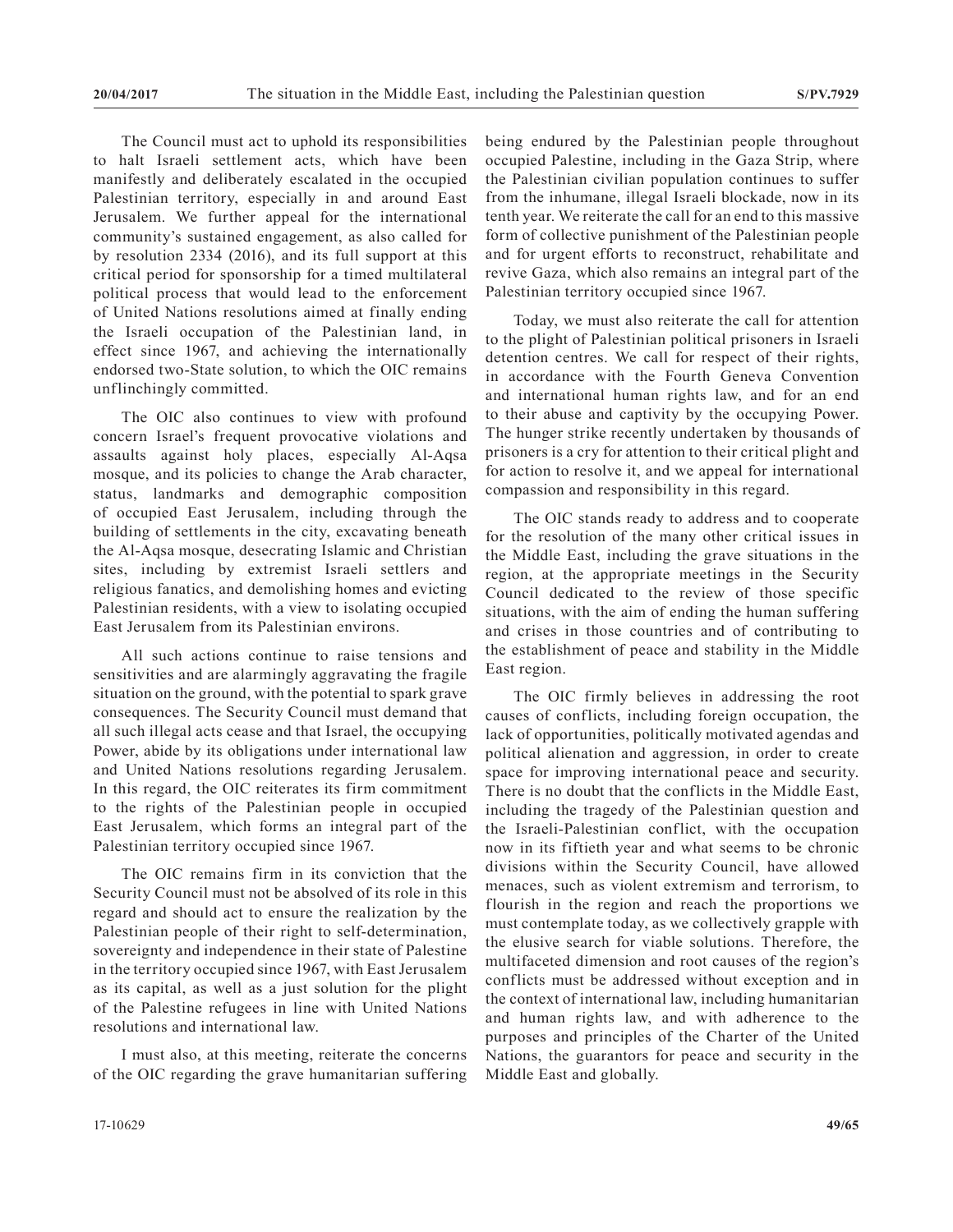**The President**: I now give the floor to the representative of Viet Nam.

**Mrs. Nguyen** (Viet Nam): At the outset, I would like to express my appreciation to the United States presidency for convening this open debate. My thanks also go to United Nations Special Coordinator Nickolay Mladenov for his informative briefing.

Viet Nam aligns itself with the statement delivered by the representative of Venezuela on behalf of the Non-Aligned Movement.

Together with people all over the world, Viet Nam is deeply concerned about the current critical situation in the Middle East. The outbreak of terror caused by terrorism and extremism, the Israeli-Palestinian conflict, the protracted conflict in Syria and Yemen, tension and violence in Iraq and other places in the region have led to the vast loss of lives, the widespread violation of human rights, unprecedented displacement, a refugee crisis and mass destruction, even of cultural heritage, causing misery and suffering to millions of people and posing a grave threat to regional and international peace and security.

Despite the tireless efforts of the international community, international cooperation and response to the complex issues in the region are still not up to the level of the danger posed. It is regrettable that the Security Council, the United Nations powerful body with primary responsibility for the maintenance of international peace and security, still lacks unity and political will in seeking a peaceful and comprehensive solution to the conflicts that rage across the region.

The Palestinian question remains at the heart of the instability in the Middle East. The continuing cycle of violence, military and settlement activities, and land confiscation have cast a shadow over the ever fragile Israeli-Palestinian peace process. Thousands of families have been displaced and homeless. The Palestinian people continue to endure pains and hardships. We call for the cessation of Israeli settlement activities. We urge all parties concerned to immediately stop actions that may further escalate tensions, refrain from any action of hostility, incitement or violence and strictly abide by international law, especially international humanitarian and human rights laws.

Viet Nam has always supported the legitimate struggle of the Palestinian people for their fundamental rights, especially the sacred right of self-determination and the establishment of an independent State. We advocate a peaceful settlement of the decades-long Israeli-Palestinian conflict through constructive dialogue and diplomatic negotiations, in accordance with relevant United Nations resolutions, including resolution 2334 (2016) and the Arab Peace Initiative, aimed at achieving a just, comprehensive and lasting solution and ensuring the legitimate interests of all parties concerned. We call for an early resumption of negotiations and welcome all intensified efforts by the United Nations, the Quartet, the League of Arab States and regional countries to achieve a two-State solution on the 1967 lines with a vision of two States — Israel and Palestine — living side by side in peace, security and mutual recognition.

Viet Nam has been following recent developments in Syria with great concern. We strongly condemn the use of chemical weapons and are opposed to any action against innocent civilians. We urge all the parties concerned to refrain from any actions that could escalate tensions, swiftly implement resolution 2254 (2015) and the Geneva communiqué of 30 June 2012 (S/2012/522, annex) and work together to seek a political solution to the Syrian conflict through negotiation. We believe that only a peaceful settlement based on the fundamental principles of international law, particularly as outlined in the Charter of the United Nations and the Chemical Weapons Convention, including no use or threat of use of force and respect for Syria's independence, national sovereignty and territorial integrity, can bring sustainable peace and stability to Syria and end the suffering of the Syrian people.

Having endured tremendous hardships and losses as a result of wars in their own country, the Vietnamese people sympathize deeply with the people of the Middle East. I would like to conclude by stressing that it is high time for the Security Council to spare no effort to shoulder its responsibilities and respond collectively to the serious security challenges confronting the region and the whole world. We are only as strong as we are united and as weak as we are divided.

**The President**: I now give the floor to the Head of the Delegation of the European Union to the United Nations.

**Mr. Vale de Almeida** (European Union): I would like to begin by acknowledging the presence of Special Coordinator Mladenov and thanking him for his good work and his excellent briefing this morning.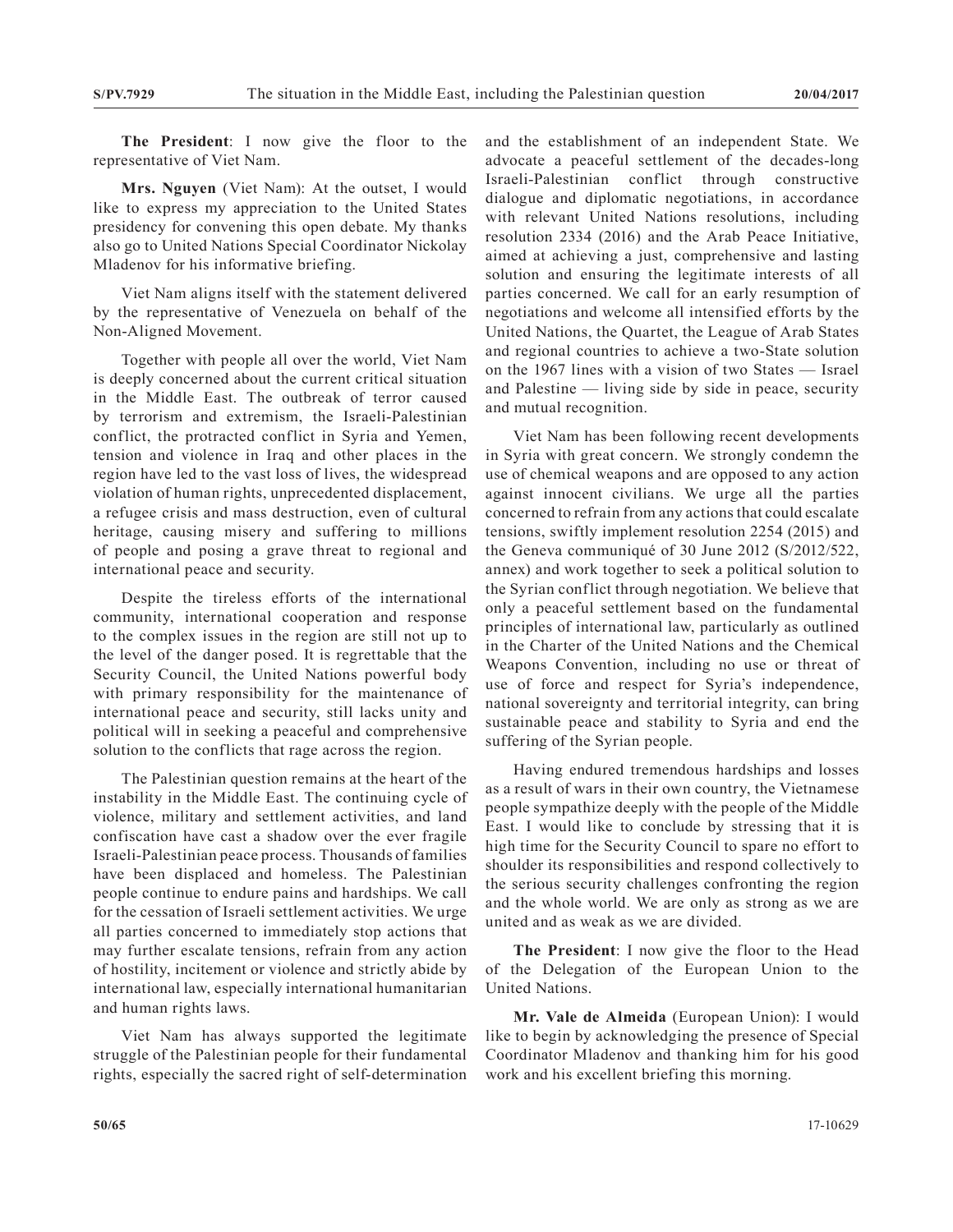I have the honour to speak on behalf of the European Union (EU) and its 28 member States. The candidate countries Montenegro and Albania align themselves with this statement.

The Middle East peace process continues to be a top priority for the European Union, and our policies on the issue remain clear and consistent. We believe that it is more important than ever to uphold international consensus on the key principles underpinning the Middle East peace process, which are the indispensable cornerstones for a just and enduring peace for Israelis and Palestinians, based on a two-State solution, with the State of Israel and an independent, democratic, contiguous, sovereign and viable State of Palestine living side by side in peace, security and mutual recognition.

There is no viable alternative to a negotiated two-State solution, based on the parameters set out in the European Council Conclusions of July 2014, that fulfils the legitimate aspirations of both parties — including Israeli and Palestinian security needs and Palestinian aspirations for statehood and sovereignty — ends the occupation that began in 1967 and resolves all permanent status issues. On 23 December 2016, the Security Council adopted resolution 2334 (2016), which reiterates some of the key threats to the viability of a two-State solution that were also identified in the July report of the Quartet, including continued settlement activities and acts of violence, terror and incitement.

The European Union would like to recall that settlements are illegal under international law, constitute an obstacle to peace and threaten to make a two-State solution impossible. The European Union will not recognize any changes to the pre-1967 borders, including with regard to Jerusalem, other than those agreed on by the parties. The EU will continue to distinguish, in its relevant dealings, between the territory of the State of Israel and the territories occupied since 1967. As for Jerusalem, the EU will continue to respect the international consensus embodied in resolution 478 (1980). A way must be found through negotiations to resolve the status of Jerusalem as the future capital of both States.

Unfortunately, actions on the ground continue to imperil the prospects for a two-State solution. Since January, the Israeli authorities have advanced plans and tenders for nearly 6,000 settlement units in the occupied Palestinian territory. In late March, the Israeli Government decided, for the first time in more than two decades, to establish a new settlement deep inside the West Bank. It also declared further land deep inside the West Bank to be State land. The EU is deeply concerned about the enactment in February of the socalled regularization law, which would mean crossing a new threshold, even under Israeli law, for the settlement enterprise in the West Bank. We urge Israel to end all settlement activity and dismantle the outposts erected since March 2001, in line with prior obligations.

The EU is also deeply concerned about the significant increase in Israeli demolitions and confiscations of Palestinian structures, including EUfunded projects, in Area C, which is critical to the viability and contiguity of a future Palestinian State. Many affected communities, such as Khan Al-Ahmar, are at imminent risk of eviction and forced transfer. The EU remains committed to protecting the rights of Palestinians, including their human rights, and to providing assistance to people in vulnerable situations in their current place of residence in Area C. We urge Israel to meet its obligations under international law, including human rights and humanitarian law, allow the unimpeded delivery of humanitarian aid and accelerate the approval of master plans and building permits for Palestinians in Area C.

The EU firmly rejects terror and any acts of violence that take innocent lives, as well as any incitement to hatred and violence, which we see as fundamentally incompatible with advancing a peaceful settlement. It will be critical to uphold commitments to acting effectively against violence and incitement if mutual trust is to be rebuilt and another escalation avoided. Alleged violations and abuses of human rights by all sides must be investigated in accordance with international standards. The European Union would like to emphasize that the compliance of States and non-State actors with international humanitarian and human rights law, including their accountability, is fundamental to peace and security in the region.

We call on Palestinian leaders to consistently and clearly condemn terrorist attacks and take all steps within their capacity to end incitement to hatred and violence. We also urge Palestinian factions to engage in good faith in the reconciliation process, which is an important element in reaching an eventual two-State solution. The European Union urges all parties in the West Bank and Gaza to advance that process with a view to holding democratic elections in the West Bank and Gaza. A single, legitimate and democratic Palestinian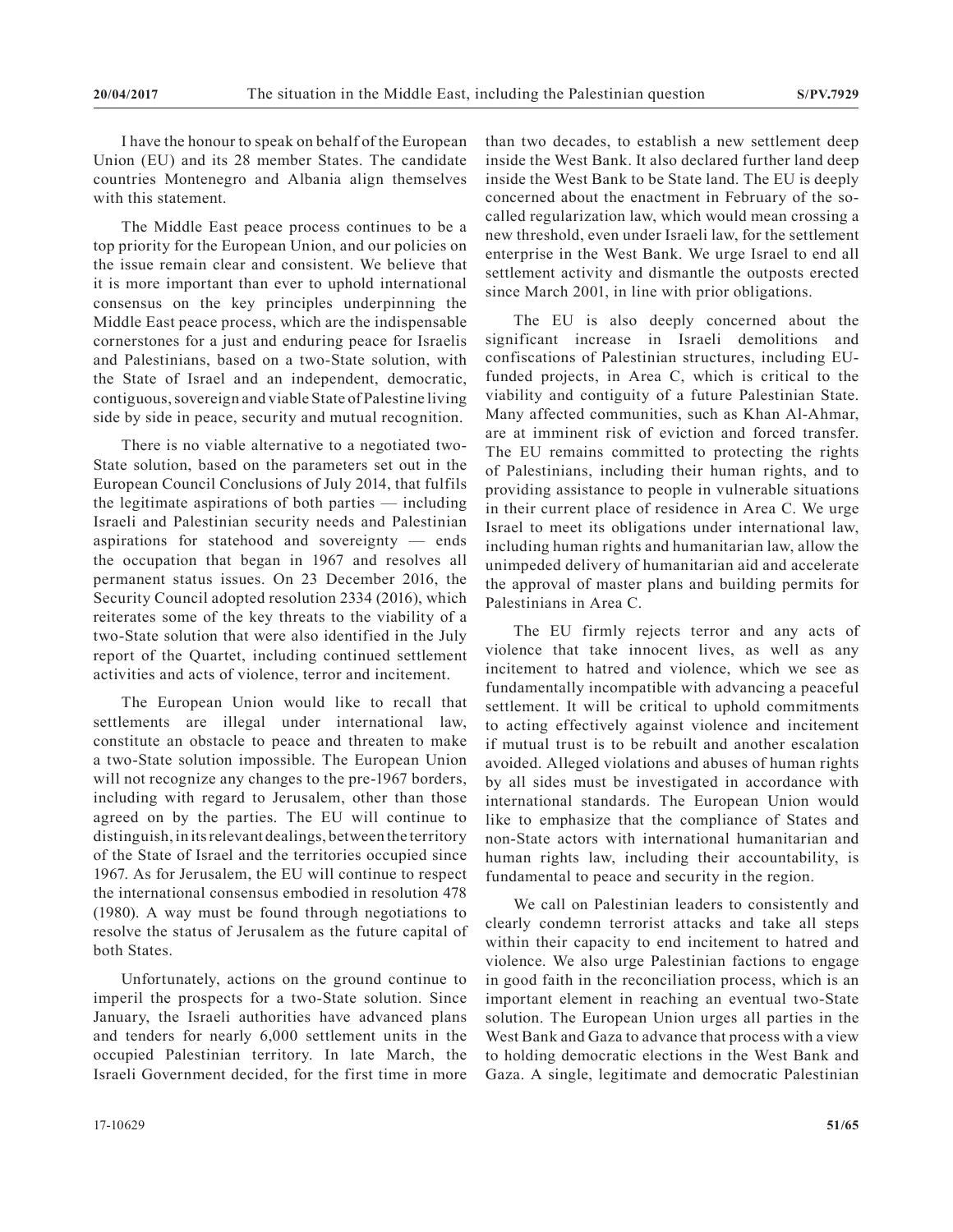authority, with full control over Gaza, is critical to achieving a viable Palestinian State. To that end, the EU calls on all Palestinian factions to find common ground and work together to address the needs of the Palestinian people.

Last but not least, the situation in Gaza is unsustainable. All parties must act swiftly to produce a fundamental change in the political, security and economic situation in the Gaza Strip in accordance with resolution 1860 (2009), including ending the closure of the crossing points and opening them fully, while addressing Israel's legitimate security concerns. The EU stands ready to support the consolidation of Palestinian State capacities and efforts to strengthen the Palestinian economy, both in the West Bank and Gaza.

To make progress, we need the parties to demonstrate, through policies and actions, their genuine commitment to the two-State solution in order to prevent the irreversible loss of this solution and to find a new path to successful final status negotiations. The EU will support all serious peacemaking efforts and will continue to work closely with the parties and with partners in the region and beyond, including within the framework of the Quartet.

As reflected in discussions at the Summit of the League of Arab States in March, the Arab Peace Initiative provides key elements for the settlement of the Arab-Israeli conflict, as well as the opportunity for building a regional security framework. The EU strongly believes that further dialogue on that basis will bring results. A comprehensive resolution of the Israeli-Palestinian conflict could provide a new impetus for peace and security throughout the wider region, and therefore that opportunity must be seized.

I would like to say a few words about Syria. Syria has been the geostrategic link between Europe and the Middle East. It was the core of the Mediterranean civilization that shaped our culture, our traditions and our way of thinking. That role as a bridge between civilizations and continents is what has made that country so important throughout its entire history. Today Syria is at war  $\frac{a}{b}$  a war that is killing its people and destroying its cultural heritage. We condemn the systematic, widespread and gross violations and abuses of human rights and all violations of international humanitarian law by all parties, particularly the Syrian Government and its allies. The EU continues to call for full unhindered humanitarian access and for

accountability for all violations of human rights and international humanitarian law.

The historic bridge is collapsing, and we cannot simply wait for the conflict to end while we spend billions to contain the crisis and keep the refugees fed and sheltered. The United Nations — the Security Council — can build bridges, and Europe is here to help. That is why the European Union endorsed the strategy for Syria in early April, aimed at promoting a political solution in line with resolution 2254 (2015) and the Geneva communiqué of 30 June 2012 (S/2012/522, annex). We are focused on putting all our weight behind achieving a framework agreement in the United Nations-mediated intra-Syrian talks in Geneva that will contain a political package so that a negotiated transitional political process can be implemented, in line with the previously mentioned resolution.

Earlier this month, we hosted in Brussels a conference on the theme "Supporting the future of Syria and the region", together with six co-chairs — Germany, Kuwait, Norway, Qatar, the United Kingdom and the United Nations. It was a very successful conference, on which I briefed the General Assembly yesterday.

The EU condemns in the strongest terms the chemical attack on the town of Khan Shaykhun in Idlib province on 4 April, which had horrific consequences, causing the deaths and injuries of scores of civilians, including children and relief workers, with many victims displaying symptoms of gas poisoning. The use of chemical weapons or chemical substances as weapons amounts to a war crime. Their use, including by the regime and Da'esh, must stop, and identified perpetrators must be held accountable for that violation of international law.

We strongly support the investigation by the Organization for the Prohibition of Chemical Weapons (OPCW) Fact-Finding Mission in Syria, which is in the process of gathering and analysing information from all available sources, as a precursor to further investigations by the United Nations-OPCW Joint Investigative Mechanism. The European Union is united behind their work and committed to bringing impunity to an end.

We strongly condemn the horrific attack in Rashidin on 15 April, which killed at least 126 persons, many of them children, and injured dozens.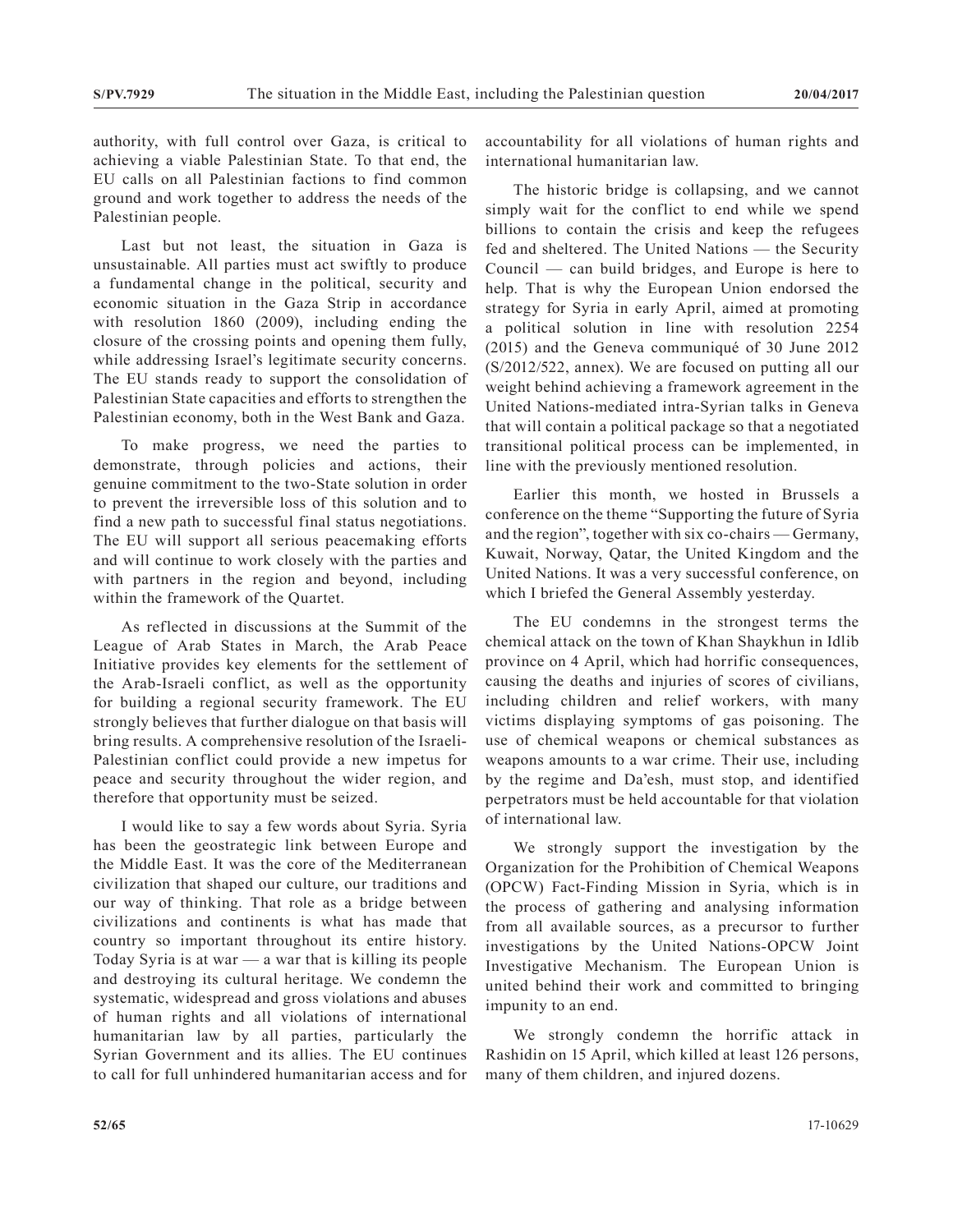Accountability for gross and systematic violations perpetrated in Syria is paramount. Any inability to ensure accountability of the perpetrators can result in additional brutality and in the continued flouting of international norms. The EU calls on all parties to the conflict to uphold their obligations under international humanitarian and human rights law.

In concluding, I would also like to speak briefly about Lebanon. The European Union welcomes Lebanon's recent progress to end the political stalemate, with the election of a president and a new Government in place. The next important milestone for Lebanon's democratic process is an agreement on a new electoral framework before the expiration of parliament's mandate on 20 June and the holding of timely elections. The EU reaffirms its commitment to the unity, sovereignty, stability, independence and territorial integrity of Lebanon. It reiterates the importance of an ongoing commitment to a policy of disassociation from all regional conflicts, in line with the Baabda Declaration.

The European Union stresses the importance of Lebanon's continued commitment to the full implementation of its international obligations, including Security Council resolutions 1559 (2004), 1680 (2006), 1701 (2006) and 1757 (2007). The EU also commends Lebanon's extraordinary efforts in continuing to host more than 1.1 million refugees from Syria until conditions for their return are met, and stresses the importance of living up to commitments with regard to rights and protection of refugees. As confirmed at the Brussels Conference on Supporting the Future of Syria and the Region, the EU is determined to continue its support to Lebanon's stabilization and development and calls upon the regional partners and the international community to do the same.

**The President**: I now give the floor to the representative of Costa Rica.

**Mr. Castro Córdoba** (Costa Rica) (*spoke in Spanish*): We congratulate you, Madam President, and the Mission of the United States of America on your assumption of the presidency of the Security Council for the month of April. We also welcome the statement made by Mr. Nickolay Mladenov, Special Coordinator for the Middle East Peace Process.

Millions of human beings live every day in anguish and despair and with the painful memories of armed conflicts. Costa Rica deeply regrets the spread of conflicts in the Middle East. The situation in recent

years has deteriorated, and it has not been possible to achieve peace and security in the region. It is urgent that we succeed in putting an end to the humanitarian crisis confronting us and seek a prompt political solution. The crisis has become a humanitarian tragedy of scandalous proportions, an affront to all of humankind. We therefore once again urge the Security Council to fully exercise its mandate to maintain international peace and security, as clearly set forth in the Charter of the United Nations.

My country regrets the recurrent terrorist attacks that have taken place in the Middle East. We categorically condemn all acts, methods and practices of terrorism and violent extremism in all their manifestations, wherever they take place and whoever the perpetrators are, regardless of their motivation. That includes condemnation of financial, material or political support for terrorism as unjustifiable under applicable international law, given its detrimental effects on the enjoyment of human rights and on democratic societies. Such acts are a threat to the territorial integrity and the security of States. Those activities must be addressed and tackled through multilateralism, in accordance with the provisions of international law and in full respect for human rights. In the same spirit, Costa Rica condemns unilateral actions carried out in contravention of the Charter of the United Nations.

We reaffirm the primary responsibility of States to prevent and combat violent extremism, but we appeal for a human rights approach in combating it. That approach should encompass the whole of society, including the participation of Governments, civil society, local and religious leaders and the private sector.

With regard to the Palestinian-Israeli conflict, Costa Rica reiterates the urgent need to resume negotiations between the parties on the core issues of the conflict that still exist, based on the obligations already made and on previously signed agreements. We must find a political solution to that conflict and create as soon as possible a new peace architecture for resolving the differences, one that will lead to the achievement of the objectives set by the international community: harmonious coexistence between an independent Palestinian State and the State of Israel.

With regard to the conflict in Syria and the insufficient action taken by the Security Council, Costa Rica urges all States members of the General Assembly to take on their share of responsibility and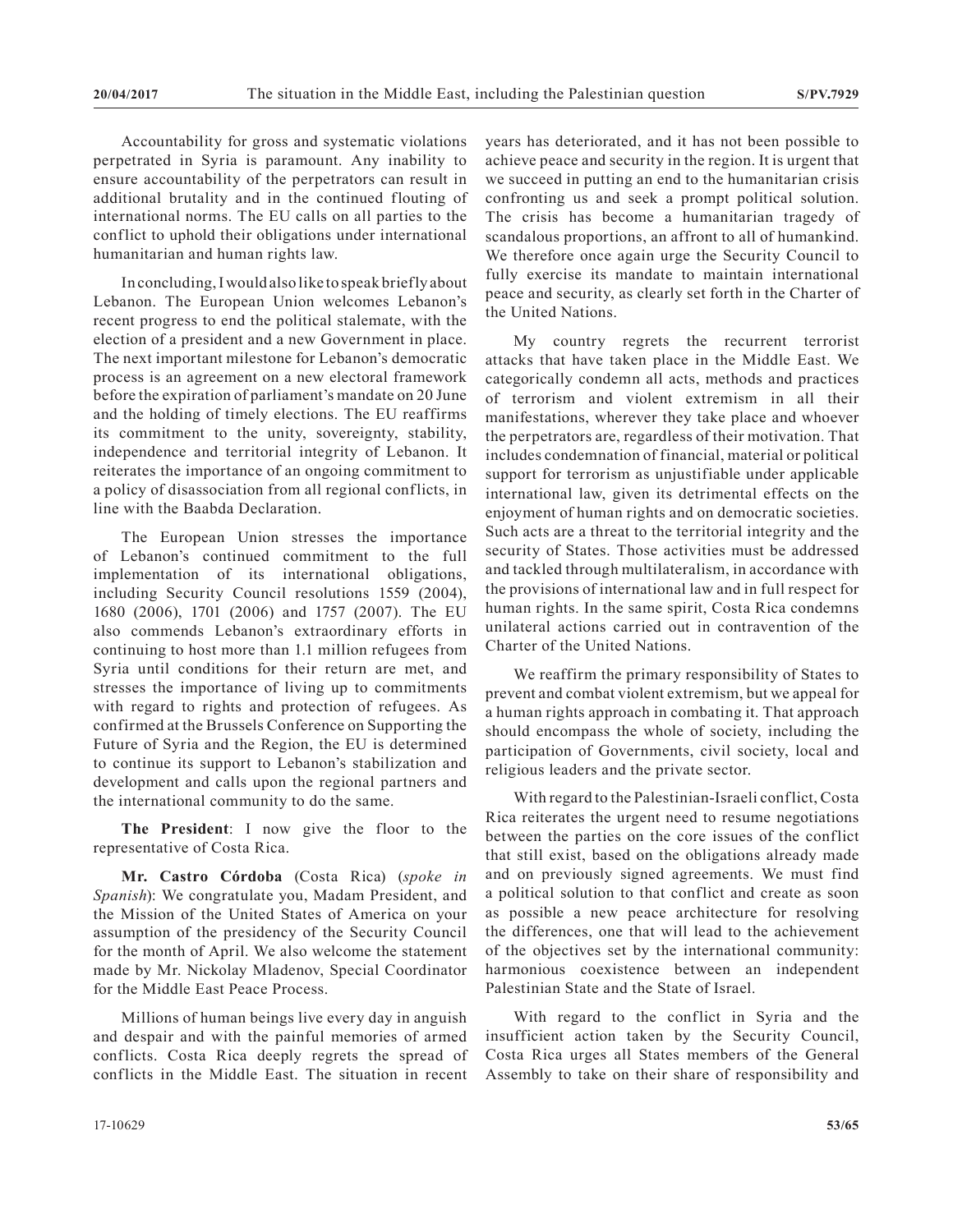assume their roles as set out under Articles 11, 12 and 14 of the Charter of the United Nations. The General Assembly must act decisively on issues pertaining to the maintenance of international peace and security. That is a collective responsibility. We cannot continue to ignore the suffering of the millions of people who have fallen victim to that political and military game.

I therefore urge members that we carry out our work and put multilateralism into practice so that solidarity prevails. along with the commitment to satisfy the interests of the entire international community and not just those of one group of nations. The United Nations must play its role as the epicentre of global governance based on mutual respect and the collective search for solutions.

We believe that we must urgently join forces in investigating and condemning those responsible for the most heinous crimes so as to halt any act that results in the death of innocents, bring about justice and end the suffering and losses of more innocent civilians. The only thing worse than this human tragedy is that impunity succeeds instead of justice.

Costa Rica reiterates its concern about the growing tension generated by the conflicts in the Middle East and vigorously calls on a united international community to achieve peace in that region. We make this call specifically to all permanent members of the Council so that, in accordance with code of conduct of the Accountability, Coherence and Transparency Group, they commit to refraining from the use the veto when we are faced with the commission of the most heinous crimes, so that the Council can act swiftly to ensure the protection of civilians.

**The President**: I now give the floor to the representative of Malaysia.

**Mr. Yaakob** (Malaysia): I thank you, Madam President, for convening today's debate. I also thank Mr. Nickolay Mladenov, Special Coordinator for the Middle East Peace Process, for his in-depth briefing and assessment.

My delegation associates itself with the statements delivered earlier by the representatives of Venezuela and Uzbekistan on behalf of the Non-Aligned Movement and the Organization of Islamic Cooperation, respectively.

Last month (see S/PV.7908), we listened to Mr. Mladenov present the first report of the Secretary-General on the implementation of resolution 2334 (2016). We regret the fact that that briefing on the implementation of the landmark resolution was not officially published and circulated in writing as per standard practice. We believe that it is crucial to have this report secured in writing to ensure the effective monitoring and accountability of the parties to the conflict, in line with the goals of resolution 2334 (2016).

As one of the sponsors of resolution 2334 (2016), which was adopted last December with the overwhelming support of Council members and the international community, we reject any attempt to undermine its implementation. We also oppose any attempt to dilute or sideline the question of Palestine in the Council, including in today's open debate. We believe that if the Council is sincere in fulfilling its mandate for maintaining international peace and security, it should not turn a blind eye to the undeniable realities on the ground. In fact, the Council should pay more attention and take effective action on the longstanding Israeli-Palestinian conflict.

As Mr. Mladenov, the Special Coordinator, reported, the settlement expansion by Israel continued in the first quarter of 2017. That is in total disregard of international law, the 2004 advisory opinion of the International Court of Justice and various Council resolutions that have clearly defined Israeli settlements as illegal. Furthermore, settlement activities threaten the territorial contiguity of a future Palestinian State and undermine the two-State solution and, consequently, peace in the region.

Only a week after the briefing on the implementation of resolution 2334 (2016), Israel announced its decision to build a new settlement on the occupied Palestinian territory — the first new settlement in two decades. We commend the Secretary-General's swift condemnation of Israel's decision in that regard. The decision also came on the heels of the passing of the so-called regularization law by the Israeli Parliament on 6 February, which effectively legalized illegal outposts built on privately owned Palestinian land in contravention of relevant international law. Once again, those actions put into question Israel's sincerity about working together with Palestine towards a two-State solution. But the Security Council remained silent despite the flagrant breach of its own resolution. Malaysia reiterates it call for the Council to shoulder its responsibility under the Charter of the United Nations and act accordingly to maintain international peace and security by taking effective actions against illegal settlement activities.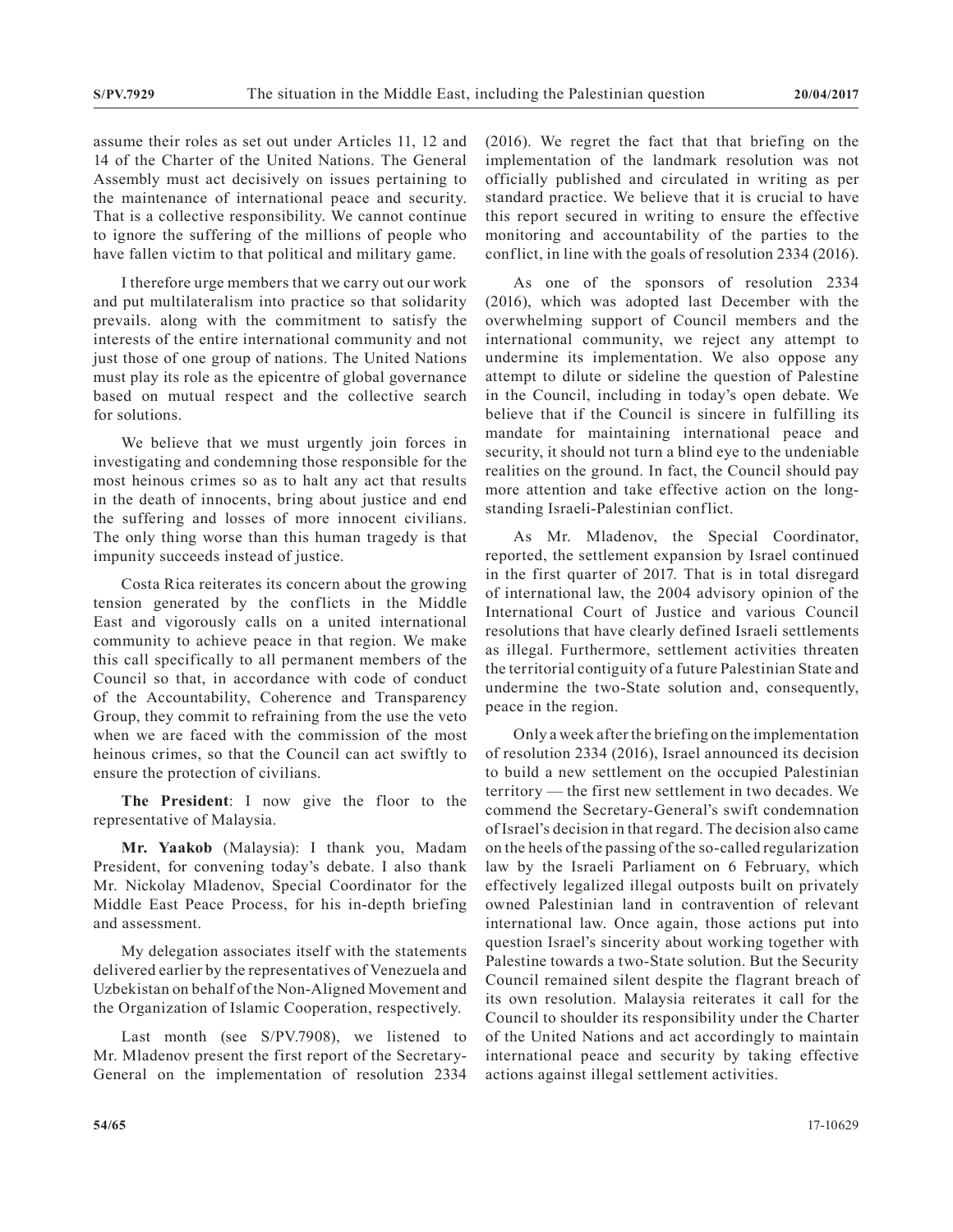In anticipation of a written report on the implementation of resolution 2334 (2016), Malaysia looks forward to a report that is objective, independent and free from intimidation or attempts to obscure facts and evidence on the ground. The report should be based on international law, international standards of human rights and the relevant United Nations resolutions, as well as the values and principles of the Charter.

Lastly, as this year marks a half-century of Israel's illegal occupation of Palestine, Malaysia stresses the urgent need for the Council to address the root cause of the problem and end the occupation rather than continuing to focus on the symptoms of the conflict. The Council needs to go beyond condemning sporadic attacks and acts of violence and should address the bigger question of what generates, fuels and breeds such anger, frustration and despair — all of which threaten international peace and stability — in the first place.

Malaysia reiterates its firm commitment to working together with the international community to push for a just, comprehensive and final settlement to the conflict that would see the establishment of an independent, contiguous and viable Palestinian State based on the 1967 borders, with East Jerusalem as its capital, living side by side with Israel in peace and security.

**The President**: I now give the floor to the representative of Qatar.

**Ms. Al-Thani** (Qatar) (*spoke in Arabic*): We congratulate you, Madam President, on assuming the presidency of the Security Council and thank you for convening this important open debate. Indeed, we must take advantage of the opportunity that holding this meeting at such a fragile time affords us to move forward on the path to peace and stability in the Middle East and in the world. We would also like to thank the Special Coordinator for the Middle East Peace Process and Personal Representative of the Secretary-General for his briefing this morning.

Today, tensions around the world are increasing, and that is particularly true with regard to the Middle East. That has a serious impact on the region and the world in general. Every day we see the horrifying and painful images that are the result of those crises and their intensification, as well as of non-respect for international law and human rights. International action today does not keep pace with events on the ground, and that has given rise to the spread of terrorism. The Middle East, as well as the world in general, is consequently paying a high price. We therefore believe that this open debate must help the Security Council move forward on the path towards peace in the Middle East and that it is absolutely necessary to save the region's resources and people, who are in dire need of international peace and security.

The State of Qatar understands full well what the international community's responsibility is. We are actively working in accordance with international law and the Charter of the United Nations to strengthen international peace and security and addressing the challenges confronting us. But that is also tied to the commitment of the concerned parties, who must uphold and follow international law, as well as human rights law and international norms in general. The international community has established mechanisms and criteria that we must respect so as to reach a just and lasting solution to the crisis in the Middle East.

There is no doubt that our effort to achieve peace must have an effective impact on a number of crises, in particular on terrorism. We have a great deal to gain if we manage to overcome terrorism. The crisis has continued for several decades, and to overcome it we need to try to stop wanting to impose certain realities and to go against international law. In fact, that type of actions only undermines international efforts aimed at reaching peace in the Middle East. If we want to strictly adhere to international law, then it will be possible for us to make progress.

The State of Qatar would like to express its profound concern about the current impasse in the Middle East peace process. We have made significant efforts in trying to relaunch the negotiations between Israel and Palestine so that those States can coexist side by side — especially the Palestinian State, which should exist within the pre-1967 borders and with East Jerusalem as its capital, in line with the various resolutions of the Security Council and also on the basis of the Arab Peace Initiative. However, to achieve that, the Israeli occupation of various Arab territories must end, particularly in the Syrian Golan. Additionally. settlement-building has to end. The blockade of Gaza must end. Palestinian refugees must be allowed to return.

My country is aware of the complexities and dangers related to the Middle East situation. We believe in peace and the need to make every possible effort to achieve it.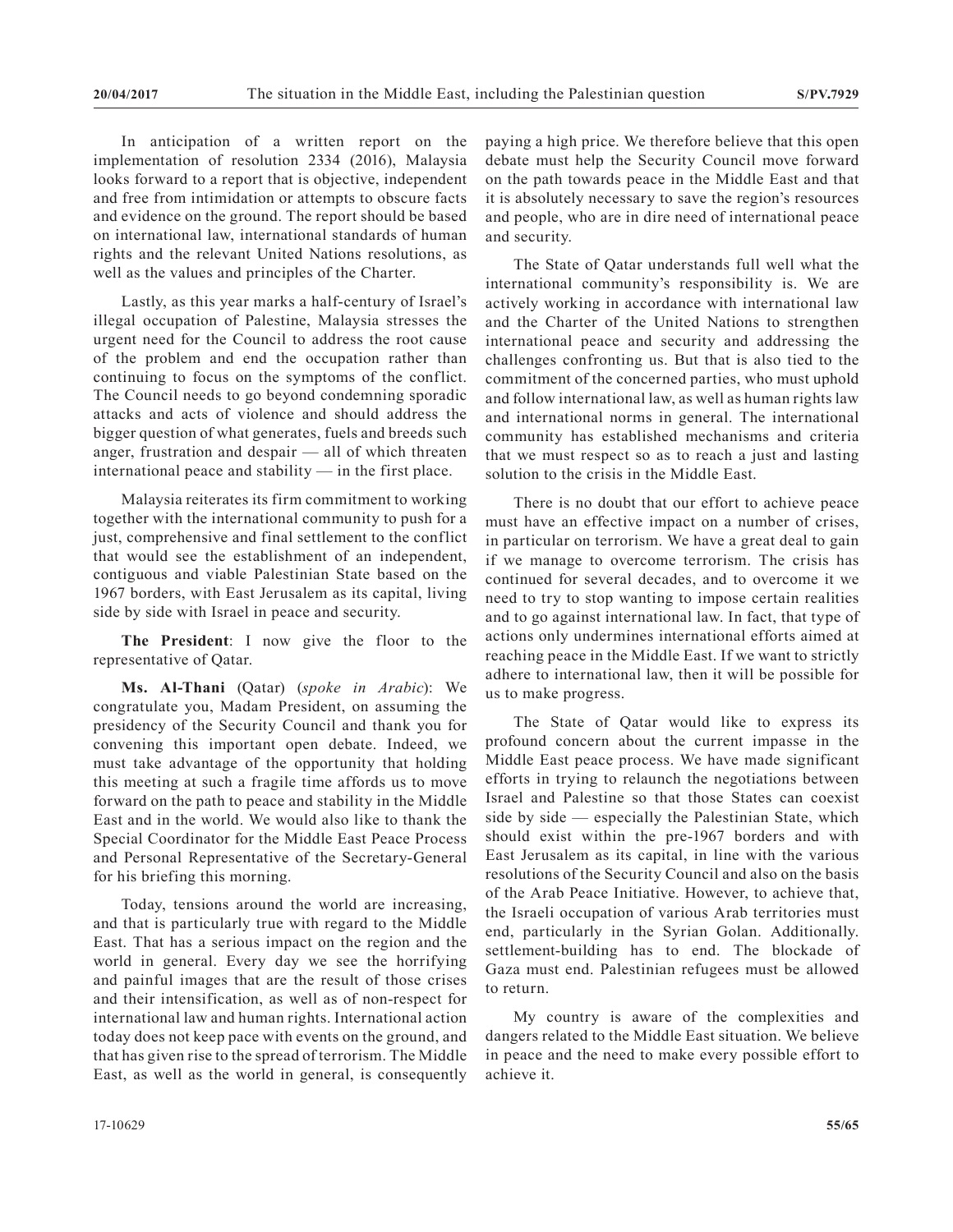The use of chemical weapons against civilians in Khan Shaykhun in Syria has only deepened the crisis that our Syrian brethren have been experiencing for six years. The impact of the attack has been very serious, and it has proven that the international community is powerless and incapable of changing the situation, even as crimes against humanity are committed on a daily basis. The State of Qatar condemns in the strongest terms those unacceptable acts. Such barbarism needs to be ended. and we support the American military action against military targets in Syria.

We call on the international community to shoulder its responsibility for putting an end to the crimes committed by the Syrian regime. The attack using chemical weapons clearly proves that the situation in Syria is a danger to the international community. So far, we have failed to find a solution to the Syrian crisis, even as the Syrian regime continues to commit crimes and to attack civilian populations and civilian targets. The regime creates obstacles in order to block the delivery of humanitarian and medical assistance to the Syrian people. That has had an impact on demographics and has allowed terrorism to spread in the country.

There is a real problem of impunity in Syria, which encourages criminals to continu committing their crimes. It is a real problem because we have not been able to prevent those criminals from committing those crimes. That is why the international community must understand its responsibility. The State of Qatar has tried, with the help of Liechtenstein, to establish an international independent mechanism that could make it possible to prosecute those responsible for the serious crimes in Syria. It is an important step forward, and Qatar has offered \$1 million for that mechanism.

In the tragedy experienced by the Syrian people, and in particular the attack in Khan Shaykhun, we see that they are alone in facing such terrible violence. We want to try to contribute in some way to to resolving the crisis. On that point, we believe that the use of chemical weapons, as exhibited in Khan Shaykhun, is a particularly serious crime. We ask the Security Council to take necessary steps to put an end to those very serious violations. We need to reach a peaceful solution to the Syrian crisis in order to allow the Syrian people to realize their legitimate aspirations, particularly in accordance with the first Geneva communiqué. We need to set up a transitional Government.

In conclusion, Qatar reiterates its principled position to support all international efforts to achieve peace and security in the Middle East and strengthen international peace and security.

**The President**: I now give the floor to the representative of Maldives.

**Ms. Zahir** (Maldives): My delegation wishes to thank the United States of America in its capacity as President of the Security Council, for convening this quarterly open debate in connection with the agenda item on the situation in the Middle East, including the Palestinian question.

Following the adoption of resolution 2334 (2016) — a significant and welcome step forward in the Security Council to address the predicament of the Palestinian people — it is with great concern that my delegation joins this timely debate. While resolution 2334 (2016) calls on Israel to take steps to cease all settlement activities in the occupied territory of Palestine, the occupying Power, Israel, continues to blatantly violate international law, including by disregarding resolutions of this very Council, through its continued expansion of illegal settlements, as well as through its demolitions of structures on a large scale in the occupied territory of Palestine. By doing so, Israel is flagrantly hindering the right of the Palestinian people to self-determination, further undermining any credible solution towards peace.

The Maldives strongly condemns the recent decision by the occupying Power, Israel, to create a new settlement in Geulat Tzion. That development is extremely worrying, as it threatens peace and may exacerbate tensions on the ground. The Government of Maldives calls on the occupying Power, Israel, to respect its international obligations, particularly with respect to resolution 2334 (2016).

The Maldives also welcomes the recent report of the Secretary-General on the implementation of resolution 2334 (2016), delivered orally to this Council by the Personal Representative of the Secretary-General, Mr. Nikolay Mladenov (see S/PV.7908), and supports the call for a substantive written report in support of the Council's duties to advance the resolution's objectives. We believe that it is critical to build on the momentum generated by the resolution and take further concrete measures to bring an end to the Israeli occupation and ascertain a peaceful and sustainable resolution of the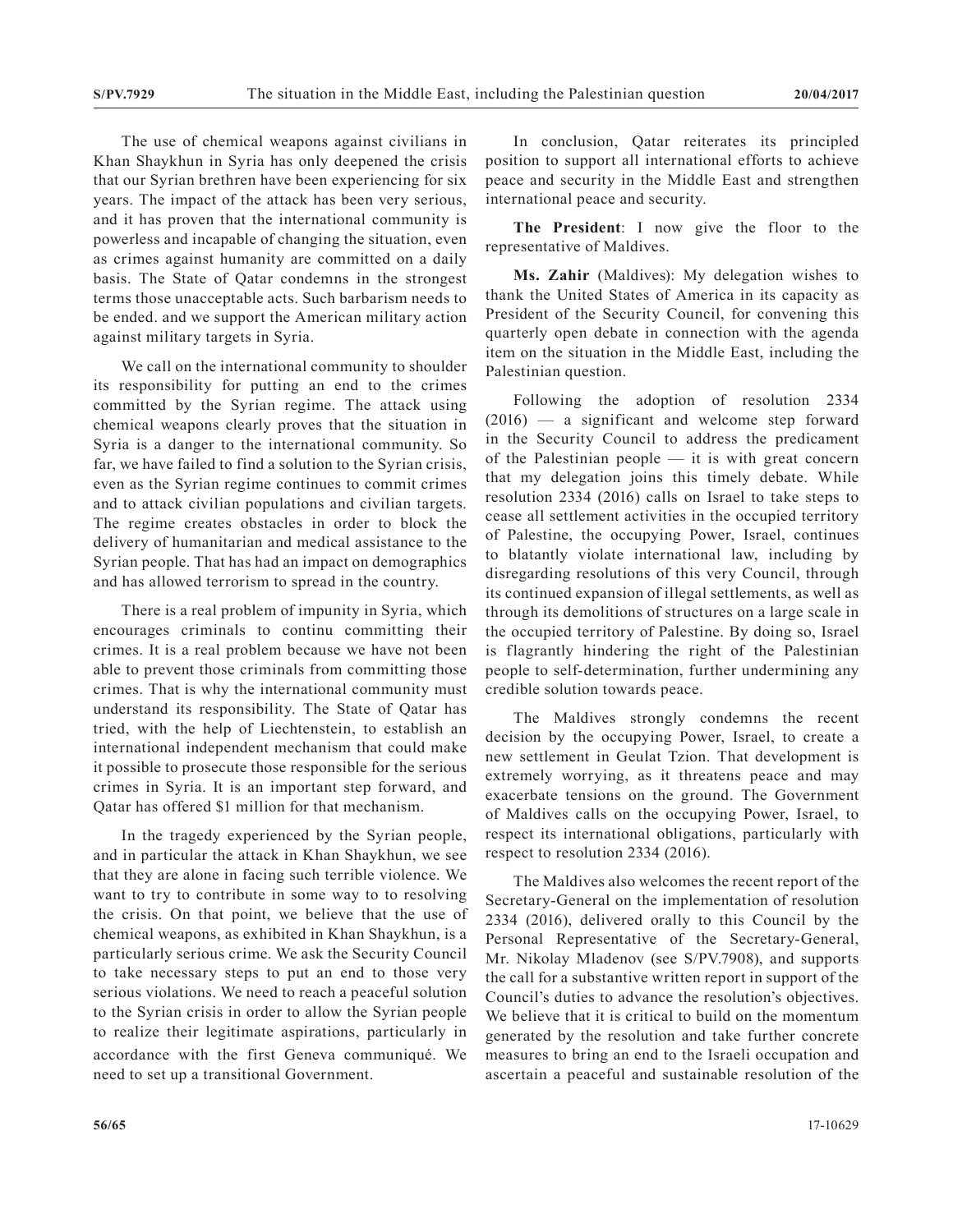conflict, which has continuously overshadowed peace and security in the region.

The Syrian conflict, the deadliest conflict that the twenty-first century has witnessed thus far, has now entered its seventh year. Hundreds of thousands of people have been killed, millions have fled, hospitals and basic infrastructure have been annihilated and cities have been destroyed, along with cultural heritage. Yet the suffering of the Syrian people does not seem to be coming to an end. We call on the international community, as well as the members of the Security Council, to make progress on the implementation of Security Council resolutions on issues relating to the Middle East and to address them in a concrete manner, in order to maintain the credibility of this Council.

The Maldives would like to reiterate its call for a two-State solution that recognizes the sovereign and independent State of Palestine and that is based on the borders of 1967, with East Jerusalem as its capital. Peace in the Middle East can be achieved only through political will, international cooperation, tangible actions and a united Security Council. The Maldives stands ready to support the collective efforts of the international community in securing a more peaceful future for the Middle East and maintaining international peace and order. The right to life in peace is a right for each and every individual in such conflicts as much as it is for each one of us here.

**The President**: I now give the floor to the representative of Turkey.

**Mr. Sinirlioğlu** (Turkey): At the outset, I would like to thank Special Coordinator for the Middle East Peace Process, Mr. Nikolay Mladenov, for his presentation.

While brutal oppression of people, sectarian and divisive policies, terrorism and humanitarian catastrophes sweep through the Middle East, the Israeli-Palestinian conflict remains a major source of instability. It continues to undermine the prospects for lasting regional and global peace. Failing to address the dismal reality of 50 years of occupation deepens the sense of injustice, breeds desperation and creates fertile ground for extremist groups to exploit. Turkey is determined to continue undertaking efforts to contribute to a just, comprehensive and lasting peace leading to the establishment of an independent State of Palestine within the 1967 borders, with East Jerusalem as its capital. That is the only way to ensure peace and security for both sides. In that regard, we have

We all know that those steps will make a difference only if they are fully implemented in good faith. Resolution 2334 (2016) placed on record once again the destructive effect of Israel's illegal settlement activities on lasting peace. The recent, notable increase in settlement activity not only hampers the possibility of a viable Palestine, but also eliminates the hope for a possible future coexistence.

The Paris peace conference in January provided an opportunity for the international community to reaffirm its strong commitment to the two-State solution based on established parameters, including relevant United Nations resolutions and the Arab Peace Initiative. Israelis are expected to listen to those calls, take the hand extended with the Arab Peace Initiative, end the occupation and step into a future of harmony with their neighbours. The preservation of the historic status and sanctity of Al-Haram al-Sharif and the prevention of provocative steps in relation to Jerusalem are of the utmost importance to that end.

Fully aware of the dire humanitarian situation in Palestine, especially in Gaza, Turkey is pursuing its efforts to improve the living conditions of Palestinians through development assistance and reconstruction projects. Currently our technical teams are working in cooperation with the authorities of the State of Palestine on possible ways to remedy the grave scarcity of water and electricity in Gaza. In addition, we are supporting the work of the United Nations Relief and Works Agency for Palestine Refugees in the Near East in view of its essential role in the lives of the Palestinian refugees. In February and March, Turkey, together with Switzerland, led broad consultations on the financing of the Agency in response to the Secretary-General's request. We hope that Member States and key stakeholders will give due consideration to the recommendations outlined in the Secretary-General's recent report (A/71/849), which was drafted based on those consultations.

Since the very beginning of the crisis in Syria, Turkey has emphasized the need to address the root cause of the problem, which is the fact that the Syrian regime has waged war against the Syrian people. The failure to do so has led to mass atrocities, terrorism and the forced displacement of millions of persons. The use of chemical weapons, which constitutes a crime against humanity and a war crime, has been one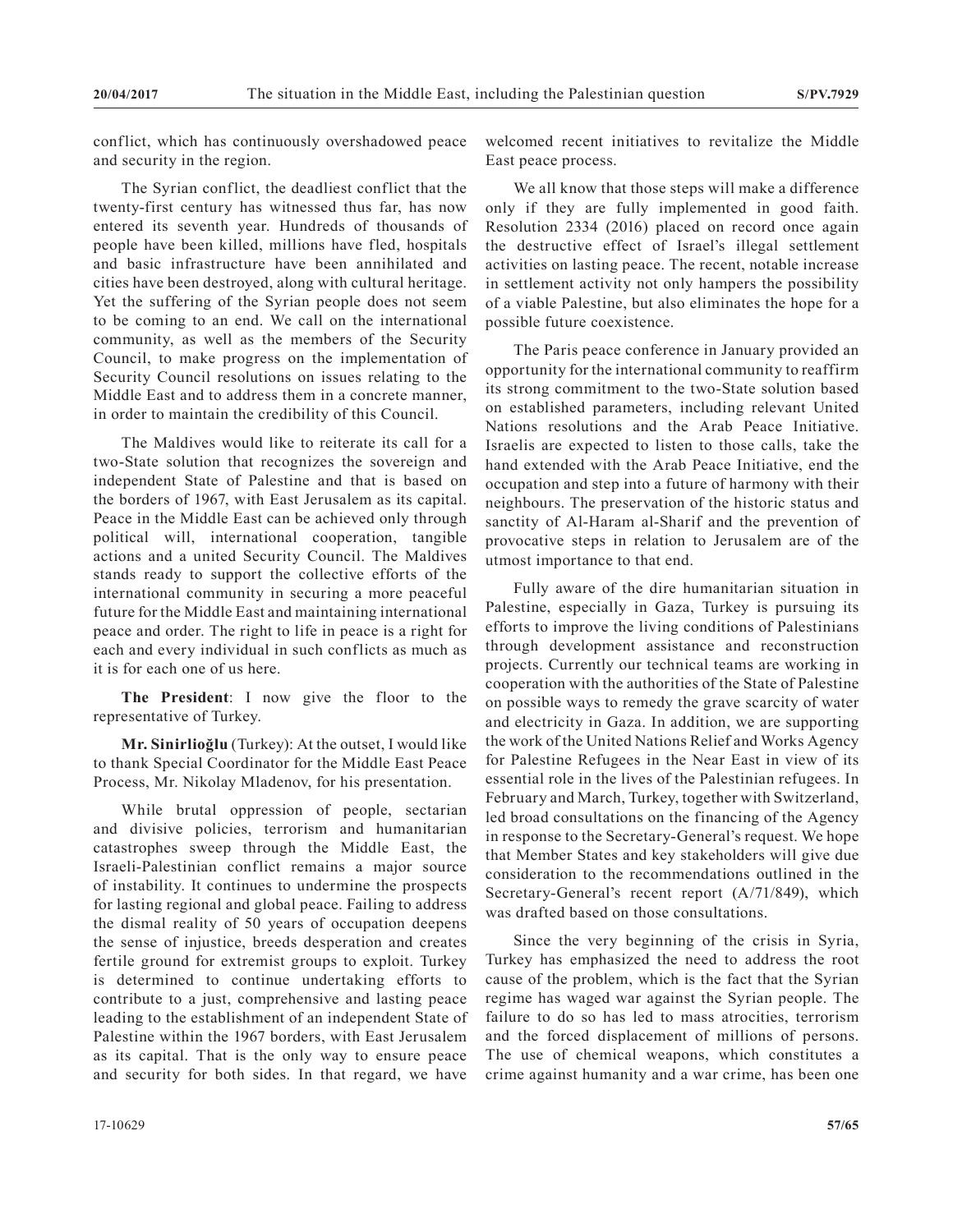of the most horrendous aspects of the conflict. The brutal attack in Khan Shaykhun is the latest example. Despite the previous reports of the Organization for the Prohibition of Chemical Weapons-United Nations Joint Investigative Mechanism, confirming the regime's failure to fulfil its obligations, lack of a timely and decisive response encouraged the regime to continue its relentless attacks with impunity.

We have been closely following the developments in the aftermath of Khan Shaykhun. We offered emergency medical assistance to those affected by the chemical attack, facilitated the work of the Organization for the Prohibition of Chemical Weapons (OPCW) mission in Turkey and engaged with the World Health Organization. In accordance with resolution 2235 (2015), we shared the findings of our national analysis on the victims of the attacks, which point to the use of sarin gas, with the relevant United Nations authorities. We will continue to support the investigation conducted by the OPCW, as well as steps to prevent the repetition of such brutal attacks. In that regard, the operation by the United States targeting the Shayrat air base was a proportionate and timely response to the regime's appalling acts.

Turkey has been undertaking intensive efforts to end the violence in Syria and reach a political solution based on the Geneva communiqué (S/2012/522, annex), as outlined in resolution 2254 (2015). While a genuine political transition is the only way to end the Syrian conflict, negotiations to that end will not bear fruit if the fighting continues. That is why we facilitated and became the guarantors of a nation-wide ceasefire agreed with the Russian Federation and Iran. The Astana meetings, which are complementary and supportive of the United Nations-led general political process, aim at strengthening the ceasefire and adopting confidence-building measures.

However, the process remains fragile and requires all the relevant actors to assume their responsibilities and use their influence. It is crucial to maintain the momentum achieved in the latest round of the Geneva talks. The regime representatives should not be allowed to poison the upcoming talks either by violations on the ground or by using threats at the table.

It takes a multidimensional strategy to achieve to the dual objectives of eliminating terrorism and stabilizing Syria. Turkey's resolve to fight Da'esh and other terrorist organizations in Syria remains firm. Operation Euphrates Shield — launched on 24 August 2016, in accordance with Article 51 of the Charter of the United Nations — was successfully concluded on 29 March 2017. The operation not only eliminated the strike capabilities of Da'esh in northern Syria, but also contributed to the preservation of Syria's territorial integrity and unity. The Free Syrian Army, supported by the Turkish armed forces and coalition air forces, cleared an area of 2,015 square kilometres, creating in practice a terror-free zone. Nearly 50,000 Syrians returned to areas liberated by the operation. More will return if their safety can be ensured.

Turkey, together with its partners, will continue its efforts to address the plight of the Syrian people and find a solution to the conflict that will meet their legitimate aspirations.

**The President**: I now give the floor to the representative of Norway.

**Ms. Stener** (Norway): Today I will focus on three themes: the situation in Syria, the protection of religious minorities and the Middle east peace process.

In Syria, only a political solution can provide lasting peace. The Council must fulfil its role in promoting a peaceful solution to the conflict. In the upcoming rounds in Geneva, we will underscore the importance of involving civil society and women's representatives. At the Syria conference in Brussels, which we co-hosted, donors committed to sustaining their support to the Syria crisis response. We encourage donors to deliver on their promises. Norway will deliver on our four-year pledge of \$1.16 billion.

Secondly, Norway is deeply concerned about the deteriorating situation for religious minorities in the Middle East. The unacceptable atrocities against Christians, Yazidis and other religious minorities in Egypt, Iraq and other parts of the region are creating deep divisions within local communities. We, the international society, must do our part in protecting the minority populations. The concerned countries must also do theirs.

There is a strong international consensus on how the Israeli-Palestinian conflict should be resolved. A negotiated two-State solution is the only way to achieve a durable peace. Therefore, Palestinian State-building and strengthening of the Palestinian economy must continue. It is critical to the viability of the two-State solution.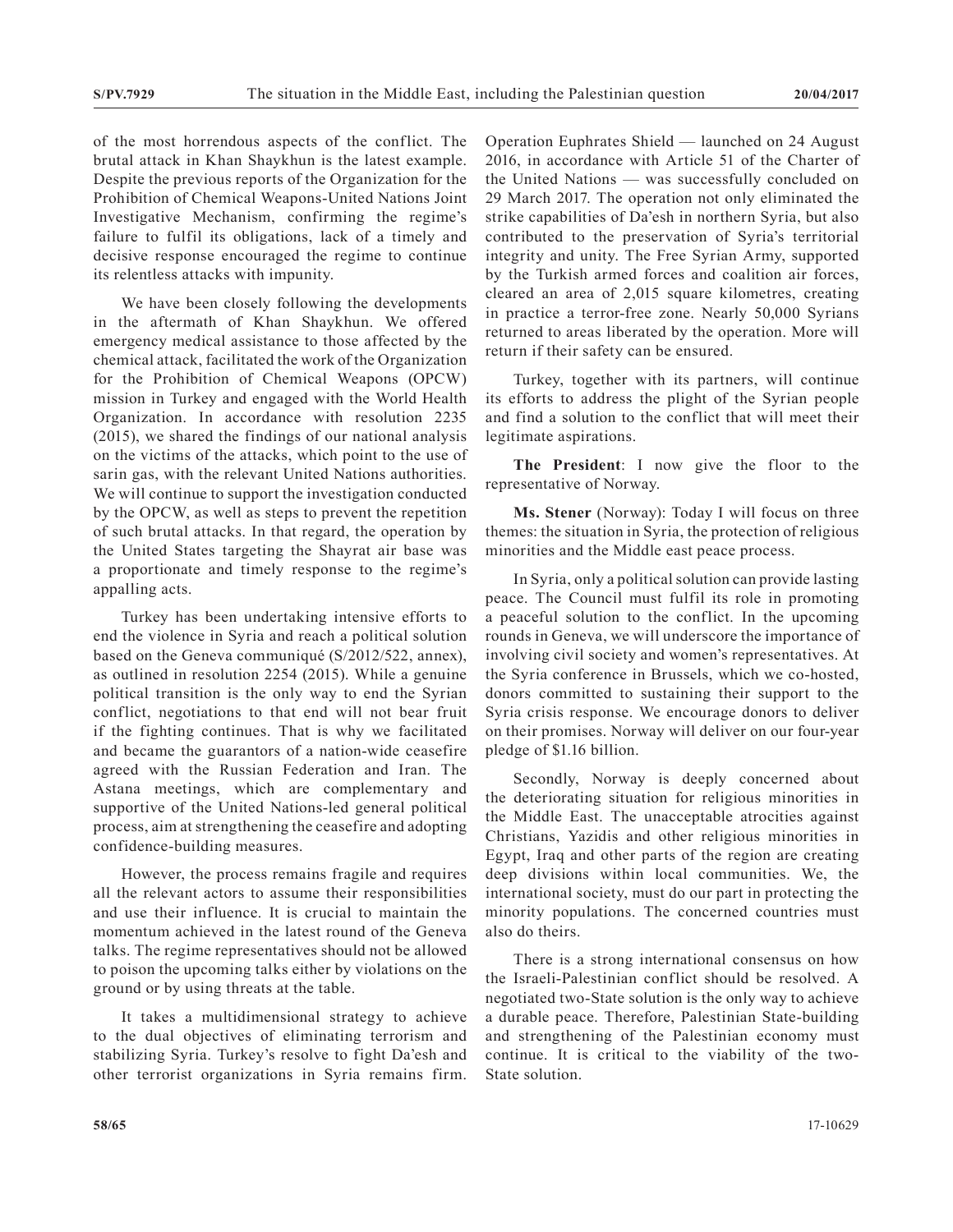Norway chairs the Ad Hoc Liaison Committee for the Coordination of the International Assistance to Palestinians (AHLC). This is the only existing international mechanism in which both parties meet regularly and engage in a serious dialogue to resolve outstanding issues, with the assistance of the major donor countries. As a State-building project, the AHLC is actively underpinning the two-State solution.

The next AHLC meeting will be held in Brussels on 4 May, with the European Union as host. There has been a significant drop in budget support from donors, which has led to a serious financial gap for the Palestinian Authority. Norway calls on the donors to reconsider their aid commitments and to disburse the pledges made at the Cairo conference in 2014. With respect to the meeting, Norway calls on the parties to progress on resolving outstanding fiscal issues and implementing the electricity agreement from last fall. Norway encourages the parties and the donors to move faster on key infrastructure projects on water and energy, especially in Gaza.

We also call on the parties to demonstrate commitment to the two-State solution and to take credible steps to reverse the current negative trends on the ground, including settlement activity and acts of violence. Only the parties can resolve this conflict, but the international community must remain engaged and contribute actively to the peace efforts.

**The President**: I now give the floor to the representative of Bahrain.

**Mr. Alrowaiei** (Bahrain) (*spoke in Arabic*): Madam President, I should like at the outset to thank you for having convened this meeting at a time when the Middle East is witnessing numerous challenges and crises that are having a serious impact not only on the region but also on the entire world.

For a just and lasting peace to prevail in the region, the Palestinian people must recover their inalienable rights, including the establishment of an independent Palestinian State, within the 1967 borders and with East Jerusalem as its capital. There must be an end to the Israeli occupation throughout the Palestinian territory. In this context, resolution 2334 (2016) was a historic turning point, as it calls on Israel to put an end to the settlement policy in the occupied Palestinian territories. This was indeed a victory for the Palestinian people, as well as evidence of international consensus, even

unanimity, on this issue. The only way to achieve peace is to implement the resolution.

The international community must shoulder its responsibilities and oblige Israel to uphold international law and the relevant Security Council resolutions. This is the only way to ensure a peaceful future of tolerance for the entire Middle East and the world as a whole, as this is a threat to all.

In addition, the Syrian crisis continues unabated, and the tragedy of the Syrian people is ever-growing. A crime was recently perpetrated that runs counter to international law: the chemical-weapons attack in Khan Shaykun. The attack caused the deaths of hundreds of people and many injuries. This should push the international community to find a peaceful solution to the conflict in Syria so that the legitimate aspirations of the Syrian people can be addressed and terrorism, which is a problem in various parts of Syria, combated. Today crimes are being perpetrated, indirectly or directly, all of which prevents the Syrian people from fulfilling their aspirations.

Here we would like to underscore the need to ensure compliance with the ceasefire throughout the country and to facilitate the delivery of humanitarian assistance to the civilian population in Syria so as to alleviate their suffering.

I turn now to Yemen, our neighbour, which is experiencing serious interference today from certain foreign forces. That is why progress must be made in the framework of the Arab coalition that is working in the country today, of which Bahrain is a part. Let us enable the legitimate Government, led by President Mansour, the opportunity to exercise all of its functions. In addition, all political stakeholders and parties must work together in a concerted manner so as to achieve the legitimate aspirations of the Yemeni people and achieve a lasting peace. Full support must be provided to the Special Envoy, Mr. Ould Cheikh Ahmed.

We call on the Islamic Republic of Iran to comply with the principles of good-neighbourliness, uphold the sovereignty of the States of the region and halt its interference in neighbouring States.

Finally, the conflicts under way today in the region and the backsliding in the peace process show that the current situation is untenable. That is why the Kingdom of Bahrain continues to work alongside the international community to tackle the challenges facing the Middle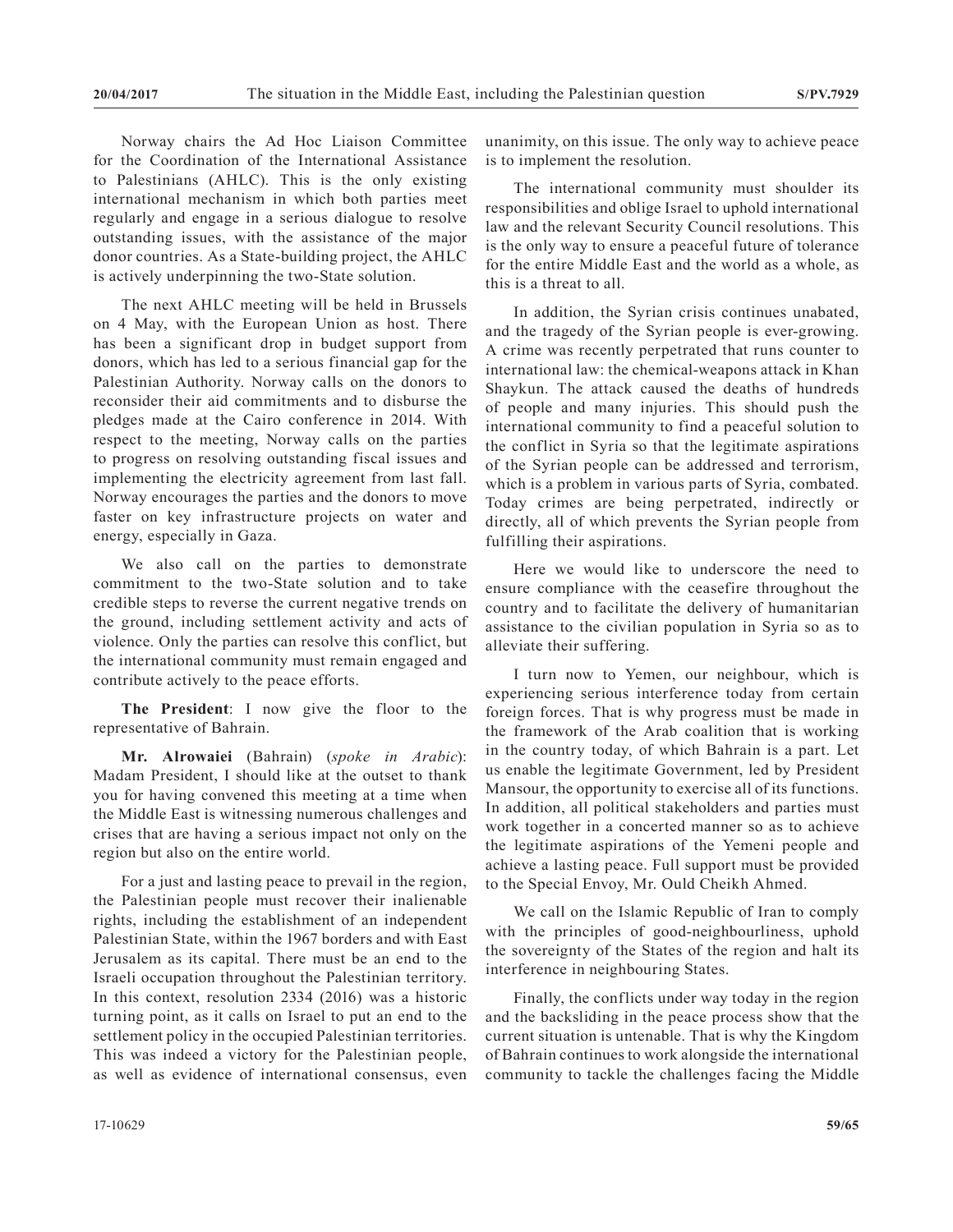East region and to combat all of the threats looming on the horizon. We wish to see a future of peace, stability and prosperity.

**The President**: I now give the floor to the representative of Chile.

**Mr. Barros Melet** (Chile) (*spoke in Spanish*): Madam President, I wish to thank you for having convened and for presiding over this meeting on the agenda item on the situation in the Middle East, including the Palestinian question.

Chile wants to see peace in the Middle East, especially between Israelis and Palestinians, and supports the two-State solution so that they may live in peace and security within internationally recognized borders. The members of the international community should foster, individually and collectively, the peace process by promoting the relaunch of negotiations and responsible conduct by the parties during such negotiations.

Chile warmly welcomes the adoption by the Security Council in December of resolution 2334 (2016), on all measures aimed at changing the character or status of the Palestinian territory occupied since 1967, including East Jerusalem. We agree that the construction and expansion of Israeli settlements in Palestinian territory jeopardizes the viability of the two-State solution, which is based on the 1967 borders. We therefore welcome the adoption of resolution 2334 (2016). It is now a matter of ensuring the full implementation of the resolution and of all prior agreements.

Chile takes note with disappointment of the Israeli announcement at the end of March of the construction of new settlements in occupied Palestinian territory. We reiterate that this is illegal under international law. We trust that the Secretariat will substantially report, in writing, on the implementation of the resolution and any violations thereof.

We also reiterate the importance of the parties promoting a culture of peace and non-violence through education and public outreach, as stipulated in General Assembly resolution 61/271.

Chile takes this opportunity to reiterate its condemnation of the use of chemical weapons in Syria. The recent pictures that showed clearly the suffering of women, children and other civilians were shocking and harrowing. Now more than ever, the United Nations must play a key role, as must its relevant institutions.

Any response to violations of the international Chemical Weapons Convention must always take place in the framework of international law and in line with the Charter of the United Nations.

The Syrian conflict, as we have stated on many occasions, can have only a political solution, towards which the Council must work in the context of its decision-making. In that respect, we stress that the veto is not a right but, rather, a great responsibility. For this reason, Chile reiterates its call for a limited use of the veto in relation to Palestine, Syria or any other conflict, on the basis of the code of conduct developed by the Accountability, Coherence and Transparency Group with regard to Security Council action in response to genocide, crimes against humanity or war crimes, as well as on the basis of the Franco-Mexican initiative, which we deem complementary.

Finally, the Syrian conflict and its ramifications, despite their extreme gravity, should not divert the Council's attention from the Palestinian question or from the need for the full implementation of resolution 2334 (2016).

**The President**: I now give the floor to the representative of Iceland.

**Mr. Gunnarsson** (Iceland): Allow me to thank the United States presidency of the Security Council for organizing today's quarterly debate on the situation in the Middle East, including the Palestinian question.

Allow me to also thank Mr. Mladenov for his briefing.

The Middle East region remains in a state of turmoil. Complex internal conflicts have led to displacement and suffering on a massive scale, with famine looming in many areas, including in Yemen. The work programme of the Security Council is heavily charged with issues of the region, with separate meetings and reports on various aspects of Syria, Yemen, Libya and Iraq.

Iceland participated in the Brussels conference on Syria earlier this month. Along with many others, we have committed significantly increased funds to alleviating the humanitarian impact of the Syria crisis. We have also welcomed Syrian refugees in Iceland, in coordination with Office of the United Nations Commissioner for Refugees. The continued targeting of civilians and civilian infrastructure by the Syrian Government and rebel forces, particularly medical facilities, is completely unacceptable, and the use of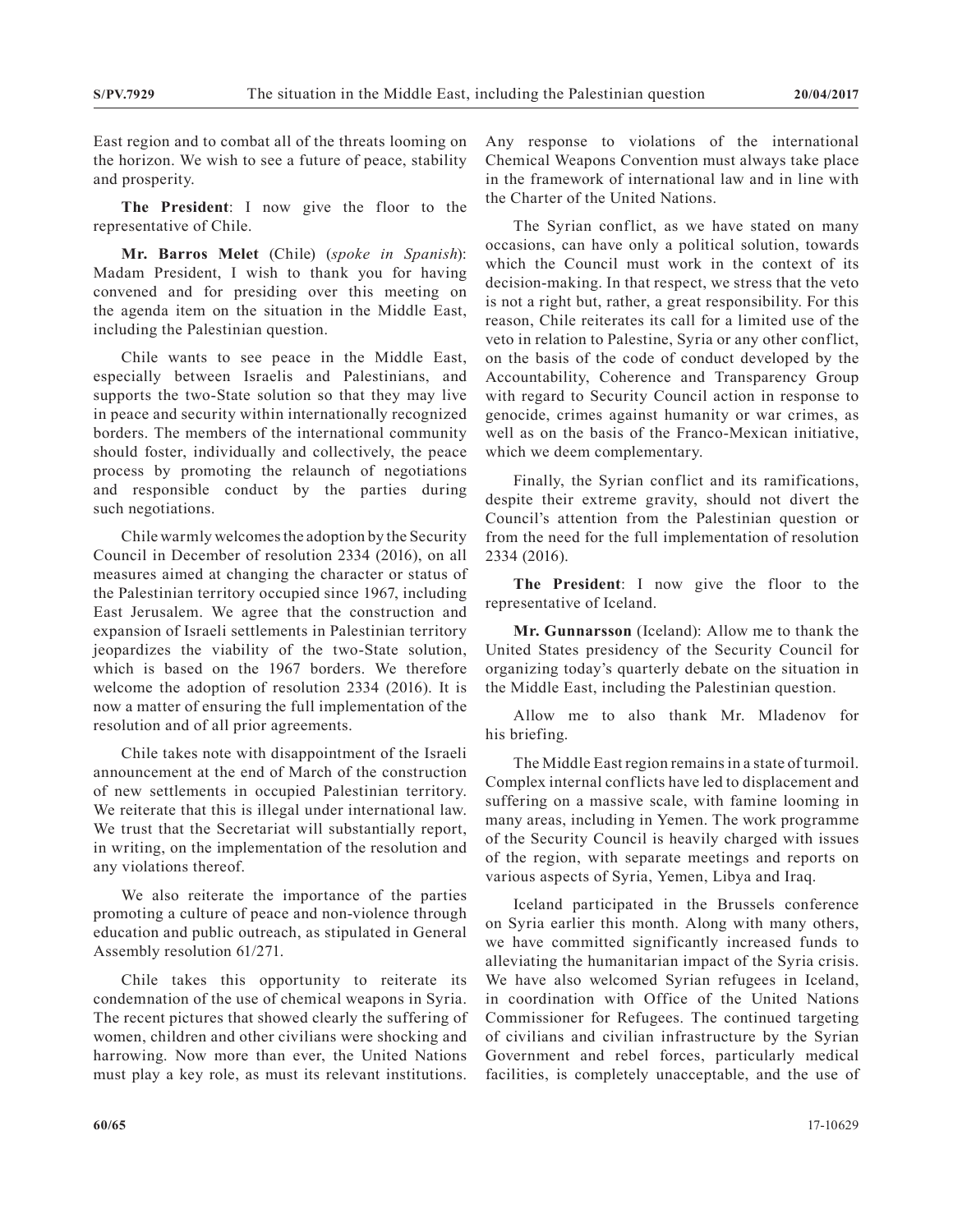chemical weapons at the beginning of this month, with strong evidence pointing to the Syrian Government, is outrageous. The perpetrators of that and other acts which violate international law must be brought to justice. That is why the work of the Organization for the Prohibition of Chemical Weapons-United Nations Joint Investigative Mechanism is of key importance and why Iceland supports the Syria accountability mechanism.

The Security Council has a clear responsibility to end the conflict in Syria and pave the way for a political solution — the only way forward. All parties to the conflict have a responsibility for making peace negotiations work. In particular, that responsibility lies with the Al-Assad Government and its State backers, Russia and Iran. The hopes raised by the Astana process, and the energy put into the main United Nationssponsored Geneva peace process require concerted political energy and will. The failure to establish a proper political peace process will cause continued suffering among the Syrian people and allow for the violence to further spread into neighbouring States, such as Lebanon.

Despite the bleak outlook in much of the region, there is one conflict that should be amenable to resolution and where preventing further conflict should be possible. I am referring to the Israel-Palestine conflict. The two-State solution to the Israel-Palestine conflict is the only viable peace plan, and it has been on the table for years. It should therefore be a key priority of the Security Council to protect and nurture the two-State solution, even when both parties to the conflict seem, at times, hell-bent on tearing that plan up. On the one hand, we have violent acts by individual Palestinians against Israeli citizens and the frequent firing of rockets into Israel and that is totally unacceptable. On the other hand, we have Israel's constant undermining of the basis for a two-State solution through illegal settlements.

The Security Council took important damage control measures when it adopted resolution 2334 (2016) last December. The resolution aims to safeguard a key prerequisite for the two-State solution — the possibility of a viable territory for the Palestinian State. We welcome the first quarterly report by the Secretary-General, delivered orally on 23 March. The monitoring of the implementation of the resolution must continue.

Finally, in line with paragraph 9 of resolution 2334 (2016), we would urge an intensification and acceleration of international and regional diplomatic efforts and support aimed at achieving, without delay, comprehensive, just and lasting peace in the Middle East.

**The President**: I now give the floor to the representative of South Africa.

**Mr. Mminele** (South Africa): We join other Member States in expressing our appreciation to the United States for convening today's open debate on the situation in the Middle East, including the Palestinian question.

South Africa aligns itself with a statement delivered by the representative of the Bolivarian Republic of Venezuela on behalf of the Movement of Non-Aligned Countries. Nevertheless, my delegation wishes to make remarks on six critical issues.

First, South Africa is of the view that this quarterly debate should not stray from the core Israel-Palestine issue that has been on the Security Council's agenda for over 70 years. While several Security Council resolutions have been previously adopted — including most recently resolution 2334 (2016) last December, condemning the establishment of Israeli settlements in Palestinian territory — the Council has failed to act decisively on the matter. It remains a stain on the Council's record. Therefore, while there has been no progress on the matter in the Security Council, today's open debate, at the very least, should provide the wider United Nations Membership with an opportunity to express their views on the conflict.

Secondly, on 3 April my Government issued a press statement through which it expressed its deep concern at Israeli plans to continue with its illegal settlements, in defiance of resolution 2334 (2016). That resolution affirmed that the establishment by Israel of settlements in the Palestinian territory occupied since 1967, including East Jerusalem, has no legal validity and constitutes a flagrant violation of international law. We hold the view that this development by Israel will undermine the conditions for successful final status negotiations and for advancing the two-State solution through those negotiations.

Thirdly, we note with disbelief that 2017 will mark the fiftieth year of Israel's military conquest of Gaza, the West Bank and East Jerusalem. In his speech to the General Assembly in September (see A/71/PV.14), Palestinian President Mr Abbas urged the international community to exert greater effort than before to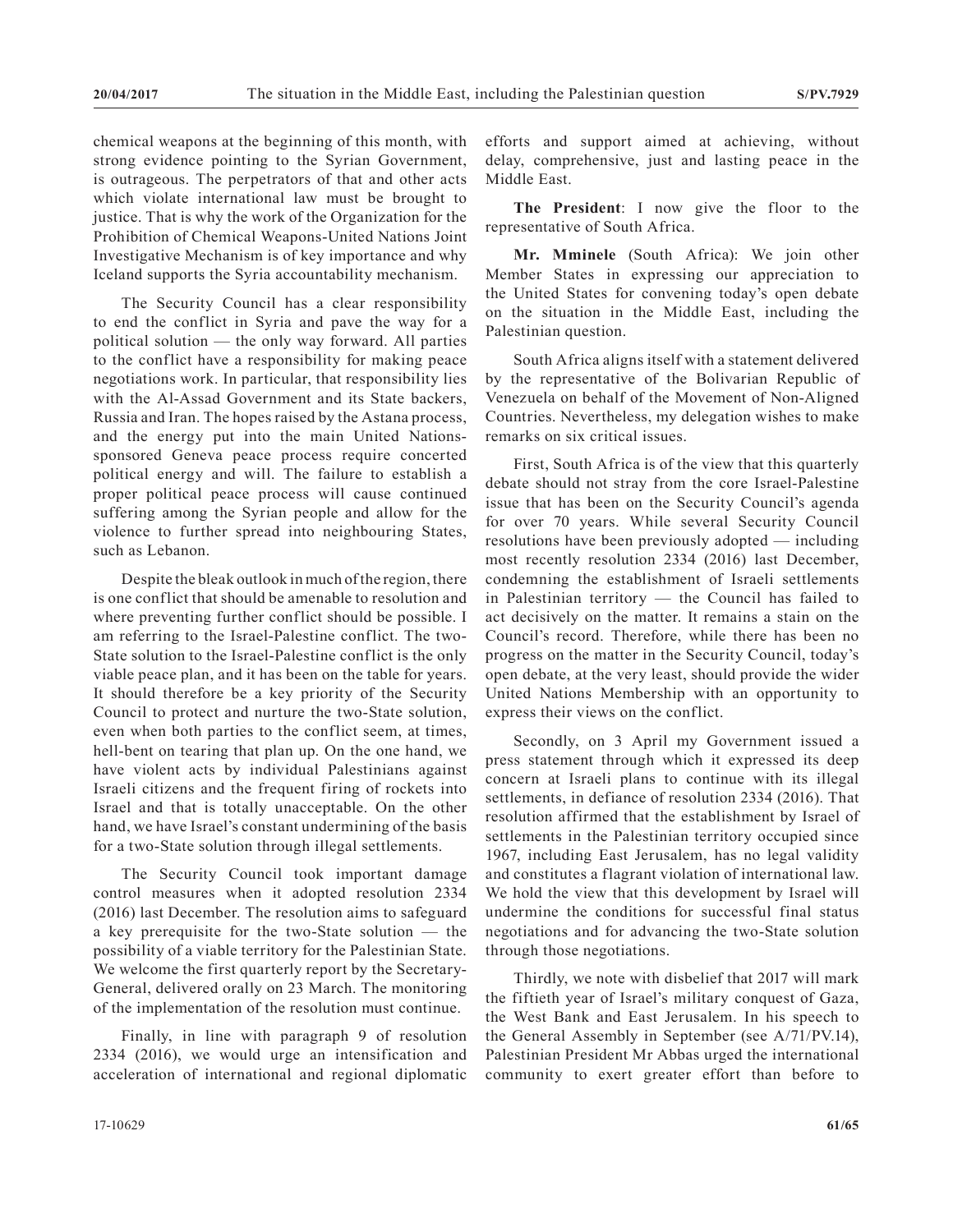establish a truly independent Palestinian State, and called on Israel to recognize the State of Palestine and put an end to its occupation, so that the State of Palestine can coexist alongside the state of Israel in peace and security as good neighbours. He said that in the context of the fiftieth anniversary this June of Israel's occupation. According to reports, during that period over 48,000 homes and related structures were demolished in West Bank and Gaza; 586,000 acres of Palestinian land confiscated, and 300,000 Palestinian refugees created. On that score, South Africa remains committed to working with Israel and Palestine, and with the international community, to find a lasting and durable solution to the conflict within the parameters of international law.

Fourthly, my delegation is of the view that it may also be useful to note in today's debate that, as there is increasing focus on a more effective implementation of resolution 1325 (2000) pertaining to women and peace and security, the reports from the Secretariat to the Council on the situation in the Middle East should also regularly include a specific focus on the impact of the conflict on women, who face specific challenges under the occupation.

Fifthly, with regard to the central stance reflected in the concept note (S/2017/305, annex), the upsurge in acts of terrorism globally and in the Middle East reaffirms that terrorism continues to be a threat not only to international peace and security but also to fundamental rights and freedoms. South Africa condemns in the strongest terms possible terrorist acts wherever they occur and by whomsoever they are committed. We support the approach that continues to place the United Nations at the centre of multilateral efforts to counter terrorism. We remain firm in our belief that no country can address the challenging and complex threat on its own, and that terrorism will not and cannot be defeated by military means.

Last but not least, we wish to highlight the plight of Palestinian prisoners, especially during this time when, according to reports, 1,100 of the 6,200 in eight prisons in Israel are on hunger strike, in protest over conditions in Israeli prisons. They are calling for improved conditions, including regular family visits, improved medical care and an end to the practice of holding hundreds of detainees without charge.

In conclusion, my delegation firmly believes that dialogue and negotiation remain the only way forward

to finding a lasting solution to the Israeli-Palestinian conflict. Furthermore, I would like to reiterate my delegation's commitment to continue working within the United Nations and other multilateral structures to seek ways of countering the threat posed to international peace and security by terrorist acts in an effective and efficient manner.

**The President**: I now give the floor to the representative of the United Arab Emirates.

**Mr. Al Musharakh** (United Arab Emirates) (*spoke in Arabic*): On behalf of the United Arab Emirates, I congratulate the United States on acceding to the presidency of the Council and appreciate its presiding over this quarterly debate. I want to thank Mr. Nikolay Mladenov, Special Coordinator for the Middle East Peace Process, for his briefing earlier today.

The United Arab Emirates associates itself with the statement delivered on behalf of the Group of Arab States. I should now like to make the following brief points in my national capacity.

The United Arab Emirates is gravely concerned about the violence and counter-violence in the occupied Palestinian territories, and the absence of a just solution that grants the Palestinian people their inalienable rights. The plight of the Palestinian people has endured for nearly seven decades, and it must stop. To that end, we call on the international community and the Security Council to take all measures necessary to reach a two-State solution. Such an outcome must allow for the establishment of an independent Palestinian State, based on the June 1967 borders and with East Jerusalem as its capital, pursuant to relevant resolutions, the Arab Peace Initiative, and the Madrid principles. Finding a resolution to the Palestinian question remains a fundamental priority for the United Arab Emirates. To that end, we echo the call in resolution 2334 (2016) for Israel to cease its illegal settlement activities, which pose a major obstacle to the two-State solution.

The paramount aim for the United Arab Emirates is the promotion of security and stability in our region. In Syria, we are particularly alarmed by the continued and heinous use of chemical weapons by the Syrian regime, and we express our full support for the United States military operations against military targets in Syria. We call on all parties to work to ensure that non-State actors and extremist militias are not in control of the country. The international community must work to create a space conducive for the Syrian people to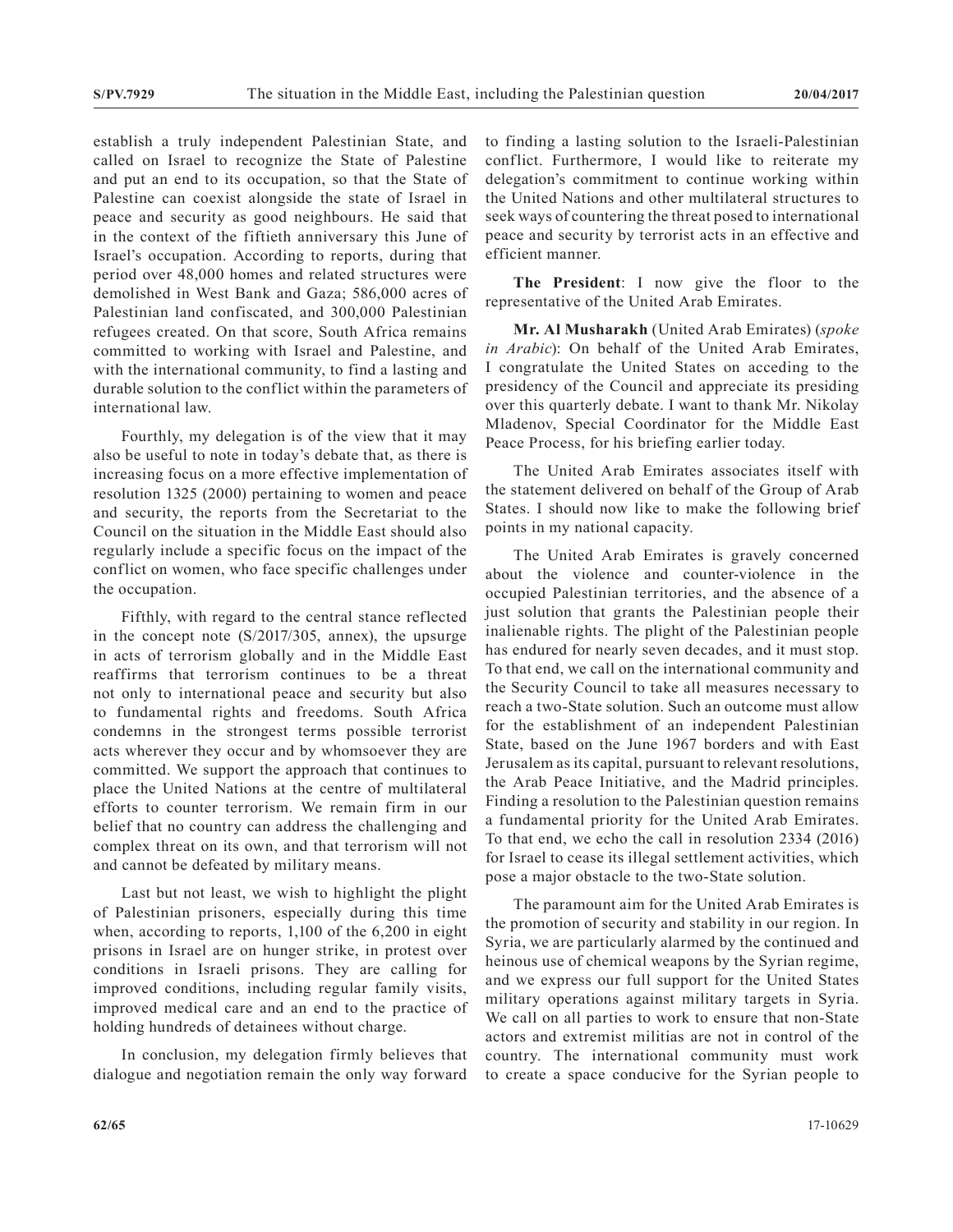determine their own future. To that end, we urge the United Nations-brokered peace talks to move forward towards a positive outcome.

In Yemen, the Houthi militias are endangering not only peace and security in the country, but also the peace and security of the region, particularly through attacks across Saudi Arabia's borders. The only way to resolve the conflict in Yemen is through the United Nations-led peace process, based on the resolutions of the Security Council, the initiative of the Gulf Cooperation Council and the outcome of the National Dialogue. Until lasting peace is achieved in Yemen, ensuring humanitarian access to civilian populations must be the priority.

The conflicts in Syria and Yemen share one common denominator — Iran. Iran has increasingly caused tension and instability in our region, posing an existential threat to the Middle East through its expansionist policies, export of its revolution to other countries, flagrant violations of international sovereignty and constant interference in the internal affairs of neighboring countries. We stress that Iran is a State sponsor of terrorism in our region, from Hizbullah in Lebanon and Syria to the Houthi militias in Yemen, and terrorist groups and cells in Bahrain, Iraq, Kuwait, and Saudi Arabia. The list goes on.

The United Arab Emirates offers three proposals with the aim of promoting security throughout the Middle East:

First, in light of Iran's rampant interference in the region and flouting of numerous relevant resolutions, we urge the Security Council and its sanctions committees to pursue their best efforts to investigate, report and act on Iran's sanctions violations.

Secondly, we call for special attention to be paid to the plight of youth across the region as a key priority. In the absence of economic opportunities, the young people of the region are being exploited by terrorist organizations. This is especially true for the youth of Palestine, who are the future and would give new life to the peace we all seek.

Finally, in order to build the necessary momentum for a peace process, we call for greater engagement with regional organizations and actors, especially through multilateral forums, such as the United Nations. In this regard, respect for international law is key to stability, and we call on all Member States to comply with the decisions of the Security Council, in accordance with Article 25 of the Charter of the United Nations.

To conclude, the United Arab Emirates confirms the importance of these quarterly debates and the urgent need for efforts to drive peace in the region. I wish the United States continued success in stewarding the work in the Chamber for the remainder of the month.

**The President**: I now give the floor to the representative of Nigeria.

**Mr. Itegboje** (Nigeria): I thank you, Madam President, for convening today's open debate, which provides an opportunity for reflection on the situation in the Middle East. We commend Special Coordinator Mladenov for his very lucid briefing and for sharing his perspective in the search for peace in the Middle East.

Nigeria aligns itself with the statements delivered by the Permanent Representatives of Uzbekistan and Venezuela on behalf of the Organization of Islamic Cooperation and the Non-Aligned Movement, respectively.

For too long, the situation in the Middle East has remained a matter of concern to the international community. Today's debate opens against the backdrop of a tense situation in Gaza, where a new energy crisis is now unfolding. Nigeria recognizes the fact that reform of the Gaza Electricity Distribution Company is essential to improving revenue collection and transparency, in line with international standards. The authorities in Gaza must ensure that collection rates are improved and that revenue collected in Gaza is judiciously utilized in order to keep the fuel and electricity supply flowing.

Indeed, the social, economic and political consequences of the impending energy crisis should not be treated with levity. Palestinians in Gaza, who live in a protracted humanitarian crisis, can no longer be held hostage by disagreements, divisions and closures. It is imperative for all parties, including the international community, to act in concert and ensure the early resolution of the vital issue of energy for Gaza. The United Nations must play a vital role in achieving this objective.

Our unequivocal message, today as always, is a simple one. There should be an independent State of Palestine existing side by side with a secure State of Israel, free from threat and intimidation. 1 have no doubt that the entire Council is united on this. Speaking with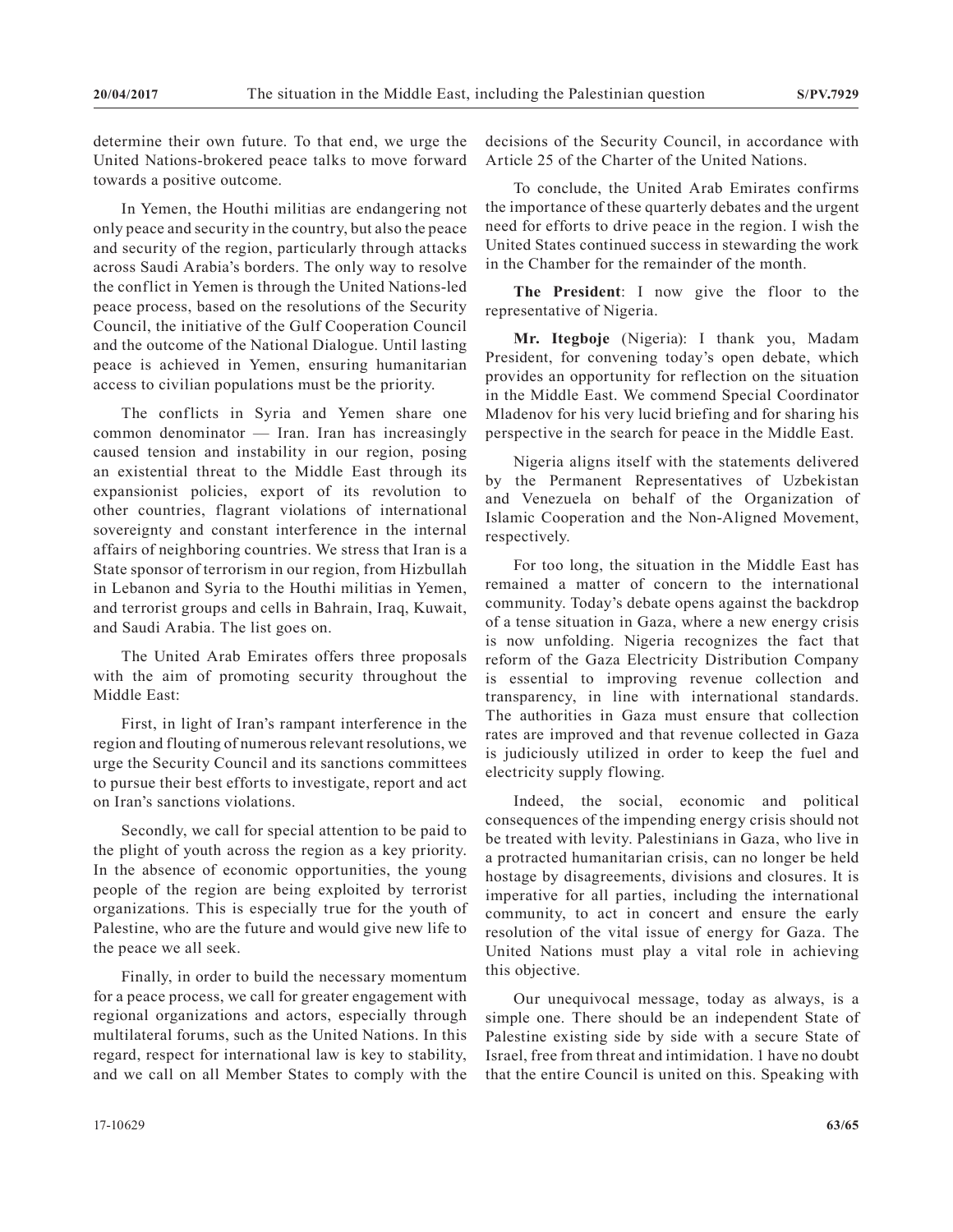one voice, it is important for the Council once again to call on the parties to resume direct negotiations without further delay on all the permanent status issues, in particular borders, security, the status of Jerusalem and the return of Palestinian refugees.

Each of the parties can play an important role in fostering peace. To that end, we call on Israel to take concrete steps to freeze all settlement-related activities in the West Bank and East Jerusalem as a confidence-building measure. On their part, Palestinian leaders must also signal their readiness to return to the negotiating table by making enhanced efforts to forge unity and deal with militancy and other internal security challenges. It is beyond doubt that neither military might nor militancy will resolve the protracted conflict.

It is obvious that the current stalemate in the Middle East peace process is neither ideal nor sustainable. Both sides must take concrete steps to return to negotiations on the basis of the relevant Security Council resolutions, the Quartet road map, the Madrid principles, the Arab Peace Initiative and the relevant agreements between them. Nigeria supports the efforts of the international community towards establishing an environment conducive to a return to meaningful negotiations to end the occupation and resolve the long-running conflict.

Another phenomenon that compounds the situation in the Middle East is the threat of terrorism. It is expanding and intensifying, affecting a greater number of countries in the region. Terrorist groups have laid claim to territory and set up administrative structures. They are gaining access to significant funding streams, which they use to support their destablizing activities.

Criminalizing the financing of individual terrorists and terrorist organisations, impeding the movement of foreign terrorist fighters, implementing relevant United Nations sanctions regime and taking multilateral action are some of the most potent weapons in the arsenal of the international community in the war against extremism and terrorism. It is imperative to strengthen international cooperation in order to effectively combat the Islamic State in Iraq and the Sham and other terrorist groups. A comprehensive approach within the scope of the rule of law and due process, respecting all principles of the Charter of the United Nations and international human rights and humanitarian law, is essential. This calls for urgent action.

**The President**: I give the floor to the representative of Haiti.

**Mr. Régis** (Haiti) (*spoke in French*): On behalf of the Government of Haiti, I should like to congratulate the Security Council on taking the initiative to meet in open debate, which reflects the sense of urgency aroused by the current situation in the Middle East. I have noted with great interest the themes addressed in the concept note (S/2017/305, annex)of the United States presidency of the Council for April, as well as the very relevant points raised by the United Nations Special Coordinator for the the Middle East Peace Process, Mr. Nickolay Mladenov, and the speakers who have preceded me.

From one summit to another and one conference to another, the calls for action resound everywhere, giving new impetus to the peace efforts in the Middle East. The hope of a just, lasting and comprehensive settlement of the Israeli-Palestinian conflict that were raised by the 1993 Oslo accords has gradually faded over the years, undermined by the increasing mistrust between the parties, the temptation of fait accompli and unilaterism. Against this backdrop — marked by the total absence of any political and diplomatic progress, new crises, the rise of violent extremism, civil and regional wars with their terrible human of 500,000 deaths in Syria, their processions of horrors and their humanitarian challenges — the current situation on the ground is no longer sustainable, as the Special Coordinator rightly pointed out.

The Israeli-Palestinian peace process is clearly at an impasse. The two-State solution appears to be more threatened every day. In addition, from Syria to Yemen via Iraq and Libya, the region has been plagued by a succession of crises that, by their magnitude and severity, have eclipsed the Israeli-Palestinian conflict and obscure the continuing threat to peace in the region and in the world.

The Republic of Haiti, faithful to the cardinal position that it has held unwaveringly since 1947, reaffirms its support for a just, lasting and comprehensive settlement of the Israeli-Palestinian conflict, believing as it does that the only way to achieve that goal is through a negotiated solution, with two States living in peace and security within secure, recognized and guaranteed international borders. It therefore adds its voice to all those raised in favour of innovative initiatives aimed at placing the Israeli-Palestinian issue at the heart of international concerns so as to allow a rapid resumption of negotiations in the spirit of the relevant resolutions of the Security Council and the General Assembly.